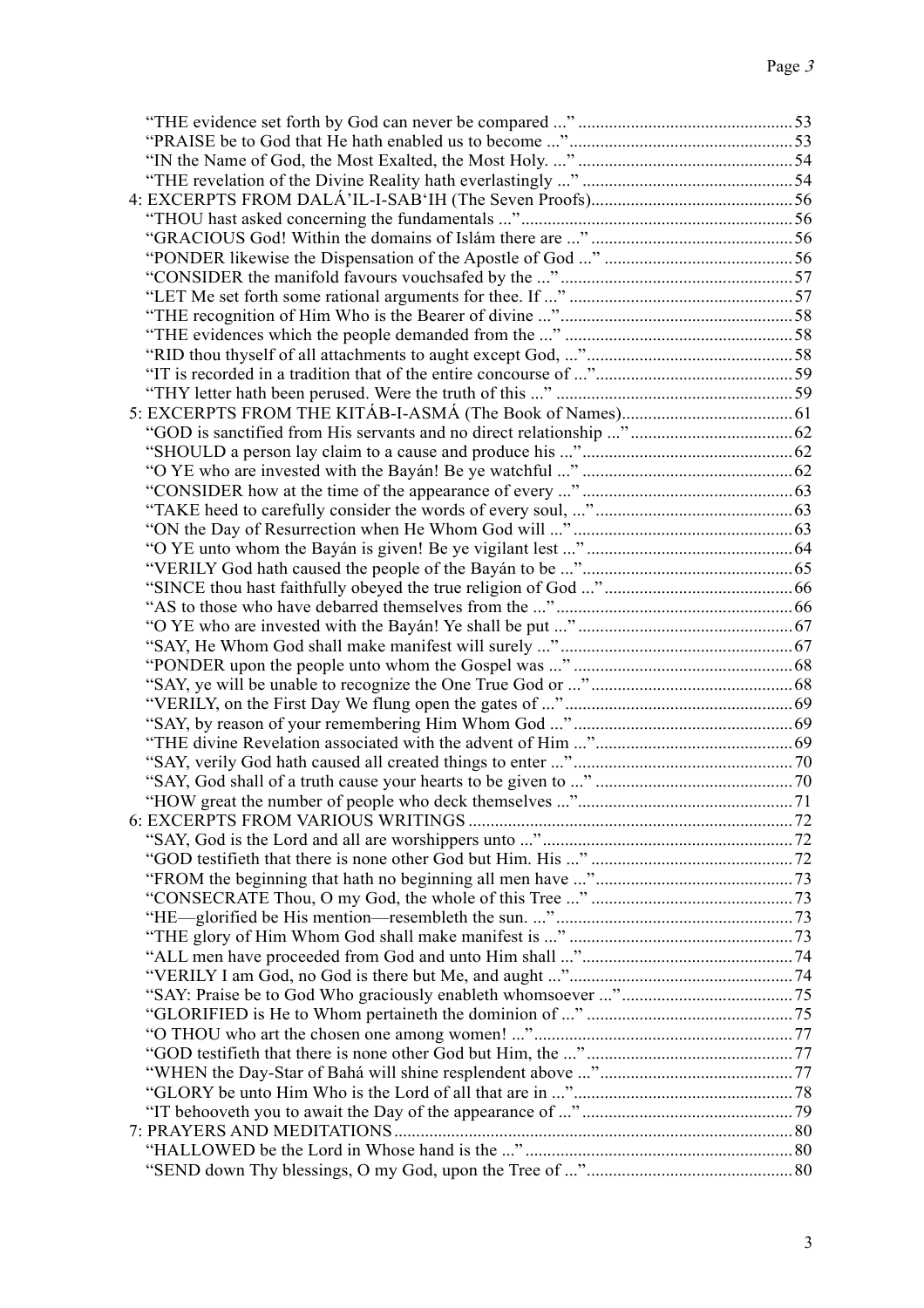#### References to the Qur'án

In footnotes referring to the Qur'án the súrihs have been numbered according to the original, whereas the verse numbers are those in Rodwell's translation which differ sometimes from those of the Arabic.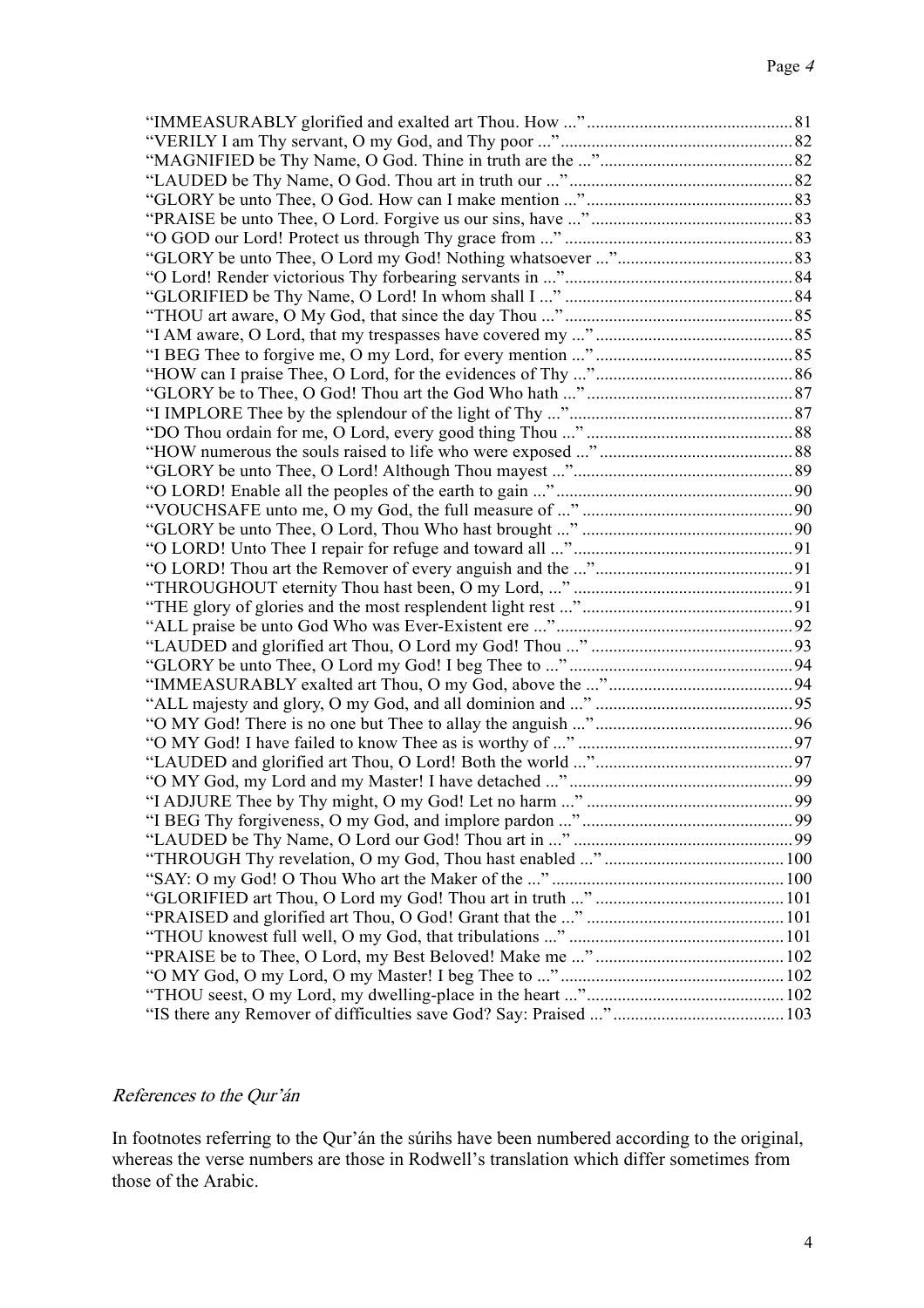### 1: TABLETS AND ADDRESSES

### A TABLET ADDRESSED TO 'HIM WHO WILL BE MADE MANIFEST'

This is an epistle from this lowly servant to the All-Glorious Lord—He Who hath been aforetime and will be hereafter made manifest. Verily He is the Most Manifest, the Almighty.

IN the name of the Sovereign Lord, the Lord of Power.

Glorified is He before Whom all the dwellers of earth and heaven bow down in adoration and unto Whom all men turn in supplication. He is the One Who holdeth in His grasp the mighty kingdom of all created things and unto Him shall all return. He is the One Who revealeth whatsoever He willeth and by His injunction 'Be Thou' all things have come into being.

This is an epistle from the letter  ${T_h \hat{a}'}^*$  unto Him Who will be made manifest through the power of Truth—He Who is the All-Glorious, the Best Beloved—to affirm that all created things as well as myself bear witness for all time that there is none other God but Thee, the Omnipotent, the Self-Subsisting; that Thou art God, there is no God besides Thee and that all men shall be raised up to life through Thee.

Lauded and glorified be Thy name, O Lord, my God!

From all eternity I have indeed recognized Thee and unto all eternity will ever do so through Thine Own Self and not through any one else besides Thee. Verily Thou art the Source of all knowledge, the Omniscient. From everlasting I have besought and unto everlasting will beseech forgiveness for my limited understanding of Thee, aware as I am that there is no God but Thee, the All-Glorious, the Almighty.

I beg of Thee, O my Best Beloved, to pardon me and those who earnestly seek to promote Thy Cause; Thou art indeed the One Who forgiveth the sins of all mankind. And in this second year of my Revelation—a Revelation which took place at Thy behest—I bear witness that Thou art the Most Manifest, the Omnipotent, the Ever-Abiding; that of all things that exist on earth and in the heavens nothing whatsoever can frustrate Thy purpose and that Thou art the Knower of all things and the Lord of might and majesty.

Verily, we have believed in Thee and in Thy signs ere the dawn of Thy Manifestation, and in Thee are we all well-assured. Verily, we have believed in Thee and in Thy signs after the fulfilment of Thy Manifestation, and in Thee do we all believe. Verily, we have believed in Thee and in Thy signs at the hour of Thy Manifestation and bear witness that through Thine injunction 'Be Thou' all things have been created.

Every Manifestation is but a revelation of Thine Own Self, with each of Whom we have truly appeared and we bow down in adoration before Thee. Thou hast been, O my Best Beloved, and shalt ever be my witness throughout bygone times and in the days to come. Verily, Thou art the All-Powerful, the Ever-Faithful, the Omnipotent.

I have testified to Thy oneness through Thine Own Self before the dwellers of the heavens and the earth, bearing witness that, verily, Thou art the All-Glorious, the Best Beloved. I have

 <sup>\*</sup> This is the first letter of 'Thamárih' which means 'fruit'. Shoghi Effendi, in his writings, refers to the Báb as the 'Thamárih' (fruit) of the Tree of God's successive Revelations. (See Shoghi Effendi's letter to the Bahá'ís of the East dated Naw-Rúz 110, page 5.)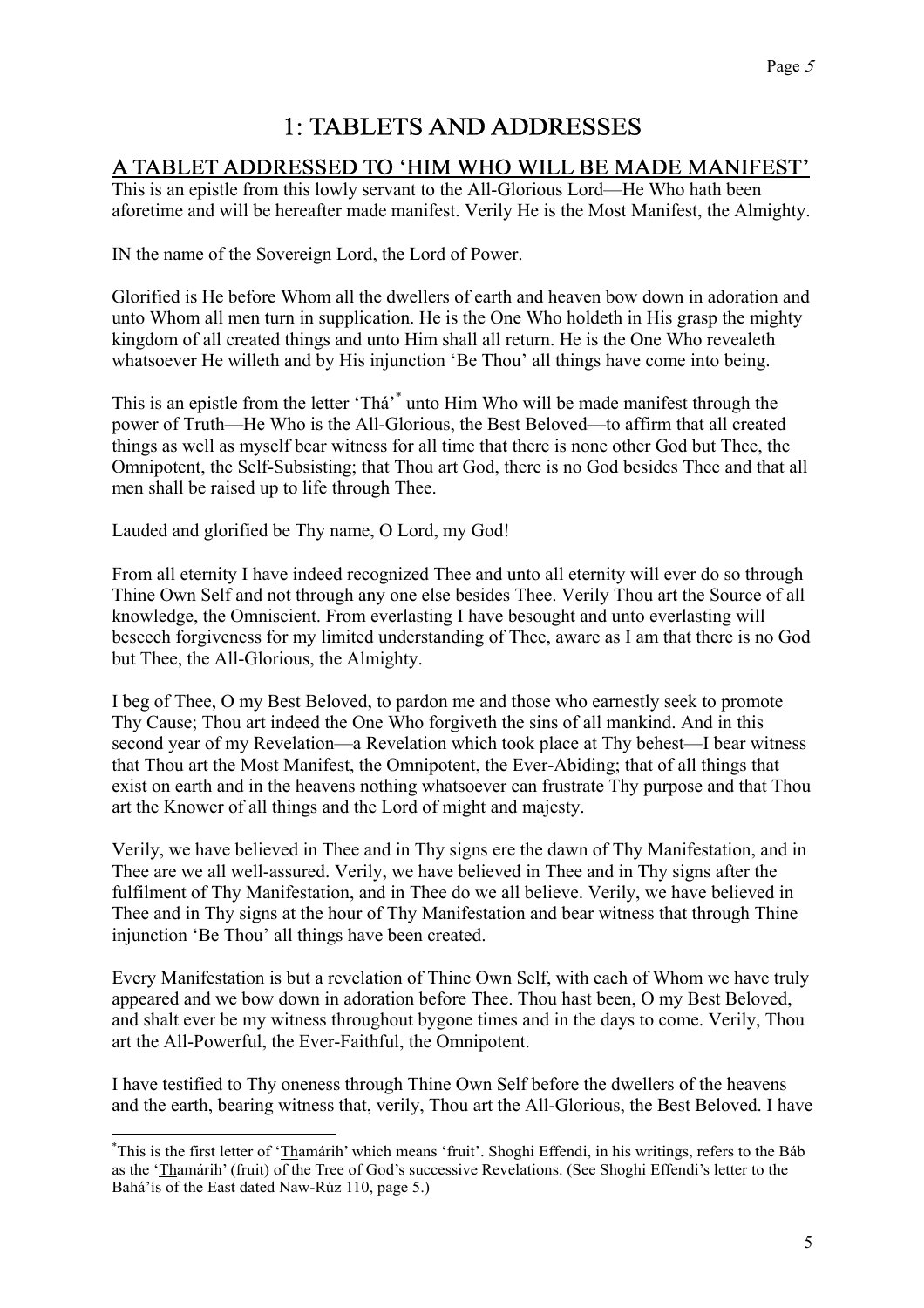attained the recognition of Thee through Thine Own Self before the dwellers of the heavens and the earth, bearing witness that Thou art in truth the Almighty, the All-Praised. I have glorified Thy Name through Thine Own Self before the dwellers of the heavens and the earth, bearing witness that Thou art indeed the Lord of power, He Who is the Most Manifest. I have exalted Thy holiness through Thine Own Self before the dwellers of the heavens and the earth, bearing witness that in truth Thou art the Most Sanctified, the Most Holy. I have praised Thy sanctity through Thine Own Self before the dwellers of the heavens and the earth, bearing witness that Thou art indeed the Indescribable, the Inaccessible, the Immeasurably Glorified. I have extolled Thine overpowering majesty through Thine Own Self before the dwellers of the heavens and the earth, bearing witness that, verily, Thou and Thou alone art the Lord of might, the Eternal One, the Ancient of Days.

Hallowed and glorified art Thou; there is none other God but Thee and in truth unto Thee do we all return

As to those who have put the kindred of 'Alí to death, ere long they shall realize to what depths of perdition they have descended.

### A SECOND TABLET ADDRESSED TO 'HIM WHO WILL BE MADE MANIFEST'

May the glances of Him Whom God shall make manifest illumine this letter at the primary school<sup>\*</sup>

O Thou Supreme Pen! Move over the Tablet by the leave of Thy Lord, the Creator of the heavens. Call Thou then to mind the day when the Fountainhead of divine unity sought to attend the school which is sanctified of all save God, that perchance the righteous might become acquainted, to the extent of a needle's eye, with that which is concealed behind the veil of the inner mysteries of Thy Lord, the Almighty, the All-Knowing.

Say, We, in truth, entered the school of inner meaning and exposition at a time when the minds of all that dwell on earth were wrapt in heedlessness. We beheld what the Merciful Lord had revealed, accepted the gift He [the Báb] had offered Me of the verses of God, the Help in Peril, the Self-Subsisting, and hearkened to that to which He had attested in the Tablet. We, verily, are the Witness. We responded to His call at Our Own behest, and We are, in truth, the Ordainer.

O people of the Bayán! We entered the School of God when ye were slumbering on your couches, and perused the Tablet when ye were fast asleep. By the righteousness of God, the True One, We had read it before it was revealed, and ye were utterly unaware. Indeed Our knowledge had encompassed the Book when ye were yet unborn.

These utterances are revealed according to your measure, not to God's, and unto this beareth witness that which is enshrined in the knowledge of God, did ye but know. Unto this testifieth He Who is the Mouthpiece of God, could ye but understand. By the righteousness of God! Were We to lift the veil ye would swoon away. Take heed lest ye dispute with Him and His Cause. He hath indeed appeared in such wise as to encompass all things, whether of the past

 <sup>\*</sup> <sup>\*</sup>In one of His Tablets 'Abdu'l-Bahá explains that some were misled by this statement and thought that the school referred to was a physical school for the training of unlettered children, whereas it referred to a spiritual school sanctified from the limits of the contingent world. Bahá'u'lláh in the Kitáb-i-Aqdas also refers to this Epistle of the Báb in the following words: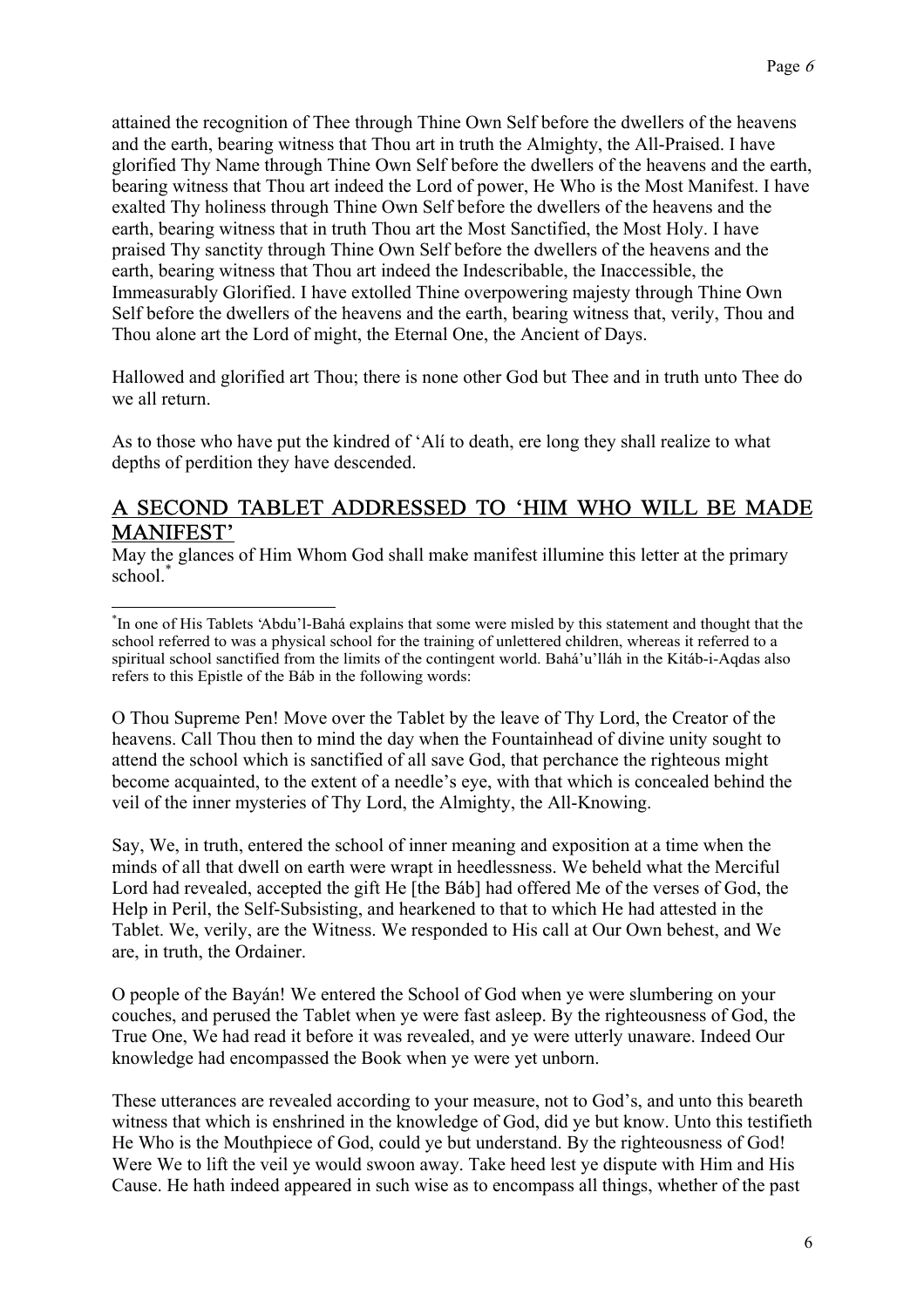He is the Most Glorious.

HE is God, no God is there but Him, the Almighty, the Best Beloved. All that are in the heavens and on the earth and whatever lieth between them are His. Verily He is the Help in Peril, the Self-Subsisting.

This is a letter from God, the Help in Peril, the Self-Subsisting, unto God, the Almighty, the Best Beloved, to affirm that the Bayán and such as bear allegiance to it are but a present from me unto Thee and to express my undoubting faith that there is no God but Thee, that the kingdoms of Creation and Revelation are Thine, that no one can attain anything save by Thy power and that He Whom Thou hast raised up is but Thy servant and Thy Testimony. I, indeed, beg to address Him Whom God shall make manifest, by Thy leave in these words: 'Shouldst Thou dismiss the entire company of the followers of the Bayán in the Day of the Latter Resurrection by a mere sign of Thy finger even while still a suckling babe, Thou wouldst indeed be praised in Thy indication. And though no doubt is there about it, do Thou grant a respite of nineteen years as a token of Thy favour so that those who have embraced this Cause may be graciously rewarded by Thee. Thou art verily the Lord of grace abounding. Thou dost indeed suffice every created thing and causest it to be independent of all things, while nothing in the heavens or on the earth or that which lieth between them can ever suffice Thee.'

Verily Thou art the Self-Sufficient, the All-Knowing; Thou art indeed potent over all things.

### TABLET TO THE FIRST LETTER OF THE LIVING

This is that which We have revealed for the First Believer in Him Whom God shall make manifest, that it may serve as an admonition from Our presence unto all mankind.

In the Name of the Almighty, the Best Beloved.

l

LAUDED and glorified is He Who is the sovereign Lord of the kingdoms of heaven and earth and whatever is between them. Say, verily unto Him shall all return, and He is the One Who guideth at His Own behest whomsoever He pleaseth. Say, all men beseech His blessings and He is supreme over all created things. He is indeed the All-Glorious, the Mighty, the Well-Beloved.

This is an epistle from the letter 'Thá' unto him who is the First Believer. Bear thou witness that verily He is I, Myself, the Sovereign, the Omnipotent. He is the One Who ordaineth life and death and unto Him shall all return. Indeed there is none other God but Him and all men bow down in adoration before Him. Verily Thy Lord, God, shall presently recompense every one as He ordaineth, even swifter than uttering the words 'Be thou, and it is'.

God hath in truth testified in His Book and so also have testified the company of His angels, His Messengers and those endued with divine knowledge, that thou hast believed in God and in His signs and that everyone is guided aright by virtue of thy guidance. This is indeed a

or of the future. Were We to speak forth at this time in the language of the dwellers of the Kingdom, We would say that God raised up this School ere the earth and the heavens were brought into being, and We entered it before the letters 'B' and 'E' were joined and knit together.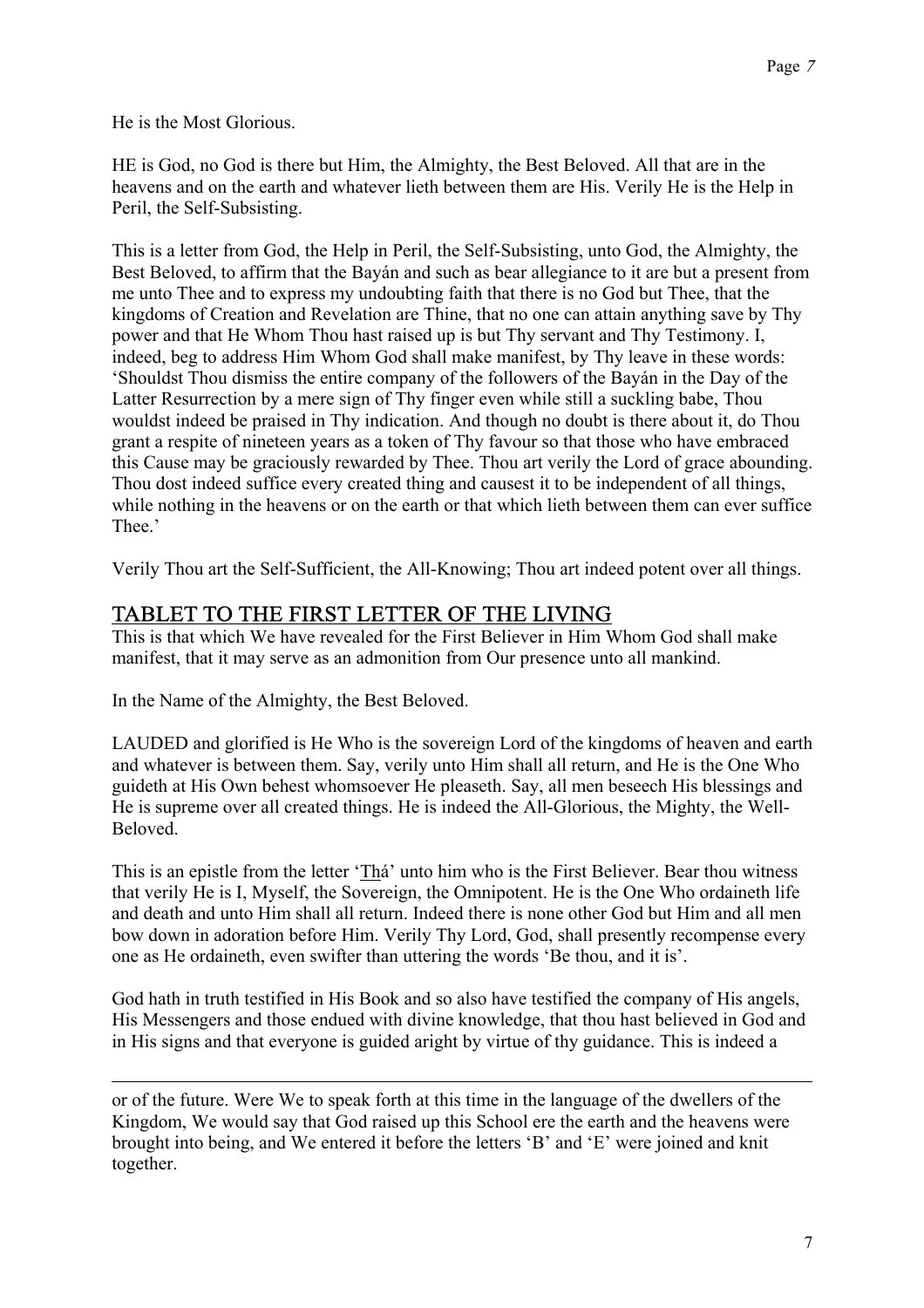boundless grace which God, the Ever-Living, the Self-Subsisting, hath graciously conferred upon thee aforetime and will confer hereafter. And since thou didst believe in God before the creation, He hath in truth, at His own behest, raised thee up in every Revelation. There is no God but Him, the Sovereign Protector, the All-Glorious.

It behooveth you to proclaim the Cause of God unto all created things as a token of grace from His presence; no God is there but Him, the Most Generous, the All-Compelling.

Say: All matters must be referred to the Book of God; I am indeed the First to believe in God and in His signs; I am the One Who divulgeth and proclaimeth the Truth and I have been invested with every excellent title of God, the Mighty, the Incomparable. Verily I have attained the Day of the First Manifestation and by the bidding of the Lord and as a token of His grace, I shall attain the Day of the Latter Manifestation. There is no God but Him and at the appointed hour everyone shall bow down unto Him in adoration.

I render thanks and yield praise unto God for having been chosen by Him as the Exponent of His Cause in bygone days and in the days to come; there is none other God save Him, the Glorified, the All-Praised, the Ever-Abiding. Whatever is in the heavens and on the earth is His and through Him are we guided aright.

O people of the Bayán! Those who embrace the Truth must turn unto Me, as ordained in the Book and divine guidance will be vouchsafed to whosoever attaineth My presence.

### EXTRACTS FROM AN EPISTLE TO MUḤAMMAD SHÁH

THE substance wherewith God hath created Me is not the clay out of which others have been formed. He hath conferred upon Me that which the worldly-wise can never comprehend, nor the faithful discover ... I am one of the sustaining pillars of the Primal Word of God. Whosoever hath recognized Me, hath known all that is true and right, and hath attained all that is good and seemly; and whosoever hath failed to recognize Me, hath turned away from all that is true and right and hath succumbed to everything evil and unseemly.

I swear by the righteousness of Thy Lord, the Lord of all created things, the Lord of all the worlds! Were a man to rear in this world as many edifices as possible and worship God through every virtuous deed which God's knowledge embraceth, and attain the presence of the Lord, and were he, even to a measure less than that which is accountable before God, to bear in his heart a trace of malice towards Me, all his deeds would be reduced to naught and he would be deprived of the glances of God's favour, become the object of His wrath and assuredly perish. For God hath ordained that all the good things which lie in the treasury of His knowledge shall be attained through obedience unto Me, and every fire recorded in His Book, through disobedience unto Me. Methinks in this day and from this station I behold all those who cherish My love and follow My behest abiding within the mansions of Paradise, and the entire company of Mine adversaries consigned to the lowest depths of hell-fire.

By My life! But for the obligation to acknowledge the Cause of Him Who is the Testimony of God ... I would not have announced this unto thee... All the keys of heaven God hath chosen to place on My right hand, and all the keys of hell on My left...

I am the Primal Point from which have been generated all created things. I am the Countenance of God Whose splendour can never be obscured, the Light of God Whose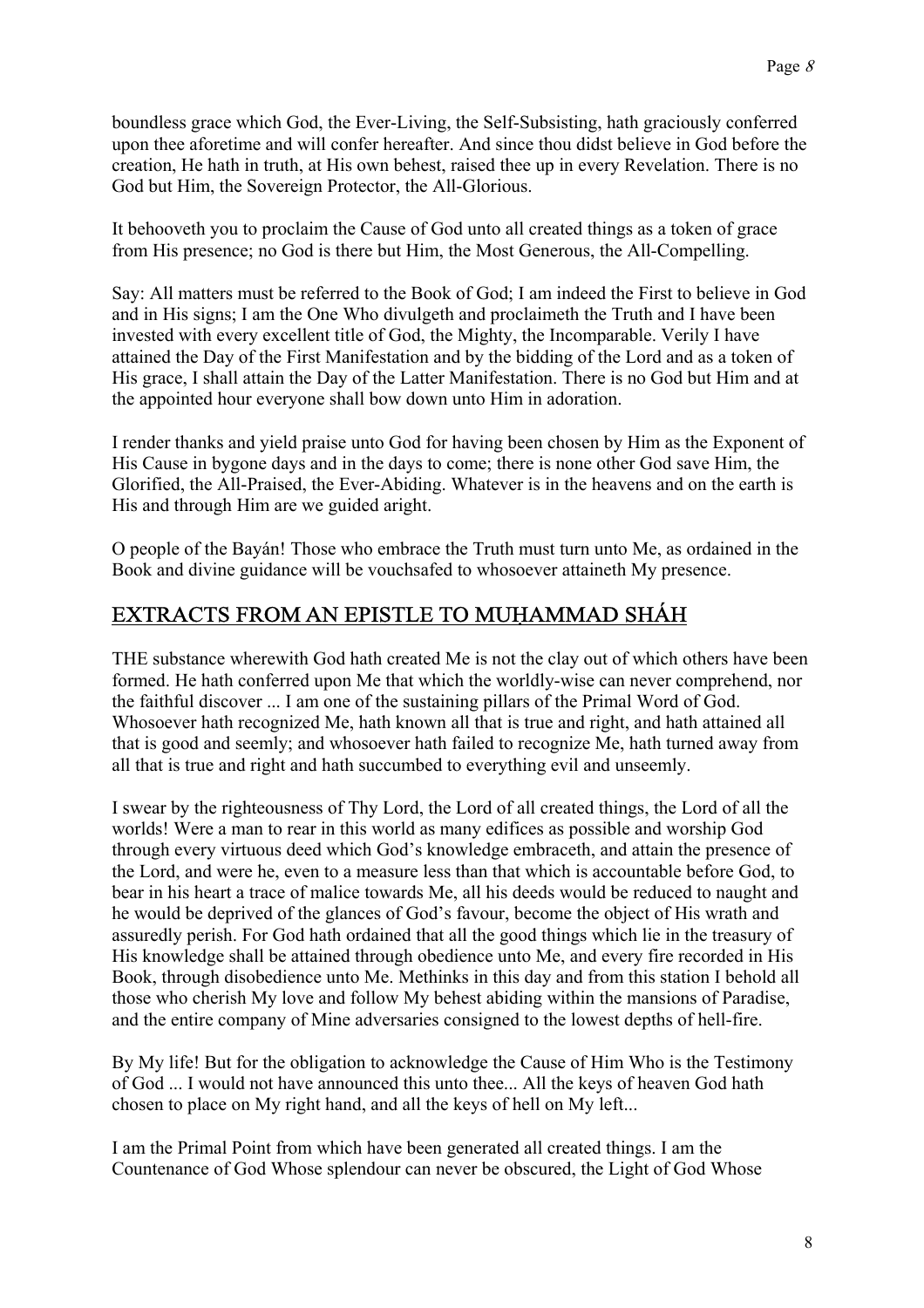radiance can never fade. Whoso recognizeth Me, assurance and all good are in store for him, and whoso faileth to recognize Me, infernal fire and all evil await him...

I swear by God, the Peerless, the Incomparable, the True One: for no other reason hath He the supreme Testimony of God—invested Me with clear signs and tokens than that all men may be enabled to submit to His Cause.

By the righteousness of Him Who is the Absolute Truth, were the veil to be lifted, thou wouldst witness on this earthly plane all men sorely afflicted with the fire of the wrath of God, a fire fiercer and greater than the fire of hell, with the exception of those who have sought shelter beneath the shade of the tree of My love. For they in very truth are the blissful...

God beareth Me witness, I was not a man of learning, for I was trained as a merchant. In the year sixty\* God graciously infused my soul with the conclusive evidences and weighty knowledge which characterize Him Who is the Testimony of God—may peace be upon Him—until finally in that year I proclaimed God's hidden Cause and unveiled its wellguarded Pillar, in such wise that no one could refute it. 'That he who should perish might perish with a clear proof before him and he who should live might live by clear proof.'†

In that same year [year 60] I despatched a messenger and a book unto thee, that thou mightest act towards the Cause of Him Who is the Testimony of God as befitteth the station of thy sovereignty. But inasmuch as dark, dreadful and dire calamity had been irrevocably ordained by the Will of God, the book was not submitted to thy presence, through the intervention of such as regard themselves the well-wishers of the government. Up to the present, when nearly four years have passed, they have not duly presented it to Your Majesty. However, now that the fateful hour is drawing nigh, and because it is a matter of faith, not a worldly concern, therefore I have given thee a glimpse of what hath transpired.

I swear by God! Shouldst thou know the things which in the space of these four years have befallen Me at the hands of thy people and thine army, thou wouldst hold thy breath from fear of God, unless thou wouldst rise to obey the Cause of Him Who is the Testimony of God and make amends for thy shortcomings and failure.

While I was in Shíráz the indignities which befell Me at the hands of its wicked and depraved Governor waxed so grievous that if thou wert acquainted with but a tithe thereof, thou wouldst deal him retributive justice. For as a result of his unmitigated oppression, thy royal court hath become, until the Day of Resurrection, the object of the wrath of God. Moreover, his indulgence in alcohol had grown so excessive that he was never sober enough to make a sound judgement. Therefore, disquieted, I was obliged to set out from Shíráz with the aim of attaining the enlightened and exalted court of Your Majesty. The Mu'tamídu'd-Dawlih then became aware of the truth of the Cause and manifested exemplary servitude and devotion to His chosen ones. When some of the ignorant people in his city arose to stir up sedition, he defended the divine Truth by affording Me protection for a while in the privacy of the Governor's residence. At length, having attained the good-pleasure of God, he repaired to his habitation in the all-highest Paradise. May God reward him graciously...

 <sup>\*</sup>  $*1260$  A.H. (1844 A.D.)

<sup>†</sup> Qur'án 8:44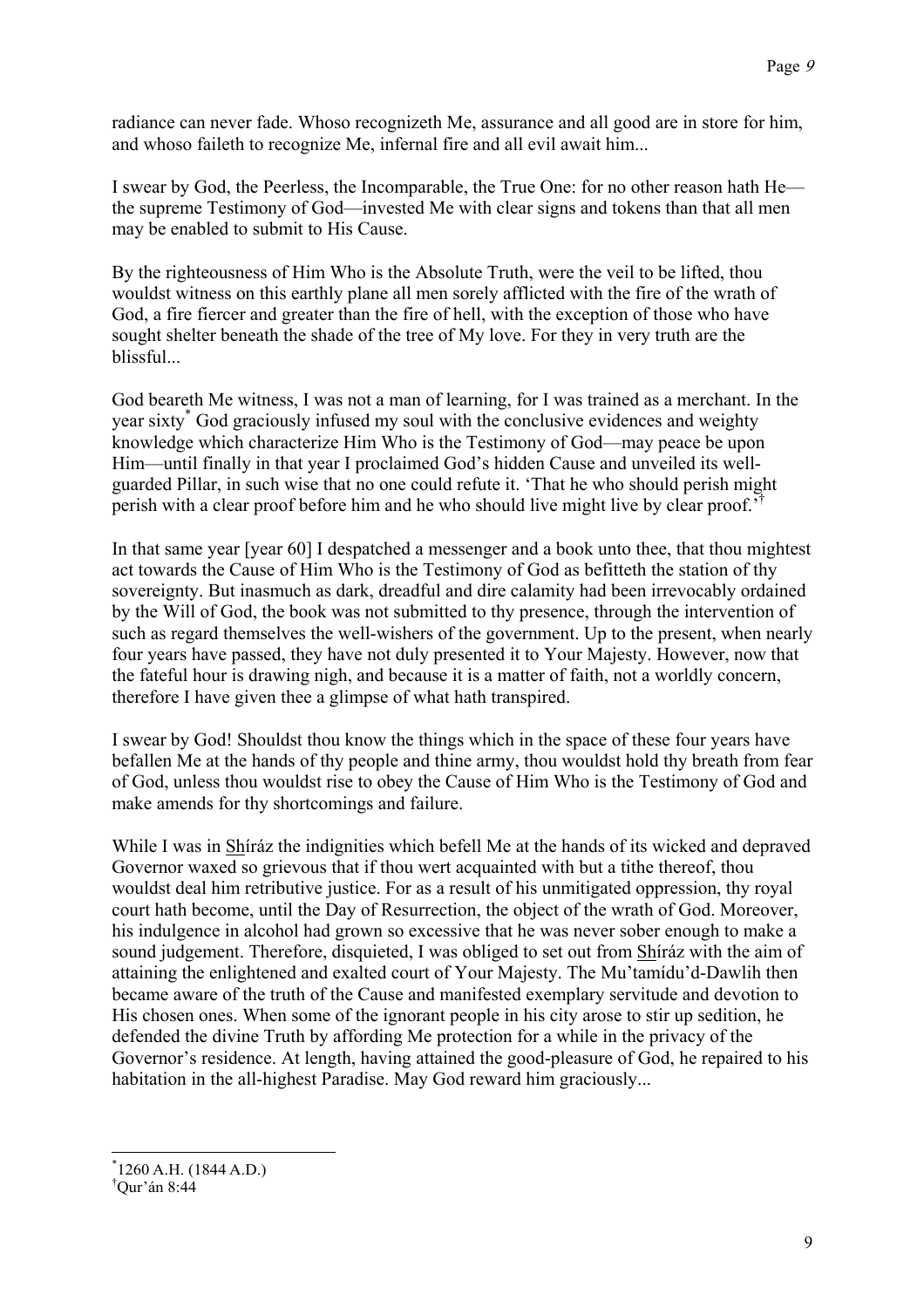Following his ascension to the eternal Kingdom, the vicious Gurgín, resorting to all manner of treachery, false oaths and coercion, sent Me away from Iṣfáhán with an escort of five guards on a journey which lasted seven days, without providing the barest necessities for My travel (Alas! Alas! for the things which have touched Me!), until eventually Your Majesty's order came, instructing Me to proceed to Mákú...

I swear by the Most Great Lord! Wert thou to be told in what place I dwell, the first person to have mercy on Me would be thyself. In the heart of a mountain is a fortress [Mákú] ... the inmates of which are confined to two guards and four dogs. Picture, then, My plight... I swear by the truth of God! Were he who hath been willing to treat Me in such a manner to know Who it is Whom he hath so treated, he, verily, would never in his life be happy. Nay—I, verily, acquaint thee with the truth of the matter—it is as if he hath imprisoned all the Prophets, and all the men of truth and all the chosen ones...

When this decree was made known unto Me, I wrote to him who administereth the affairs of the kingdom, saying: 'Put Me to death, I adjure thee by God, and send My head wherever thou pleasest. For surely an innocent person such as I, cannot reconcile himself to being consigned to a place reserved for criminals and let his life continue.' My plea remained unanswered. Evidently His Excellency the Ḥájí, is not fully aware of the truth of our Cause. It would be far more heinous a deed to sadden the hearts of the faithful, whether men or women, than to lay waste the sacred House of God.

Verily, the One True God beareth Me witness that in this Day I am the true mystic Fane of God, and the Essence of all good. He who doeth good unto Me, it is as if he doeth good unto God, His angels and the entire company of His loved ones. He who doeth evil unto Me, it is as if he doeth evil unto God and His chosen ones. Nay, too exalted is the station of God and of His loved ones for any person's good or evil deed to reach their holy threshold. Whatever reacheth Me is ordained to reach Me; and that which hath come unto Me, to him who giveth will it revert. By the One in Whose hand is My soul, he hath cast no one but himself into prison. For assuredly whatsoever God hath decreed for Me shall come to pass and naught else save that which God hath ordained for us shall ever touch us. Woe betide him from whose hands floweth evil, and blessed the man from whose hands floweth good. Unto no one do I take My plaint save to God; for He is the best of judges. Every state of adversity or bliss is from Him alone, and He is the All-Powerful, the Almighty.

In brief, I hold within My grasp whatsoever any man might wish of the good of this world and of the next. Were I to remove the veil, all would recognize Me as their Best Beloved, and no one would deny Me. Let not this assertion astound Your Majesty; inasmuch as a true believer in the unity of God who keepeth his eyes directed towards Him alone, will regard aught else but Him as utter nothingness. I swear by God! I seek no earthly goods from thee, be it as much as a mustard seed. Indeed, to possess anything of this world or of the next would, in My estimation, be tantamount to open blasphemy. For it ill beseemeth the believer in the unity of God to turn his gaze to aught else, much less to hold it in his possession. I know of a certainty that since I have God, the Ever-Living, the Adored One, I am the possessor of all things, visible and invisible...

In this mountain I have remained alone, and have come to such a pass that none of those gone before Me have suffered what I have suffered, nor any transgressor endured what I have endured! I render praise unto God and yet again praise Him. I find Myself free from sorrow, inasmuch as I abide within the good-pleasure of My Lord and Master. Methinks I am in the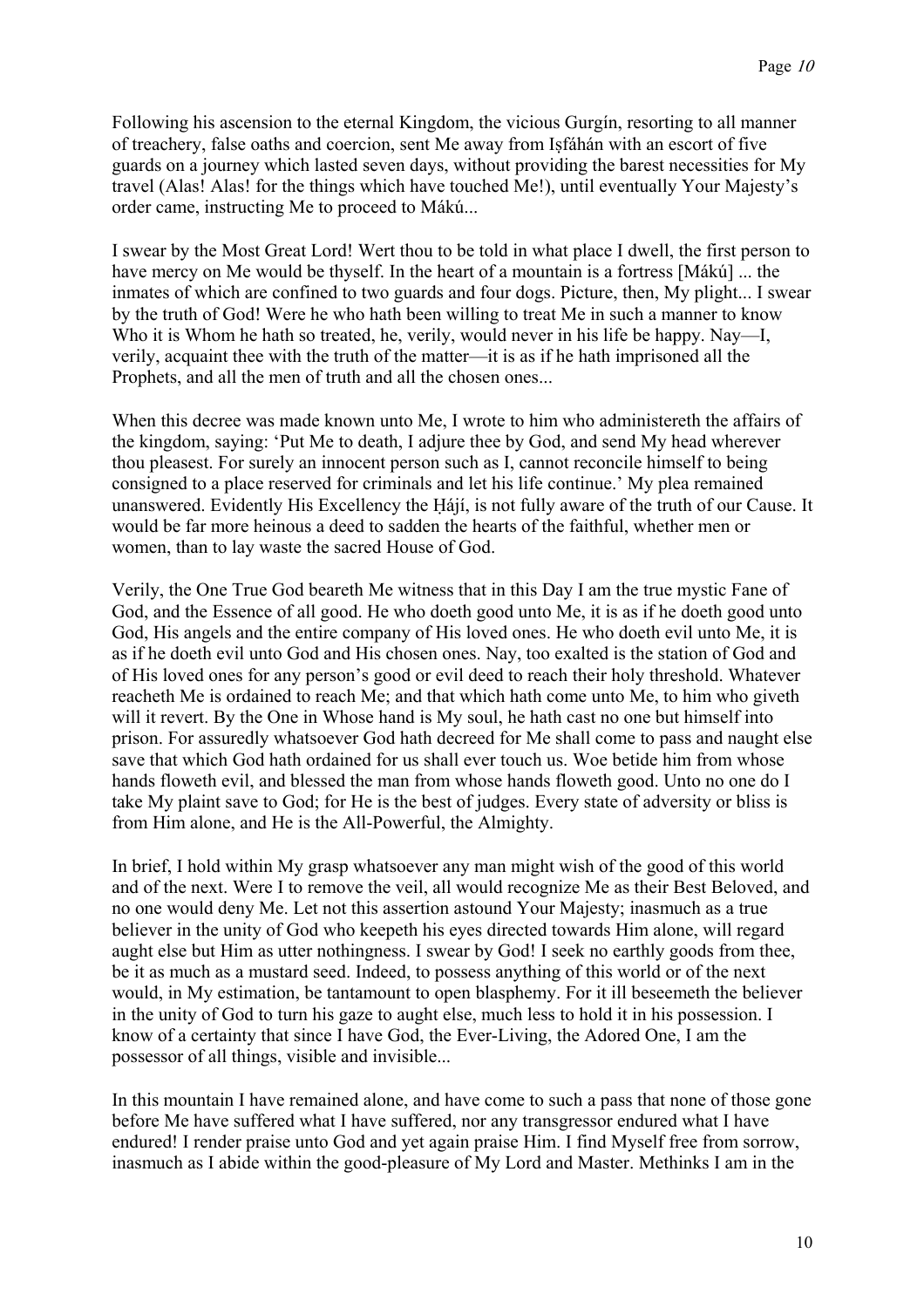all-highest Paradise, rejoicing at My communion with God, the Most Great. Verily this is a bounty which God hath conferred upon Me; and He is the Lord of unbounded blessings.

I swear by the truth of God! Wert thou to know that which I know, thou wouldst forgo the sovereignty of this world and of the next, that thou mightest attain My good-pleasure, through thine obedience unto the True One... Wert thou to refuse, the Lord of the world would raise up one who would exalt His Cause, and the Command of God would, verily, be carried into effect.

Through the grace of God nothing can frustrate My purpose, and I am fully conscious of that which God hath bestowed upon Me as a token of His favour. If it were My will, I would disclose to Your Majesty all things; but I have not done this, nor will I do it, that the Truth may be distinguished from aught else beside it, and this prophecy uttered by the Imám Báqir—may peace rest upon Him—be fully realized: 'What must needs befall us in Ádhirbayján is inevitable and without parallel. When this happeneth, rest ye in your homes and remain patient as we have remained patient. As soon as the Mover moveth make ye haste to attain unto Him, even though ye have to crawl over the snow.'

I implore pardon of God for Myself and for all things related to Me and affirm, 'Praise be to God, the Lord of all the worlds'.

### EXTRACTS FROM ANOTHER EPISTLE TO MUḤAMMAD SHÁH

GLORY be unto Him Who knoweth all that is in the heavens and in the earth. Verily there is no God but Him, the sovereign Ruler, the Almighty, the Great.

He is the One Who on the Day of Severing shall pass judgement through the power of Truth; indeed no God is there besides Him, the Peerless, the All-Compelling, the Exalted. He is the One Who holdeth within His grasp the kingdom of all created things; there is none other God but Him, the Single, the Incomparable, the Ever-Abiding, the Inaccessible, the Most Great.

At this moment I testify unto God, even as He testified unto Himself before the creation of all things: Verily there is no God save Him, the All-Glorious, the All-Wise. And I bear witness unto whatsoever He hath fashioned or will fashion, even as He Himself, in the majesty of His glory, hath borne witness: No God is there but Him, the Peerless, the Self-Subsisting, the Most Wondrous.

In God, Who is the Lord of all created things, have I placed My whole trust. There is no God but Him, the Peerless, the Most Exalted. Unto Him have I resigned Myself and into His hands have I committed all My affairs. No God is there besides Him, the supreme Ruler, the resplendent Truth. Indeed all-sufficient is He for Me; independently of all things doth He suffice, while nothing in the heavens or in the earth but Him sufficeth. He, in very truth, is the Self-Subsisting, the Most Severe.

Praise be unto Him Who at this very moment perceiveth in this remote prison the goal of My desire. He is the One Who beareth witness unto Me at all times and beholdeth Me ere the inception of 'after Hin'.<sup>\*</sup>

 <sup>\*</sup>  $*$ The numerical value of the letters of the word Hin is 68. The year 1268 A.H. (1851–1852 A.D.) is the year preceding the birth of the Bahá'í Revelation.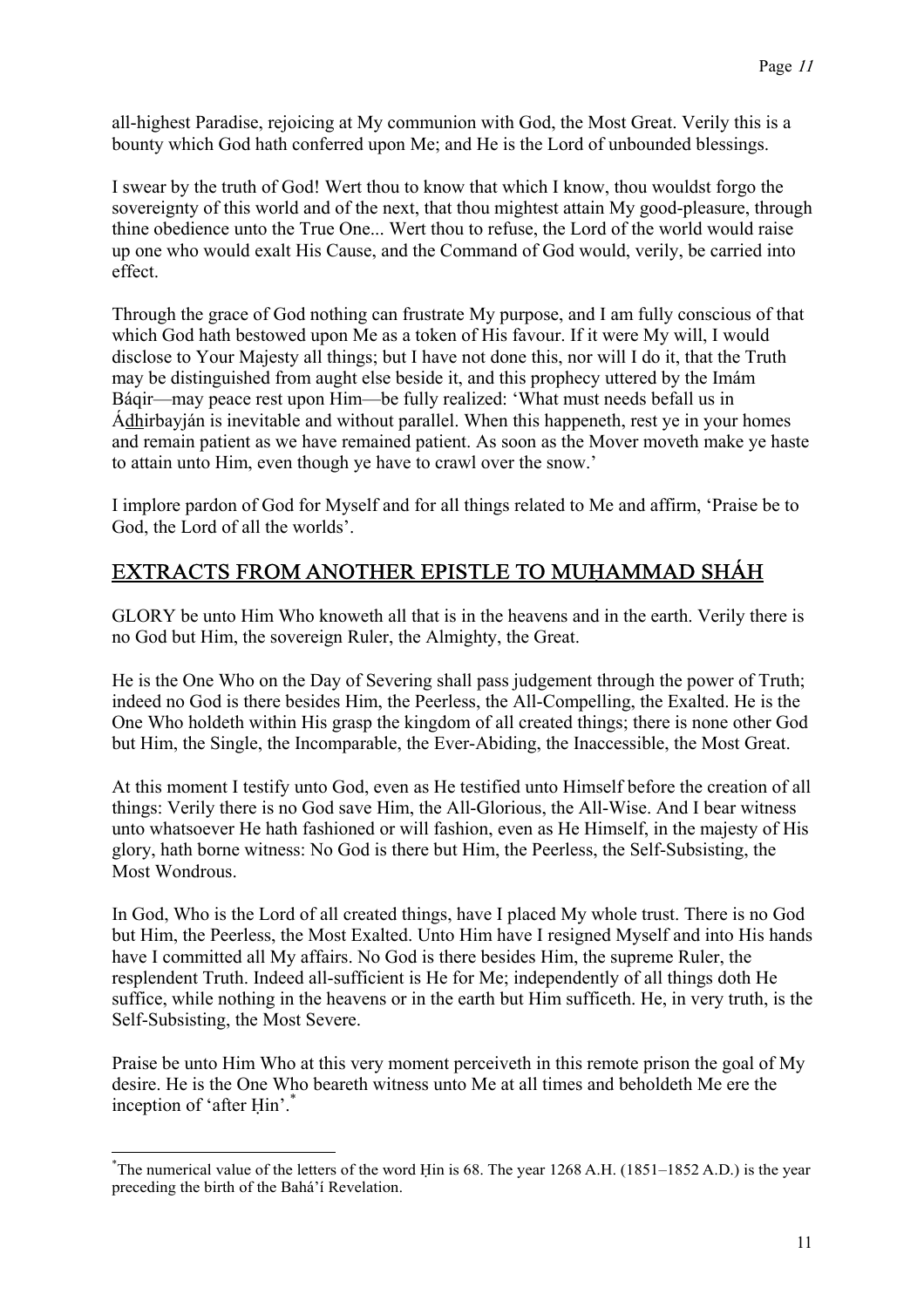Why didst thou pronounce judgement without remembering God, the All-Wise? How canst thou endure in the fire? Indeed, mighty and most severe is thy God.

Thou pridest thyself in the things thou dost possess, yet no believer in God and in His signs, nor any righteous man would ever deign to regard them. This mortal life is like unto the carcass of a dog, around which none would gather, nor would any partake thereof, except those who gainsay the life hereafter. Verily it is incumbent upon thee to become a true believer in God, the All-Possessing, the Almighty, and to turn away from the one who guideth thee into the torment of hell-fire.

I have been waiting a while that perchance thou wouldst take heed and be rightly guided. How canst thou answer God on the day which is near at hand—the day whereon witnesses will stand forth to testify in the presence of thy Lord, the Lord of all the worlds?

By the righteousness of Him Who hath called thee into being and unto Whom ere long thou shalt return, if thou remainest, at the moment of death, a disbeliever in the signs of thy Lord thou shalt surely enter the gates of hell, and none of the deeds thy hands have wrought will profit thee, nor shalt thou find a patron nor anyone to plead for thee. Fear thou God and pride not thyself on thine earthly possessions, inasmuch as what God doth possess is better for them that tread the path of righteousness.

Verily in this Day all that dwell on earth are the servants of God. As to those who truly believe in God and are well assured in the signs revealed by Him, perchance He will graciously forgive them the things their hands have committed, and will grant them admission into the precincts of His mercy. He, in truth, is the Ever-Forgiving, the Compassionate. But the verdict of divine chastisement is pronounced against those who have turned away disdainfully from Me and have repudiated the conclusive proofs and the unerring Book with which God hath invested Me, and on the Day of Severing they shall find no protector or helper.

I swear by Him Who createth all beings and unto Whom all shall return, if anyone at the hour of death beareth hatred towards Me or disputeth the clear tokens wherewith I have been invested, then naught but afflictive torment shall be his lot. On that day no ransom will be accepted, nor will any intercession be permitted, unless God so please. Verily He is the All-Compelling, the All-Glorious; and no God is there other than Him, the sovereign Ruler, the Almighty, the Most Severe.

If thou rejoicest in My imprisonment, woe then unto thee for the grievous torment which will soon overtake thee. Indeed God hath permitted no one to pass unfair judgement, and if thou wouldst fain do so, then soon shalt thou learn.

From the first day that I cautioned thee not to wax proud before God until the present time, four years have elapsed, and during this space naught have I witnessed, either from thee or from thy soldiers, except dire oppression and disdainful arrogance. Methinks thou dost imagine that I wish to gain some paltry substance from this earthly life. Nay, by the righteousness of My Lord! In the estimation of them that have fixed their eyes upon the merciful Lord, the riches of the world and its trappings are worth as much as the eye of a dead body, nay even less. Far from His glory be what they associate with Him!... I seek patience only in God. Verily He is the best protector and the best helper. No refuge do I seek save God. Verily He is the guardian and the best supporter...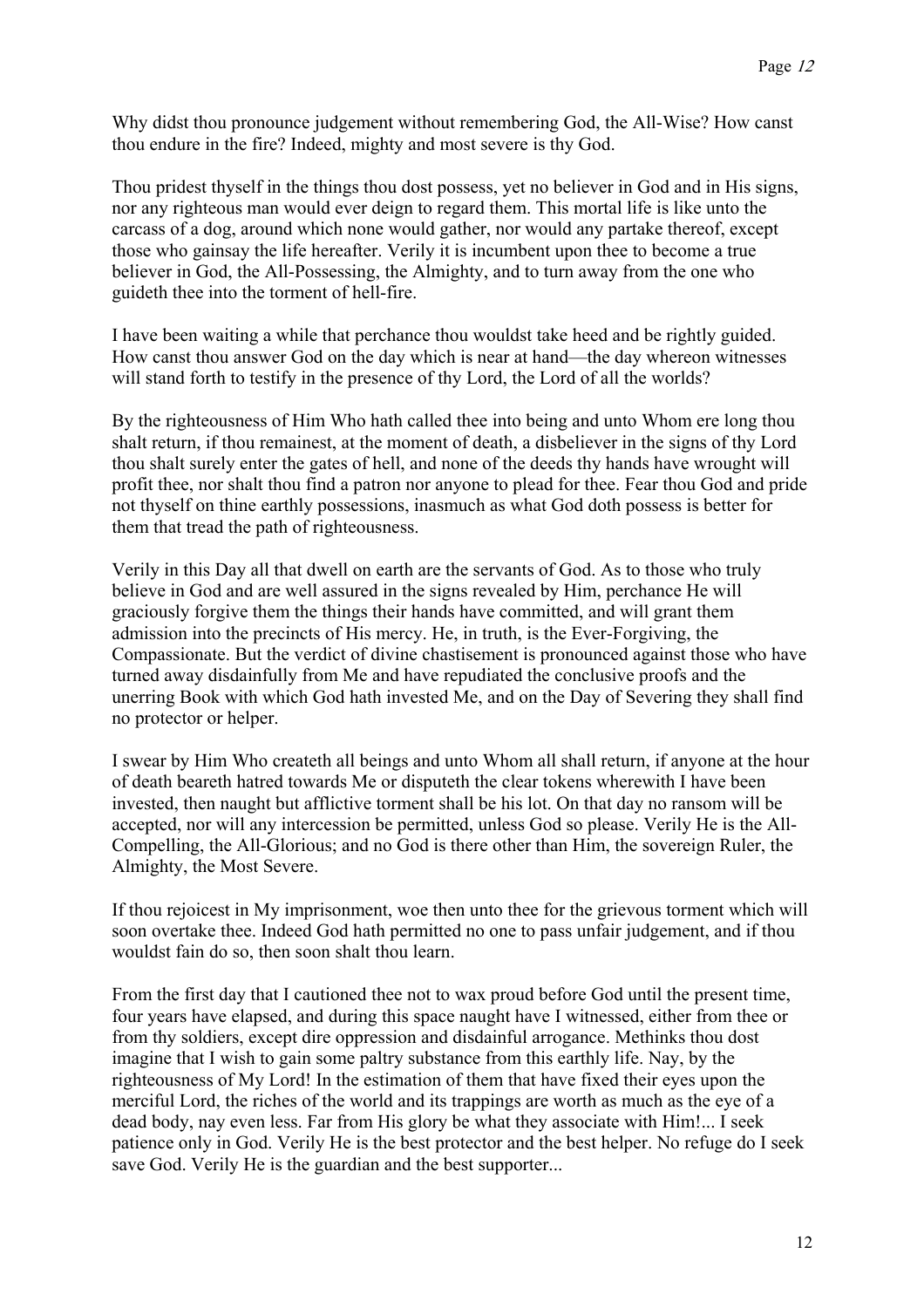I swear by the glory of God, My Lord, the Most Exalted, the Most Great, He assuredly, as is divinely ordained, will make His Cause shine resplendent, while there will be no helper for the unjust. If thou hast any scheme, produce thy scheme. Indeed every revelation of authority proceedeth from God. In Him do I trust and unto Him do I turn.

Hast thou heard anyone of old passing a judgement similar to the one thou didst contrive or like unto that whereto thou didst give thine assent? Woe then unto the oppressors! Both thine intentions and the manner in which thou dealest with the people clearly demonstrate thine infidelity towards God, hence He hath ordained a severe chastisement for thee. Verily I seek patience only in God, and Him do I regard as the goal of My desire. This signifieth that I have the undoubted Truth on My side.

If thou art not apprehensive that the truth might be revealed and the works of the ungodly be brought to naught, why summonest thou not the divines of the land, and then summon Me, so that I may confound them forthwith, even as those disbelievers whom I have previously confounded? This is My sure testimony unto thee and unto them, if they speak the truth. Summon thou all of them. Should they then be able to utter words like unto this, thou wouldst know that their cause is worthy of attention. Nay, by the righteousness of My Lord! They are bereft of power, nor are they endued with perception. They professed faith in the past without understanding its significance, then later they repudiated the Truth; for they are devoid of discernment.

If thou hast decided to shed My blood, wherefore dost thou delay? Thou art now endowed with power and authority. For Me it will prove an infinite bounty conferred by God, while for thee and for them that would commit such an act it will amount to a chastisement meted out by Him.

How great the blessedness that would await Me, wert thou to pass a verdict such as this; and what immense joy would be Mine, shouldst thou agree to do this! This is a bounty which God hath reserved for them that enjoy near access to His court. Give then thy leave and wait no longer. In truth, mighty is thy Lord, the Avenger.

Art thou not ashamed in the presence of God for consenting to the consignment to a fortress of Him Who is the Testimony of God, and His being made captive in the hands of the faithless? Woe betide thee and them who rejoice at this moment in inflicting so dire a humiliation upon Me...

I swear by Him Who hath called Me into being, I can discover no trace of sinfulness in Myself, nor have I followed aught but the Truth; and unto Me God is sufficient witness. Fie upon the world and its people and upon those who take delight in earthly riches, while oblivious of the life to come.

Were the veil to be removed from thine eye thou wouldst crawl unto Me on thy breast, even through the snow, from fear of the chastisement of God which is swift and near at hand. By the righteousness of Him Who hath created thee, wert thou to be acquainted with that which hath transpired during thy reign, thou wouldst wish not to have issued from thy father's loins, but rather to have passed into oblivion. However, that which God, thy Lord, had ordained hath presently come to pass, and woe betide the oppressors in this day.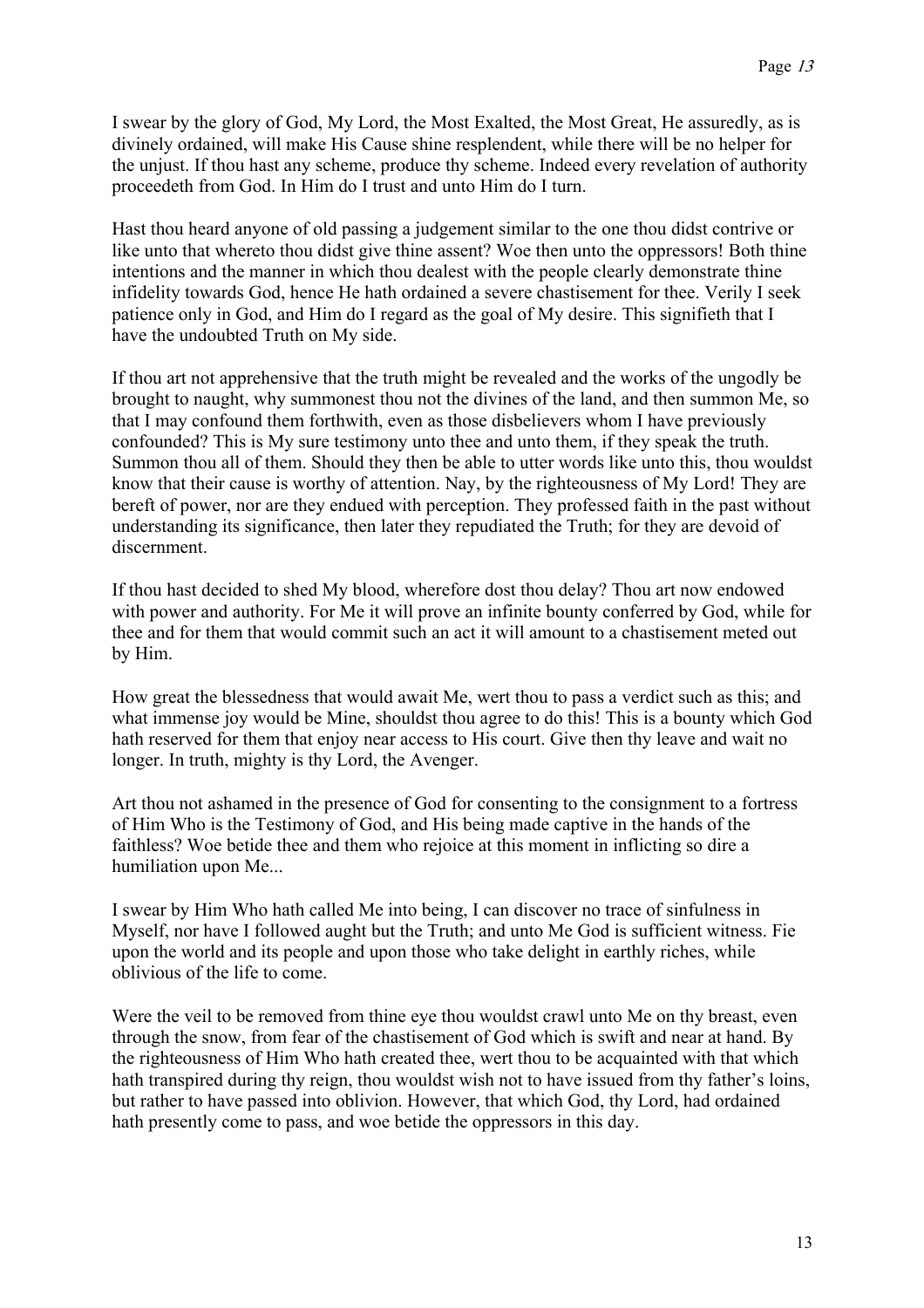Methinks thou hast not perused the unerring Book. If thou art satisfied with thine own way and dost not wish to follow the Truth, then to Me be My way and to thee thine. If thou aidest Me not, why dost thou seek to abase Me? Verily, God is the hearer of the suppliant, and in Him all things find their highest consummation, both in this world and in the world to come.

Far from the glory of God, the Lord of heaven and earth, the Lord of creation, be that which is affirmed of Him by the peoples of the world, except by such as faithfully observe His precepts. May the peace of God rest upon the sincere among His servants.

All praise be to God, the Lord of all the worlds.

### EXTRACTS FROM A FURTHER EPISTLE TO MUḤAMMAD SHÁH

THIS is an Epistle from Him Who is the true, the undoubted Leader. Herein is revealed the law of all things for those who fain would heed His Call or wish to be reckoned among them that are guided aright. Herein is enshrined the law of all things for such as would bear witness to the Revelation of thy Lord in accordance with this clear balance. Verily the ordinances of God concerning all things were formerly set forth in eloquent Arabic. Indeed those whose souls have been created through the splendour of the light of thy Lord recognize the Truth and are numbered with such as faithfully obey the One True God and are well assured...

O Muḥammad! The Decree of thy Lord was fulfilled four years ago; and ever since the inception of the Cause of thy Lord I have warned thee to fear God and not to be of the ignorant. I despatched a messenger unto thee with a truly resplendent Tablet, but the followers of the devil turned him away disdainfully and interposed themselves between him and thee. They expelled him from the land whereof thou art the undisputed sovereign. Thus hath the good of this world and of the next escaped thee, unless thou submit to the commandment ordained by God and be of them that are rightly guided.

On My return from the sacred House of God<sup>\*</sup> I sent thee a Message similar to, nay even greater than the one I had previously sent unto thee. Indeed God is the best protector and witness. I despatched a messenger unto thee with Epistles revealed by Me, that thou mightest obey the command of God and not be of them that have repudiated the Truth. The oppressor, however, committed a thing the like of which no one would commit, not even any of the wicked, nor anyone among the vile wrong-doers...

The tribulations which I have suffered in this land, no one of old hath suffered. Verily unto God shall revert the whole affair, and He in truth is the best protector and is cognizant of all. The things which have, from the first day till now, befallen Me at the hand of thy people are but the work of Satan.<sup>†</sup> Ever since the Cause of thy Lord hath appeared none of thy deeds hath been acceptable, and thou hast been lost in palpable error while all thou couldst see appeared to thee as deeds performed for the sake of thy Lord. In truth thy day is nigh at hand and thou shalt be questioned concerning all this, and assuredly God is not heedless of the deeds of the wicked.

Had it not been for thee, thy supporters would not have disdainfully rejected Me, though they have gone more widely astray than the foolish.

 <sup>\*</sup> The Ka'bah in Mecca

<sup>†</sup> cf. Qur'án 4:119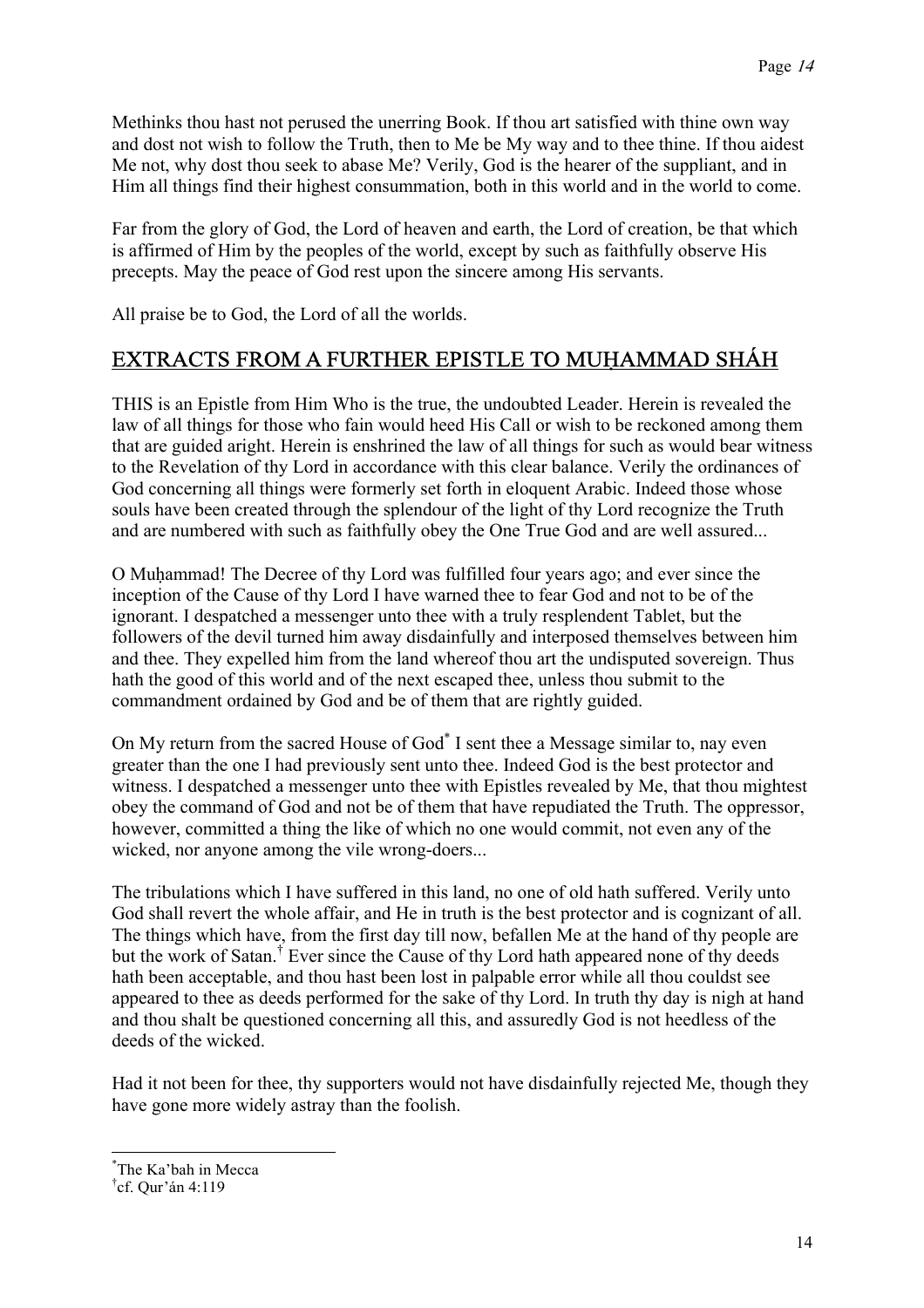Dost thou imagine him whom thou hast appointed Chancellor in thy kingdom to be the best leader and the best supporter? Nay, I swear by thy Lord. He will bring thee into grievous trouble by reason of that which Satan instilleth in his heart, and verily, he himself is Satan. He comprehendeth not a single letter from the Book of God and is seized with fear by reason of that which his hands have wrought. Fain would he extinguish the light which thy Lord hath kindled, so that the old impiety which is concealed in his inner being may not be revealed. Hadst thou not appointed him as thy Chancellor no one would have paid him the slightest attention. Indeed in the estimation of the people he is naught but manifest darkness...

Fear thou God and suffer not thy soul to be chastised beyond that with which it hath already been tormented; for ere long thou shalt pass away and shalt declare thyself clear of the devil whom thou hast appointed as thy Chancellor, saying: 'O would that I had not taken the devil as my Chancellor, nor appointed an impostor as my guide and adviser.'

Why dost thou burden thy soul with that which is far more abject than the deeds of Pharaoh, and still callest thyself one of the faithful? How dost thou peruse the verses of the Qur'án, while thou art of the unjust? Never would the Jews, nor the Christians nor any such people as have rejected the truth consent to inflict wrongs upon the son of their Prophet's daughter. Woe betide thee, for the day of chastisement is approaching. Dost thou not dread the wrath of thy Lord, the Almighty, the Lord of the heavens, the Lord of all worlds? Indeed these manifest verses are conclusive testimony for those who seek true guidance.

I have no desire to seize thy property, even to the extent of a grain of mustard, nor do I wish to occupy thy position. If thou followest Me not, then unto thee be the things thou dost possess, and unto Me the land of unfailing security. If thou obeyest Me not, wherefore dost thou look disdainfully upon Me and seek to treat Me with sore injustice? Verily, behold My habitation—a lofty mountain wherein no one dwelleth. Woe betide them that wrongfully do injustice to people, and unjustly and deceitfully usurp the property of the believers in violation of His lucid Book; whereas I, Who, in very truth, am the rightful Sovereign of all men, designated by the true, the undeniable Leader, would never infringe on the integrity of the substance of the people, were it to the extent of a grain of mustard, nor would I treat them unjustly. Rather would I consort with them even as one of themselves, and I would be their witness.

That which devolveth upon Me is but to mention the Book of thy Lord and to deliver this clear Message. If thou wishest to enter the gates of Paradise, lo, they are open before thy face and no harm can reach Me from anyone. Every missive which up till now I have directed unto thee and unto the custodian of thy affairs hath been but a token of My bounty to you both, that perchance ye may grow anxious about the day which is nigh at hand. Nevertheless from the moment ye waxed disdainful, divine judgement was passed upon you in the Book of God, for in truth ye both have denied your Lord and are numbered with them that will perish... This is indeed My last reminder unto you, and I shall make no mention of you hereafter, nor shall I make any remark other than affirming you as infidels.

Unto God do I commit Mine affair and yours, and He verily is the best Judge. Were ye to return, however, ye would be granted whatever ye desire of earthly possessions and of the ineffable delights of the life to come, and ye would inherit such glorious might and majesty as your minds can scarce conceive in this mortal life. But if ye fail to return then upon ye shall be your transgressions.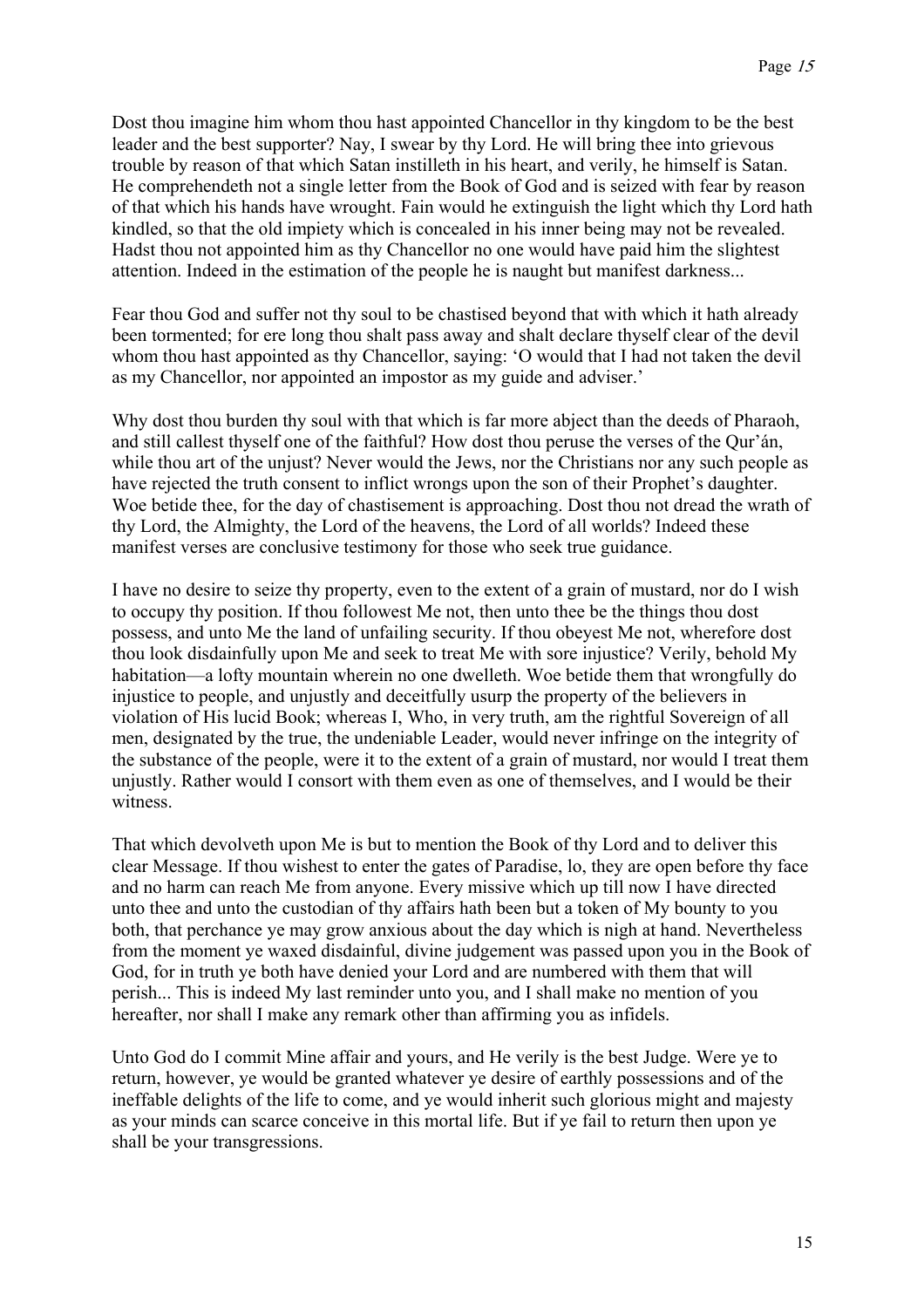Ye cannot alter the things which the Almighty hath prescribed unto Me. Naught shall touch Me besides that which God, My Lord, hath pre-ordained for Me. In Him have I placed My whole trust and upon Him do the faithful place their complete reliance.

Bear Thou witness unto Me, O Lord. By sending forth this resplendent Epistle I shall have proclaimed Thy Verses unto both of them and shall have fulfilled Thy Testimony for them. I am well pleased to lay down My life in Thy path and ere long to return to Thy presence. Unto Thee be praise in the heavens and on the earth. Deal with them according to Thy decree. In truth Thou art the best protector and helper.

Set right, O Lord, such disorders as people stir up, and cause Thy Word to shine resplendent throughout the earth, so that no trace of the ungodly may remain.

I beg forgiveness of Thee, O My Lord, for that which I have uttered in Thy Epistle, and I repent unto Thee. I am but one of Thy servants who give praise to Thee. Glorified art Thou; no God is there but Thee. In Thee have I placed My whole trust and of Thee do I beg pardon for being a suppliant at Thy door.

Sanctified is God thy Lord, the Lord of the Mighty Throne, from that which the people wrongfully and without the guidance of His lucid Book, affirm of Him. Peace be upon them that beseech forgiveness from God thy Lord, saying: 'Verily, praise be unto God, the Lord of the worlds.'

### EXTRACTS FROM A TABLET CONTAINING WORDS ADDRESSED TO THE SHERIF OF MECCA

O SHERIF!... All thy life thou hast accorded worship unto Us, but when We manifested Ourself unto thee, thou didst desist from bearing witness unto Our Remembrance, and from affirming that He is indeed the Most Exalted, the Sovereign Truth, the All-Glorious. Thus hath Thy Lord put thee to proof in the Day of Resurrection. Verily He is the All-Knowing, the All-Wise.

For hadst thou uttered 'Here am I' at the time We sent thee the Book, We would have admitted thee to the company of such of Our servants as truly believe, and would have graciously praised thee in Our Book, until the Day when all men shall appear before Us for judgement. This is in truth far more advantageous unto thee than all the acts of worship thou hast performed for thy Lord during all thy life, nay, from the beginning that hath no beginning. Assuredly this is what would have served and will ever serve thy best interests. Verily We are cognizant of all things. Yet notwithstanding that We had called thee into being for the purpose of attaining Our presence in the Day of Resurrection, thou didst shut thyself out from Us without any reason or explicit Writ; whereas hadst thou been among such as are endowed with the knowledge of the Bayán, thou wouldst have, at the sight of the Book, testified forthwith that there is no God but Him, the Help in Peril, the Self-Subsisting, and wouldst have affirmed that He Who hath revealed the Qur'án, hath likewise revealed this Book, that every word of it is from God, and unto it we all bear allegiance.

However, that which was preordained hath come to pass. Shouldst thou return unto Us while revelation still continueth through Us, We shall transform thy fire into light. Truly We are powerful over all things. But if thou failest in this task, thou shalt find no way open to thee other than to embrace the Cause of God and to implore that the matter of thine allegiance be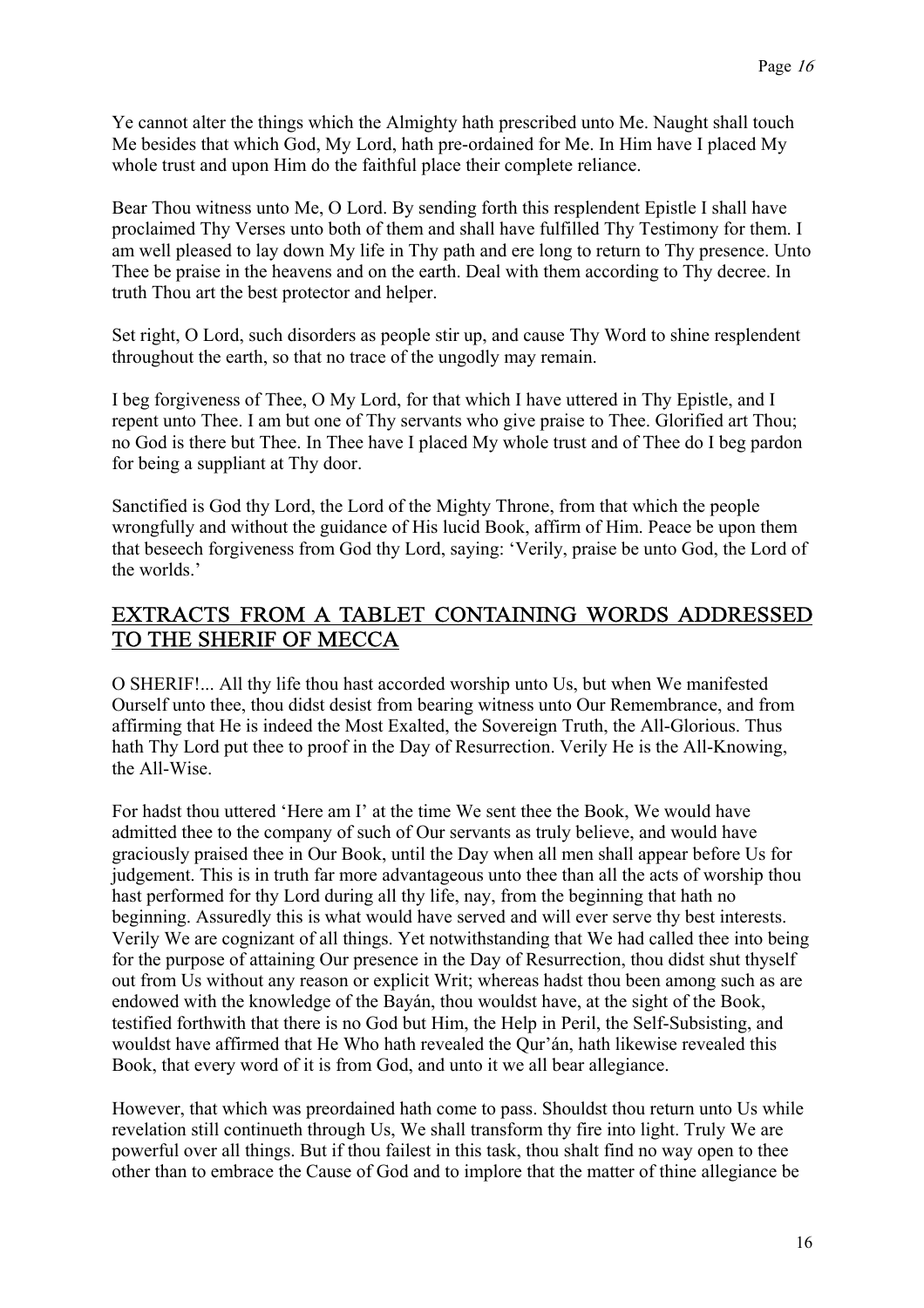brought to the attention of Him Whom God shall make manifest, that He may graciously enable thee to prosper and cause thy fire to be transformed into light. This is that which hath been sent down unto Us. Should this not come to pass, whatever We have set down shall remain binding and irrevocably decreed by God, the Help in Peril, the Self-Subsisting, and We shall therefore banish thee from Our presence as a token of justice on Our part. Verily we are equitable in Our judgement.

### ADDRESS TO A MUSLIM DIVINE

O 'ABDU'S-SÁHIB! Verily God and every created thing testify that there is none other God but Me, the Almighty, the Best Beloved...

Thy vision is obscured by the belief that divine revelation ended with the coming of Muhammad, and unto this We have borne witness in Our first epistle. Indeed, He Who hath revealed verses unto Muḥammad, the Apostle of God, hath likewise revealed verses unto 'Alí-Muḥammad. For who else but God can reveal to a man such clear and manifest verses as overpower all the learned? Since thou hast acknowledged the revelation of Muḥammad, the Apostle of God, then there is no other way open before thee but to testify that whatever is revealed by the Primal Point hath also proceeded from God, the Help in Peril, the Self-Subsisting. Is it not true that the Qur'án hath been sent down from God and that all men are powerless before its revelation? Likewise these words have also been revealed by God, if thou dost but perceive. What is there in the Bayán which keepeth thee back from recognizing these verses as being sent forth by God, the Inaccessible, the Most Exalted, the All-Glorious?

The essence of these words is this: Were We to bring thee to a reckoning, thou wouldst prove thyself empty-handed; We in truth know all things. Hadst thou uttered 'yea' on hearing the Words of God, thou wouldst have been seen to have been worshipping God from the beginning that hath no beginning until the present day, never to have disobeyed Him, not even for the twinkling of an eye. Yet, neither the upright deeds thou hast wrought during all thy life, nor the exertions thou didst make to banish every thought from thy heart save that of the good-pleasure of God, none of these did in truth profit thee, not even to the extent of a grain of mustard seed, inasmuch as thou didst veil thyself from God and tarried behind at the time of His manifestation.

Verily all the divines in the land of Káf [Kúfih] shall, even as thyself, be asked by God: 'Is it not strange that a Messenger should have come to you with a Book, and ye, while confessing your powerlessness, refused to follow the Faith of God which He had brought, and ye persisted in your disbelief?' Therefore unto thee shall be assigned the fire which was meant for those who turned away from God in that land, inasmuch as thou art their leader; would that thou might be of them who heed.

Hadst thou faithfully obeyed the Decree of God, all the inhabitants of thy land would have followed thee, and would have themselves entered into the celestial Paradise, content with the good-pleasure of God for evermore. However, on that day thou shalt wish that God had not created thee.

Thou hast set thyself up as one of the learned in the Faith of Islám, that thou mightest save the believers, yet thou didst cause thy followers to descend into the fire, for when the verses of God were sent forth thou didst deprive thyself therefrom and yet reckoned thyself to be of the righteous... Nay, by the life of Him Whom God shall make manifest! Neither thou nor any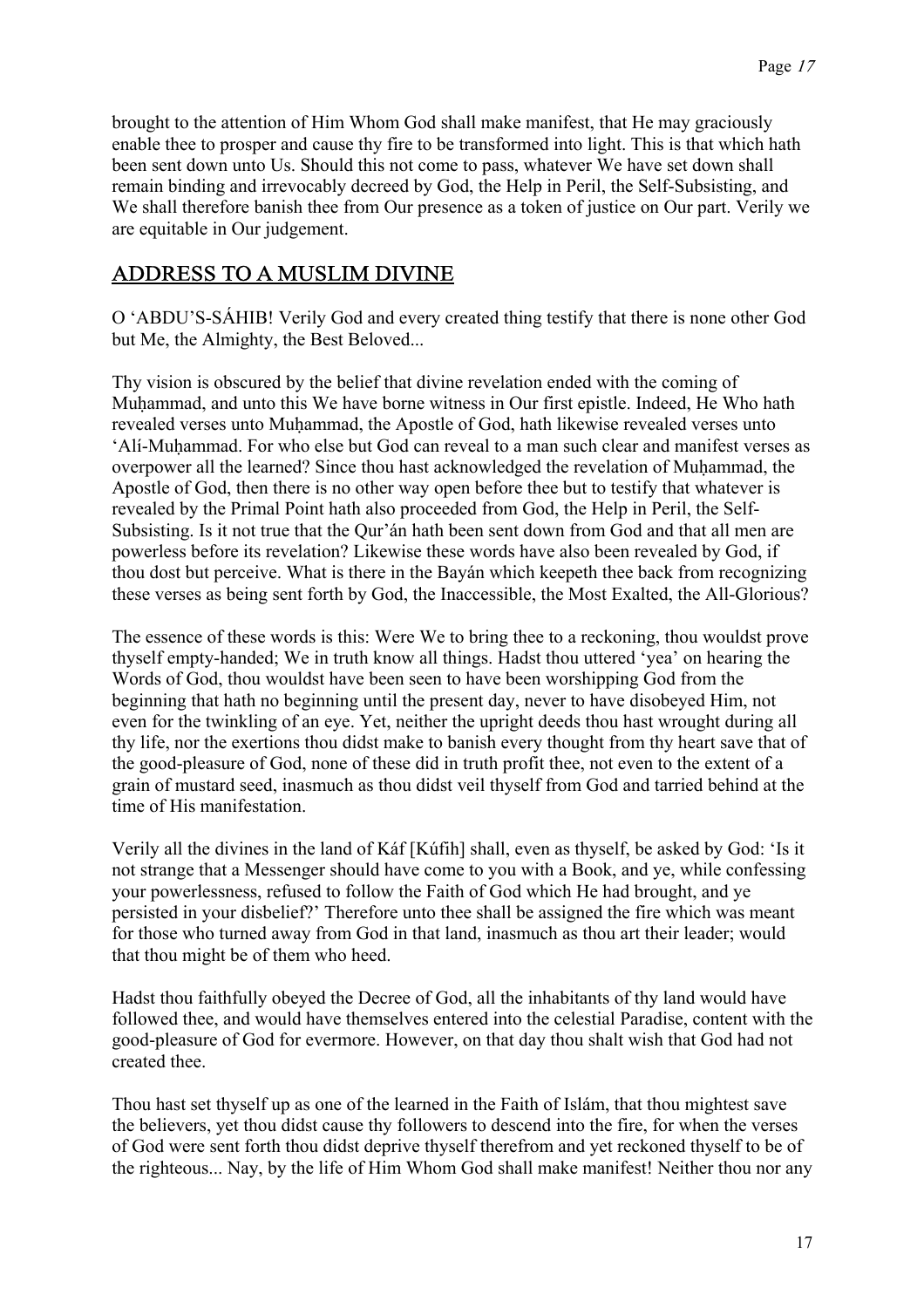one among His servants can produce the slightest proof, while God shineth resplendent above His creatures and through the power of His behest standeth supreme over all that dwell in the kingdoms of heaven and earth and in whatever lieth between them. Verily He is potent over all created things.

Thou hath named thyself 'Abdu's Sáhib [servant of the Lord]. Yet, while God hath, in very truth, made thy Lord manifest, and thou didst set thine eyes upon Him, thou didst not recognize Him, even though thou hadst been called into being by God for the purpose of attaining His presence, didst thou but truly believe in the third verse of the chapter entitled 'Thunder'.\*

Thou contendest, 'How can we recognize Him when we have heard naught but words which fall short of irrefutable proofs?' Yet since thou hast acknowledged and recognized Muhammad, the Apostle of God, through the Qur'án, how canst thou withhold recognition from Him Who sent thee the Book, despite thy calling thyself 'His servant'? Verily He doth exercise undisputed authority over His revelations unto all mankind.

Wert thou to come unto Us while divine revelation is descending upon Us, haply God will change thy fire into light. Verily He is the Ever-Forgiving, the Most Generous. Otherwise that which hath been revealed is decisive and final and will be faithfully upheld by all until the Day of Resurrection... If divine revelation ceaseth, thou shouldst write a petition to Him Whom God shall make manifest, imploring that it be delivered into His presence. Therein thou must beg pardon of thy Lord, turn unto Him in repentance and be of them that are wholly devoted to Him. Perchance God will transform thy fire into light at the next Resurrection. He, of a truth, is the Protector, the Most Exalted, the Ever-Forgiving. Unto Him bow down in worship all that are in the heavens and on the earth and whatever lieth between them; and unto Him shall all return.

We enjoin thee to save thyself and all the inhabitants of that land from the fire, then to enter the peerless and exalted Paradise of His good-pleasure. Otherwise the day is approaching when thou shalt perish and enter the fire, when thou shalt have neither patron nor helper from God. We have taken compassion on thee, as a sign of Our grace, inasmuch as thou hast related thyself unto Us. Verily We are aware of all things. We are cognizant of thy righteous deeds, though they shall avail thee nothing; for the whole object of such righteousness is but recognition of God, thy Lord, and undoubted faith in the Words revealed by Him.

### ADDRESS TO SULAYMÁN, ONE OF THE MUSLIM DIVINES IN THE LAND OF MASQAT

THIS is an Epistle from God, the Help in Peril, the Self-Subsisting, unto Sulaymán in the land of Masqát, to the right of the Sea. In truth there is none other God but Him, the Help in Peril, the Self-Subsisting... Indeed, were all the inhabitants of heaven and earth and whatever existeth between them to assemble together, they would utterly fail and be powerless to produce such a book, even though We made them masters of eloquence and learning on earth. Since thou dost adduce proofs from the Qur'án, God shall, with proofs from that selfsame Book, vindicate Himself in the Bayán. This is none other than a decree of God; He is truly the All-Knowing, the All-Powerful.

 <sup>\*</sup>  $"Our'$ án 13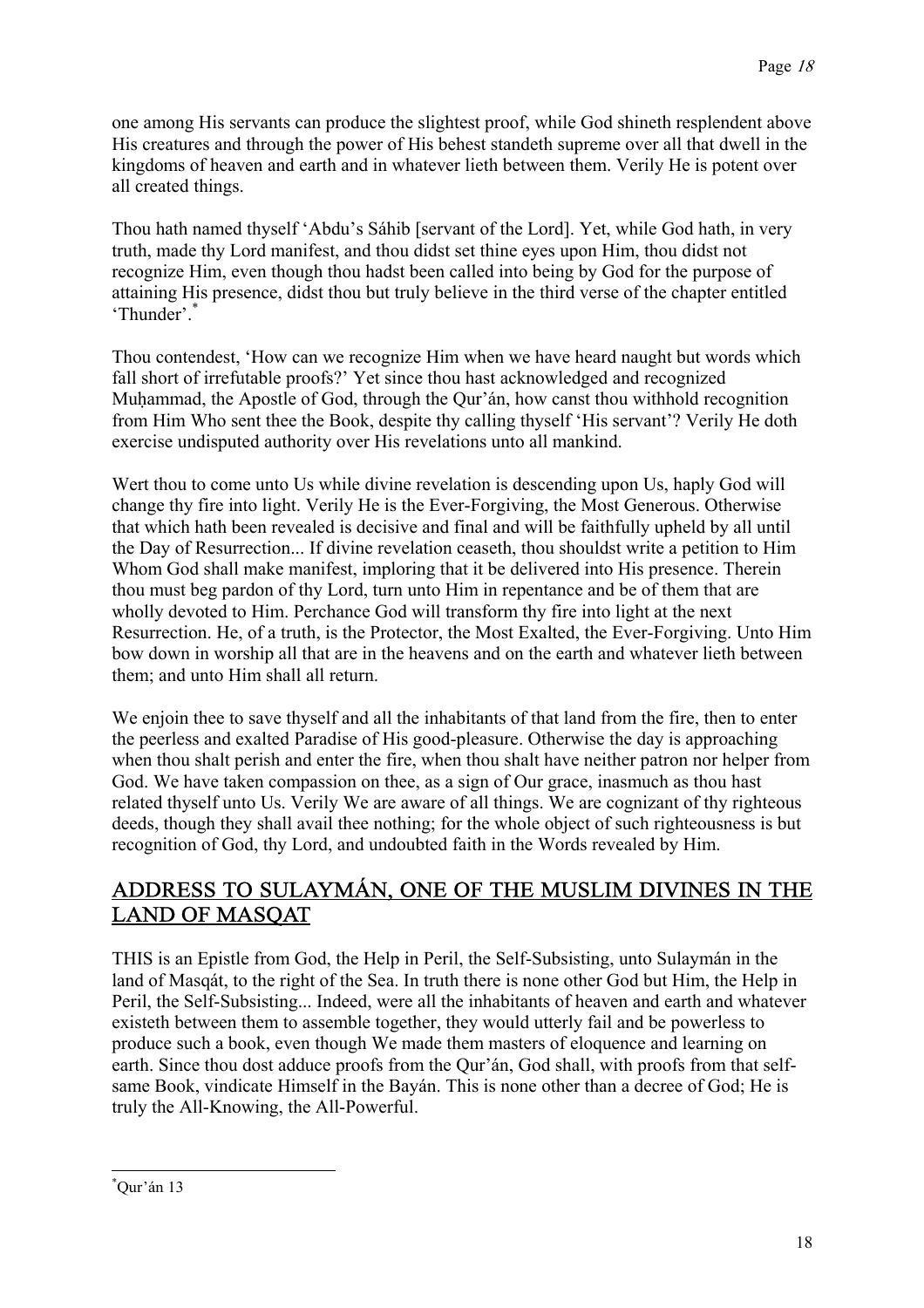If thou art of them that truly believe, thou hast no other alternative than to bear allegiance unto it. This is the Way of God for all the inhabitants of earth and heaven and all that lieth betwixt them. No God is there but Me, the Almighty, the Inaccessible, the Most Exalted.

From this land We then proceeded to the sacred House, and on Our return journey We landed once again at this spot, when We perceived that thou hadst heeded not that which We sent thee, nor art thou of them that truly believe. Although We had created thee to behold Our countenance, and We did actually alight in thy locality, yet thou didst fail to attain the object of thy creation, and this despite thy worshipping God all thy life. Wherefore vain shall be the deeds thou hast wrought, by reason of thy being shut out as by a veil from Our presence and from Our Writings. This is an irrevocable decree ordained by Us. Verily We are equitable in Our judgement.

Hadst thou observed the contents of the Epistle We sent unto thee, it would have been far more profitable to thee than worshipping thy Lord from the beginning that hath no beginning until this day, and indeed more meritorious than proving thyself wholly devoted in thine acts of worship. And hadst thou attained the presence of thy Lord in this land, and been of them that truly believe that the Face of God is beheld in the person of the Primal Point, it would have been far more advantageous than prostrating thyself in adoration from the beginning that hath no beginning until the present time....

In truth We tested thee and found that thou wert not of them that are endowed with understanding, wherefore We passed upon thee the sentence of negation, as a token of justice from Our presence; and verily We are equitable.

However, shouldst thou return unto Us, We would convert thy negation into affirmation. Verily We are the One Who is of immense bounteousness. But should the Primal Point cease to be with you, then the judgement given in the Words of God shall be final and unalterable and every one will assuredly uphold it.

Wert thou to address a letter to Him Whom God shall make manifest, begging that it be delivered unto His presence, perchance He would graciously forgive thee and, at His behest, turn thy negation into affirmation. He is in truth the All-Bountiful, the Most Generous, He Whose grace is infinite. Otherwise, no way shalt thou find open unto thee and no benefit shalt thou gain from the deeds thou hast wrought, by reason of thy failure to respond 'yea, here am I'. Verily We have reduced thee and thy works to naught, as though thou hadst never come into existence nor ever been of them that do good works, that this may serve as a lesson for those unto whom the Bayán is given, that they may take good heed when the sacred Writings of Him Whom God shall make manifest will reach them and perchance, by pondering upon them, may be enabled to save their own souls.

Our grace assuredly pervadeth all that dwell in the kingdoms of earth and heaven and in whatever lieth between them, and beyond them all mankind. However, souls that have shut themselves out as by a veil can never partake of the outpourings of the grace of God.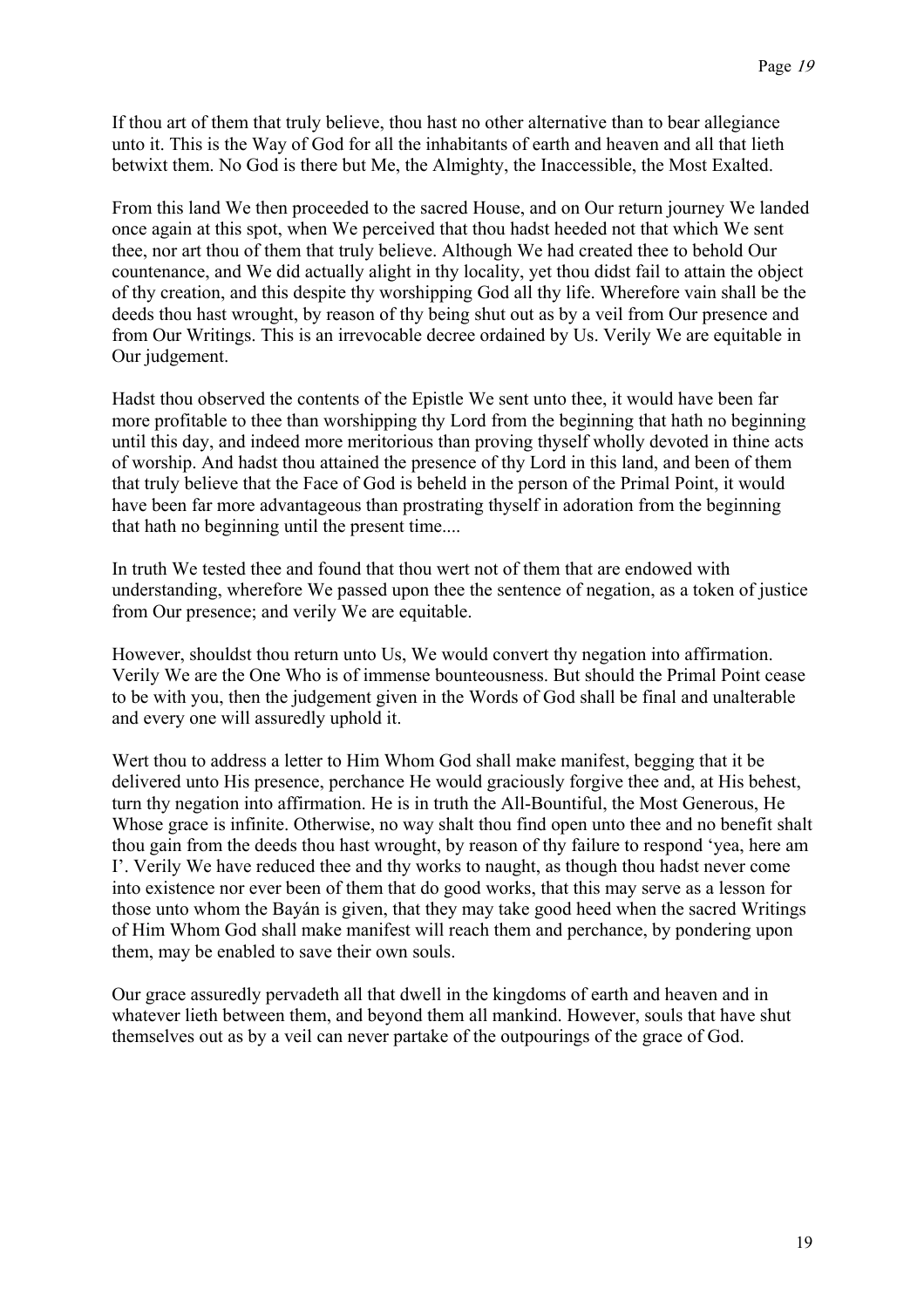## 2: EXCERPTS FROM THE QAYYÚMU'L-ASMÁ

### "ALL praise be to God Who hath, through the ..."

ALL praise be to God Who hath, through the power of Truth, sent down this Book unto His servant, that it may serve as a shining light for all mankind... Verily this is none other than the sovereign Truth; it is the Path which God hath laid out for all that are in heaven and on earth. Let him then who will, take for himself the right path unto his Lord. Verily this is the true Faith of God, and sufficient witness are God and such as are endowed with the knowledge of the Book. This is indeed the eternal Truth which God, the Ancient of Days, hath revealed unto His omnipotent Word—He Who hath been raised up from the midst of the Burning Bush. This is the Mystery which hath been hidden from all that are in heaven and on earth, and in this wondrous Revelation it hath, in very truth, been set forth in the Mother Book by the hand of God, the Exalted...

O concourse of kings and of the sons of kings! Lay aside, one and all, your dominion which belongeth unto God...

Let not thy sovereignty deceive thee, O  $\frac{\text{Sh}_4}{\text{Sh}_4}$  for 'every soul shall taste of death,'\* and this, in very truth, hath been written down as a decree of God. Chapter I.

### "O King of Islám! Aid thou, with the truth, after having ..."

O King of Islám! Aid thou, with the truth, after having aided the Book, Him Who is Our Most Great Remembrance, for God hath, in very truth, destined for thee, and for such as circle round thee, on the Day of Judgement, a responsible position in His Path. I swear by God, O Sháh! If thou showest enmity unto Him Who is His Remembrance, God will, on the Day of Resurrection, condemn thee, before the kings, unto hell-fire, and thou shalt not, in very truth, find on that Day any helper except God, the Exalted. Purge thou, O Sháh, the Sacred Land [Ṭihrán] from such as have repudiated the Book, ere the day whereon the Remembrance of God cometh, terribly and of a sudden, with His potent Cause, by the leave of God, the Most High. God, verily, hath prescribed to thee to submit unto Him Who is His Remembrance, and unto His Cause, and to subdue, with the truth and by His leave, the countries, for in this world thou hast been mercifully invested with sovereignty, and wilt, in the next, dwell, nigh unto the Seat of Holiness, with the inmates of the Paradise of His goodpleasure...

By God! If ye do well, to your own behoof will ye do well; and if ye deny God and His signs, We, in very truth, having God, can well dispense with all creatures and all earthly dominion. Chapter I.

### "BE thou content with the commandment of God, the ..."

BE thou content with the commandment of God, the True One, inasmuch as sovereignty, as recorded in the Mother Book by the hand of God, is surely invested in Him Who is His Remembrance...

 <sup>\*</sup>  $"Our'$ án 3:182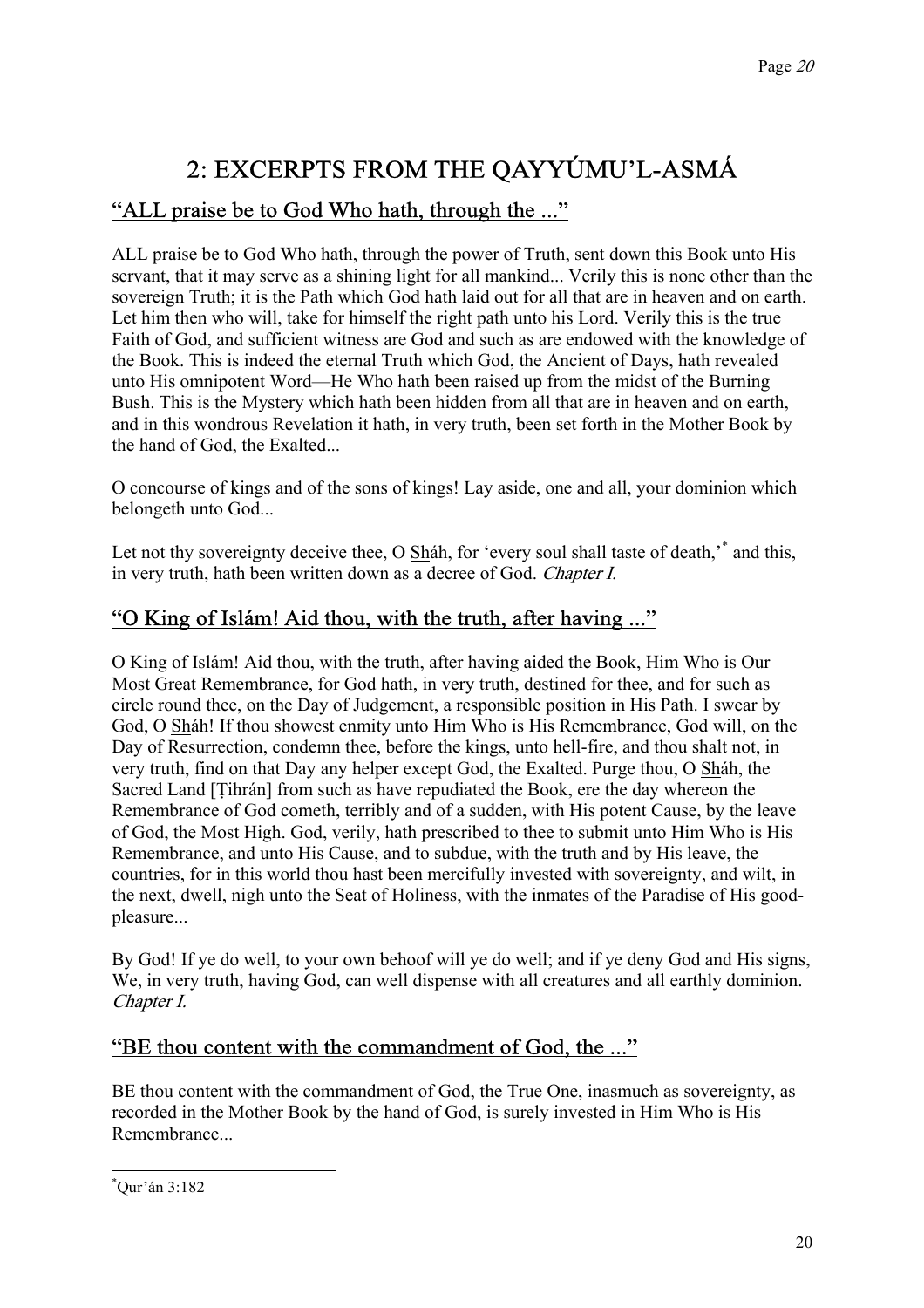O Minister of the Sháh! Fear thou God, besides Whom there is none other God but Him, the Sovereign Truth, the Just, and lay aside thy dominion, for We, by the leave of God, the All-Wise, inherit the earth and all who are upon it,<sup>\*</sup> and He shall rightfully be a witness unto thee and unto the Sháh. Were ye to obey the Remembrance of God with absolute sincerity, We guarantee, by the leave of God, that on the Day of Resurrection, a vast dominion shall be yours in His eternal Paradise.

Vain indeed is your dominion, for God hath set aside earthly possessions for such as have denied Him; for unto Him Who is your Lord shall be the most excellent abode, He Who is, in truth, the Ancient of Days....

O concourse of kings! Deliver with truth and in all haste the verses sent down by Us to the peoples of Turkey and of India, and beyond them, with power and with truth, to lands in both the East and the West.... And know that if ye aid God, He will, on the Day of Resurrection, graciously aid you, upon the Bridge, through Him Who is His Most Great Remembrance...

O people of the earth! Whoso obeyeth the Remembrance of God and His Book hath in truth obeyed God and His chosen ones and he will, in the life to come, be reckoned in the presence of God among the inmates of the Paradise of His good-pleasure. Chapter I.

### "VERILY We made the revelation of verses to be a testimony ..."

VERILY We made the revelation of verses to be a testimony for Our message unto you. Can ye produce a single letter to match these verses? Bring forth, then, your proofs, if ye be of those who can discern the one true God. I solemnly affirm before God, should all men and spirits combine to compose the like of one chapter of this Book, they would surely fail, even though they were to assist one another.†

O concourse of divines! Fear God from this day onwards in the views ye advance, for He Who is Our Remembrance in your midst, and Who cometh from Us, is, in very truth, the Judge and Witness. Turn away from that which ye lay hold of, and which the Book of God, the True One, hath not sanctioned, for on the Day of Resurrection ye shall, upon the Bridge, be, in very truth, held answerable for the position ye occupied.... And unto you We have sent down this Book which truly none can mistake...

O concourse of the people of the Book! Fear ye God and pride not yourselves in your learning. Follow ye the Book which His Remembrance hath revealed in praise of God, the True One. He Who is the Eternal Truth beareth me witness, whoso followeth this Book hath indeed followed all the past Scriptures which have been sent down from heaven by God, the Sovereign Truth. Verily, He is well informed of what ye do... Such as are the true followers of Islám would say: 'O Lord our God! We have hearkened to the call of Thy Remembrance and obeyed Him. Forgive us our sins. Thou art, verily, the Eternal Truth, and unto Thee, our infallible Retreat, must we all return.'‡ Chapter II.

 <sup>\*</sup>  $\text{``cf. Our'án 19:41}$ 

<sup>†</sup> cf. Qur'án 17:90

<sup>‡</sup> cf. Qur'án 2:285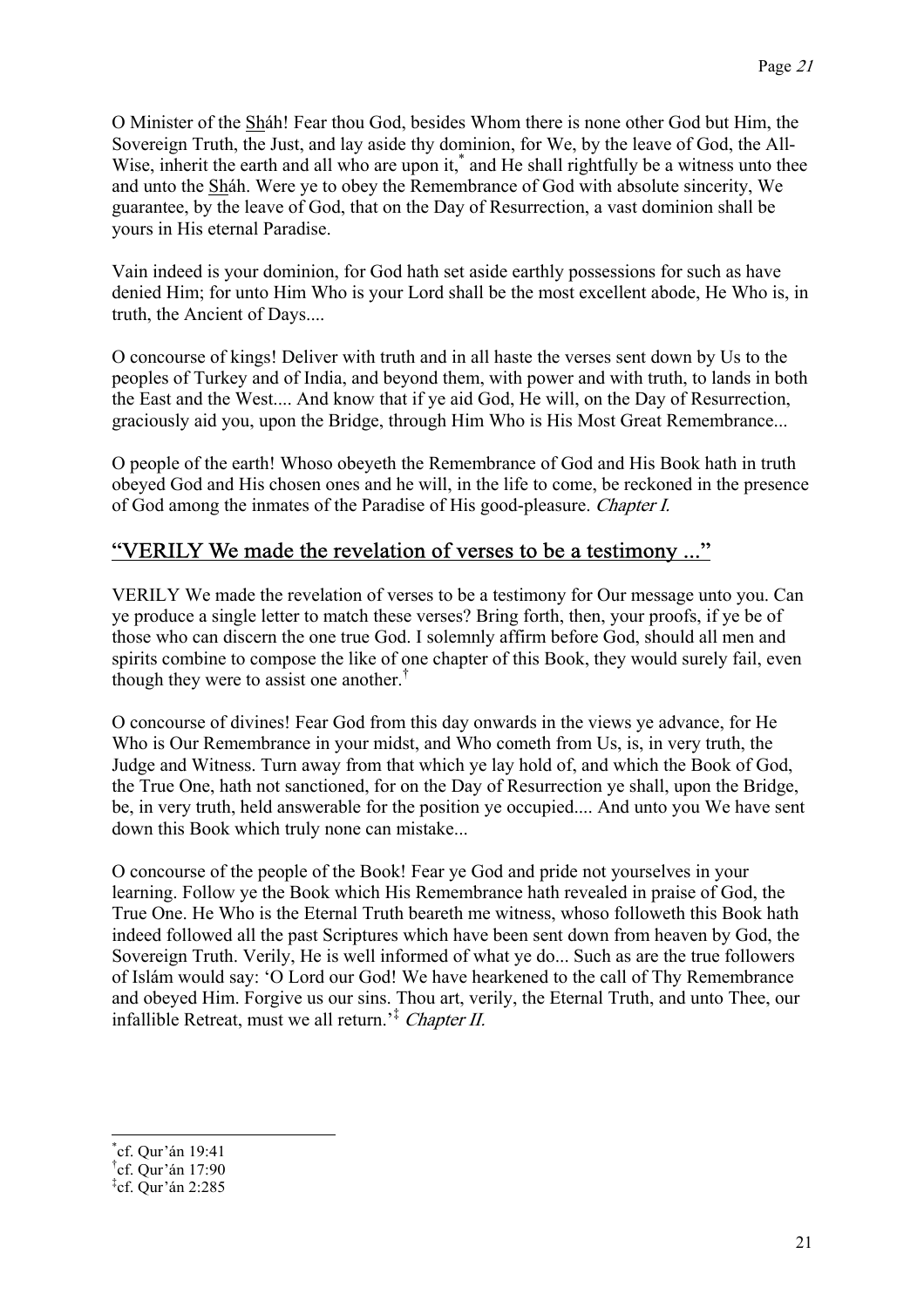### "AS to those who deny Him Who is the Sublime Gate of ..."

AS to those who deny Him Who is the Sublime Gate of God, for them We have prepared, as justly decreed by God, a sore torment. And He, God, is the Mighty, the Wise.

We have, of a truth, sent down this divinely-inspired Book unto Our Servant... Ask ye then Him Who is Our Remembrance of its interpretation, inasmuch as He, as divinely-ordained and through the grace of God, is invested with the knowledge of its verses...

O children of men! If ye believe in the one True God, follow Me, this Most Great Remembrance of God sent forth by your Lord, that He may graciously forgive you your sins. Verily He is forgiving and compassionate toward the concourse of the faithful. We, of a truth, choose the Messengers through the potency of Our Word, and We exalt Their offspring, some over others, through the Great Remembrance of God as decreed in the Book and concealed therein...

Some of the people of the city have declared: 'We are the helpers of God', but when this Remembrance came suddenly upon them, they turned aside from helping Us. Verily God is My Lord and your true Lord, therefore worship Him, while this Path from 'Alí [the Báb] is none but the straight Path<sup>\*</sup> in the estimation of your Lord. Chapter III.

### "UNTO every people We have sent down the Book in ..."

UNTO every people We have sent down the Book in their own language.† This Book We have, verily, revealed in the language of Our Remembrance and it is in truth a wondrous language. He is, verily, the eternal Truth come from God, and according to the divine judgement given in the Mother Book, He is the most distinguished among the writers of Arabic and most eloquent in His utterance. He is in truth the Supreme Talisman and is endowed with supernatural powers, as set forth in the Mother Book...

O people of the city! Ye have disbelieved your Lord. If ye are truly faithful to Muḥammad, the Apostle of God and the Seal of the Prophets, and if ye follow His Book, the Qur'án, which is free from error, then here is the like of it—this Book, which We have, in truth and by the leave of God, sent down unto Our Servant. If ye fail to believe in Him, then your faith in Muhammad and His Book which was revealed in the past will indeed be treated as false in the estimation of God. If ye deny Him, the fact of your having denied Muhammad and His Book will, in very truth and with absolute certainty, become evident unto yourselves. Chapter IV.

### "FEAR ye God and breathe not a word concerning His ..."

FEAR ye God and breathe not a word concerning His Most Great Remembrance other than what hath been ordained by God, inasmuch as We have established a separate covenant regarding Him with every Prophet and His followers. Indeed, We have not sent any Messenger without this binding covenant and We do not, of a truth, pass judgement upon anything except after the covenant of Him Who is the Supreme Gate hath been established.

 <sup>\*</sup>  $\text{er}$ . Qur'án 3:50

<sup>†</sup> cf. Qur'án 14:4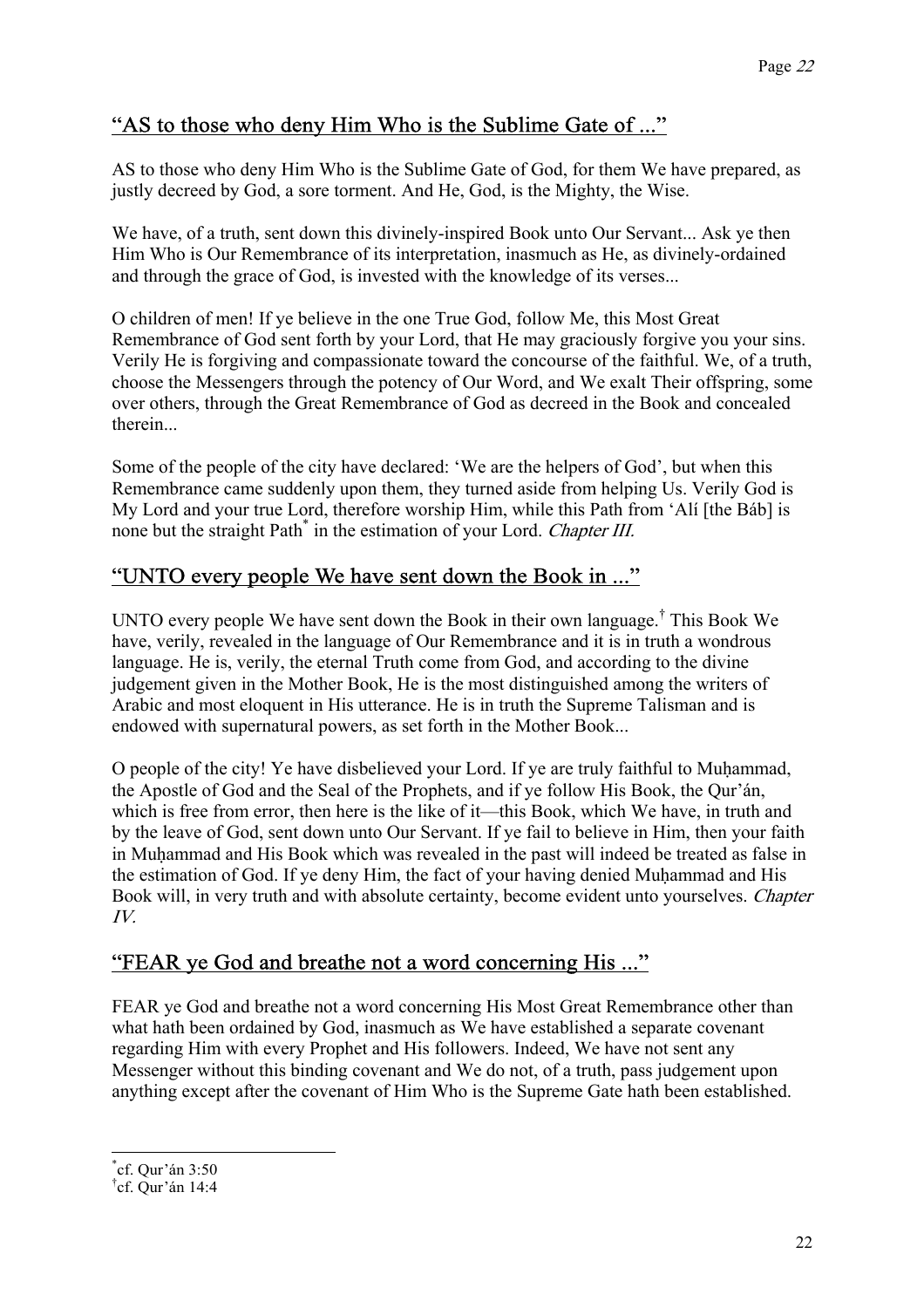Ere long the veil shall be lifted from your eyes at the appointed time. Ye shall then behold the sublime Remembrance of God, unclouded and vivid. Chapter V.

### "DO men imagine that We are far distant from the people ..."

DO men imagine that We are far distant from the people of the world? Nay, the day We cause them to be assailed by the pangs of death<sup>\*</sup> they shall, upon the plain of Resurrection, behold how the Lord of Mercy and His Remembrance were near. Thereupon they shall exclaim: 'Would that we had followed the path of the Báb! Would that we had sought refuge only with Him, and not with men of perversity and error! For verily the Remembrance of God appeared before us,<sup>†</sup> behind us, and on all sides, yet we were, in very truth, shut out as by a veil from Him.' Chapter VII.

### "DO not say, 'How can He speak of God while in truth ..."

DO not say, 'How can He speak of God while in truth His age is no more than twenty-five?' Give ye ear unto Me. I swear by the Lord of the heavens and of the earth: I am verily a servant of God. I have been made the Bearer of irrefutable proofs from the presence of Him Who is the long-expected Remnant of God. Here is My Book before your eyes, as indeed inscribed in the presence of God in the Mother Book. God hath indeed made Me blessed, wheresoever I may be, and hath enjoined upon Me to observe prayer and fortitude so long as I shall live on earth amongst you. Chapter IX.

### "GLORIFIED is He besides Whom there is none other God. ..."

GLORIFIED is He besides Whom there is none other God. In His grasp He holdeth the source of authority, and verily God is powerful over all things. We have decreed that every long life shall in truth suffer decline<sup>‡</sup> and that every hardship shall be followed by ease,<sup>§</sup> that perchance men may recognise the Gate of God as He Who is the eternal Truth, and verily God shall stand as witness unto those that have believed. Chapter XIII.

### "O YE servants of God! Verily, be not grieved if a thing ye ..."

O YE servants of God! Verily, be not grieved if a thing ye asked of Him remaineth unanswered, inasmuch as He hath been commanded by God to observe silence, a silence which is in truth praiseworthy. We have indeed enabled Thee to truly see in Thy dream a measure of Our Cause, but wert Thou to acquaint them with the hidden Mystery, they would dispute its truth among themselves. Verily Thy Lord, the God of truth, knoweth the very secrets of hearts<sup>\*\*</sup>

O peoples of the world! Whatsoever ye have offered up in the way of the One True God, ye shall indeed find preserved by God, the Preserver, intact at God's Holy Gate. O peoples of the earth! Bear ye allegiance unto this resplendent light wherewith God hath graciously invested Me through the power of infallible Truth, and walk not in the footsteps of the Evil

- † cf. Qur'án 7:63, 69
- ‡ cf. Qur'án 36:68

 <sup>\*</sup>  $\mathrm{c}^*$ cf. Our'án 68:42

<sup>§</sup> cf. Qur'án 65:7; 94:5 \*\*cf. Qur'án 8:45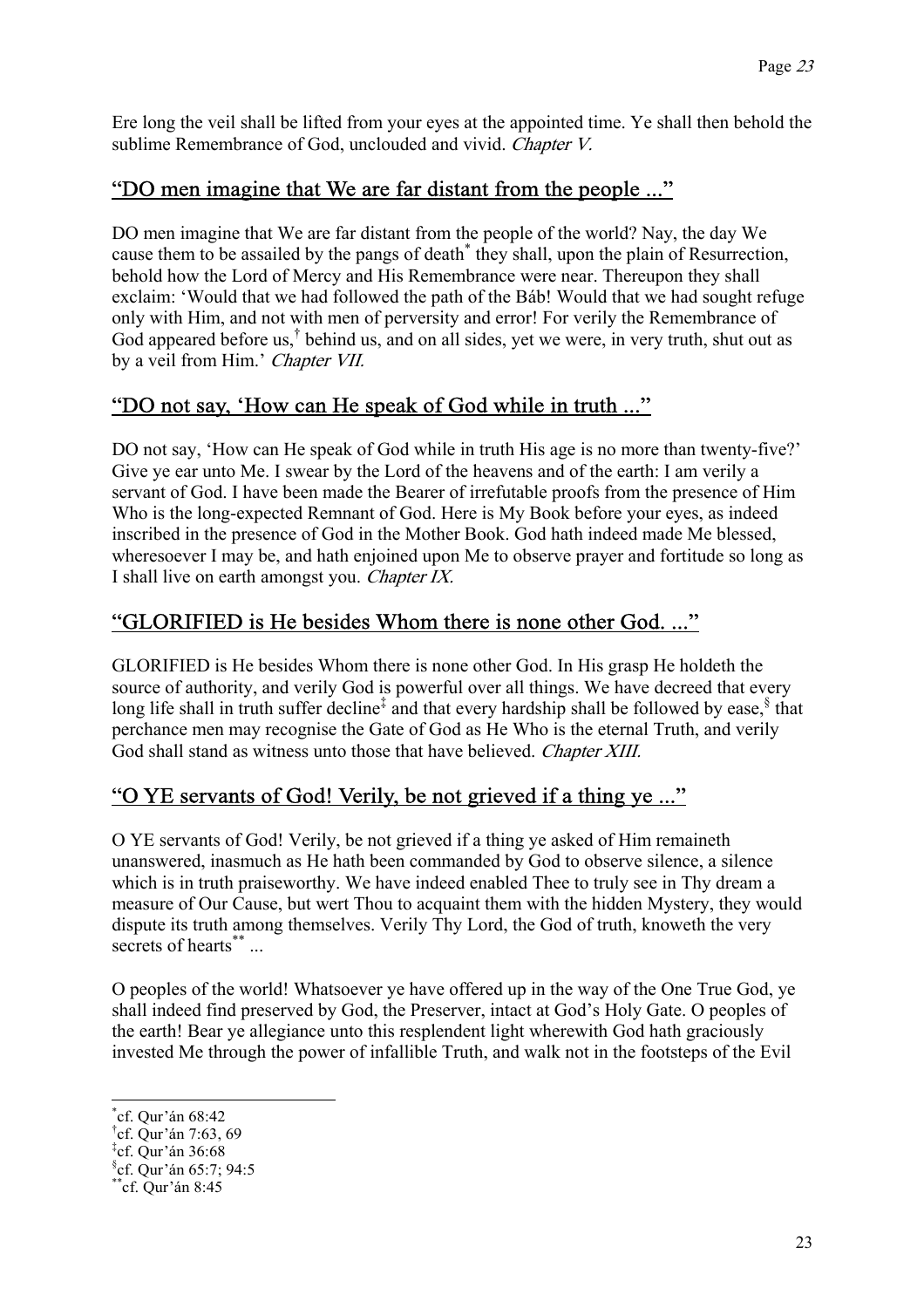One,\* inasmuch as he prompteth you to disbelieve in God, your Lord, and verily God will not forgive disbelief in Himself, though He will forgive other sins to whomsoever He pleaseth.† Indeed His knowledge embraceth all things... Chapter XVII.

### "O PEOPLES of the East and the West! Be ye fearful of God ..."

O PEOPLES of the East and the West! Be ye fearful of God concerning the Cause of the true Joseph and barter Him not for a paltry price<sup>‡</sup> established by yourselves, or for a trifle of your earthly possessions, that ye may, in very truth, be praised by Him as those who are reckoned among the pious who stand nigh unto this Gate. Verily God hath deprived of His grace him who martyred Ḥusayn, Our forefather, lonely and forsaken as He was upon the land of Táff [Karbilá]. Yazíd, the son of Mu'áviyih, out of corrupt desire, bartered away the head of the true Joseph to the fiendish people for a trifling price and a petty sum from his property. Verily they repudiated God by committing a grievous error. Erelong will God wreak His vengeance upon them, at the time of Our Return, and He hath, in very truth, prepared for them, in the world to come, a severe torment. Chapter XXI.

### "O QURRATU'L-'AYN! We have, verily, dilated Thine ..."

O QURRATU'L-'AYN!<sup>§</sup> We have, verily, dilated Thine heart in this Revelation, which stands truly unique from all created things, and have exalted Thy name through the manifestation of the Báb, so that men may become aware of Our transcendent power, and recognize that God is immeasurably sanctified above the praise of all men. He is verily independent of the whole of creation. Chapter XXIII.

### "THE angels and the spirits, arrayed rank upon rank, ..."

THE angels and the spirits, arrayed rank upon rank, descend, by the leave of God, upon this Gate<sup>\*\*</sup> and circle round this Focal Point in a far-stretching line. Greet them with salutations, O Qurratu'l-'Ayn, for the dawn hath indeed broken; then proclaim unto the concourse of the faithful: 'Is not the rising of the Morn, foreshadowed in the Mother Book, to be near at hand?<sup>††</sup>  $\cdots$ '

O Qurratu'l-'Ayn! Turn Thou eagerly unto God in Thy Cause, for the peoples of the world have risen in iniquity, and but for the outpouring of the grace of God and Thy mercy unto them, no one could purge even a single soul for evermore.‡‡ O Qurratu'l-'Ayn! The life to come is indeed far more advantageous unto Thee and unto such as follow Thy Cause than this earthly life and its pleasures. This is what hath been foreordained according to the dispensations of Providence...

O Qurratu'l-'Ayn! Say: Verily I am the 'Gate of God' and I give you to drink, by the leave of God, the sovereign Truth, of the crystal-pure waters of His Revelation which are gushing out

 <sup>\*</sup>  $\text{c}^*$ cf. Our'án 2:204

<sup>†</sup> cf. Qur'án 4:51

<sup>‡</sup> cf. Qur'án 12:20

<sup>§</sup> In these passages of the Qayyúmu'l-Asmá the name Qurratu'l-'Ayn (Solace of the Eyes) refers to the Báb Himself.

 $*$ cf. Qur'án 78:38

<sup>††</sup>cf. Qur'án 11:83

 $\ddagger$ <sub>‡t</sub>cf. Qur'án 24:21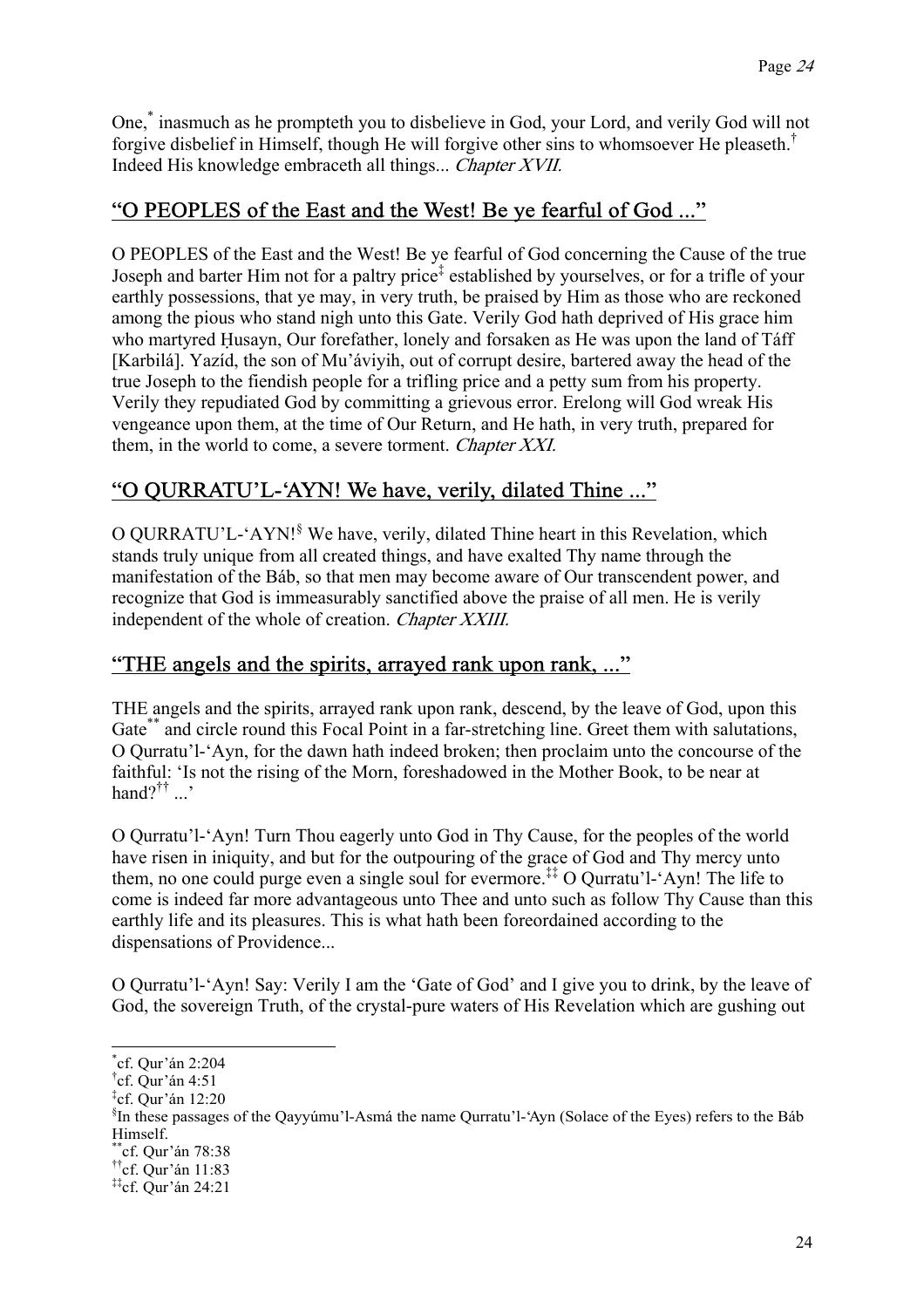from the incorruptible Fountain situate upon the Holy Mount. And those who earnestly strive after the One True God, let them then strive to attain this Gate.\* Verily God is potent over all things...

O peoples of the earth! Give ear unto God's holy Voice proclaimed by this Arabian Youth Whom the Almighty hath graciously chosen for His Own Self. He is indeed none other than the True One, Whom God hath entrusted with this Mission from the midst of the Burning Bush. O Qurratu'l-'Ayn! Unravel what Thou pleasest from the secrets of the All-Glorious, for the ocean is surging high<sup>†</sup> at the behest of the incomparable Lord. Chapter XXIV.

### "Are ye wickedly scheming, according to your selfish ..."

Are ye wickedly scheming, according to your selfish fancies, an evil plot against Him Who is the Most Great Remembrance of God? By the righteousness of God, all who are in the heaven and on earth and whatsoever lieth between them are regarded in My sight even as a spider's web, $\frac{1}{x}$  and verily God beareth witness unto all things. Indeed they will not lay plots but against themselves. God hath caused this Remembrance to be, in very truth, independent of all the dwellers of earth and heaven. Chapter XXV.

### "O YE peoples of the earth! During the time of My ..."

O YE peoples of the earth! During the time of My absence I sent down the Gates unto you. However the believers, except for a handful, obeyed them not. Formerly I sent forth unto you Ahmad and more recently Kázim, but apart from the pure in heart amongst you no one followed them. What hath befallen you, O people of the Book? Will ye not fear the One true God, He Who is your Lord, the Ancient of Days?... O ye who profess belief in God! I adjure you by Him Who is the Eternal Truth, have ye discerned among the precepts of these Gates anything inconsistent with the commandments of God as set forth in this Book? Hath your learning deluded you by reason of your impiety? Take ye heed then, for verily your God, the Lord of Eternal Truth, is with you and in very truth is watchful over you... Chapter XXVII.

### "O YE kinsmen of the Most Great Remembrance! This ..."

O YE kinsmen of the Most Great Remembrance! This Tree of Holiness, dyed crimson with the oil of servitude, hath verily sprung forth out of your own soil in the midst of the Burning Bush, yet ye comprehend nothing whatever thereof, neither of His true, heavenly attributes, nor of the actual circumstances of His earthly life, nor of the evidences of His powerful and unblemished behaviour. Actuated by your own fancies, you consider Him to be alien to the sovereign Truth, while in the estimation of God He is none other than the Promised One Himself, invested with the power of the sovereign Truth, and verily He is, as decreed in the Mother Book, held answerable in the midst of the Burning Bush...

O Qurratu'l-'Ayn! Deliver the summons of the most exalted Word unto the handmaids among Thy kindred, caution them against the Most Great Fire and announce unto them the joyful tidings that following this mighty Covenant there shall be everlasting reunion with God in the Paradise of His good-pleasure, nigh unto the Seat of Holiness. Verily God, the Lord of creation, is potent over all things.

 <sup>\*</sup>  $\text{er}$  Qur'án 83:25–26

<sup>†</sup> Qur'án 52:6

<sup>‡</sup> cf. Qur'án 29:40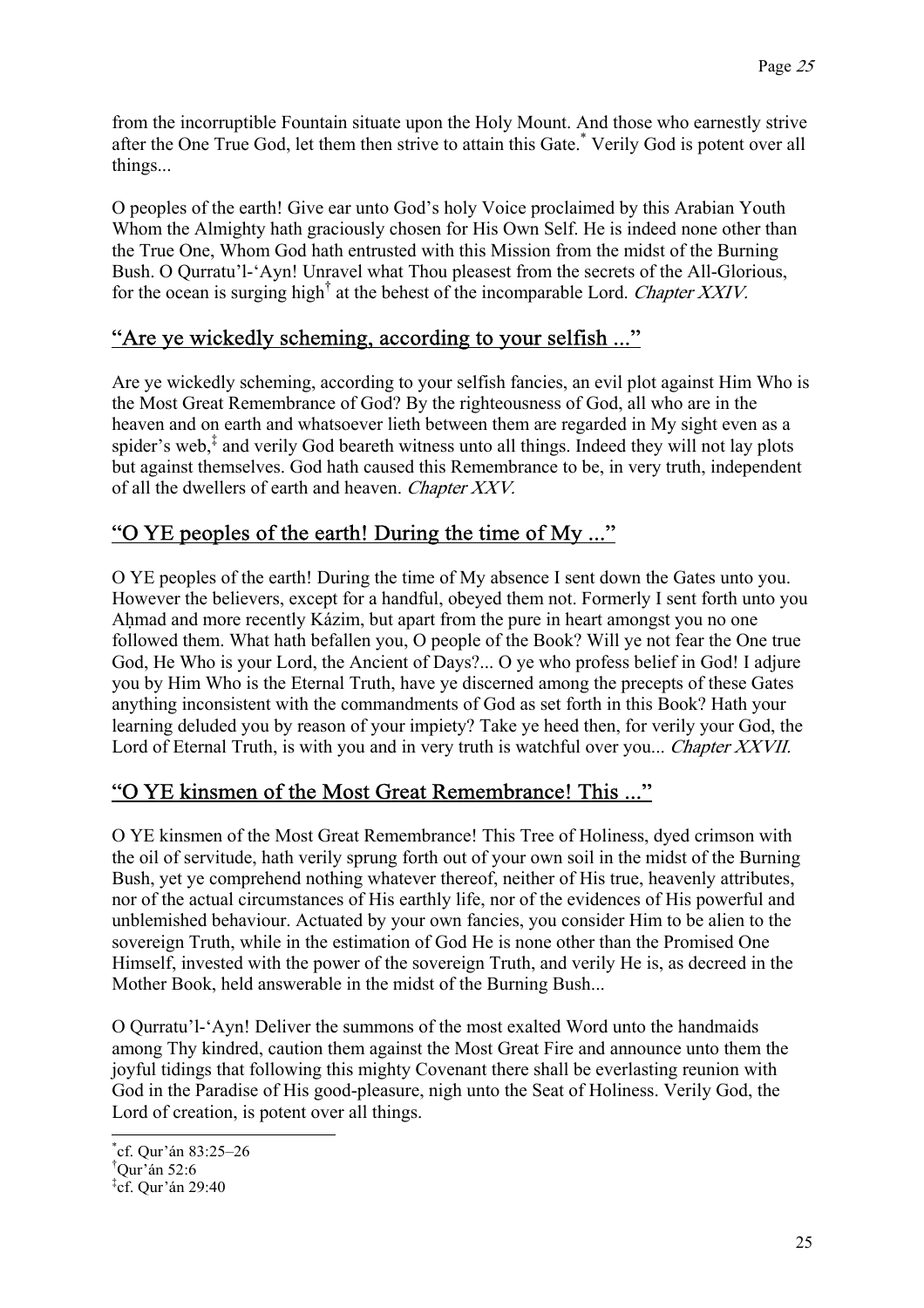O Thou Mother of the Remembrance! May the peace and salutation of God rest upon thee. Indeed thou hast endured patiently in Him Who is the sublime Self of God. Recognize then the station of thy Son Who is none other than the mighty Word of God. He hath verily pledged Himself to be answerable for thee both in thy grave and on the Judgement Day, while thou hast, in the Preserved Tablet of God, been immortalized as the 'Mother of the Faithful' by the Pen of His Remembrance. Chapter XXVIII.

### "O QURRATU'L-'AYN! Stretch not Thy hands wide open ..."

O QURRATU'L-'AYN! Stretch not Thy hands wide open in the Cause, inasmuch as the people would find themselves in a state of stupor by reason of the Mystery, and I swear by the true, Almighty God that there is yet for Thee another turn after this Dispensation.

And when the appointed hour hath struck, do Thou, by the leave of God, the All-Wise, reveal from the heights of the Most Lofty and Mystic Mount a faint, an infinitesimal glimmer of Thy impenetrable Mystery, that they who have recognized the radiance of the Sinaic Splendour may faint away and die as they catch a lightning glimpse of the fierce and crimson Light that envelops Thy Revelation. And God is, in very truth, Thine unfailing Protector. Chapter XXVIII.

### "O PEOPLE of Persia! Are ye not satisfied with this glorious ..."

O PEOPLE of Persia! Are ye not satisfied with this glorious honour which the supreme Remembrance of God hath conferred upon you? Verily ye have been especially favoured by God through this mighty Word. Then do not withdraw from the sanctuary of His presence, for, by the righteousness of the One true God, He is none other than the sovereign Truth from God; He is the most exalted One and the Source of all wisdom, as decreed in the Mother Book...

O peoples of the earth! Cleave ye tenaciously to the Cord of the All-Highest God, which is but this Arabian Youth, Our Remembrance—He Who standeth concealed at the point of ice amidst the ocean of fire. Chapter XXIX.

### "O PEOPLE of the earth! By the righteousness of the One ..."

O PEOPLE of the earth! By the righteousness of the One true God, I am the Maid of Heaven begotten by the Spirit of Bahá, abiding within the Mansion hewn out of a mass of ruby, tender and vibrant; and in this mighty Paradise naught have I ever witnessed save that which proclaimeth the Remembrance of God by extolling the virtues of this Arabian Youth. Verily there is none other God but your Lord, the All-Merciful. Magnify ye, then, His station, for behold, He is poised in the midmost heart of the All-Highest Paradise as the embodiment of the praise of God in the Tabernacle wherein His glorification is intoned.

At one time I hear His Voice as He acclaimeth Him Who is the Ever-Living, the Ancient of Days, and at another time as He speaketh of the mystery of His most august Name. And when He intoneth the anthems of the greatness of God all Paradise waileth in its longing to gaze on His Beauty, and when He chanteth words of praise and glorification of God all Paradise becomes motionless like unto ice locked in the heart of a frost-bound mountain. Methinks I visioned Him moving along a straight middle path wherein every paradise was His Own paradise, every heaven His Own heaven, while the whole earth and all that is therein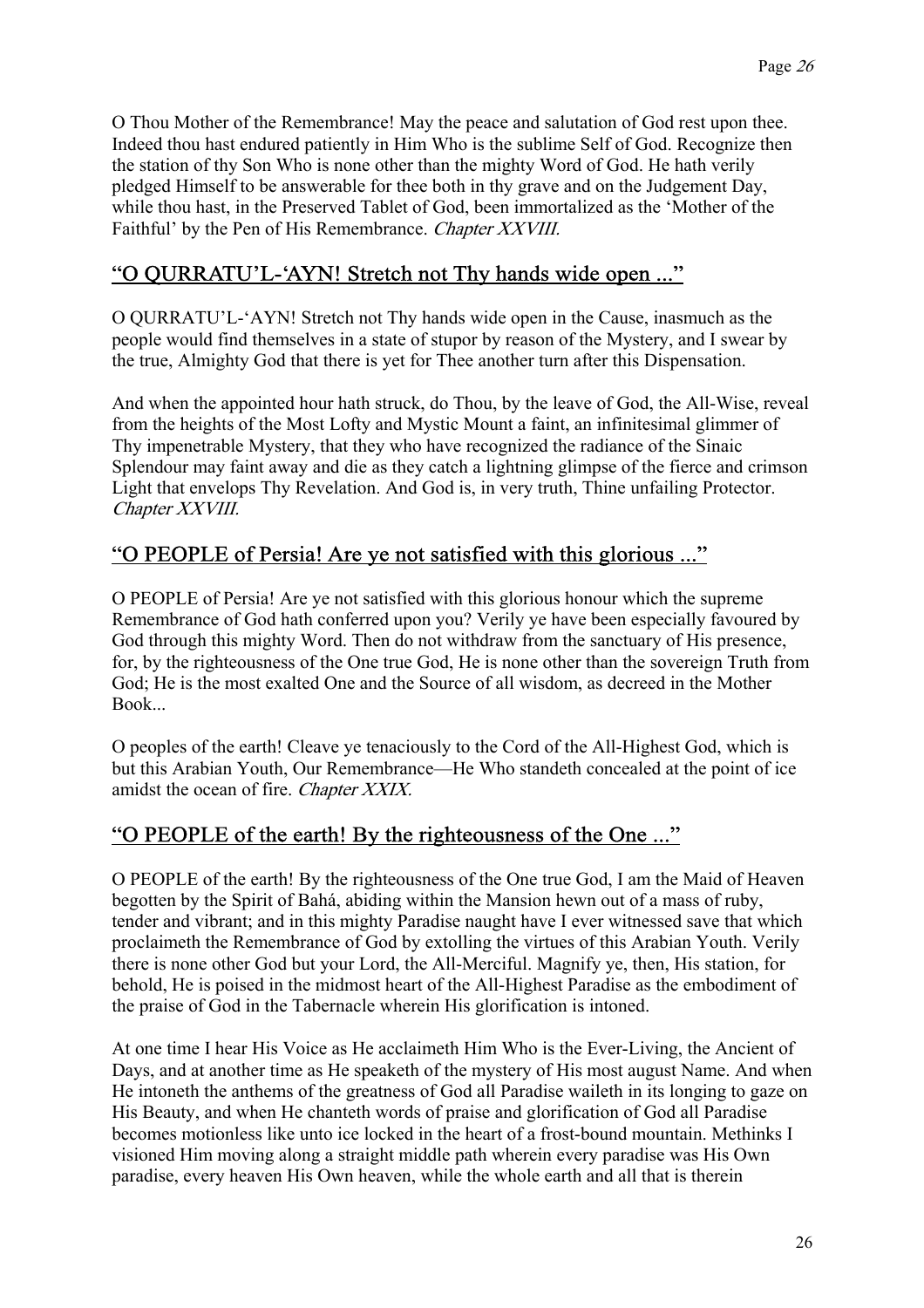appeared but as a ring upon the finger of His servants. Glorified be God, His Creator, the Lord of everlasting sovereignty. Verily He is none other but the servant of God, the Gate of the Remnant of God your Lord, the Sovereign Truth. Chapter XXIX.

### "O THOU the Supreme Word of God! Fear not, nor be ..."

O THOU the Supreme Word of God! Fear not, nor be Thou grieved, for indeed unto such as have responded to Thy Call, whether men or women, We have assured forgiveness of sins, as known in the presence of the Best Beloved and in conformity with what Thou desirest. Verily His knowledge embraceth all things. I adjure Thee by My life, set Thy face towards Me and be not apprehensive. Verily Thou art the Exalted One among the Celestial Concourse, and Thy hidden Mystery hath, of a truth, been recorded upon the Tablet of creation in the midst of the Burning Bush. Ere long God will bestow upon Thee rulership over all men, inasmuch as His rule transcendeth the whole of creation. Chapter XXXI.

### "O CONCOURSE of Shí'ihs! Fear ye God and Our Cause ..."

O CONCOURSE of Shí'ihs! Fear ye God and Our Cause which concerneth Him Who is the Most Great Remembrance of God. For great is its fire, as decreed in the Mother Book. Chapter XL.

### "RECITE ye as much as convenient from this Qur'án both ..."

RECITE ye as much as convenient from this Qur'án both at morn and at eventide, and chant the verses of this Book, by the leave of the eternal God, in the sweet accents of this Bird which warbleth its melody in the vault of heaven. Chapter XLI.

### "ISSUE forth from your cities, O peoples of the West and ..."

ISSUE forth from your cities, O peoples of the West and aid God ere the Day when the Lord of mercy shall come down unto you in the shadow of the clouds with the angels circling around Him, \* exalting His praise and seeking forgiveness for such as have truly believed in Our signs. Verily His decree hath been issued, and the command of God, as given in the Mother Book, hath indeed been revealed...

Become as true brethren in the one and indivisible religion of God, free from distinction, for verily God desireth that your hearts should become mirrors unto your brethren in the Faith, so that ye find yourselves reflected in them, and they in you. This is the true Path of God, the Almighty, and He is indeed watchful over your actions. Chapter XLVI.

### "O YE peoples of the earth! Hearken unto My call, ringing ..."

O YE peoples of the earth! Hearken unto My call, ringing forth from the precincts of this sacred Tree—a Tree set ablaze by the pre-existent Fire: There is no God but Him; He is the Exalted, the All-Wise. O ye the servants of the Merciful One! Enter ye, one and all, through

 <sup>\*</sup>  $\text{c}^*$ cf. Our'án 2:206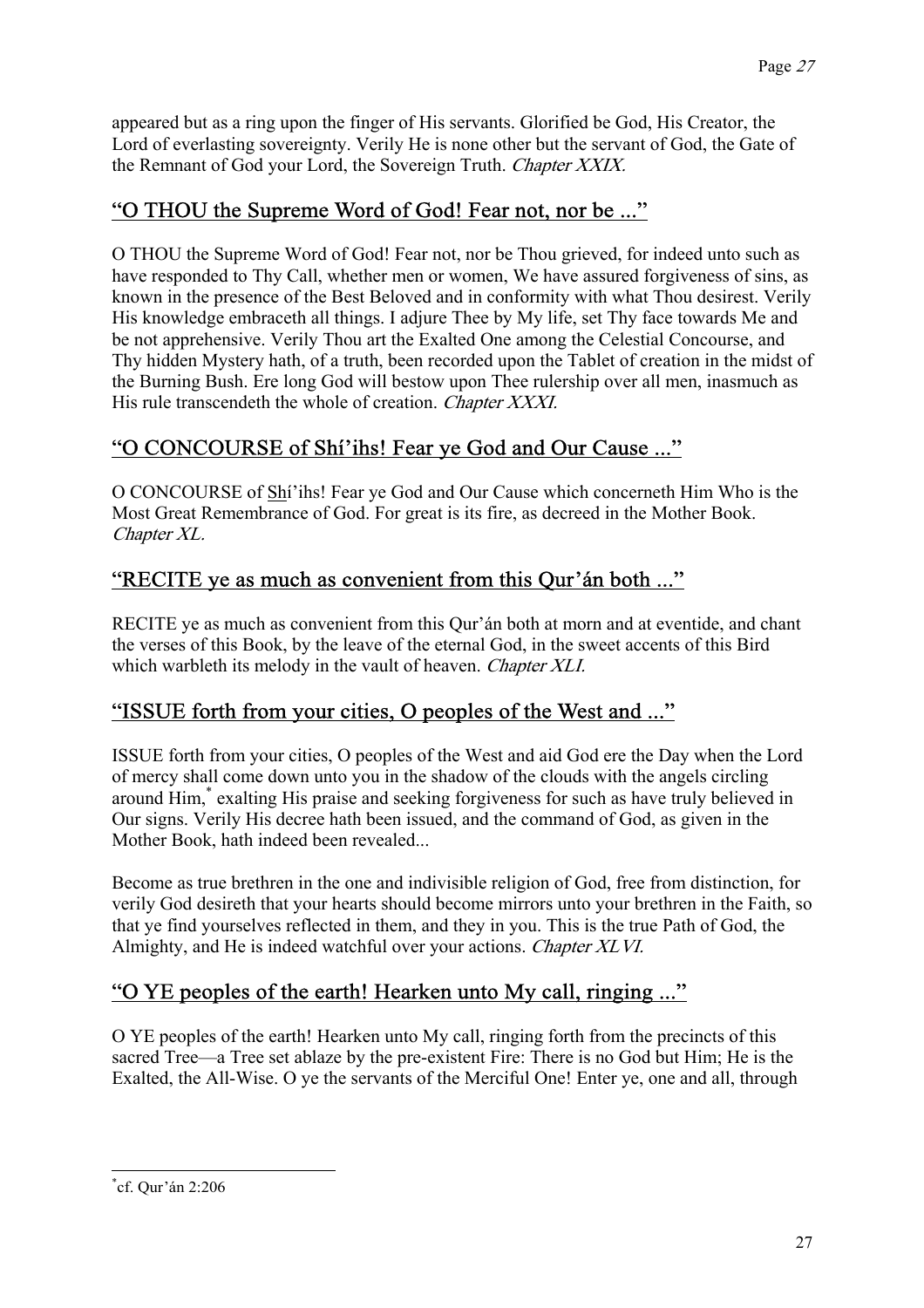this Gate and follow not the steps of the Evil One, for he prompteth you to walk in the ways of impiety and wickedness; he is, in truth, your declared enemy.\* Chapter LI.

### "BE Thou patient, O Qurratu'l-'Ayn, for God hath indeed ..."

BE Thou patient, O Qurratu'l-'Ayn, for God hath indeed pledged to establish Thy sovereignty throughout all countries and over the people that dwell therein. He is God and verily He is powerful over all things. Chapter LIII.

### "BY My glory! I will make the infidels to taste, with the ..."

BY My glory! I will make the infidels to taste, with the hands of My power, retributions unknown of any one except Me, and will waft over the faithful those musk-scented breaths which I have nursed in the midmost heart of My throne; and verily the knowledge of God embraceth all things.

O concourse of light! By the righteousness of God, We speak not according to selfish desire, nor hath a single letter of this Book been revealed save by the leave of God, the Sovereign Truth. Fear ye God and entertain no doubts regarding His Cause, for verily, the Mystery of this Gate is shrouded in the mystic utterances of His Writ and hath been written beyond the impenetrable veil of concealment by the hand of God, the Lord of the visible and the invisible.

Indeed God hath created everywhere around this Gate oceans of divine elixir, tinged crimson with the essence of existence and vitalized through the animating power of the desired fruit; and for them God hath provided Arks of ruby, tender, crimson-coloured, wherein none shall sail but the people of Bahá, by the leave of God, the Most Exalted; and verily He is the All-Glorious, the All-Wise. Chapter LVII.

### "THE Lord hath, in truth, inspired Me: Verily, verily, I am ..."

THE Lord hath, in truth, inspired Me: Verily, verily, I am God, He besides Whom there is none other God, and I am indeed the Ancient of Days...

O people of the Kingdom! By the righteousness of the true God, if ye remain steadfast upon this line which standeth upright between the two lines, ye shall, in very truth, quaff the living waters from the Fountain of this wondrous Revelation as proffered by the hand of His Remembrance...

I swear by your true Lord, by Him Who is the Lord of the heavens and of the earth, that the divine Promise concerning His Remembrance is naught but the sovereign truth and, as decreed in the Mother Book, it shall come to pass...

Say, O peoples of the earth! Were ye to assemble together in order to produce the like of a single letter of My Works, ye would never be able to do so,<sup>†</sup> and verily God is cognizant of all things...

 \*  $\text{c}^*$ cf. Qur'án 2:163–164

<sup>†</sup> cf. Qur'án 17:88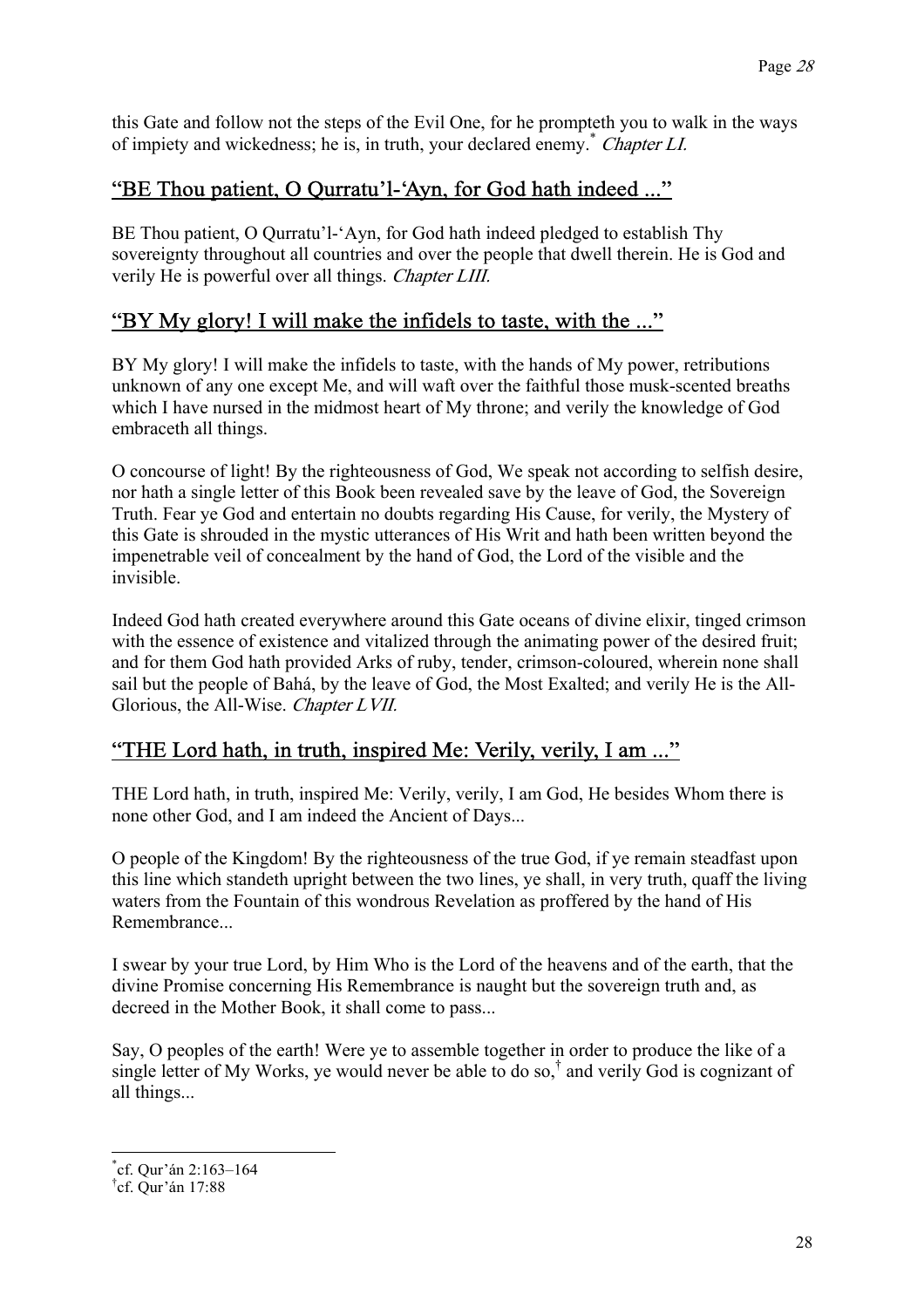O Qurratu'l-'Ayn! Say: Behold! Verily the Moon hath faded; verily the night hath retreated; verily the dawn hath brightened;<sup>\*</sup> verily the command of God, your true Lord, hath been accomplished...

Out of utter nothingness, O great and omnipotent Master, Thou hast, through the celestial potency of Thy might, brought me forth and raised me up to proclaim this Revelation. I have made none other but Thee my trust; I have clung to no will but Thy Will. Thou art, in truth, the All-Sufficing and behind Thee standeth the true God, He Who overshadoweth all things. Indeed sufficient unto Me is God, the Exalted, the Powerful, the Sustainer. Chapter LVIII.

### "O THOU Remnant of God! I have sacrificed myself wholly ..."

O THOU Remnant of God! I have sacrificed myself wholly for Thee; I have accepted curses for Thy sake, and have yearned for naught but martyrdom in the path of Thy love. Sufficient witness unto me is God, the Exalted, the Protector, the Ancient of Days.

O Qurratu'l-'Ayn! The words Thou hast uttered in this momentous Call have grieved Me bitterly. However, the irrevocable decision resteth with none but God and the decree proceedeth from none save Him alone. By My life, Thou art the Well-Beloved in the sight of God and His creation. Verily, there is no power except in God, and sufficient witness unto Me is your Lord, Who is, in very truth, the Omnipotent Avenger. Chapter LVIII.

### "O PEOPLES of the earth! By the righteousness of God, this ..."

O PEOPLES of the earth! By the righteousness of God, this Book hath, through the potency of the sovereign Truth, pervaded the earth and the heaven with the mighty Word of God concerning Him Who is the supreme Testimony, the Expected Qá'im, and verily God hath knowledge of all things. This divinely-inspired Book hath firmly established His Proof for all those who are in the East and in the West, hence beware lest ye utter aught but the truth regarding God, for I swear by your Lord that this supreme Proof of Mine beareth witness unto all things...

O servants of God! Be ye patient, for, God grant, He Who is the sovereign Truth will suddenly appear amongst you, invested with the power of the mighty Word, and ye shall then be confounded by the Truth itself, and ye shall have no power to ward it off;<sup>†</sup> and verily I am a witness over all mankind. Chapter LIX.

### "VERILY such as ridicule the wondrous, divine Verses ..."

VERILY such as ridicule the wondrous, divine Verses revealed through His Remembrance, are but making themselves the objects of ridicule, and We, in truth, aid them to wax in their iniquity.‡ Indeed God's knowledge transcendeth all created things...

The infidels, of a truth, seek to separate God from His Remembrance,<sup>\*</sup> but God hath determined to perfect His Light<sup>†</sup> through His Remembrance, and indeed He is potent over all things...

 <sup>\*</sup>  $^*$ cf. Qur'án 74:35–37

<sup>†</sup> cf. Qur'án 21:40

<sup>‡</sup> cf. Qur'án 2:14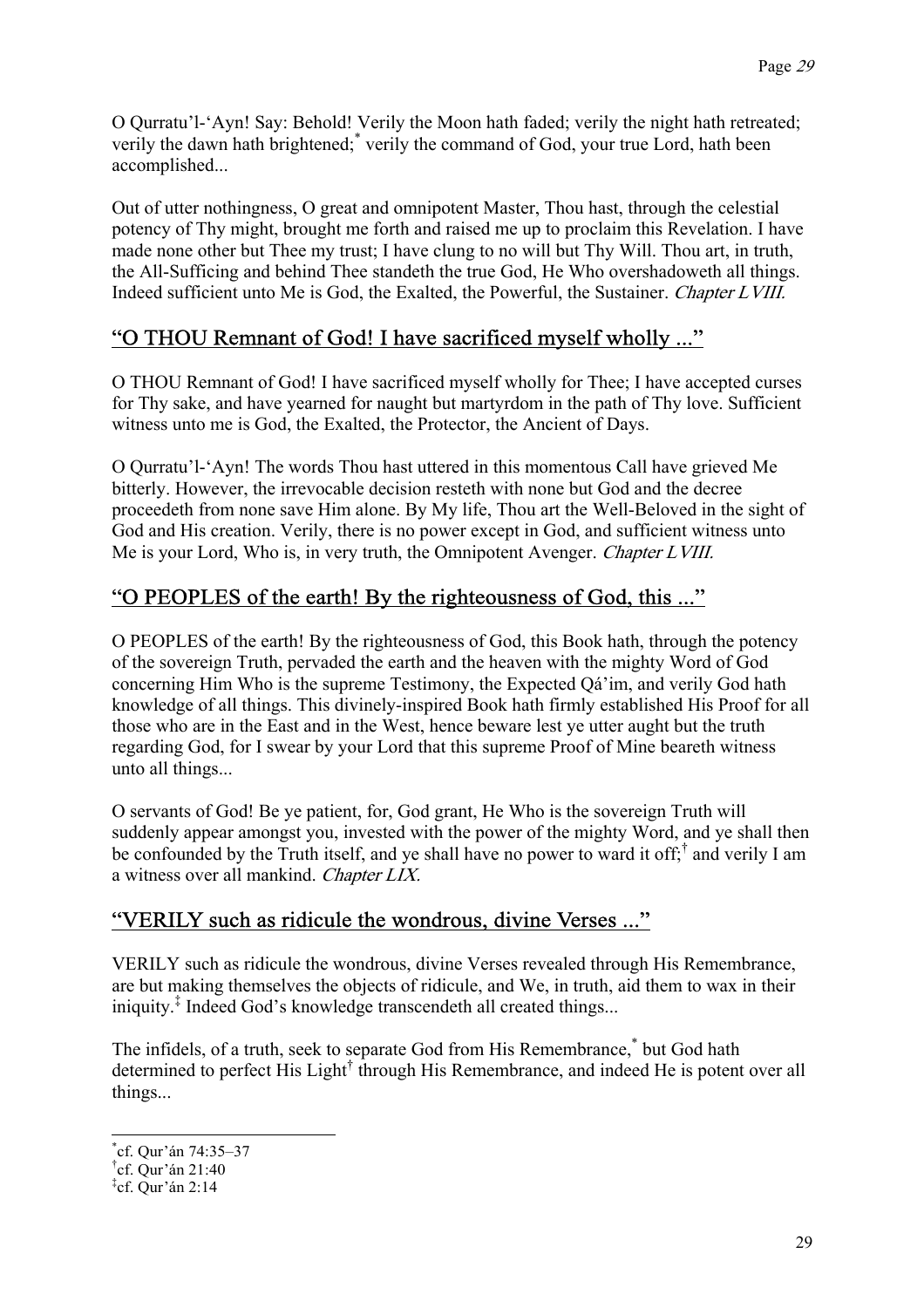Verily, Christ is Our Word which We communicated unto Mary;‡ and let no one say what the Christians term as 'the third of three',  $\frac{8}{3}$  inasmuch as it would amount to slandering the Remembrance Who, as decreed in the Mother Book, is invested with supreme authority. Indeed God is but one God, and far be it from His glory that there should be aught else besides Him. All those who shall attain unto Him on the Day of Resurrection are but His servants, and God is, of a truth, a sufficient Protector. Verily I am none other but the servant of God and His Word, and none but the first one to bow down in supplication before God, the Most Exalted; and indeed God witnesseth all things. Chapter LXI.

### "O PEOPLE of the Qur'án! Ye are as nothing unless ye ..."

O PEOPLE of the Qur'án! Ye are as nothing unless ye submit unto the Remembrance of God and unto this Book. If ye follow the Cause of God, We will forgive you your sins, and if ye turn aside from Our command, We will, in truth, condemn your souls in Our Book, unto the Most Great Fire. We, verily, do not deal unjustly with men, even to the extent of a speck on a date-stone. Chapter LXII.

### "O PEOPLES of the earth! Verily the resplendent Light of ..."

O PEOPLES of the earth! Verily the resplendent Light of God hath appeared in your midst, invested with this unerring Book, that ye may be guided aright to the ways of peace and, by the leave of God, step out of the darkness into the light and onto this far-extended Path of Truth $\ddot{ }$  ...

God hath, out of sheer nothingness and through the potency of His command, created the heavens and the earth and whatever lieth between them. He is single and peerless in His eternal unity with none to join partner with His holy Essence, nor is there any soul, except His Own Self, who can befittingly comprehend Him...

O peoples of the earth! Verily His Remembrance is come to you from God after an interval during which there were no Messengers,<sup>††</sup> that He may purge and purify you from uncleanliness in anticipation of the Day of the One true God; therefore seek ye wholeheartedly divine blessings from Him, inasmuch as We have, in truth, chosen Him to be the Witness and the Source of wisdom unto all that dwell on earth...

O Qurratu'l-'Ayn! Proclaim that which hath been sent down unto Thee as a token of the grace of the merciful Lord, for if Thou do it not, Our secret will never be made known to the people,‡‡ while the purpose of God in creating man is but for him to know Him. Indeed God hath knowledge of all things and is self-sufficient above the need of all mankind. Chapter LXII.

 <sup>\*</sup>  $\mathrm{c}$ f. Our'án 4:149 † cf. Qur'án 9:32 ‡ cf. Qur'án 4:169  $\text{\textdegree}$ Our'án 5:77  $\text{c}^*$ cf. Qur'án 5:15–18 ††cf. Qur'án 5:22  $\text{#cf.}$  Qur'án 5:71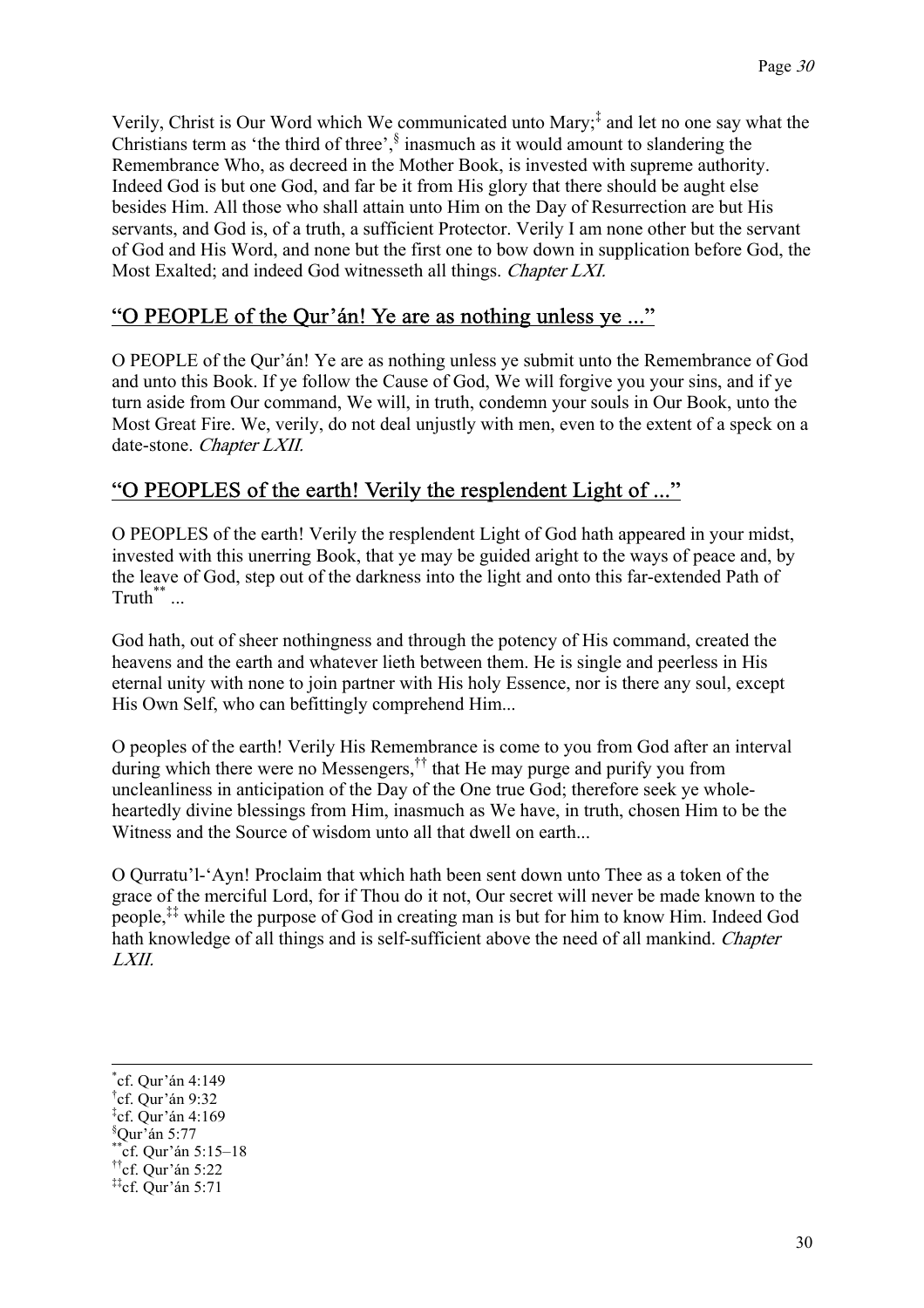### "WHENEVER the faithful hear the verses of this Book ..."

WHENEVER the faithful hear the verses of this Book being recited, their eyes will overflow with tears and their hearts will be deeply touched by Him Who is the Most Great Remembrance for the love they cherish for God, the All-Praised. He is God, the All-Knowing, the Eternal. They are indeed the inmates of the all-highest Paradise wherein they will abide for ever. Verily they will see naught therein save that which hath proceeded from God, nothing that will lie beyond the compass of their understanding. There they will meet the believers in Paradise, who will address them with the words 'Peace, Peace' lingering on their lips...

O concourse of the faithful! Incline your ears to My Voice, proclaimed by this Remembrance of God. Verily God hath revealed unto Me that the Path of the Remembrance which is set forth by Me is, in very truth, the straight Path of God, and that whoever professeth any religion other than this upright Faith, will, when called to account on the Day of Judgement, discover that as recorded in the Book no benefit hath he reaped out of God's Religion...

Fear ye God, O concourse of kings, lest ye remain afar from Him Who is His Remembrance [the Báb], after the Truth hath come unto you with a Book and signs from God, as spoken through the wondrous tongue of Him Who is His Remembrance. Seek ye grace from God, for God hath ordained for you, after ye have believed in Him, a Garden the vastness of which is as the vastness of the whole of Paradise. Therein ye shall find naught save the gifts and favours which the Almighty hath graciously bestowed by virtue of this momentous Cause, as decreed in the Mother Book. Chapter LXIII.

### "O SPIRIT of God! Call Thou to mind the bounty which ..."

O SPIRIT of God! Call Thou to mind the bounty which I bestowed upon Thee when I conversed with Thee in the midmost heart of My Sanctuary and aided Thee through the potency of the Holy Spirit that Thou mightest, as the peerless Mouthpiece of God, proclaim unto men the commandments of God which lie enshrined within the divine Spirit.

Verily God hath inspired Thee with divine verses and wisdom while still a child and hath graciously deigned to bestow His favour upon the peoples of the world through the influence of Thy Most Great Name, for indeed men have not the least knowledge of the Book. Chapter LXIII.

### "O PEOPLE of the earth! To attain the ultimate retreat in ..."

O PEOPLE of the earth! To attain the ultimate retreat in God, the True One, are we to seek a Gate other than this exalted Being?...

When God created the Remembrance He presented Him to the assemblage of all created beings upon the altar of His Will. Thereupon the concourse of the angels bowed low in adoration to God, the Peerless, the Incomparable; while Satan waxed proud, refusing to submit to His Remembrance; hence he is identified in the Book of God as the arrogant one and the accursed.<sup>\*</sup> Chapter LXVII.

 <sup>\*</sup> cf. Qur'án 2:32; 38:74–78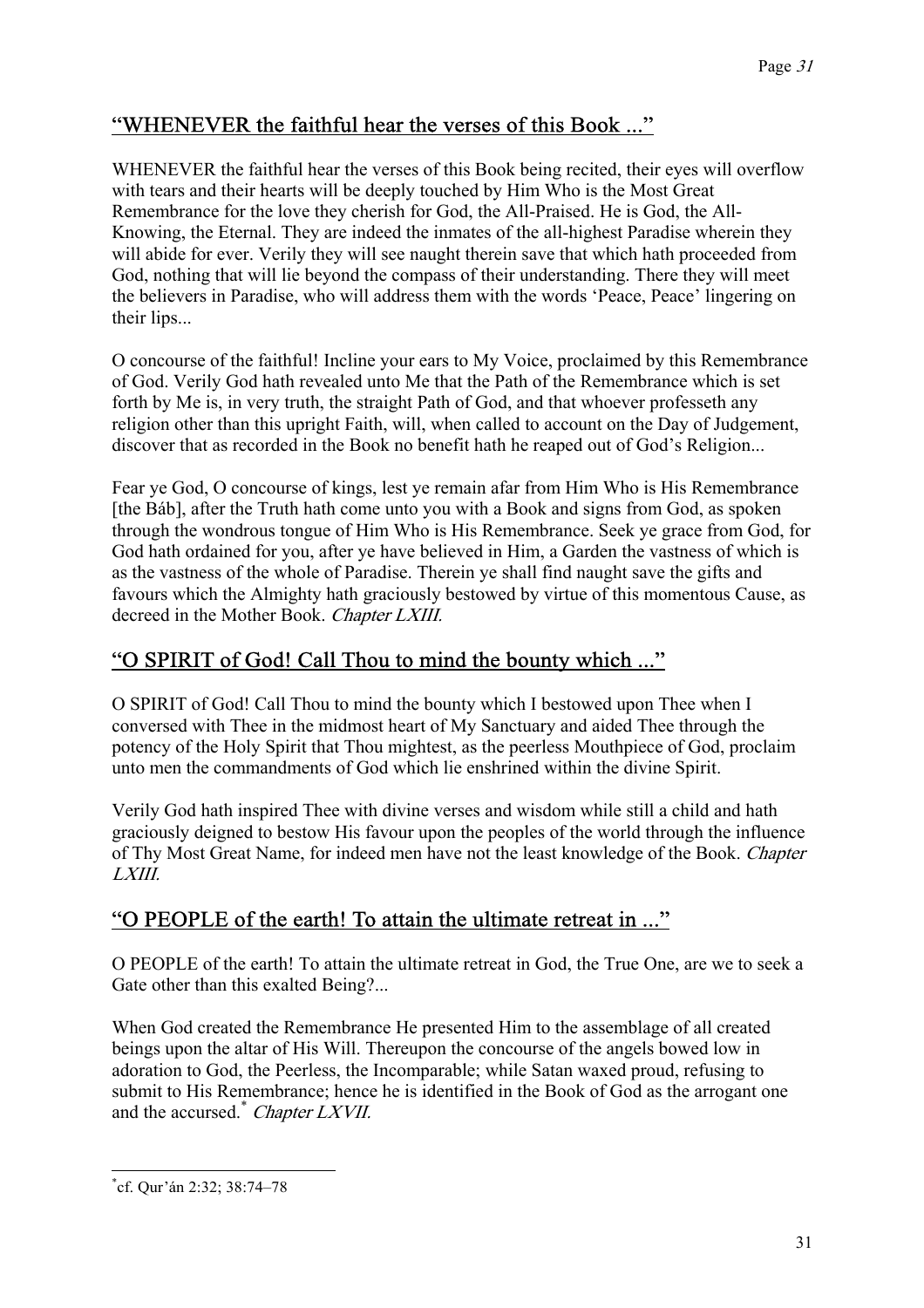### "GOD, besides Whom there is none other true God, saith: ..."

GOD, besides Whom there is none other true God, saith: Indeed, whoso visiteth the Remembrance of God after His passing, it is as though he hath attained the presence of the Lord, seated upon His mighty Throne. Verily this is the Way of God, the Most Exalted, which hath been irrevocably decreed in the Mother Book...

Say, O peoples of the world! Do ye dispute with Me about God by virtue of the names which ye and your fathers have adopted for Him at the promptings of the Evil One?\* God hath indeed sent down this Book unto Me with truth that ye may be enabled to recognize the true names of God, inasmuch as ye have strayed in error far from the Truth. Verily We have taken a covenant from every created thing upon its coming into being concerning the Remembrance of God, and there shall be none to avert the binding command of God for the purification of mankind, as ordained in the Book which is written by the hand of the Báb. Chapter LXVIII.

#### "THE people, during the absence of the Báb, re-enacted ..."

THE people, during the absence of the Báb, re-enacted the episode of the Calf by setting up a blaring figure which embodied animal features in human form† ...

Whenever the people ask Thee of the appointed Hour say: Verily the knowledge of it is only with My Lord,<sup>‡</sup> Who is the Knower of the unseen. There is none other God but Him—He Who hath created you from a single soul,  $\frac{1}{2}$  and I have no control over what profiteth Me or harmeth Me, but as My Lord pleaseth.<sup>\*\*</sup> Indeed God is Self-Sufficient and He, My Lord, standeth supreme over all things. Chapter LXIX.

### "DOTH it seem strange to the people that We should have ..."

DOTH it seem strange to the people that We should have revealed the Book to a man from among themselves in order to purge them and give them the good tidings that they shall be rewarded with a sure stance in the presence of their Lord? He indeed beareth witness unto all things...

When the verses of this Book are recited to the infidels they say: 'Give us a book like the Qur'án and make changes in the verses.' Say: 'God hath not given Me that I should change them at My pleasure.' I follow only what is revealed unto Me. Verily, I shall fear My Lord on the Day of Separation, whose advent He hath, in very truth, irrevocably ordained.<sup>††</sup> Chapter LXXI.

 <sup>\*</sup>  $\text{c}^*$ cf. Qur'án 7:69: 12:40

<sup>†</sup> cf. Qur'án 7:146; 20:90

<sup>‡</sup> cf. Qur'án 7:186

<sup>&</sup>lt;sup>§</sup>cf. Qur'án 4:1<br>\*\*cf. Qur'án 10:50

 $\text{ }$ † $\text{ }$ cf. Qur'án 10:16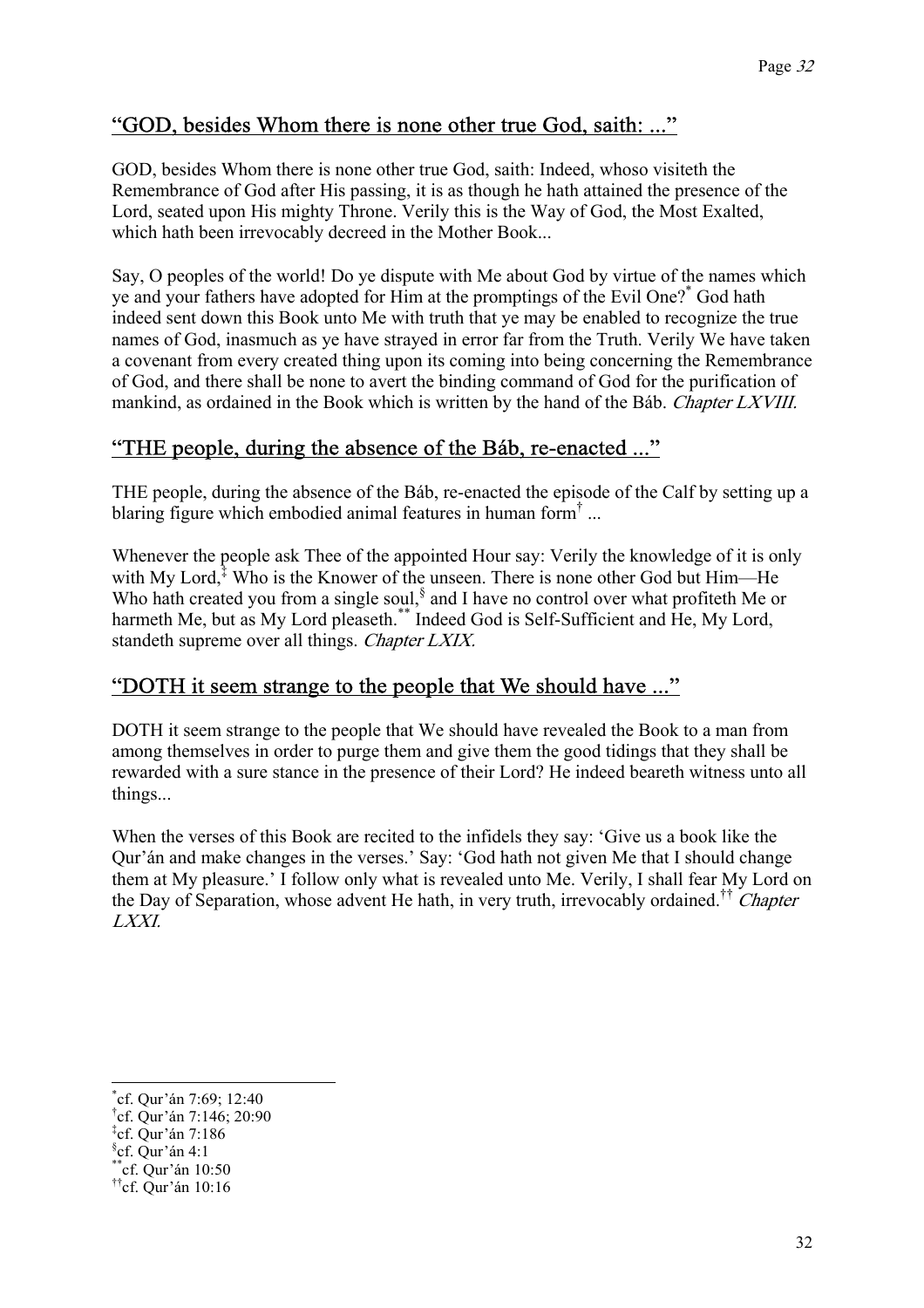### "O PEOPLES of the earth! Verily the true God calleth ..."

O PEOPLES of the earth! Verily the true God calleth saying: He Who is the Remembrance is indeed the sovereign Truth from God, and naught remaineth beyond truth but error,<sup>\*</sup> and naught is there beyond error save fire, irrevocably ordained...

O Qurratu'l-'Ayn! Point to Thy truthful breast through the power of truth and exclaim: I swear by the One true God, herein lieth the vicegerency of God; I am indeed the One Who is regarded as the Best Reward<sup>†</sup> and I am indeed He Who is the Most Excellent Abode. Chapter LXXII.

### "O YE concourse of the believers! Utter not words of ..."

O YE concourse of the believers! Utter not words of denial against Me once the Truth is made manifest, for indeed the mandate of the Báb hath befittingly been proclaimed unto you in the Qur'án aforetime. I swear by your Lord, this Book is verily the same Qur'án which was sent down in the past. Chapter LXXXI.

### "O THOU cherished Fruit of the heart! Give ear to the ..."

O THOU cherished Fruit of the heart! Give ear to the melodies of this mystic Bird warbling in the loftiest heights of heaven. The Lord hath, in truth, inspired Me to proclaim: Verily, verily, I am God, He besides Whom there is none other God. He is the Almighty, the All-Wise.

O My servants! Seek ye earnestly this highest reward, as I have indeed created for the Remembrance of God gardens which remain inscrutable to anyone save Myself, and naught therein hath been made lawful unto anyone except those whose lives have been sacrificed in His Path. Hence beseech ye God, the Most Exalted, that He may grant you this meritorious reward, and He is in truth the Most High, the Most Great. Had it been Our wish, We would have brought all men into one fold round Our Remembrance, yet they will not cease to differ,‡ unless God accomplish what He willeth through the power of truth. In the estimation of the Remembrance this commandment hath, in very truth, been irrevocably ordained...

God hath indeed chosen Thee to warn the people, to guide the believers aright and to elucidate the secrets of the Book. Chapter LXXXV.

### "SHOULD it be Our wish, it is in Our power to compel, ..."

SHOULD it be Our wish, it is in Our power to compel, through the agency of but one letter of Our Revelation, the world and all that is therein to recognize, in less than the twinkling of an eye, the truth of Our Cause....

Truly other apostles have been laughed to scorn before Thee,<sup>§</sup> and Thou art none other but the Servant of God, sustained by the power of Truth. Ere long We shall prolong the days of

- † cf. Qur'án 18:42
- ‡ cf. Qur'án 11:120

 <sup>\*</sup>  $^*$ cf. Our'án 10:33

<sup>§</sup> cf. Qur'án 6:10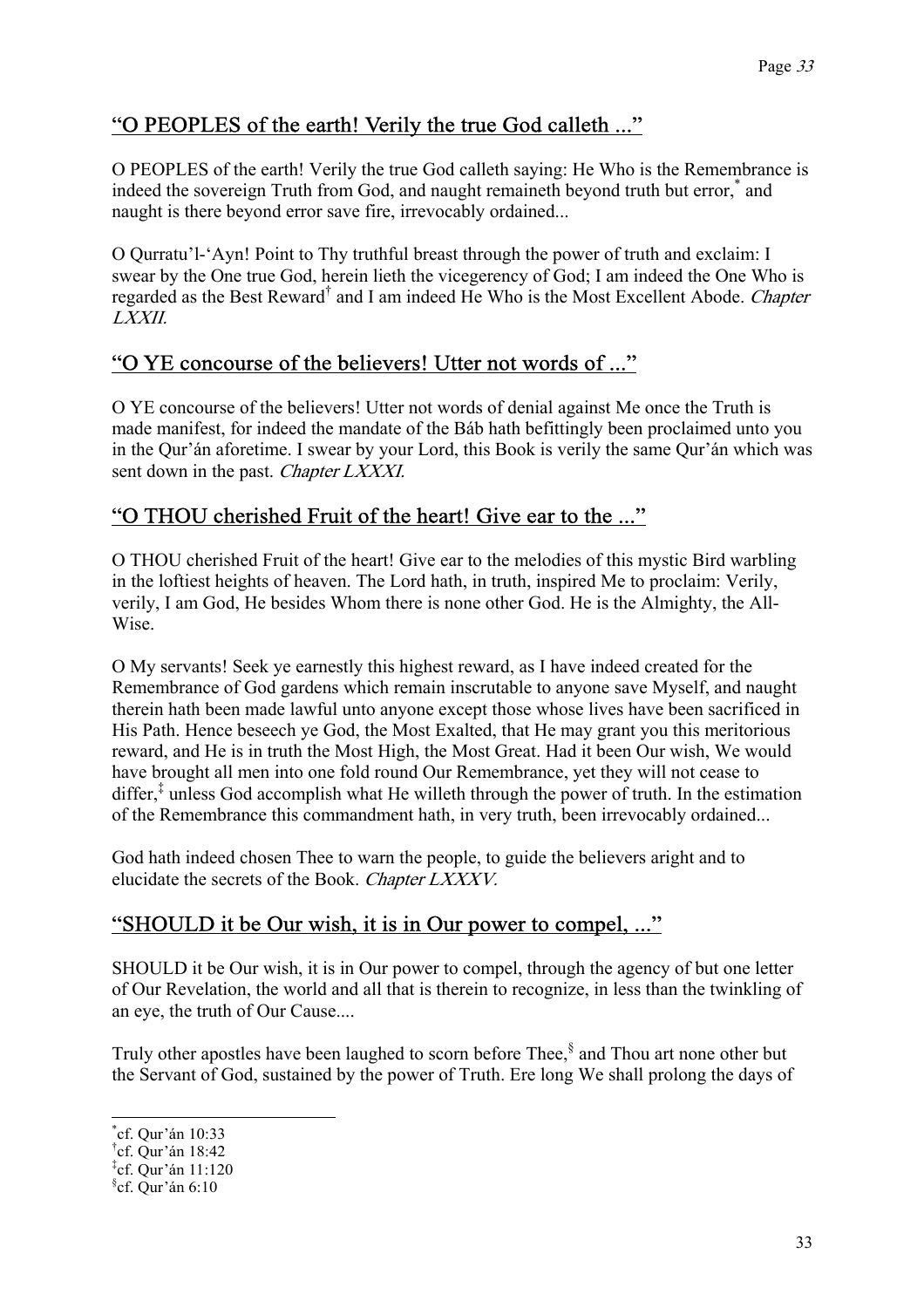such as have rejected the Truth by reason of that which their hands have wrought,<sup>\*</sup> and verily God will not deal unjustly with anyone, even to the extent of a speck on a date-stone. Chapter LXXXVII.

### "O YE peoples of the earth! By the righteousness of God, ..."

O YE peoples of the earth! By the righteousness of God, the True One, the testimony shown forth by His Remembrance is like unto a sun which the hand of the merciful Lord hath raised high in the midmost heart of the heaven, wherefrom it shineth in the plenitude of its meridian splendour...

With each and every Prophet Whom We have sent down in the past, We have established a separate Covenant concerning the Remembrance of God and His Day. Manifest, in the realm of glory and through the power of truth, are the Remembrance of God and His Day before the eyes of the angels that circle His mercy-seat. Chapter XCI.

### "O HOUR of the Dawn! Ere the resplendent glory of the ..."

O HOUR of the Dawn! Ere the resplendent glory of the divine Luminary sheddeth its radiance from the Dayspring of this Gate, call thou to mind that the appointed Day of God will indeed be at hand in less than the twinkling of an eye. Thus hath the decree of God been issued in the Mother Book. Chapter XCIV.

### "O CONCOURSE of the faithful! Verily the object of each ..."

O CONCOURSE of the faithful! Verily the object of each and every sign revealed by God in the Scriptures or in the world at large or in the hearts of men is but to make them fully realize that this Remembrance is indeed the True One from God. Verily God is cognizant of all things through the power of eternal Truth...

O ye that circle the throne of glory! Hearken unto My Call which is raised from the midst of the Burning Bush, 'Verily I am God and there is none other God but Me. Hence worship Me, and for the sake of Him Who is the Most Great Remembrance, offer ye prayers, purged from the insinuations of the people, for verily your Lord, the One true God, is none other than the Sovereign Truth. Indeed such as invoke others besides Him are deservedly numbered among the inmates of the fire, while He Who is the Remembrance of God verily abideth, firm and undeviating, on the Path of Truth amidst the Burning Bush.'...

O peoples of the earth! Inflict not upon the Most Great Remembrance what the Umayyads cruelly inflicted upon Ḥusayn in the Holy Land. By the righteousness of God, the True One, He is indeed the Eternal Truth, and unto Him God, verily, is a witness. *Chapter XVII.* 

### "GOD had, in truth, proposed Our Mission unto the ..."

GOD had, in truth, proposed Our Mission unto the heavens and the earth and the mountains, but they refused to bear it and were afraid thereof. However, Man, this 'Alí, Who is none other but the Great Remembrance of God, undertook to bear it. Hence God, the All-Encompassing, hath referred to Him in His Preserved Book as the 'Wronged One', and by

 <sup>\*</sup>  $\text{c}^*$ cf. Our'án 3:172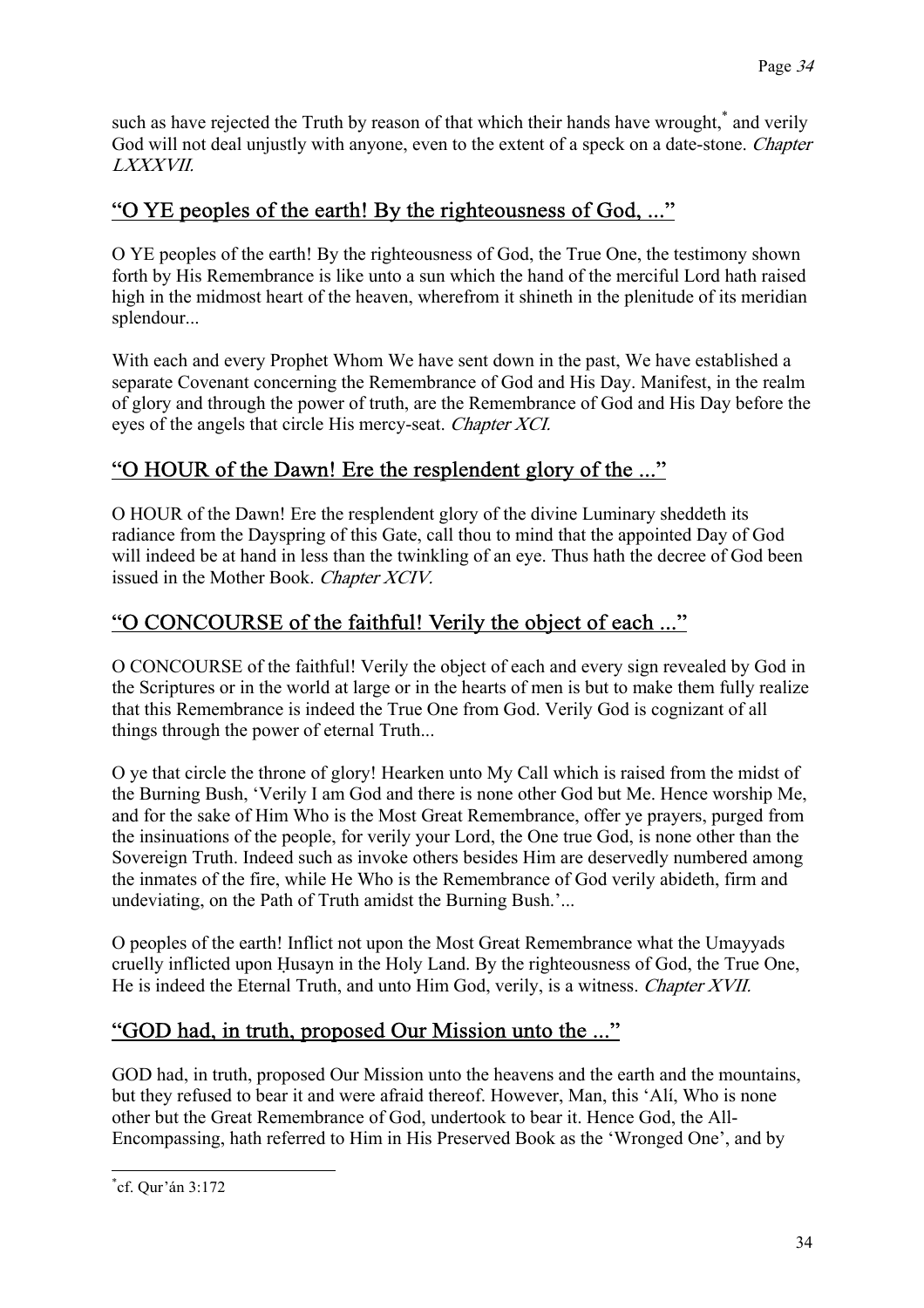reason of His being undistinguished before the eyes of men, He hath, according to the judgement of the Book, been entitled 'the Unknown'...<sup>\*</sup>

Erelong We will, in very truth, torment such as waged war against Ḥusayn [Imám Ḥusayn], in the Land of the Euphrates, with the most afflictive torment, and the most dire and exemplary punishment....

God knoweth well the heart of Ḥusayn, the heat of His burning thirst and His long-suffering for the sake of God, the Incomparable, the Ancient of Days; and unto Him God is verily a witness. Chapter XII.

### "HEARKEN unto the Voice of Thy Lord calling from ..."

HEARKEN unto the Voice of Thy Lord calling from Mount Sinai, 'Verily there is no God but Him, and I am the Most Exalted One Who hath been veiled in the Mother Book according to the dispensations of Providence.' Chapter XIX.

### "THIS Book which We have sent down is indeed abounding ..."

THIS Book which We have sent down is indeed abounding in blessings† and beareth witness to the Truth, so that the people may realize that the conclusive Proof of God in favour of His Remembrance is similar to the one wherewith Muḥammad, the Seal of the Prophets, was invested, and verily great is the Cause as ordained in the Mother Book. Chapter LXVI.

### "THIS Remembrance is indeed the glorious Remnant of ..."

THIS Remembrance is indeed the glorious Remnant of the Light of God, and He will be best for you,<sup> $\ddagger$ </sup> if ye in very truth remain faithful to God, the Most Exalted...

We have in truth sent Thee forth unto all men, by the leave of God, invested with Our signs and reinforced by Our unsurpassed sovereignty. He is indeed the appointed Bearer of the Trust of God...

O Qurratu'l-'Ayn! Persevere steadfastly as Thou art bidden and let not the faithless amongst men nor their utterances grieve Thee, since Thy Lord shall, by the righteousness of God, the Most Great, pass judgement upon them on the Day of Resurrection, and surely God witnesseth all things. Chapter LXXXIV.

### "THIS Religion is indeed, in the sight of God, the essence ..."

THIS Religion is indeed, in the sight of God, the essence of the Faith of Muḥammad; haste ye then to attain the celestial Paradise and the all-highest Garden of His good-pleasure in the presence of the One True God, could ye but be patient and thankful before the evidences of the signs of God. Chapter XLVIII.

 <sup>\*</sup>  $\text{er}$  Our'án 33:72

<sup>†</sup> cf. Qur'án 6:93

<sup>‡</sup> cf. Qur'án 11:87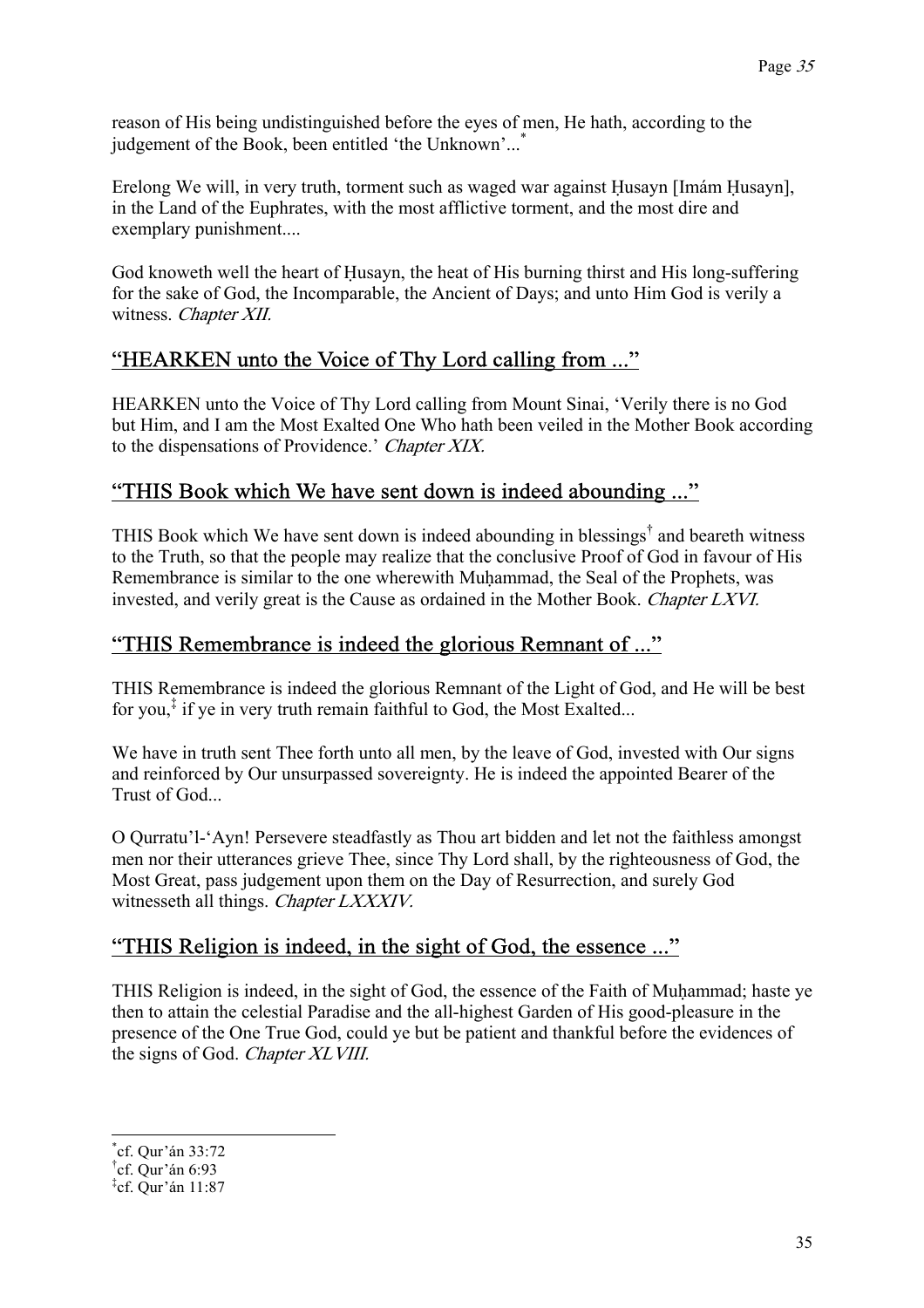### "O MY servants! This is God's appointed Day which the ..."

O MY servants! This is God's appointed Day which the merciful Lord hath promised you in His Book; wherefore, in very truth, glorify ye abundantly the name of God while treading the Path of the Most Great Remembrance...

Verily God hath granted leave to His Remembrance to say whatsoever He willeth in whatever manner He pleaseth. Indeed whatsoever He chooseth is none other than what is chosen by Us. The Lord, in truth, witnesseth all things. Chapter LXXXVII.

### "INDEED We conversed with Moses by the leave of God ..."

INDEED We conversed with Moses by the leave of God from the midst of the Burning Bush in the Sinai and revealed an infinitesimal glimmer of Thy Light upon the Mystic Mount and its dwellers, whereupon the Mount shook to its foundations and was crushed into dust...

O peoples of the earth! I swear by your Lord! Ye shall act as former generations have acted. Warn ye, then, yourselves of the terrible, the most grievous vengeance of God. For God is, verily, potent over all things. Chapter LIII.

### "O QURRATU'L-'AYN! I recognize in Thee none other ..."

O QURRATU'L-'AYN! I recognize in Thee none other except the 'Great Announcement' the Announcement voiced by the Concourse on high. By this name, I bear witness, they that circle the Throne of Glory have ever known Thee.

O concourse of the believers! Do ye harbour any doubt as to that whereunto the Remembrance of God doth summon you? By the righteousness of the One true God, He is none other than the sovereign Truth Who hath been made manifest through the power of Truth. Are ye in doubt concerning the Báb? Verily He is the One Who holdeth, by Our leave, the kingdoms of earth and heaven in His grasp, and the Lord is in truth fully aware of what ye are doing...

Indeed I am but a man like unto you. However, God bestoweth upon Me whatever favours He willeth as He pleaseth, and that which your Lord hath decreed in the Mother Book is unbounded. Chapter LXXXVIII.

### "GOD, of a truth, revealed unto Me in the sacred house of ..."

GOD, of a truth, revealed unto Me in the sacred house of the Ka'bah, 'Verily, I am God, no God is there but Me. I have singled Thee out for Myself and have chosen Thee as the Remembrance. Indeed, whosoever beareth allegiance unto Thee by walking in the way of the Báb, for him the recompense of the next world hath surely been prescribed...' It is ordained in the Book that upon the realization of the Cause of the Remembrance, the Most Great Event will have come to pass according to the dispensation of Providence, and God, truly, is potent over all things. Chapter LXXIX.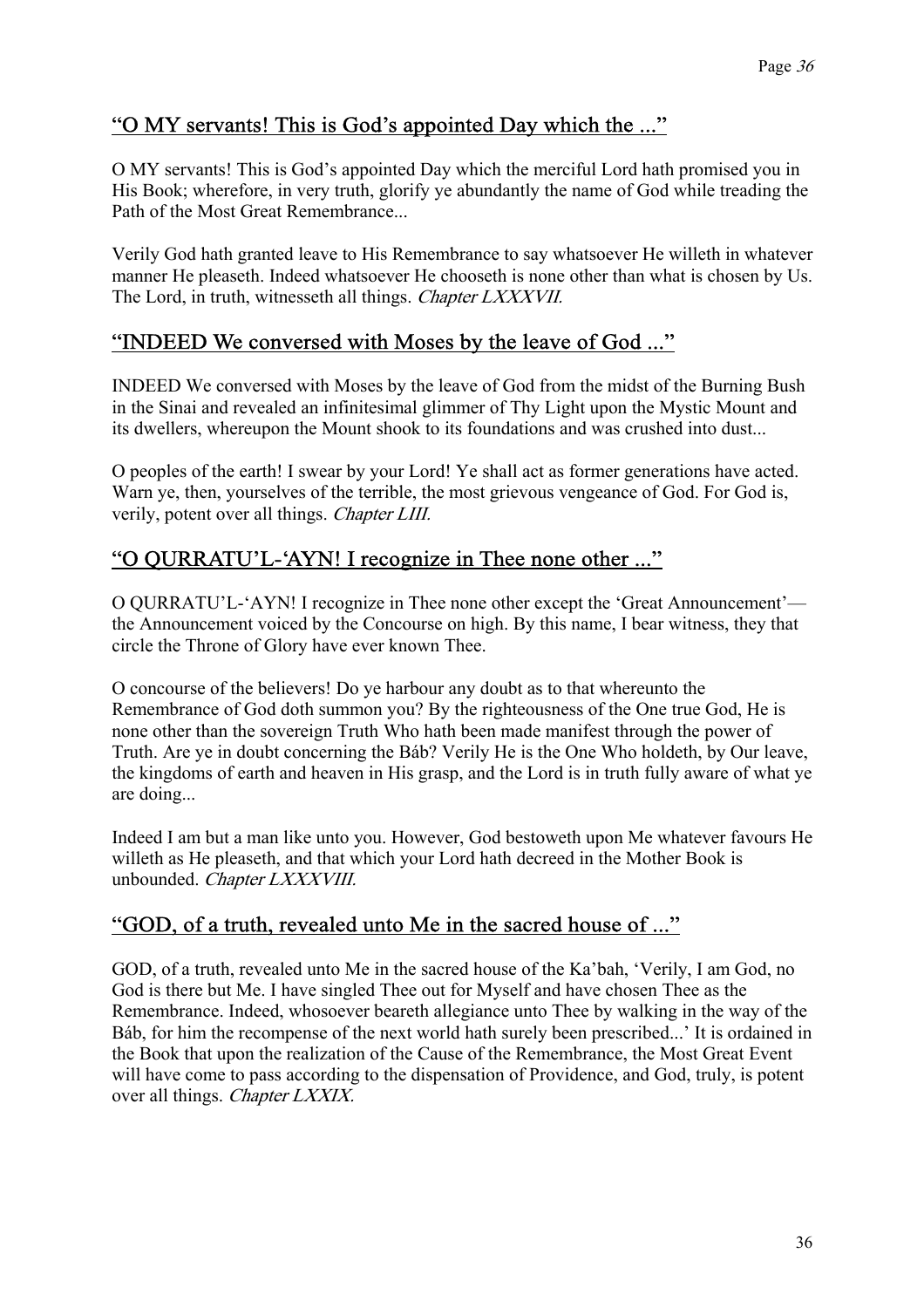## "O QURRATU'L-'AYN! Say: Verily I am the One Who is ..."

O QURRATU'L-'AYN! Say: Verily I am the One Who is hailed in the Mother Book as the 'Great Announcement'. Say: The people have grievously differed over Me, whereas in truth there is no difference between Me and the Báb; and God, the Eternal Truth, is sufficient witness. Chapter LXXVII.

## "I AM the Mystic Fane which the Hand of Omnipotence ..."

I AM the Mystic Fane which the Hand of Omnipotence hath reared. I am the Lamp which the Finger of God hath lit within its niche and caused to shine with deathless splendour. I am the Flame of that supernal Light that glowed upon Sinai in the gladsome Spot, and lay concealed in the midst of the Burning Bush. Chapter XCIV.

#### "AS a token of pure justice, We have indeed sent tidings ..."

AS a token of pure justice, We have indeed sent tidings unto every Prophet concerning the Cause of Our Remembrance, and verily God is supreme over all the peoples of the world. Chapter LXXXIII.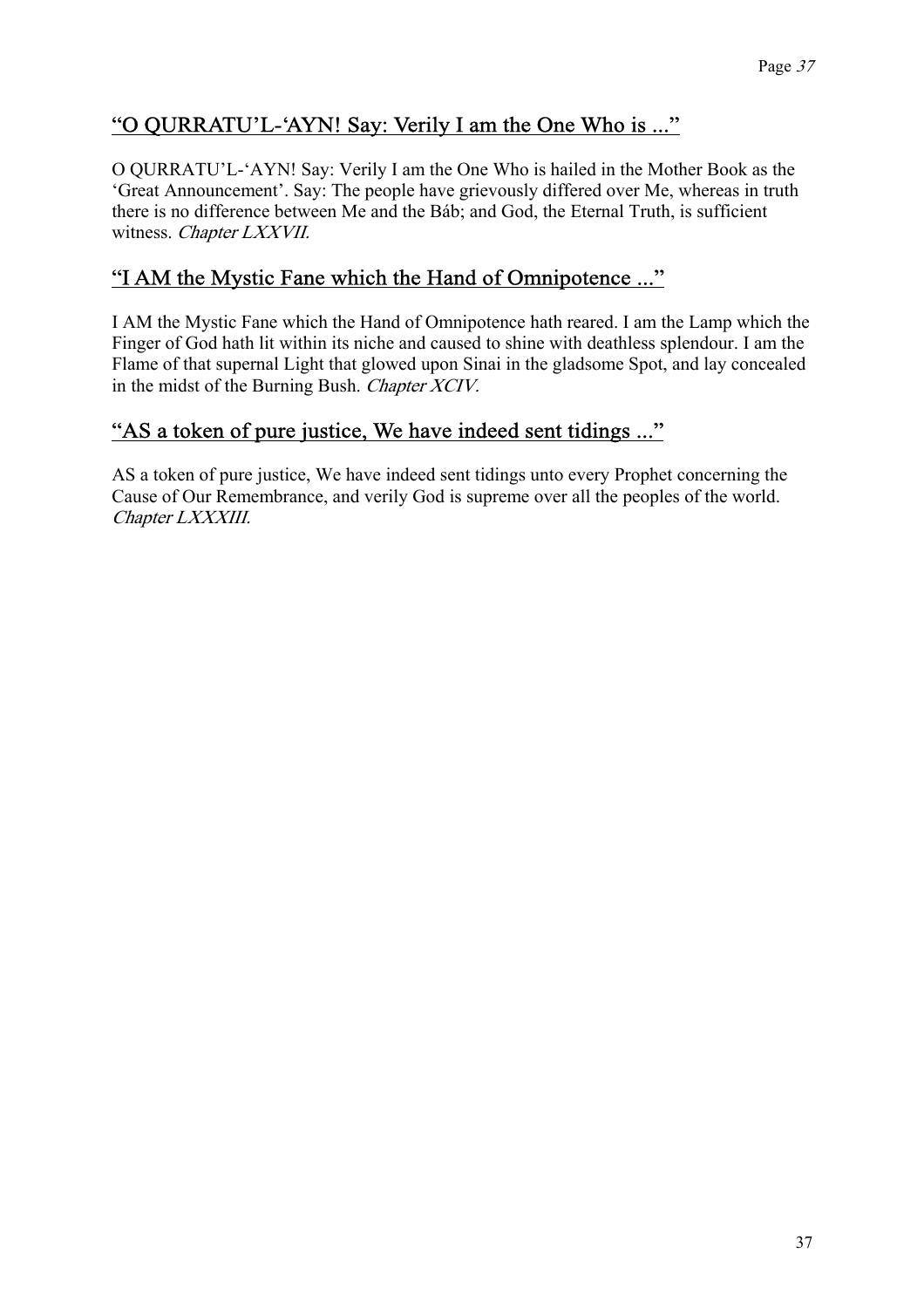# 3: EXCERPTS FROM THE PERSIAN BAYÁN

#### "IT is better to guide one soul than to possess all ..."

IT is better to guide one soul than to possess all that is on earth, for as long as that guided soul is under the shadow of the Tree of Divine Unity, he and the one who hath guided him will both be recipients of God's tender mercy, whereas possession of earthly things will cease at the time of death. The path to guidance is one of love and compassion, not of force and coercion. This hath been God's method in the past, and shall continue to be in the future! He causeth him whom He pleaseth to enter the shadow of His Mercy. Verily, He is the Supreme Protector, the All-Generous.

There is no paradise more wondrous for any soul than to be exposed to God's Manifestation in His Day, to hear His verses and believe in them, to attain His presence, which is naught but the presence of God, to sail upon the sea of the heavenly kingdom of His good-pleasure, and to partake of the choice fruits of the paradise of His divine Oneness. II, 16.\*

#### "WORSHIP thou God in such wise that if thy worship lead ..."

WORSHIP thou God in such wise that if thy worship lead thee to the fire, no alteration in thine adoration would be produced, and so likewise if thy recompense should be paradise. Thus and thus alone should be the worship which befitteth the one True God. Shouldst thou worship Him because of fear, this would be unseemly in the sanctified Court of His presence, and could not be regarded as an act by thee dedicated to the Oneness of His Being. Or if thy gaze should be on paradise, and thou shouldst worship Him while cherishing such a hope, thou wouldst make God's creation a partner with Him, notwithstanding the fact that paradise is desired by men.

Fire and paradise both bow down and prostrate themselves before God. That which is worthy of His Essence is to worship Him for His sake, without fear of fire, or hope of paradise.

Although when true worship is offered, the worshipper is delivered from the fire, and entereth the paradise of God's good-pleasure, yet such should not be the motive of his act. However, God's favour and grace ever flow in accordance with the exigencies of His inscrutable wisdom.

The most acceptable prayer is the one offered with the utmost spirituality and radiance; its prolongation hath not been and is not beloved by God. The more detached and the purer the prayer, the more acceptable is it in the presence of God. VII, 19.

## "THE Day of Resurrection is a day on which the sun riseth ..."

THE Day of Resurrection is a day on which the sun riseth and setteth like unto any other day. How oft hath the Day of Resurrection dawned, and the people of the land where it occurred did not learn of the event. Had they heard, they would not have believed, and thus they were not told!

 <sup>\*</sup> The Bayán is divided into vahíds and chapters, to which these numbers refer.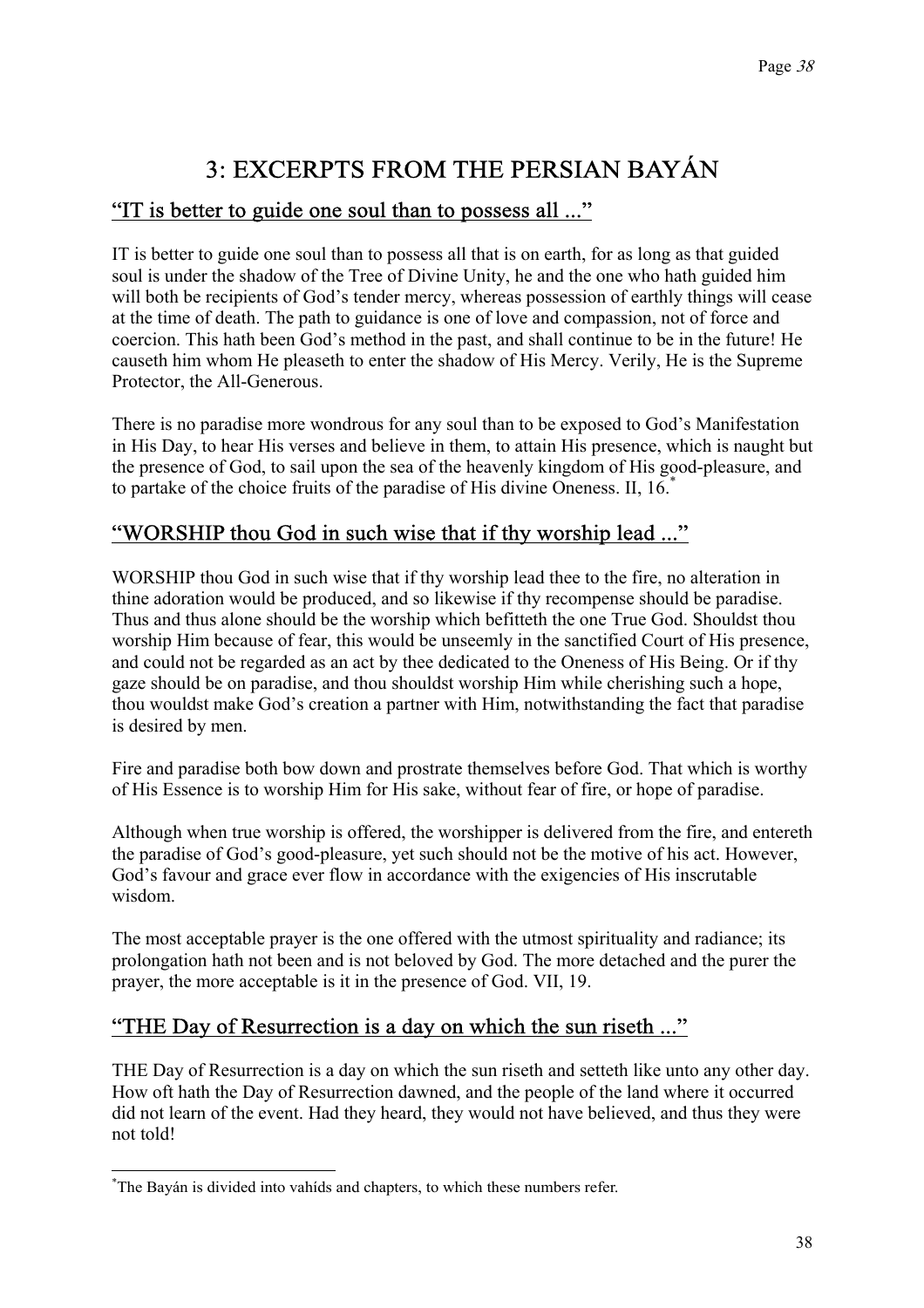When the Apostle of God [Muḥammad] appeared, He did not announce unto the unbelievers that the Resurrection had come, for they could not bear the news. That Day is indeed an infinitely mighty Day, for in it the Divine Tree proclaimeth from eternity unto eternity, 'Verily, I am God. No God is there but Me'. Yet those who are veiled believe that He is one like unto them, and they refuse even to call Him a believer, although such a title in the realm of His heavenly Kingdom is conferred everlastingly upon the most insignificant follower of His previous Dispensation. Thus, had the people in the days of the Apostle of God regarded Him at least as a believer of their time how would they have debarred Him, for seven years while He was in the mountain, from access to His Holy House [Ka'bah]? Likewise in this Dispensation of the Point of the Bayán, if the people had not refused to concede the name believer unto Him, how could they have incarcerated Him on this mountain, without realizing that the quintessence of belief oweth its existence to a word from Him? Their hearts are deprived of the power of true insight, and thus they cannot see, while those endowed with the eyes of the spirit circle like moths round the Light of Truth until they are consumed. It is for this reason that the Day of Resurrection is said to be the greatest of all days, yet it is like unto any other day. VIII, 9.

#### "THERE is no paradise, in the estimation of the believers in ..."

THERE is no paradise, in the estimation of the believers in the Divine Unity, more exalted than to obey God's commandments, and there is no fire in the eyes of those who have known God and His signs, fiercer than to transgress His laws and to oppress another soul, even to the extent of a mustard seed. On the Day of Resurrection God will, in truth, judge all men, and we all verily plead for His grace. V, 19.

## "GOD loveth those who are pure. Naught in the Bayán and ..."

GOD loveth those who are pure. Naught in the Bayán and in the sight of God is more loved than purity and immaculate cleanliness....

God desireth not to see, in the Dispensation of the Bayán, any soul deprived of joy and radiance. He indeed desireth that under all conditions, all may be adorned with such purity, both inwardly and outwardly, that no repugnance may be caused even to themselves, how much less unto others. V, 14.

#### "LIKEWISE consider the manifestation of the Point of the ..."

LIKEWISE consider the manifestation of the Point of the Bayán. There are people who every night until morning busy themselves with the worship of God, and even at present when the Day-Star of Truth is nearing its zenith in the heaven of its Revelation, they have not yet left their prayer-rugs. If any one of them ever heard the wondrous verses of God recited unto him, he would exclaim: 'Why dost thou keep me back from offering my prayers?' O thou who are wrapt in veils! If thou makest mention of God, wherefore sufferest thou thyself to be shut out from Him Who hath kindled the light of worship in thy heart? If He had not previously revealed the injunction: 'Verily, make ye mention of God'<sup>\*</sup>, what would have prompted thee to offer devotion unto God, and whereunto wouldst thou turn in prayer?

Qur'án 8:47; 33:41; 62:10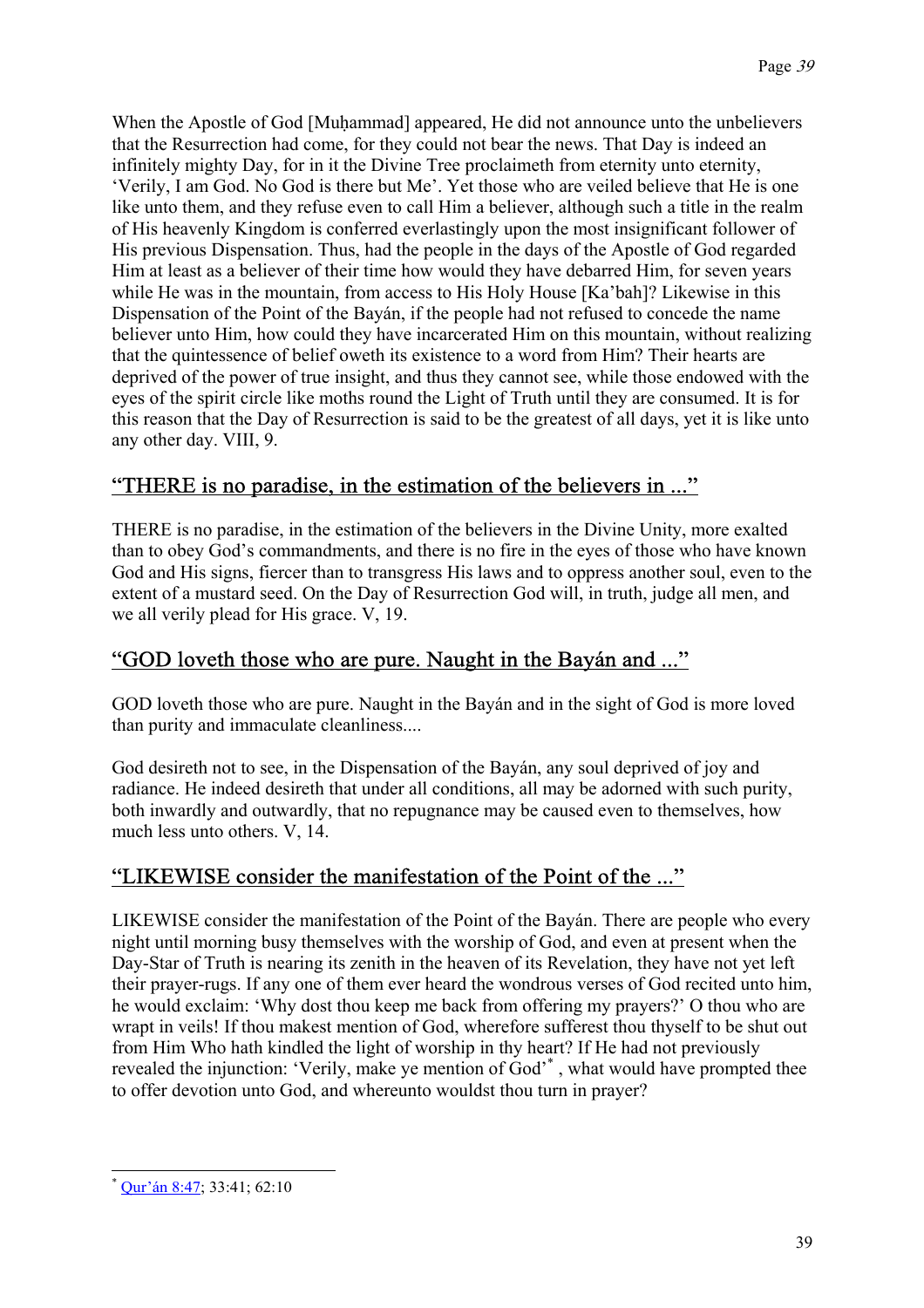Know thou of a certainty that whenever thou makest mention of Him Whom God shall make manifest, only then art thou making mention of God. In like manner shouldst thou hearken unto the verses of the Bayán and acknowledge its truth, only then would the revealed verses of God profit thee. Otherwise what benefit canst thou derive therefrom? For wert thou to prostrate thyself in adoration from the beginning of life till the end and to spend thy days for the sake of God's remembrance, but disbelieve in the Exponent of His Revelation for the age, dost thou imagine that thy deeds would confer any benefit upon thee? On the other hand, if thou believest in Him and dost recognize Him with true understanding, and He saith: 'I have accepted thine entire life spent in My adoration', then assuredly hast thou been worshipping Him most ardently. Thy purpose in performing thy deeds is that God may graciously accept them; and divine acceptance can in no wise be achieved except through the acceptance of Him Who is the Exponent of His Revelation. For instance, if the Apostle of God—may divine blessings rest upon Him—accepted a certain deed, in truth God accepted it; otherwise it hath remained within the selfish desires of the person who wrought it, and did not reach the presence of God. Likewise, any act which is accepted by the Point of the Bayán is accepted by God, inasmuch as the contingent world hath no other access unto the presence of the Ancient of Days. Whatever is sent down cometh through the Exponent of His Revelation, and whatever ascendeth, ascendeth unto the Exponent of His Revelation. VIII, 19.

#### "THERE is no doubt that the Almighty hath sent down ..."

THERE is no doubt that the Almighty hath sent down these verses unto Him [the Báb], even as He sent down unto the Apostle of God. Indeed no less than a hundred thousand verses similar to these have already been disseminated among the people, not to mention His Epistles, His Prayers or His learned and philosophical treatises. He revealeth no less than a thousand verses within the space of five hours. He reciteth verses at a speed consonant with the capacity of His amanuensis to set them down. Thus, it may well be considered that if from the inception of this Revelation until now He had been left unhindered, how vast then would have been the volume of writings disseminated from His pen.

If ye contend that these verses cannot, of themselves, be regarded as a proof, scan the pages of the Qur'án. If God hath established therein any evidence other than the revealed verses to demonstrate the validity of the prophethood of His Apostle—may the blessings of God rest upon Him—ye may then have your scruples about Him...

Concerning the sufficiency of the Book as a proof, God hath revealed: 'Is it not enough for them that We have sent down unto Thee the Book to be recited to them? In this verily is a mercy and a warning to those who believe.'\* When God hath testified that the Book is a sufficient testimony, as is affirmed in the text, how can one dispute this truth by saying that the Book in itself is not a conclusive proof?... II, 1.

## "SINCE that Day is a great Day it would be sorely trying ..."

SINCE that Day is a great Day it would be sorely trying for thee to identify thyself with the believers. For the believers of that Day are the inmates of Paradise, while the unbelievers are the inmates of the fire. And know thou of a certainty that by Paradise is meant recognition of and submission unto Him Whom God shall make manifest, and by the fire the company of such souls as would fail to submit unto Him or to be resigned to His good-pleasure. On that

 <sup>\*</sup> Qur'án 29:50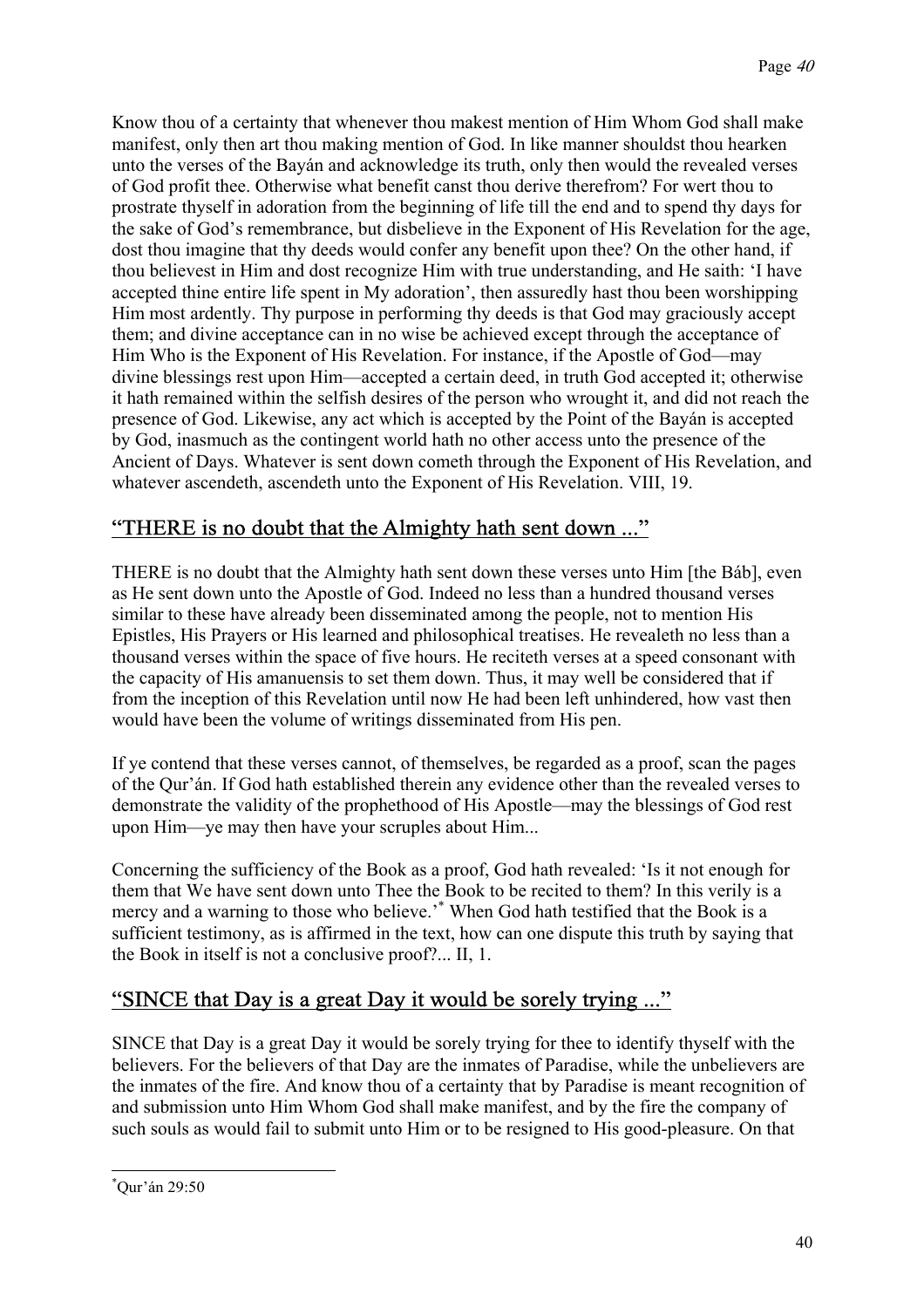Day thou wouldst regard thyself as the inmate of Paradise and as a true believer in Him, whereas in reality thou wouldst suffer thyself to be wrapt in veils and thy habitation would be the nethermost fire, though thou thyself wouldst not be cognizant thereof.

Compare His manifestation with that of the Point of the Qur'án. How vast the number of the Letters of the Gospel who eagerly expected Him, yet from the time of His declaration up to five years no one became an inmate of Paradise, except the Commander of the Faithful [Imám 'Alí], and those who secretly believed in Him. All the rest were accounted as inmates of the fire, though they considered themselves as dwellers in Paradise.

Likewise behold this Revelation. The essences of the people have, through divinelyconceived designs, been set in motion and until the present day three hundred and thirteen disciples have been chosen. In the land of Sád [Isfáhán], which to outward seeming is a great city, in every corner of whose seminaries are vast numbers of people regarded as divines and doctors, yet when the time came for inmost essences to be drawn forth, only its sifter of wheat donned the robe of discipleship. This is the mystery of what was uttered by the kindred of the Prophet Muḥammad—upon them be the peace of God—concerning this Revelation, saying that the abased shall be exalted and the exalted shall be abased.

Likewise is the Revelation of Him Whom God shall make manifest. Among those to whom it will never occur that they might merit the displeasure of God, and whose pious deeds will be exemplary unto everyone, there will be many who will become the personification of the nethermost fire itself, when they fail to embrace His Cause; while among the lowly servants whom no one would imagine to be of any merit, how great the number who will be honoured with true faith and on whom the Fountainhead of generosity will bestow the robe of authority. For whatever is created in the Faith of God is created through the potency of His Word. VIII, 14.

#### "IN the manifestation of the Apostle of God all were eagerly ..."

IN the manifestation of the Apostle of God all were eagerly awaiting Him, yet thou hast heard how He was treated at the time of His appearance, in spite of the fact that if ever they beheld Him in their dreams they would take pride in them.

Likewise in the manifestation of the Point of the Bayán, the people stood up at the mention of His Name and fervently implored His advent night and day, and if they dreamt of Him they gloried in their dreams; yet now that He hath revealed Himself, invested with the mightiest testimony, whereby their own religion is vindicated, and despite the incalculable number of people who yearningly anticipate His coming, they are resting comfortably in their homes, after having hearkened to His verses; while He at this moment is confined in the mountain of Mákú, lonely and forsaken.

Take good heed of yourselves, O people of the Bayán, lest ye perform such deeds as to weep sore for His sake night and day, to stand up at the mention of His Name, yet on this Day of fruition—a Day whereon ye should not only arise at His Name, but seek a path unto Him Who personifies that Name—ye shut yourselves out from Him as by as veil. VI, 15.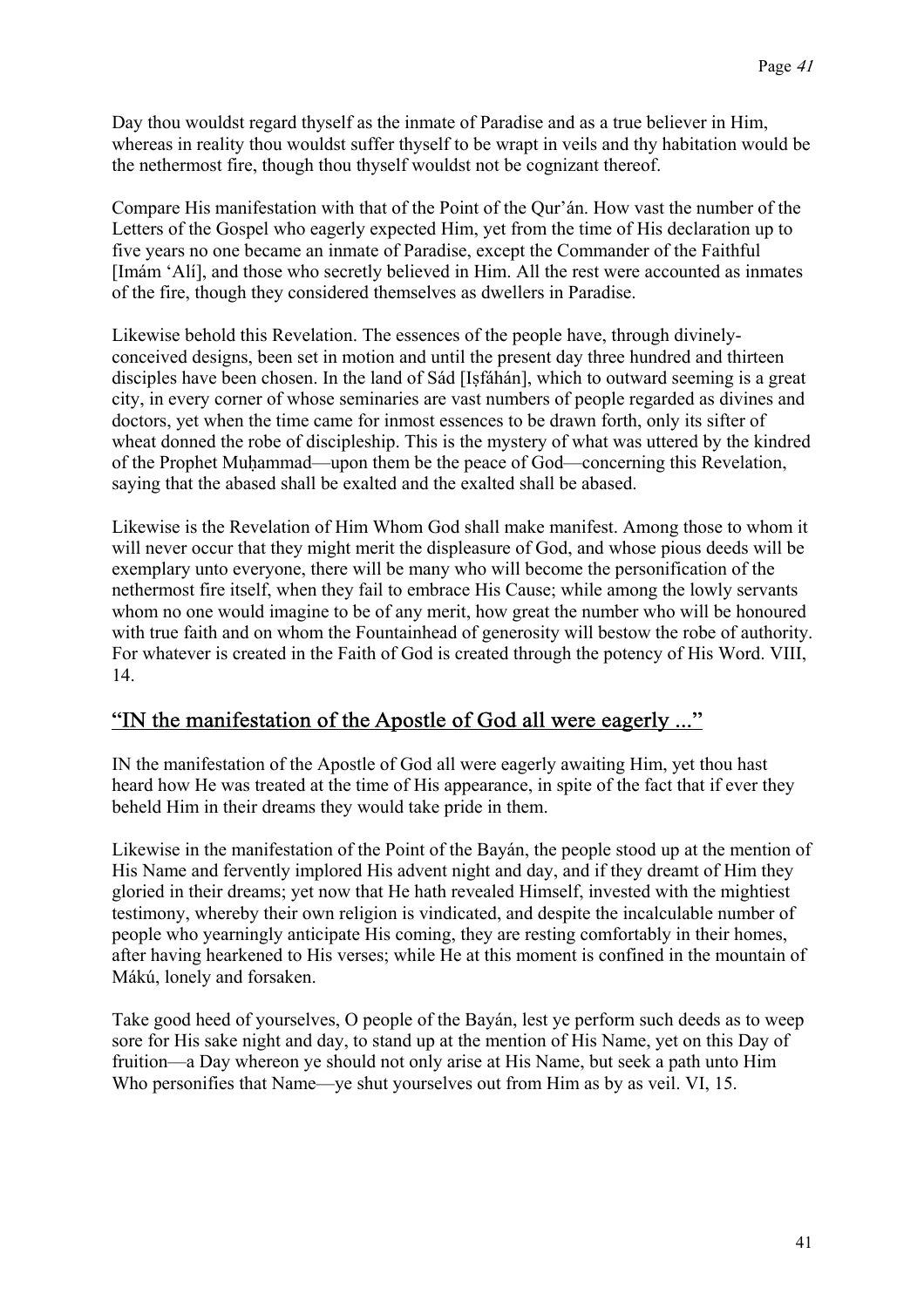## "AT the time of the manifestation of Him Whom God ..."

AT the time of the manifestation of Him Whom God shall make manifest everyone should be well trained in the teachings of the Bayán, so that none of the followers may outwardly cling to the Bayán and thus forfeit their allegiance unto Him. If anyone does so, the verdict of 'disbeliever in God' shall be passed upon him.

I swear by the holy Essence of God, were all in the Bayán to unite in helping Him Whom God shall make manifest in the days of His Revelation, not a single soul, nay, not a created thing would remain on earth that would not gain admittance into Paradise. Take good heed of yourselves, for the sum total of the religion of God is but to help Him, rather than to observe, in the time of His appearance, such deeds as are prescribed in the Bayán. Should anyone, however, ere He manifesteth Himself, transgress the ordinances, were it to the extent of a grain of barley, he would have trangressed His command.

Seek ye refuge in God from whatsoever might lead you astray from the Source of His Revelation and hold fast unto His Cord, for whoso holdeth fast unto His allegiance, he hath attained and will attain salvation in all the worlds.

'Such is the bounty of God; to whom He will, He giveth it, and God is the Lord of grace abounding.<sup> $*$ </sup> V, 5.

## "YE perform your works for God from the beginning of ..."

YE perform your works for God from the beginning of your lives till the end thereof, yet not a single act is for the sake of Him Who is the Manifestation of God, to Whom every good deed reverteth. Had ye acted in such manner, ye would not have suffered so grievously on the Day of Resurrection.

Behold how great is the Cause, and yet how the people are wrapt in veils. I swear by the sanctified Essence of God that every true praise and deed offered unto God is naught but praise and deed offered unto Him Whom God shall make manifest.

Deceive not your own selves that you are being virtuous for the sake of God when you are not. For should ye truly do your works for God, ye would be performing them for Him Whom God shall make manifest and would be magnifying His Name. The dwellers of this mountain who are bereft of true understanding unceasingly utter the words, 'No God is there but God'; but what benefit doth it yield them? Ponder awhile that ye may not be shut out as by a veil from Him Who is the Dayspring of Revelation. VIII, 19.

#### "GOD hath, at all times and under all conditions, been ..."

GOD hath, at all times and under all conditions, been wholly independent of His creatures. He hath cherished and will ever cherish the desire that all men may attain His gardens of Paradise with utmost love, that no one should sadden another, not even for a moment, and that all should dwell within His cradle of protection and security until the Day of Resurrection which marketh the dayspring of the Revelation of Him Whom God will make manifest.

 <sup>\*</sup>  $"Our'$ án 57:21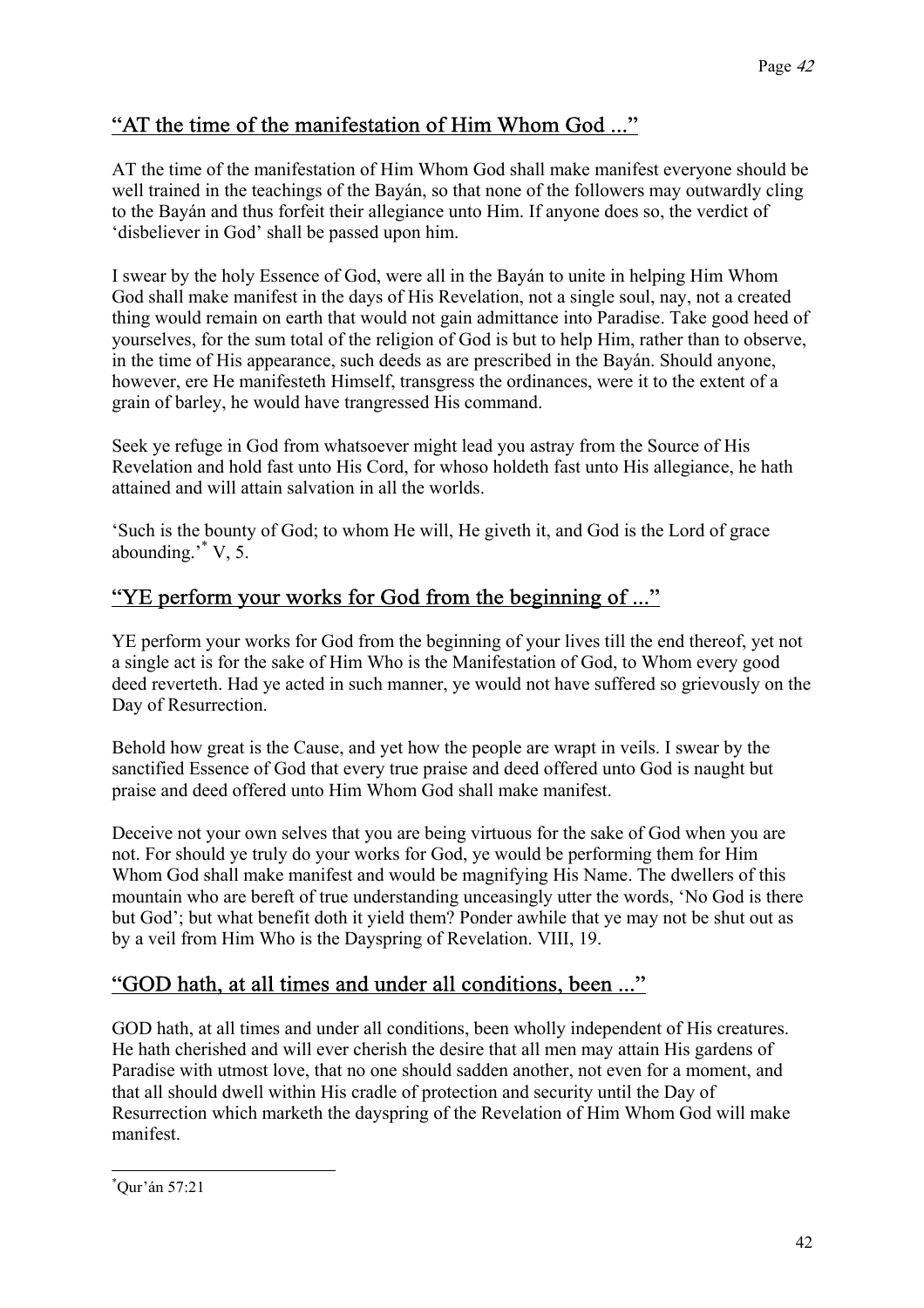The Lord of the universe hath never raised up a prophet nor hath He sent down a Book unless He hath established His covenant with all men, calling for their acceptance of the next Revelation and of the next Book; inasmuch as the outpourings of His bounty are ceaseless and without limit. VI, 16.

#### "HOW veiled are ye, O My creatures, ... who, without ..."

HOW veiled are ye, O My creatures,\* ... who, without any right, have consigned Him unto a mountain [Mákú], not one of whose inhabitants is worthy of mention... With Him, which is with Me, there is no one except him who is one of the Letters of the Living of My Book. In His presence, which is My Presence, there is not at night even a lighted lamp! And yet, in places [of worship] which in varying degrees reach out unto Him, unnumbered lamps are shining! All that is on earth hath been created for Him, and all partake with delight of His benefits, and yet they are so veiled from Him as to refuse Him even a lamp!

In this Day therefore I bear witness unto My creatures, for the witness of no one other than Myself hath been or shall ever be worthy of mention in My presence. I affirm that no Paradise is more sublime for My creatures than to stand before My face and to believe in My holy Words, while no fire hath been or will be fiercer for them than to be veiled from the Manifestation of My exalted Self and to disbelieve in My Words.

Ye may contend: 'How doth He speak on our behalf?' Have ye not perused the unseemly words ye uttered in the past, as reflected in the text of My Book, and still ye feel not ashamed? Ye have now seen the truth of My Book conclusively established and today every one of you doth profess belief in Me through that Book. The day is not far distant when ye shall readily realize that your glory lieth in your belief in these holy verses. Today, however, when only belief in this Faith truly profiteth you, ye have debarred yourselves therefrom by reason of the things which are disadvantageous unto you and will inflict harm upon you, whereas He Who is the Manifestation of My Self hath been and shall ever remain immune from any harm whatever, and any loss that hath appeared or will appear shall eventually revert unto yourselves. II, 1.

## "HOW vast the number of people who are well versed in ..."

HOW vast the number of people who are well versed in every science, yet it is their adherence to the holy Word of God which will determine their faith, inasmuch as the fruit of every science is none other than the knowledge of divine precepts and submission unto His good-pleasure. II, 1.

#### "NO created thing shall ever attain its paradise unless it ..."

NO created thing shall ever attain its paradise unless it appeareth in its highest prescribed degree of perfection. For instance, this crystal representeth the paradise of the stone whereof its substance is composed. Likewise there are various stages in the paradise for the crystal itself... So long as it was stone it was worthless, but if it attaineth the excellence of ruby—a potentiality which is latent in it—how much a carat will it be worth? Consider likewise every created thing.

 <sup>\*</sup> <sup>\*</sup>In The Promised Day is Come on page 7 Shoghi Effendi affirms that this passage was revealed by the Báb speaking with the voice of God.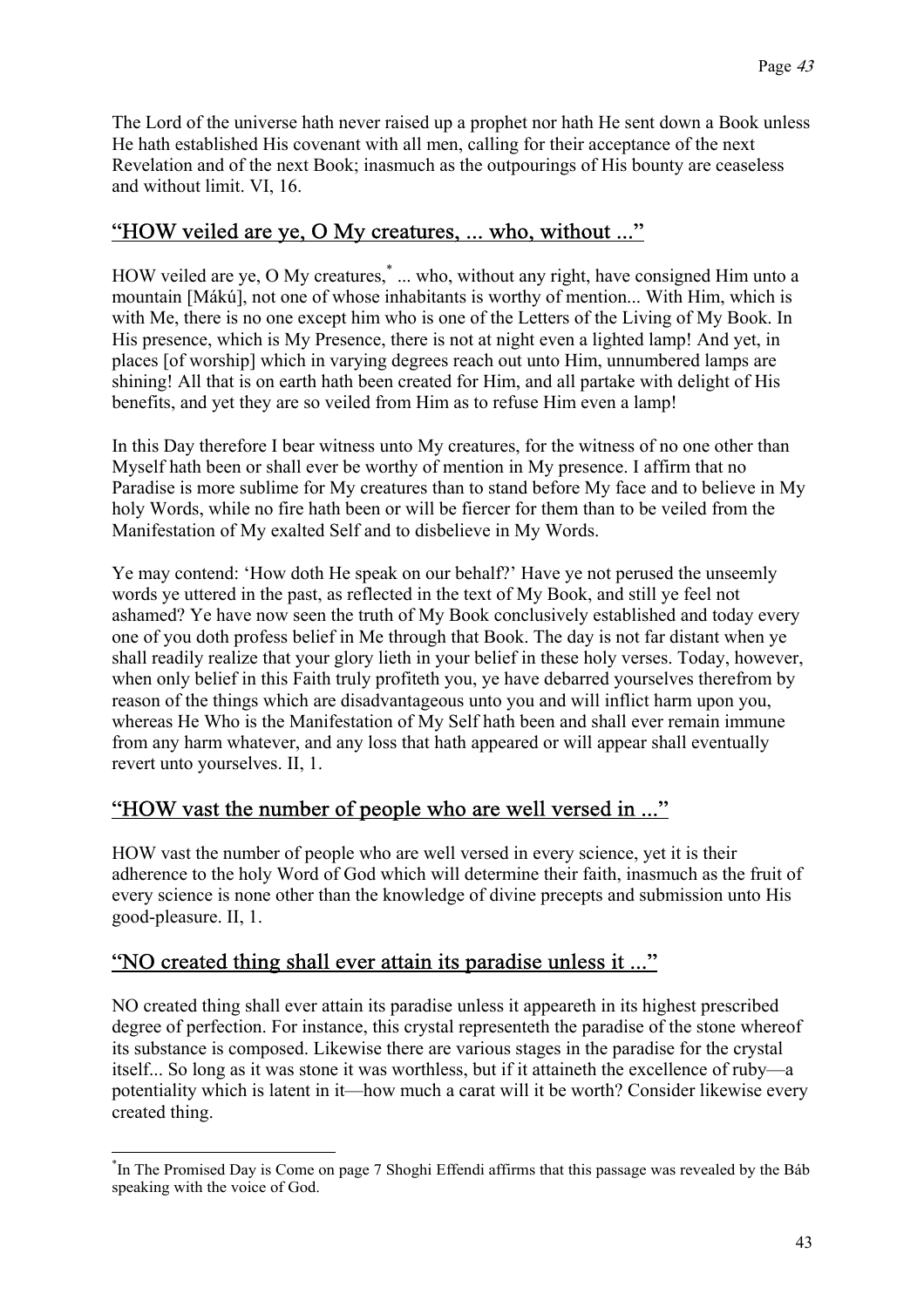Man's highest station, however, is attained through faith in God in every Dispensation and by acceptance of what hath been revealed by Him, and not through learning; inasmuch as in every nation there are learned men who are versed in divers sciences. Nor is it attainable through wealth; for it is similarly evident that among the various classes in every nation there are those possessed of riches. Likewise are other transitory things.

True knowledge, therefore, is the knowledge of God, and this is none other than the recognition of His Manifestation in each Dispensation. Nor is there any wealth save in poverty in all save God and sanctity from aught else but Him—a state that can be realized only when demonstrated towards Him Who is the Dayspring of His Revelation. This doth not mean, however, that one ought not to yield praise unto former Revelations. On no account is this acceptable, inasmuch as it behooveth man, upon reaching the age of nineteen, to render thanksgiving for the day of his conception as an embryo. For had the embryo not existed, how could he have reached his present state? Likewise had the religion taught by Adam not existed, this Faith would not have attained its present stage. Thus consider thou the development of God's Faith until the end that hath no end. V, 4.

#### "TWELVE hundred and seventy years have elapsed since ..."

TWELVE hundred and seventy years have elapsed since the declaration of Muhammad, and each year unnumbered people have circumambulated the House of God [Mecca]. In the concluding year of this period He Who is Himself the Founder of the House went on pilgrimage. Great God! There was a vast concourse of pilgrims from every sect. Yet not one recognized Him, though He recognized every one of them—souls tightly held in the grasp of His former commandment. The only person who recognized Him and performed pilgrimage with Him is the one round whom revolve eight Vahíds,<sup>\*</sup> in whom God hath gloried before the Concourse on high by virtue of his absolute detachment and for his being wholly devoted to the Will of God. This doth not mean that he was made the object of a special favour, nay, this is a favour which God hath vouchsafed unto all men, yet they have suffered themselves to be veiled from it. The Commentary on the Súrih of Joseph had, in the first year of this Revelation, been widely distributed. Nevertheless, when the people realized that fellow supporters were not forthcoming they hesitated to accept it; while it never occurred to them that the very Qur'án whereunto unnumbered souls bear fealty today, was revealed in the midmost heart of the Arab world, yet to outward seeming for no less than seven years no one acknowledged its truth except the Commander of the Faithful [Imám 'Alí]—may the peace of God rest upon him—who, in response to the conclusive proofs advanced by God's supreme Testimony, recognized the Truth and did not fix his eyes on others. Thus on the Day of Resurrection God will ask everyone of his understanding and not of his following in the footsteps of others. How often a person, having inclined his ears to the holy verses, would bow down in humility and would embrace the Truth, while his leader would not do so. Thus every individual must bear his own responsibility, rather than someone else bearing it for him. At the time of the appearance of Him Whom God will make manifest the most distinguished among the learned and the lowliest of men shall both be judged alike. How often the most insignificant of men have acknowledged the truth, while the most learned have remained wrapt in veils. Thus in every Dispensation a number of souls enter the fire by reason of their following in the footsteps of others. IV, 18.

 <sup>\*</sup> This is a reference to Quddús, 'whom the Persian Bayán extolled as that fellow-pilgrim round whom mirrors to the number of eight Vahíds revolve'. (God Passes By, p. 49).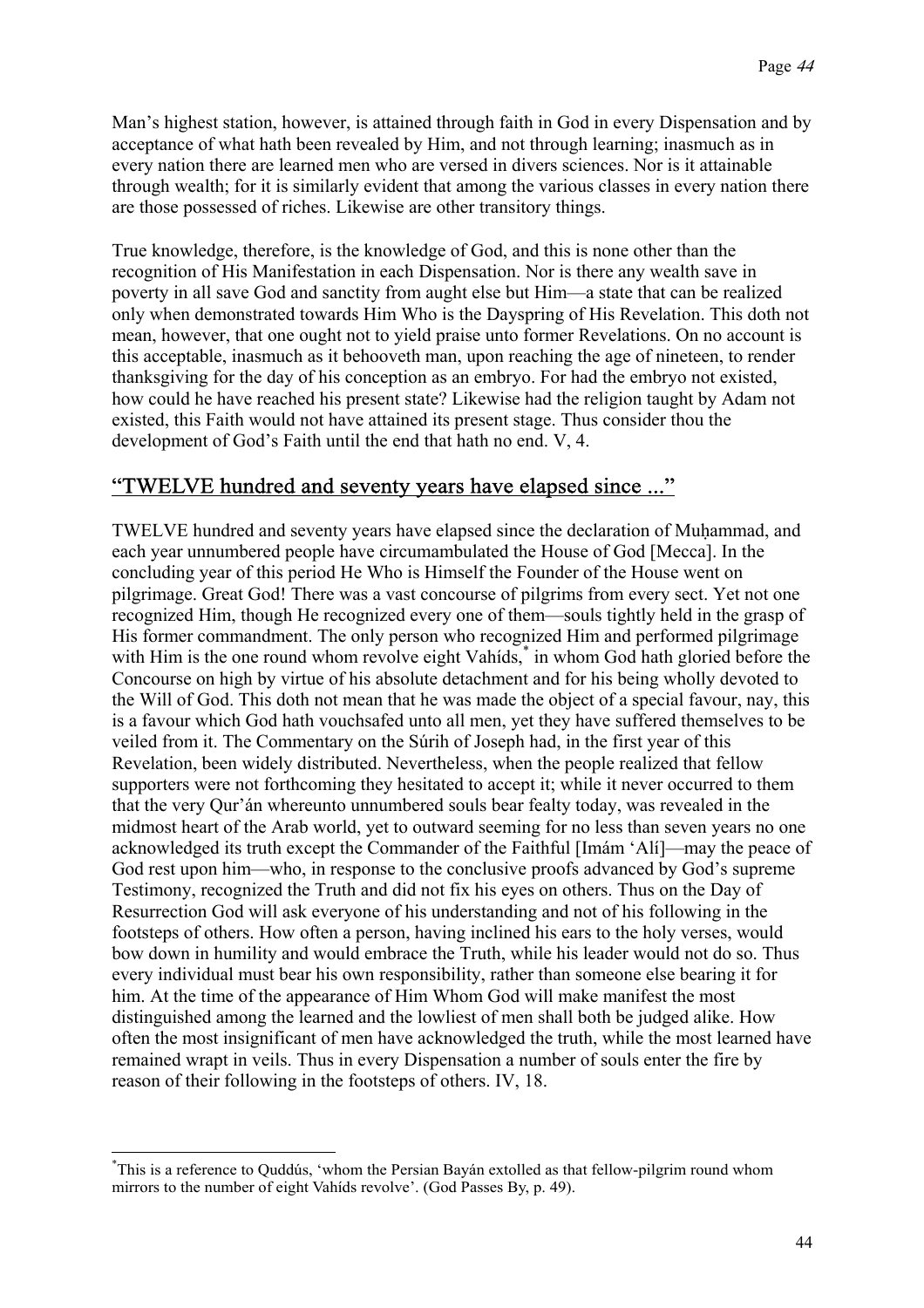## "BETTER is it for a person to write down but one of His ..."

BETTER is it for a person to write down but one of His verses than to transcribe the whole of the Bayán and all the books which have been written in the Dispensation of the Bayán. For everything shall be set aside except His Writings, which will endure until the following Revelation. And should anyone inscribe with true faith but one letter of that Revelation, his recompense would be greater than for inscribing all the heavenly Writings of the past and all that has been written during previous Dispensations. Likewise continue thou to ascend through one Revelation after another, knowing that thy progress in the Knowledge of God shall never come to an end, even as it can have no beginning. VII, 13.

#### "O PEOPLE of the Bayán! Be on your guard; for on the ..."

O PEOPLE of the Bayán! Be on your guard; for on the Day of Resurrection no one shall find a place to flee to. He will shine forth suddenly, and will pronounce judgement as He pleaseth. If it be His wish He will cause the abased to be exalted, and the exalted to be abased, even as He did in the Bayán, couldst thou but understand. And no one but Him is equal unto this. Whatever He ordaineth will be fulfilled, and nothing will remain unfulfilled. VII, 9.

#### "SINCE all men have issued forth from the shadow of the ..."

SINCE all men have issued forth from the shadow of the signs of His Divinity and Lordship, they always tend to take a path, lofty and high. And because they are bereft of a discerning eye to recognize their Beloved, they fall short of their duty to manifest meekness and humility towards Him. Nevertheless, from the beginning of their lives till the end thereof, in conformity with the laws established in the previous religion, they worship God, piously adore Him, bow themselves before His divine Reality and show submissiveness toward His exalted Essence. At the hour of His manifestation, however, they all turn their gaze toward their own selves and are thus shut out from Him, inasmuch as they fancifully regard Him as one like unto themselves. Far from the glory of God is such a comparison. Indeed that august Being resembleth the physical sun, His verses are like its rays, and all believers, should they truly believe in Him, are as mirrors wherein the sun is reflected. Their light is thus a mere reflection. VII, 15.

## "O PEOPLE of the Bayán! If ye believe in Him Whom God ..."

O PEOPLE of the Bayán! If ye believe in Him Whom God shall make manifest, to your own behoof do ye believe. He hath been and ever will remain independent of all men. For instance, were ye to place unnumbered mirrors before the sun, they would all reflect the sun and produce impressions thereof, whereas the sun is in itself wholly independent of the existence of the mirrors and of the suns which they reproduce. Such are the bounds of the contingent beings in their relation to the manifestation of the Eternal Being...

In this day no less than seventy thousand people make pilgrimage every year to the holy House of God in compliance with the bidding of the Apostle of God; while He Himself Who ordained this ordinance took refuge for seven years in the mountains of Mecca. And this notwithstanding that the One Who enjoined this commandment is far greater than the commandment itself. Hence all this people who at this time go on pilgrimage do not do so with true understanding, otherwise in this Day of His Return which is mightier than His former Dispensation, they would have followed His commandment. But now behold what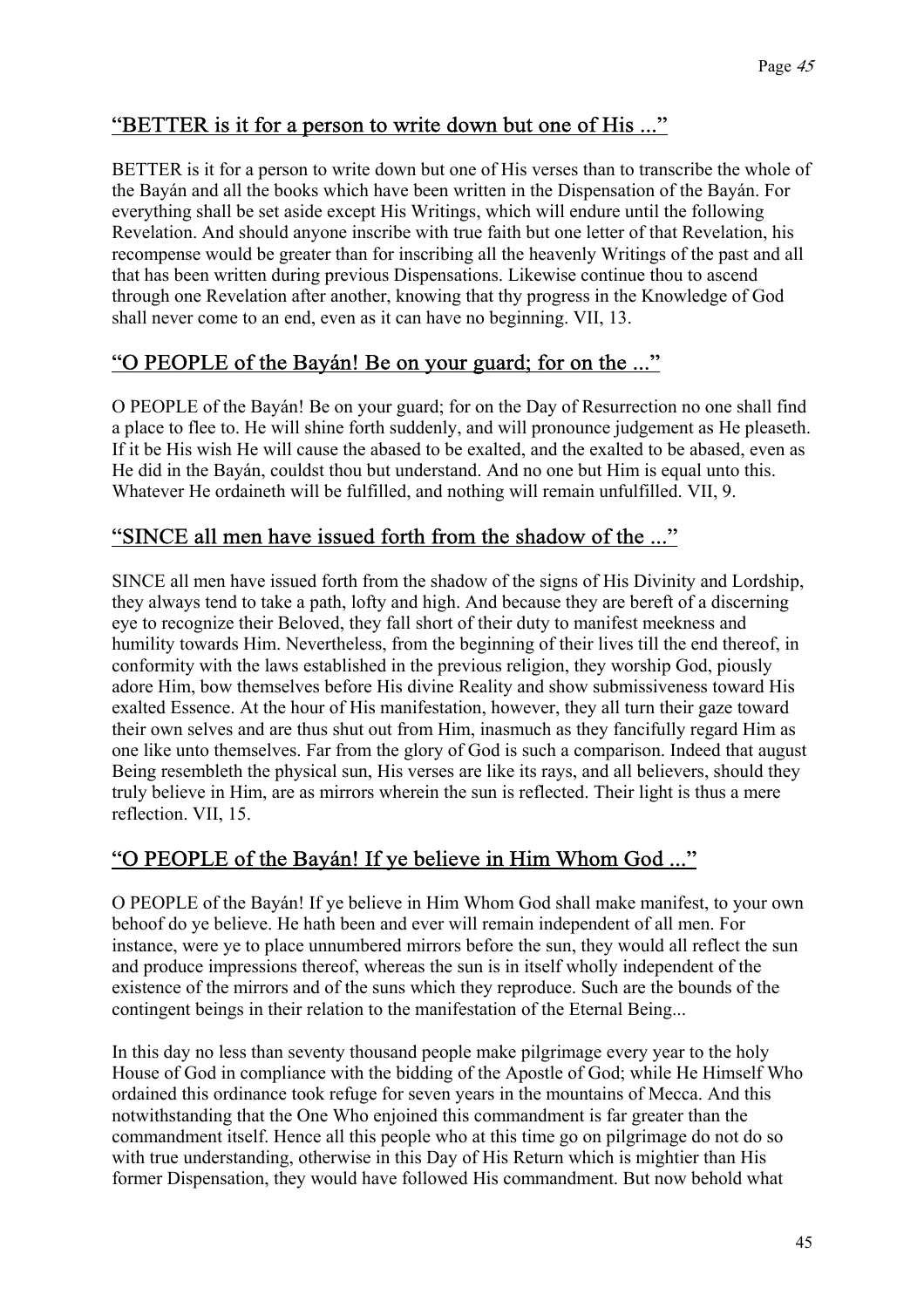hath happened. People who profess belief in His former religion, who in the daytime and in the night season bow down in worship in His Name, have assigned Him to a dwelling place in a mountain, while each one of them would regard attaining recognition of Him as an honour. VII, 15.

#### "THE reason why privacy hath been enjoined in moments ..."

THE reason why privacy hath been enjoined in moments of devotion is this, that thou mayest give thy best attention to the remembrance of God, that thy heart may at all times be animated with His Spirit, and not be shut out as by a veil from thy Best Beloved. Let not thy tongue pay lip service in praise of God while thy heart be not attuned to the exalted Summit of Glory, and the Focal Point of communion. Thus if haply thou dost live in the Day of Resurrection, the mirror of thy heart will be set towards Him Who is the Day-Star of Truth; and no sooner will His light shine forth than the splendour thereof shall forthwith be reflected in thy heart. For He is the Source of all goodness, and unto Him revert all things. But if He appeareth while thou hast turned unto thyself in meditation, this shall not profit thee, unless thou shalt mention His Name by words He hath revealed. For in the forthcoming Revelation it is He Who is the Remembrance of God, whereas the devotions which thou art offering at present have been prescribed by the Point of the Bayán, while He Who will shine resplendent in the Day of Resurrection is the Revelation of the inner reality enshrined in the Point of the Bayán—a Revelation more potent, immeasurably more potent, than the one which hath preceded it. IX, 4.

## "IT is seemly that the servant should, after each prayer, ..."

IT is seemly that the servant should, after each prayer, supplicate God to bestow mercy and forgiveness upon his parents. Thereupon God's call will be raised: 'Thousand upon thousand of what thou hast asked for thy parents shall be thy recompense!' Blessed is he who remembereth his parents when communing with God. There is, verily, no God but Him, the Mighty, the Well-Beloved. VIII, 16.

## "AS this physical frame is the throne of the inner temple, ..."

AS this physical frame is the throne of the inner temple, whatever occurs to the former is felt by the latter. In reality that which takes delight in joy or is saddened by pain is the inner temple of the body, not the body itself. Since this physical body is the throne whereon the inner temple is established, God hath ordained that the body be preserved to the extent possible, so that nothing that causeth repugnance may be experienced. The inner temple beholdeth its physical frame, which is its throne. Thus, if the latter is accorded respect, it is as if the former is the recipient. The converse is likewise true.

Therefore, it hath been ordained that the dead body should be treated with the utmost honour and respect. V, 12.

## "AT the time of the appearance of Him Whom God shall ..."

AT the time of the appearance of Him Whom God shall make manifest, wert thou to perform thy deeds for the sake of the Point of the Bayán, they would be regarded as performed for one other than God, inasmuch as on that Day the Point of the Bayán is none other than Him Whom God shall make manifest...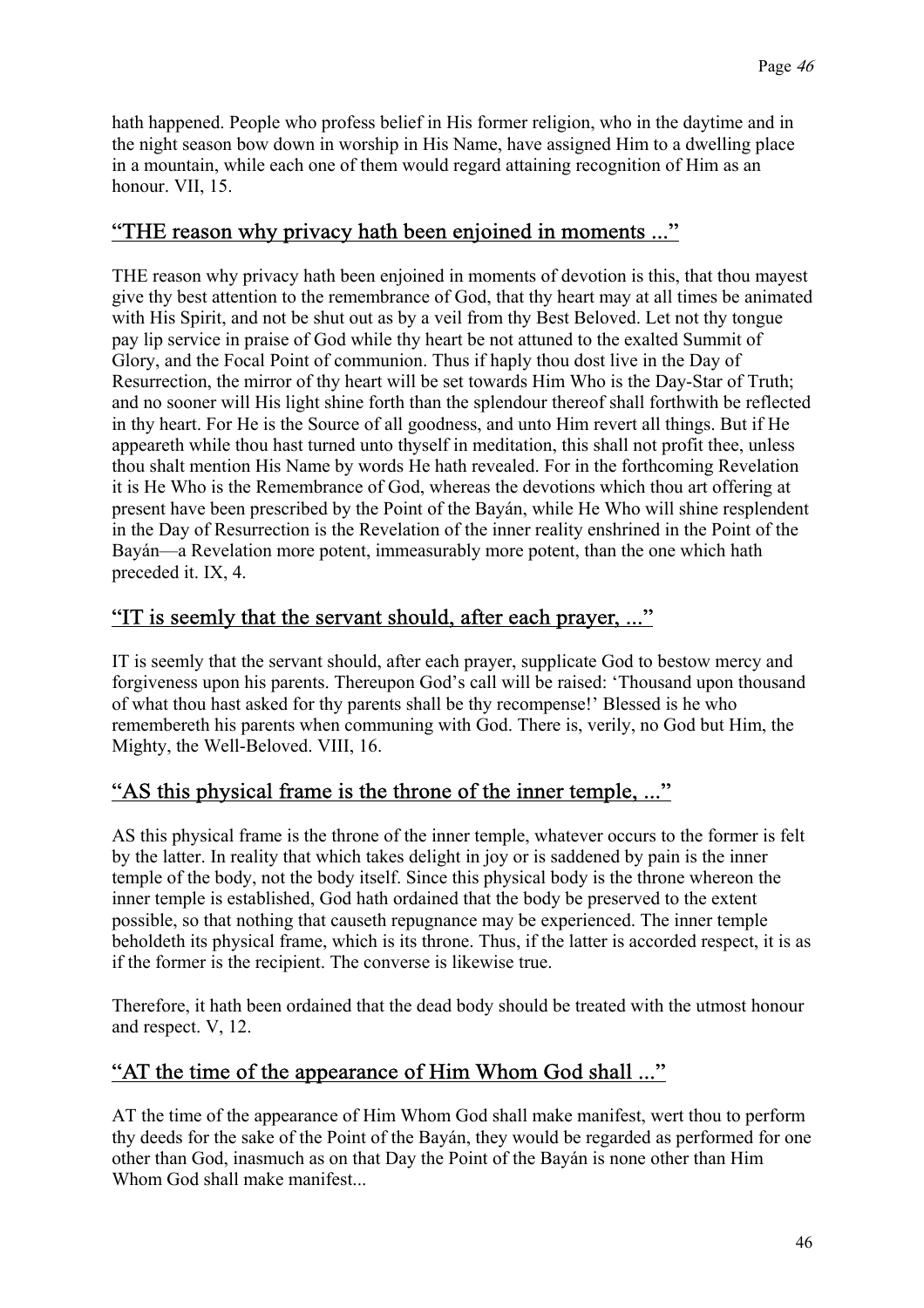It is for this reason that at the beginning of every Dispensation a vast multitude, who fondly imagine that their deeds are for God, become drowned and ungodly, and perceive this not, except such as He guideth at His behest.

It is better for a man to guide a soul than to possess all that lies between East and West. Likewise better is guidance for him who is guided than all the things that exist on earth, for by reason of this guidance he will, after his death, gain admittance into Paradise, whereas by reason of the things of the world below, he will, after his death, receive his deserts. Hence God desireth that all men should be guided aright through the potency of the Words of Him Whom God shall make manifest. However, such as are conceited will not suffer themselves to be guided. They will be debarred from the Truth, some by reason of their learning, others on account of their glory and power, and still others due to reasons of their own, none of which shall be of any avail at the hour of death.

Take thou good heed that ye may all, under the leadership of Him Who is the Source of Divine Guidance, be enabled to direct thy steps aright upon the Bridge, which is sharper than the sword and finer than a hair, so that perchance the things which from the beginning of thy life till the end thou hast performed for the love of God, may not, all at once and unrealized by thyself, be turned to acts not acceptable in the sight of God. Verily God guideth whom He will into the path of absolute certitude. VII, 2.

#### "EVERYONE is eagerly awaiting His appearance, yet since ..."

EVERYONE is eagerly awaiting His appearance, yet since their inner eyes are not directed towards Him sorrow must needs befall Him. In the case of the Apostle of God—may the blessings of God rest upon Him—before the revelation of the Qur'án everyone bore witness to His piety and noble virtues. Behold Him then after the revelation of the Qur'án. What outrageous insults were levelled against Him, as indeed the pen is ashamed to recount. Likewise behold the Point of the Bayán. His behaviour prior to the declaration of His mission is clearly evident unto those who knew Him. Now, following His manifestation, although He hath, up to the present, revealed no less than five hundred thousand verses on different subjects, behold what calumnies are uttered, so unseemly that the pen is stricken with shame at the mention of them. But if all men were to observe the ordinances of God no sadness would befall that heavenly Tree. VI, 11.

#### "THE acts of Him Whom God shall make manifest are like ..."

THE acts of Him Whom God shall make manifest are like unto the sun, while the works of men, provided they conform to the good-pleasure of God, resemble the stars or the moon... Thus, should the followers of the Bayán observe the precepts of Him Whom God shall make manifest at the time of His appearance, and regard themselves and their own works as stars exposed to the light of the sun, then they will have gathered the fruits of their existence; otherwise the title of 'starship' will not apply to them. Rather it will apply to such as truly believe in Him, to those who pale into insignificance in the day-time and gleam forth with light in the night season.

Such indeed is the fruit of this precept, should anyone observe it on the Day of Resurrection. This is the essence of all learning and of all righteous deeds, should anyone but attain unto it. Had the peoples of the world fixed their gaze upon this principle, no Exponent of divine Revelation would ever have, at the inception of any Dispensation, regarded them as things of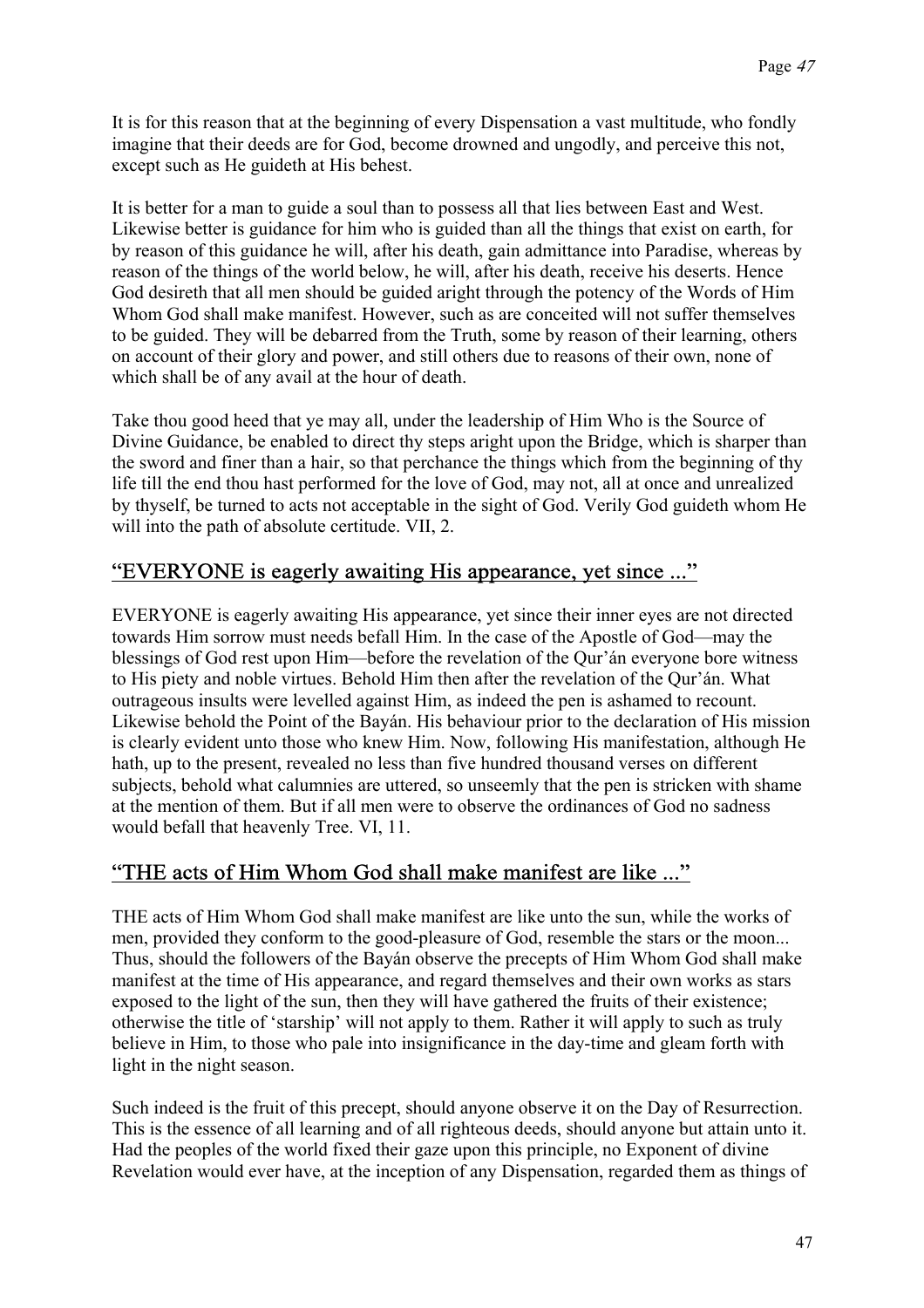naught. However, the fact is that during the night season everyone perceiveth the light which he himself, according to his own capacity, giveth out, oblivious that at the break of day this light shall fade away and be reduced to utter nothingness before the dazzling splendour of the sun.

The light of the people of the world is their knowledge and utterance; while the splendours shed from the glorious acts of Him Whom God shall make manifest are His Words, through whose potency He rolleth up the whole world of existence, sets it under His Own authority by relating it unto Himself, then as the Mouthpiece of God, the Source of His divine light exalted and glorified be He—proclaimeth: 'Verily, verily, I am God, no God is there but Me; in truth all others except Me are My creatures. Say, O My creatures! Me alone, therefore, should ye fear'. VIII, 1.

#### "KNOW thou that in the Bayán purification is regarded as ..."

KNOW thou that in the Bayán purification is regarded as the most acceptable means for attaining nearness unto God and as the most meritorious of all deeds. Thus purge thou thine ear that thou mayest hear no mention besides God, and purge thine eye that it behold naught except God, and thy conscience that it perceive naught other than God, and thy tongue that it proclaim nothing but God, and thy hand to write naught but the words of God, and thy knowledge that it comprehend naught except God, and thy heart that it entertain no wish save God, and in like manner purge all thine acts and thy pursuits that thou mayest be nurtured in the paradise of pure love, and perchance mayest attain the presence of Him Whom God shall make manifest, adorned with a purity which He highly cherisheth, and be sanctified from whosoever hath turned away from Him and doth not support Him. Thus shalt thou manifest a purity that shall profit thee.

Know thou that every ear which hearkeneth unto His Words with true faith shall be immune from the fire. Thus the believer, through his recognition of Him will appreciate the transcendent character of His heavenly Words, will whole-heartedly choose Him over others, and will refuse to incline his affections towards those who disbelieve in Him. Whatever one gaineth in the life to come is but the fruit of this faith. Indeed any man whose eye gazeth upon His Words with true faith well deserveth Paradise; and one whose conscience beareth witness unto His Words with true faith shall abide in Paradise and attain the presence of God; and one whose tongue giveth utterance to His Words with true faith shall have his abode in Paradise, wherein he will be seized with ecstasy in praise and glorification of God, the Ever-Abiding, Whose revelations of glory never end and the reviving breaths of Whose holiness never fail. Every hand which setteth down His Words with true faith shall be filled by God, both in this world and in the next, with things that are highly prized; and every breast which committeth His Words to memory, God shall cause, if it were that of a believer, to be filled with His love; and every heart which cherisheth the love of His Words and manifesteth in itself the signs of true faith when His Name is mentioned, and exemplifieth the words, 'their hearts are thrilled with awe at the mention of God',\* that heart will become the object of the glances of divine favour and on the Day of Resurrection will be highly praised by God. IX, 10.

 <sup>\*</sup>  $"Our'$ án 8:2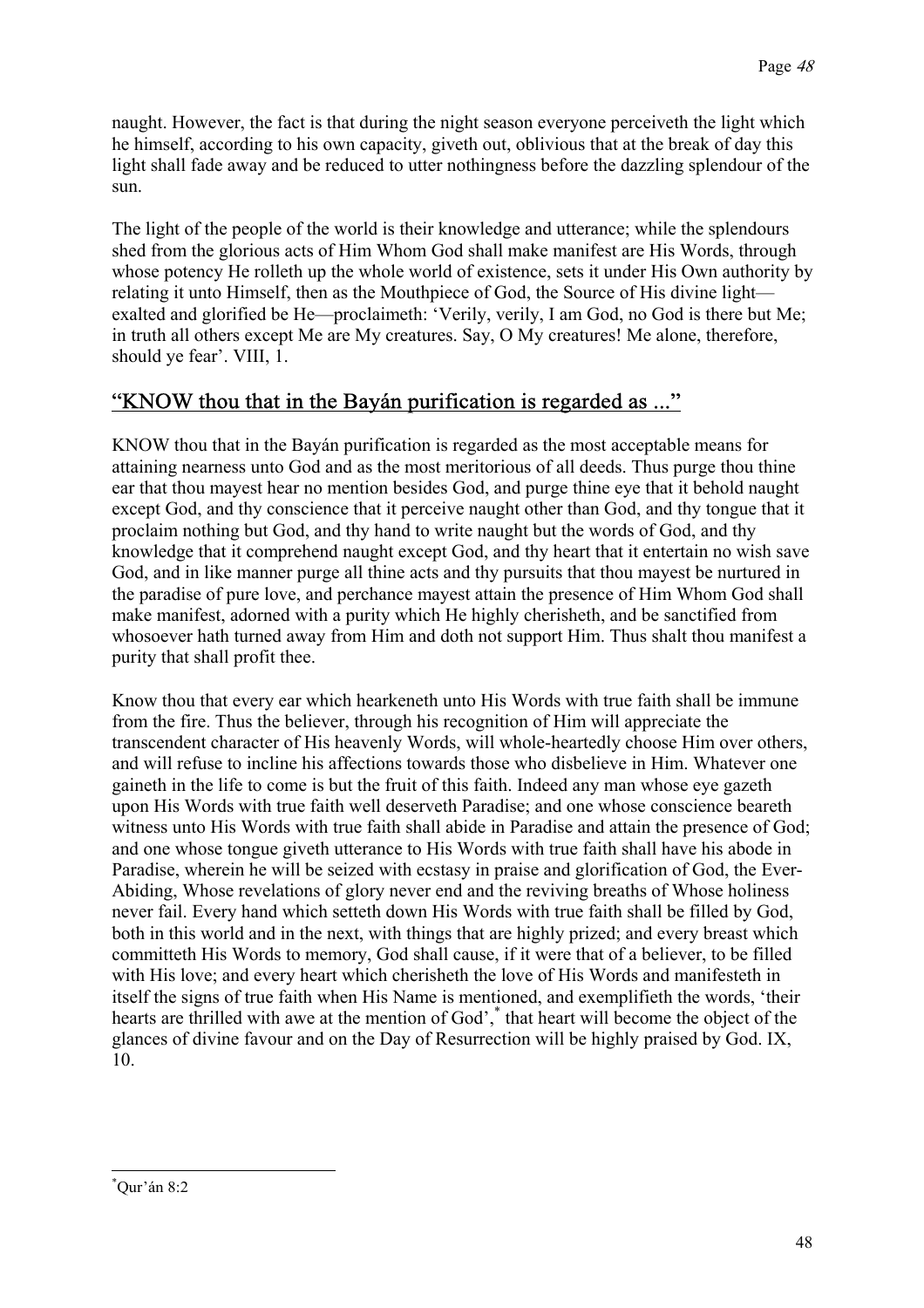## "IF at the time of the appearance of Him Whom God will ..."

IF at the time of the appearance of Him Whom God will make manifest all the dwellers of the earth were to bear witness unto a thing whereunto He beareth witness differently, His testimony would be like unto the sun, while theirs would be even as a false image produced in a mirror which is not facing the sun. For had it been otherwise their testimony would have proved a faithful reflection of His testimony.

I swear by the most sacred Essence of God that but one line of the Words uttered by Him is more sublime than the words uttered by all that dwell on earth. Nay, I beg forgiveness for making this comparison. How could the reflections of the sun in the mirror compare with the wondrous rays of the sun in the visible heaven? The station of one is that of nothingness, while the station of the other, by the righteousness of God—hallowed and magnified be His Name—is that of the Reality of things....

If in the Day of His manifestation a king were to make mention of his own sovereignty, this would be like unto a mirror challenging the sun, saying: 'The light is in me'. It would be likewise, if a man of learning in His Day were to claim to be an exponent of knowledge, or if he who is possessed of riches were to display his affluence, or if a man wielding power were to assert his own authority, or if one invested with grandeur were to show forth his glory. Nay, such men would become the object of the derision of their peers, and how would they be judged by Him Who is the Sun of Truth! III, 12.

#### "IT is not permissible to ask questions from Him Whom ..."

IT is not permissible to ask questions from Him Whom God will make manifest, except that which well beseemeth Him. For His station is that of the Essence of divine Revelation... Whatever evidence of bounty is witnessed in the world, is but an image of His bounty; and every thing owes its existence to His Being... The Bayán is, from beginning to end, the repository of all of His attributes, and the treasury of both His fire and His light. Should anyone desire to ask questions, he is allowed to do so only in writing, that he may derive ample understanding from His written reply and that it may serve as a sign from his Beloved. However, let no one ask aught that may prove unworthy of His lofty station. For instance, were a person to inquire the price of straw from a merchant of rubies, how ignorant would he be and how unacceptable. Similarly unacceptable would be the questions of the highestranking people of the world in His presence, except such words as He Himself would utter about Himself in the Day of His manifestation.

Methinks I visualize those who would, prompted by their own deluded conceptions, write to Him and ask Him questions about that which hath been revealed in the Bayán, and He would answer them with words not of His Own, but divinely inspired, saying: 'Verily, verily, I am God; no God is there but Me. I have called into being all the created things, I have raised up divine Messengers in the past and have sent down Books unto Them. Take heed not to worship anyone but God, He Who is My Lord and your Lord. This indeed is the undoubted truth. However, alike shall it be to Me; if ye believe in Me, ye will provide good for your own souls, and if ye believe not in Me, nor in that which God hath revealed unto Me, ye will suffer yourselves to be shut out as by a veil. For verily I have been independent of you heretofore, and shall remain independent hereafter. Therefore it behooveth you, O creatures of God, to help your own selves and to believe in the Verses revealed by Me...' III, 13.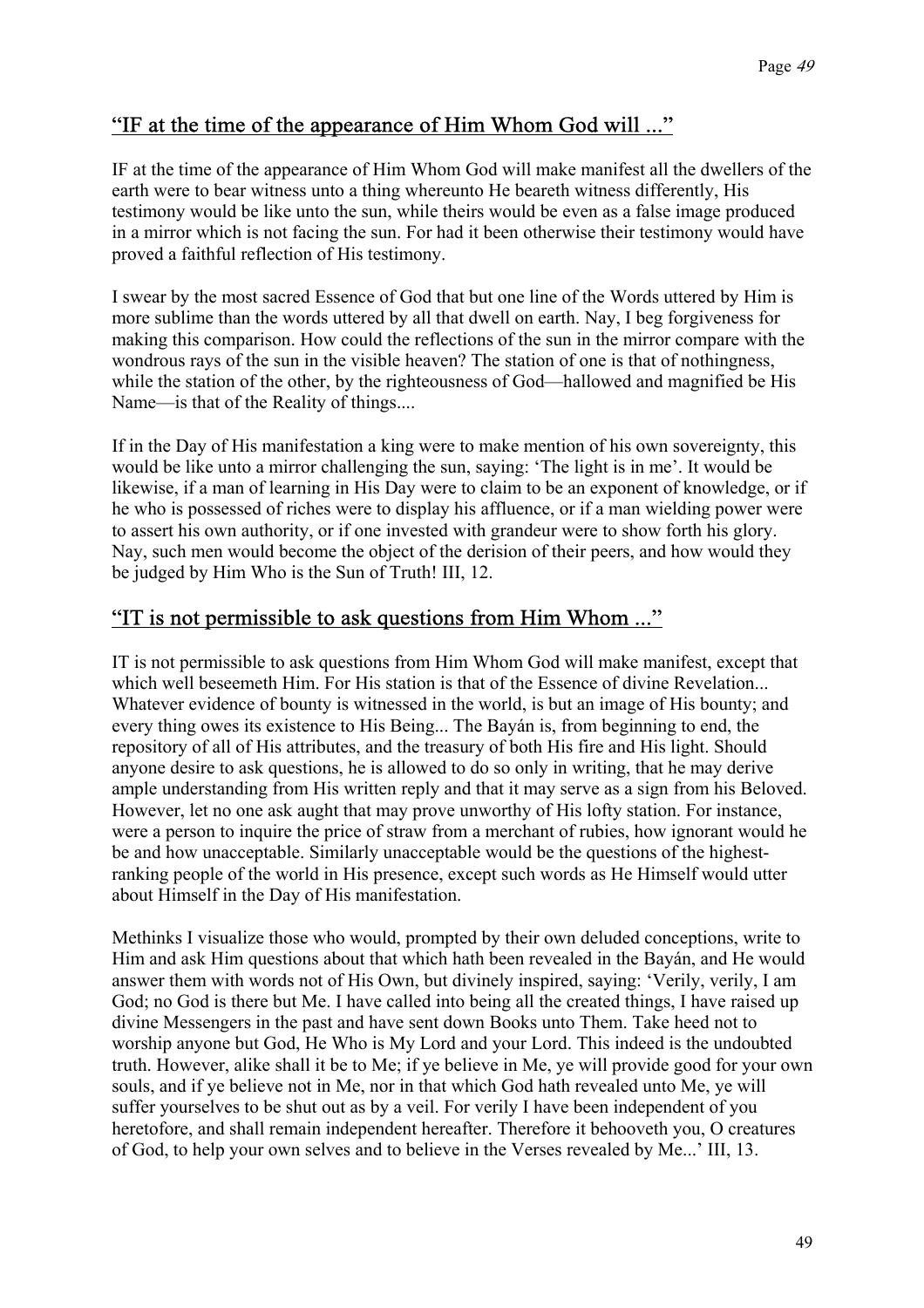## "THE Bayán shall constitute God's unerring balance till the ..."

THE Bayán shall constitute God's unerring balance till the Day of Resurrection which is the Day of Him Whom God will make manifest. Whoso acteth in conformity with that which is revealed therein will abide in Paradise, under the shadow of His affirmation and reckoned among the most sublime Letters in the presence of God; while whoso deviateth, were it even so much as the tip of a grain of barley, will be consigned to the fire and will be assembled neath the shadow of negation. This truth hath likewise been laid bare in the Qur'án where in numerous instances God hath set down that whoever should pass judgement contrary to the bounds fixed by Him, would be deemed an infidel...

In these days how few are those who abide by the standard laid down in the Qur'án. Nay, nowhere are they to be found, except such as God hath willed. Should there be, however, such a person, his righteous deeds would prove of no avail unto him, if he hath failed to follow the standard revealed in the Bayán; even as the pious deeds of the Christian monks profited them not, inasmuch as at the time of the manifestation of the Apostle of God—may the blessings of God rest upon Him—they contented themselves with the standard set forth in the Gospel.

Had the divine standard laid down in the Qur'án been truly observed, adverse judgements would not have been pronounced against Him Who is the Tree of divine Truth. As it hath been revealed: 'Almost might the heavens be rent and the earth be cleft asunder and the mountains fall down in fragments.'\* And yet how much harder than these mountains their hearts must be to have remained unmoved! Indeed no paradise is more glorious in the sight of God than attainment unto His good-pleasure. II, 6.

## "THE One true God may be compared unto the sun and ..."

THE One true God may be compared unto the sun and the believer unto a mirror. No sooner is the mirror placed before the sun than it reflects its light. The unbeliever may be likened unto a stone. No matter how long it is exposed to the sunshine, it cannot reflect the sun. Thus the former layeth down his life as a sacrifice, while the latter doeth against God what he committeth. Indeed, if God willeth, He is potent to turn the stone into a mirror, but the person himself remaineth reconciled to his state. Had he wished to become a crystal, God would have made him to assume crystal form. For on that Day whatever cause prompteth the believer to believe in Him, the same will also be available to the unbeliever. But when the latter suffereth himself to be wrapt in veils, the same cause shutteth him out as by a veil. Thus, as is clearly evident today, those who have set their faces toward God, the True One, have believed in Him because of the Bayán, while such as are veiled have been deprived because of it. VI, 4.

## "I SWEAR by the most holy Essence of God—exalted and ..."

I SWEAR by the most holy Essence of God—exalted and glorified be He—that in the Day of the appearance of Him Whom God shall make manifest a thousand perusals of the Bayán cannot equal the perusal of a single verse to be revealed by Him Whom God shall make manifest.

 <sup>\*</sup>  $"Our'$ án 19:92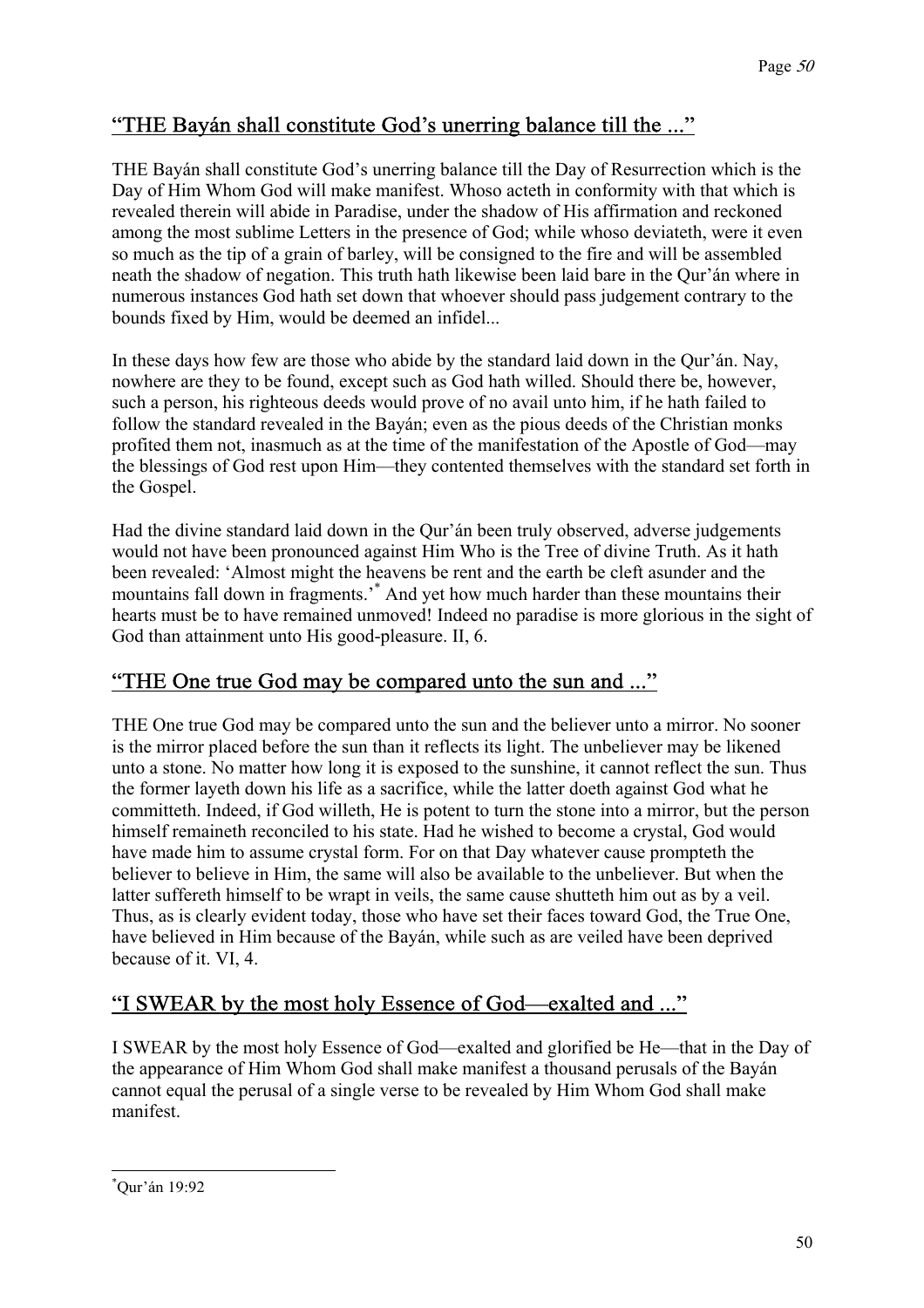Ponder a while and observe that everything in Islám hath its ultimate and eventual beginning in the Book of God. Consider likewise the Day of the Revelation of Him Whom God shall make manifest, He in Whose grasp lieth the source of proofs, and let not erroneous considerations shut thee out from Him, for He is immeasurably exalted above them, inasmuch as every proof proceedeth from the Book of God which is itself the supreme testimony, as all men are powerless to produce its like. Should myriads of men of learning, versed in logic, in the science of grammar, in law, in jurisprudence and the like, turn away from the Book of God, they would still be pronounced unbelievers. Thus the fruit is within the supreme testimony itself, not in the things derived therefrom. And know thou of a certainty that every letter revealed in the Bayán is solely intended to evoke submission unto Him Whom God shall make manifest, for it is He Who hath revealed the Bayán prior to His Own manifestation. V, 8.

#### "IN this Revelation the Lord of the universe hath deigned ..."

IN this Revelation the Lord of the universe hath deigned to bestow His mighty utterances and resplendent signs upon the Point of the Bayán, and hath ordained them as His matchless testimony for all created things. Were all the people that dwell on earth to assemble together, they would be unable to produce a single verse like unto the ones which God hath caused to stream forth from the tongue of the Point of the Bayán. Indeed, if any living creature were to pause to meditate he would undoubtedly realize that these verses are not the work of man, but are solely to be ascribed unto God, the One, the Peerless, Who causeth them to flow forth from the tongue of whomsoever He willeth, and hath not revealed nor will He reveal them save through the Focal Point of God's Primal Will. He it is, through Whose dispensations divine Messengers are raised up and heavenly Books are sent down. Had human beings been able to accomplish this deed surely someone would have brought forth at least one verse during the period of twelve hundred and seventy years which hath elapsed since the revelation of the Qur'án until that of the Bayán. However, all men have proved themselves impotent and have utterly failed to do so, although they endeavoured, with their vehement might, to quench the flame of the Word of God. II, 1.

#### "THOU beholdest how vast is the number of people who ..."

THOU beholdest how vast is the number of people who go to Mecca each year on pilgrimage and engage in circumambulation, while He, through the potency of Whose Word the Ka'bah [the sanctuary in Mecca] hath become the object of adoration, is forsaken in this mountain. He is none other but the Apostle of God Himself, inasmuch as the Revelation of God may be likened to the sun. No matter how innumerable its risings, there is but one sun, and upon it depends the life of all things. It is clear and evident that the object of all preceding Dispensations hath been to pave the way for the advent of Muhammad, the Apostle of God. These, including the Muhammadan Dispensation, have had, in their turn, as their objective the Revelation proclaimed by the Qá'im. The purpose underlying this Revelation, as well as those that preceded it, has, in like manner, been to announce the advent of the Faith of Him Whom God will make manifest. And this Faith—the Faith of Him Whom God will make manifest—in its turn, together with all the Revelations gone before it, have as their object the Manifestation destined to succeed it. And the latter, no less than all the Revelations preceding it, prepare the way for the Revelation which is yet to follow. The process of the rise and setting of the Sun of Truth will thus indefinitely continue—a process that hath had no beginning and will have no end.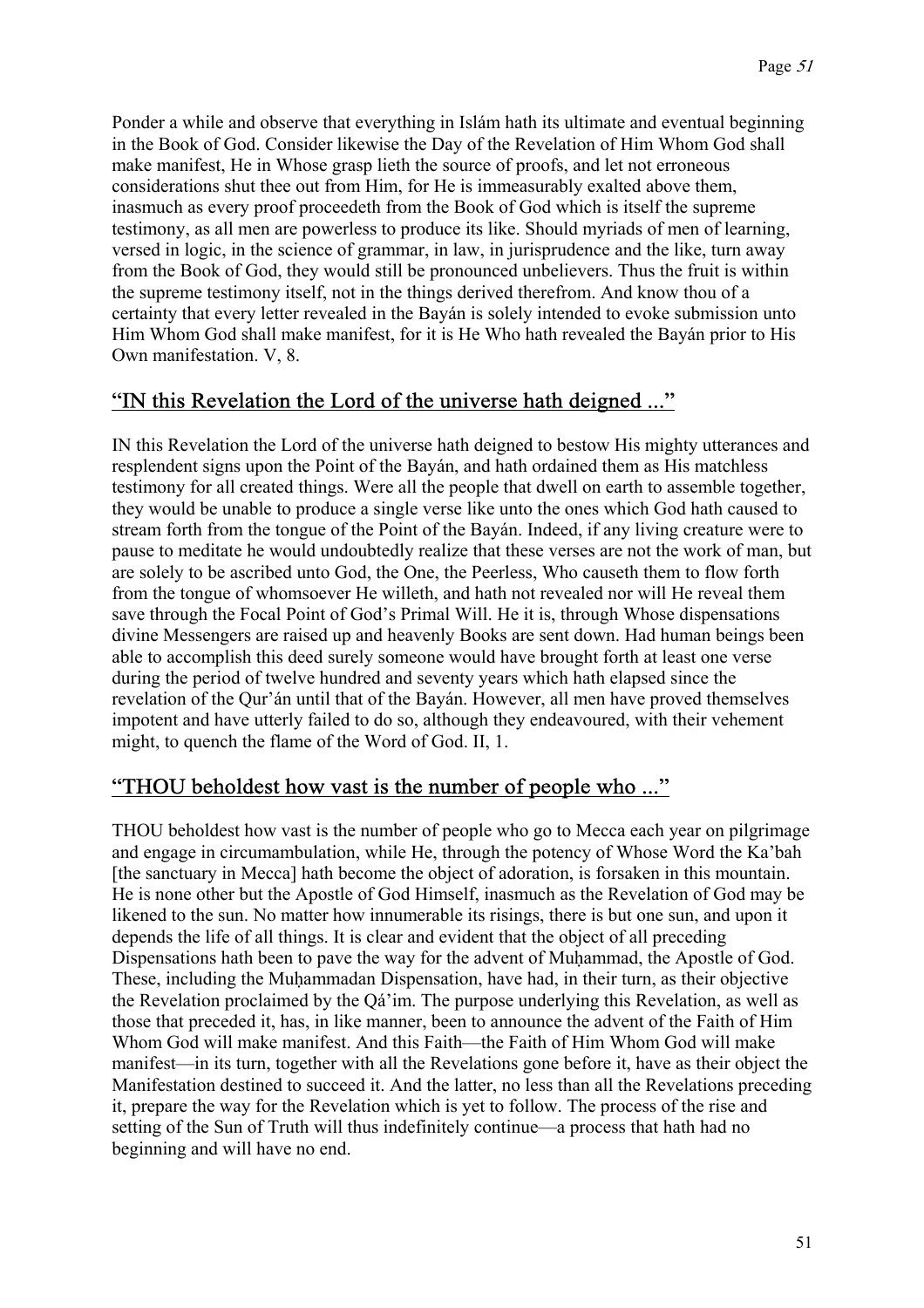Well is it with him who in every Dispensation recognizeth the Purpose of God for that Dispensation, and is not deprived therefrom by turning his gaze towards the things of the past. IV, 12.

#### "THE substance of this chapter is this, that what is intended ..."

THE substance of this chapter is this, that what is intended by the Day of Resurrection is the Day of the appearance of the Tree of divine Reality, but it is not seen that any one of the followers of Shí'ih Islám hath understood the meaning of the Day of Resurrection; rather have they fancifully imagined a thing which with God hath no reality. In the estimation of God and according to the usage of such as are initiated into divine mysteries, what is meant by the Day of Resurrection is this, that from the time of the appearance of Him Who is the Tree of divine Reality, at whatever period and under whatever name, until the moment of His disappearance, is the Day of Resurrection.

For example, from the inception of the mission of Jesus—may peace be upon Him—till the day of His ascension was the Resurrection of Moses. For during that period the Revelation of God shone forth through the appearance of that divine Reality, Who rewarded by His Word everyone who believed in Moses, and punished by His Word everyone who did not believe; inasmuch as God's Testimony for that Day was that which He had solemnly affirmed in the Gospel. And from the inception of the Revelation of the Apostle of God—may the blessings of God be upon Him—till the day of His ascension was the Resurrection of Jesus—peace be upon Him—wherein the Tree of divine Reality appeared in the person of Muḥammad, rewarding by His Word everyone who was a believer in Jesus, and punishing by His Word everyone who was not a believer in Him. And from the moment when the Tree of the Bayán appeared until it disappeareth is the Resurrection of the Apostle of God, as is divinely foretold in the Qur'án; the beginning of which was when two hours and eleven minutes had passed on the eve of the fifth of Jamádiyu'l-Avval, 1260 A.H.,<sup>\*</sup> which is the year 1270 of the Declaration of the Mission of Muḥammad. This was the beginning of the Day of Resurrection of the Qur'án, and until the disappearance of the Tree of divine Reality is the Resurrection of the Qur'án. The stage of perfection of everything is reached when its resurrection occurreth. The perfection of the religion of Islám was consummated at the beginning of this Revelation; and from the rise of this Revelation until its setting, the fruits of the Tree of Islám, whatever they are, will become apparent. The Resurrection of the Bayán will occur at the time of the appearance of Him Whom God shall make manifest. For today the Bayán is in the stage of seed; at the beginning of the manifestation of Him Whom God shall make manifest its ultimate perfection will become apparent. He is made manifest in order to gather the fruits of the trees He hath planted; even as the Revelation of the Qá'im [He Who ariseth], a descendant of Muḥammad—may the blessings of God rest upon Him—is exactly like unto the Revelation of the Apostle of God Himself [Muḥammad]. He appeareth not, save for the purpose of gathering the fruits of Islám from the Qur'ánic verses which He [Muḥammad] hath sown in the hearts of men. The fruits of Islám cannot be gathered except through allegiance unto Him [the Qá'im] and by believing in Him. At the present time, however, only adverse effects have resulted; for although He hath appeared in the midmost heart of Islám, and all people profess it by reason of their relationship to Him [the Qá'im], yet unjustly have they consigned Him to the Mountain of Mákú, and this notwithstanding that in the Qur'án the advent of the Day of Resurrection hath been promised unto all by God. For on that Day all men will be brought before God and will attain His Presence; which meaneth appearance before Him Who is the Tree of divine Reality and attainment unto His presence; inasmuch as

 <sup>\*</sup> 22 May 1844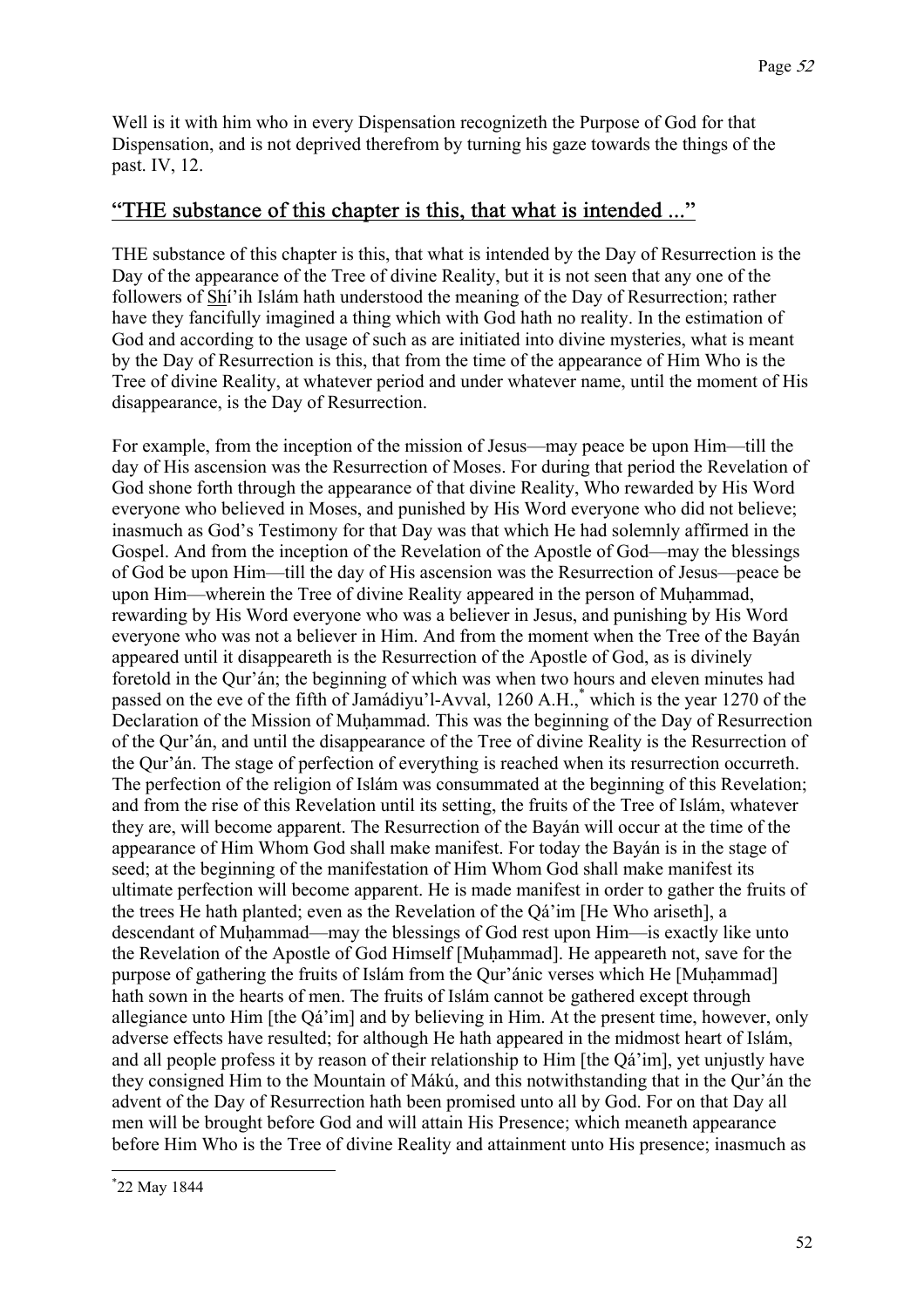it is not possible to appear before the Most Holy Essence of God, nor is it conceivable to seek reunion with Him. That which is feasible in the matter of appearance before Him and of meeting Him is attainment unto the Primal Tree. II, 7.

## "THE evidence set forth by God can never be compared ..."

THE evidence set forth by God can never be compared with the evidences produced by any one of the peoples and kindreds of the earth; and beyond a shadow of doubt no evidence is set forth by God save through the One Who is appointed as His supreme Testimony. Moreover, the proof of revealed verses doth, alone and of itself, conclusively demonstrate the utter impotence of all created things on earth, for this is a proof which hath proceeded from God and shall endure until the Day of Resurrection.

And if anyone should reflect on the appearance of this Tree, he will undoubtedly testify to the loftiness of the Cause of God. For if one from whose life only twenty-four years have passed, and who is devoid of those sciences wherein all are learned, now reciteth verses after such fashion without thought or hesitation, writes a thousand verses of prayer in the course of five hours without pause of the pen, and produceth commentaries and learned treatises on such lofty themes as the true understanding of God and of the oneness of His Being, in a manner which doctors and philosophers confess surpasseth their power of understanding, then there is no doubt that all that hath been manifested is divinely inspired. Notwithstanding their lifelong diligent study, what pains do these divines take when writing a single line in Arabic! Yet after such efforts the result is but words which are unworthy of mention. All these things are for a proof unto the people; otherwise the religion of God is too mighty and glorious for anyone to comprehend through aught but itself; rather by it all else is understood. II, 1.

#### "PRAISE be to God that He hath enabled us to become ..."

PRAISE be to God that He hath enabled us to become cognizant of Him Whom God shall make manifest in the Day of Resurrection, so that we may derive benefit from the fruit of our existence and be not deprived of attaining the presence of God. For indeed this is the object of our creation and the sole purpose underlying every virtuous deed we may perform. Such is the bounty which God hath conferred upon us; verily He is the All-Bountiful, the Gracious. Know thou, that thou wilt succeed in doing so if thou believest with undoubting faith. However, since thou canst not attain the state of undoubting faith, due to the intervening veils of thy selfish desires, therefore thou wilt tarry in the fire, though realizing it not. On the Day of His manifestation, unless thou truly believest in Him, naught can save thee from the fire, even if thou dost perform every righteous deed. If thou embracest the Truth, everything good and seemly shall be set down for thee in the Book of God, and by virtue of this thou wilt rejoice in the all-highest Paradise until the following Resurrection.

Consider with due attention, for the path is very strait, even while it is more spacious than the heavens and the earth and what is between them. For instance, if all those who were expecting the fulfilment of the promise of Jesus had been assured of the manifestation of Muhammad, the Apostle of God, not one would have turned aside from the sayings of Jesus. So likewise in the Revelation of the Point of the Bayán, if all should be assured that this is that same Promised Mihdí [One Who is guided] whom the Apostle of God foretold, not one of the believers in the Qur'án would turn aside from the sayings of the Apostle of God. So likewise in the Revelation of Him Whom God shall make manifest, behold the same thing;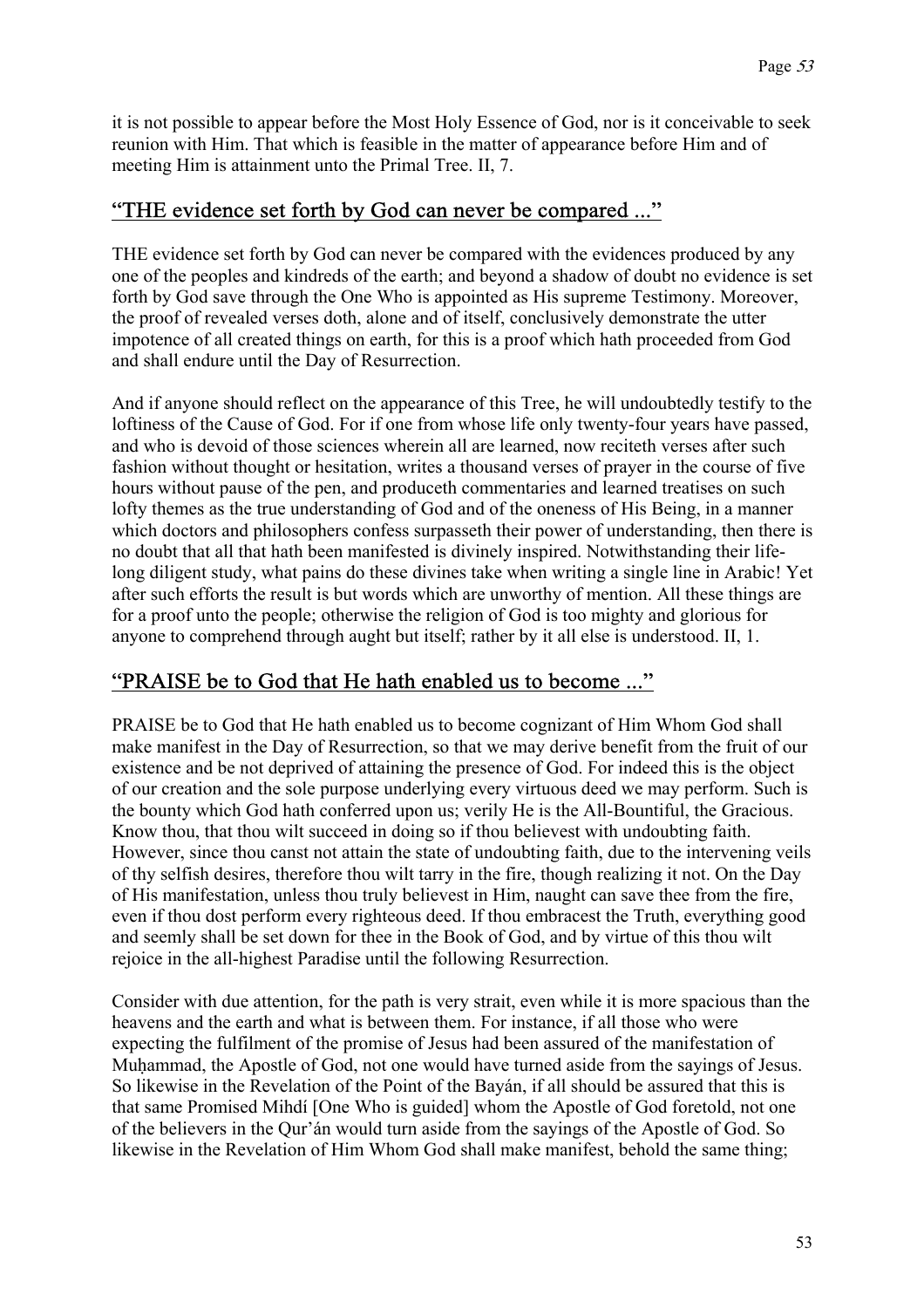for should all be assured that He is that same 'He Whom God shall make manifest' whom the Point of the Bayán hath foretold, not one would turn aside. IX, 3.

## "IN the Name of God, the Most Exalted, the Most Holy. ..."

IN the Name of God, the Most Exalted, the Most Holy. All praise and glory befitteth the sacred and glorious court of the sovereign Lord, Who from everlasting hath dwelt, and unto everlasting will continue to dwell within the mystery of His Own divine Essence, Who from time immemorial hath abided and will forever continue to abide within His transcendent eternity, exalted above the reach and ken of all created beings. The sign of His matchless Revelation as created by Him and imprinted upon the realities of all beings, is none other but their powerlessness to know Him. The light He hath shed upon all things is none but the splendour of His Own Self. He Himself hath at all times been immeasurably exalted above any association with His creatures. He hath fashioned the entire creation in such wise that all beings may, by virtue of their innate powers, bear witness before God on the Day of Resurrection that He hath no peer or equal and is sanctified from any likeness, similitude or comparison. He hath been and will ever be one and incomparable in the transcendent glory of His divine being and He hath ever been indescribably mighty in the sublimity of His sovereign Lordship. No one hath ever been able befittingly to recognize Him nor will any man succeed at any time in comprehending Him as is truly meet and seemly, for any reality to which the term 'being' is applicable hath been created by the sovereign Will of the Almighty, Who hath shed upon it the radiance of His Own Self, shining forth from His most august station. He hath moreover deposited within the realities of all created things the emblem of His recognition, that everyone may know of a certainty that He is the Beginning and the End, the Manifest and the Hidden, the Maker and the Sustainer, the Omnipotent and the All-Knowing, the One Who heareth and perceiveth all things, He Who is invincible in His power and standeth supreme in His Own identity, He Who quickeneth and causeth to die, the All-Powerful, the Inaccessible, the Most Exalted, the Most High. Every revelation of His divine Essence betokens the sublimity of His glory, the loftiness of His sanctity, the inaccessible height of His oneness and the exaltation of His majesty and power. His beginning hath had no beginning other than His Own firstness and His end knoweth no end save His Own lastness. I, 1.

#### "THE revelation of the Divine Reality hath everlastingly ..."

THE revelation of the Divine Reality hath everlastingly been identical with its concealment and its concealment identical with its revelation. That which is intended by 'Revelation of God' is the Tree of divine Truth that betokeneth none but Him, and it is this divine Tree that hath raised and will raise up Messengers, and hath revealed and will ever reveal Scriptures. From eternity unto eternity this Tree of divine Truth hath served and will ever serve as the throne of the revelation and concealment of God among His creatures, and in every age is made manifest through whomsoever He pleaseth. At the time of the revelation of the Qur'án He asserted His transcendent power through the advent of Muḥammad, and on the occasion of the revelation of the Bayán He demonstrated His sovereign might through the appearance of the Point of the Bayán, and when He Whom God shall make manifest will shine forth, it will be through Him that He will vindicate the truth of His Faith, as He pleaseth, with whatsoever He pleaseth and for whatsoever He pleaseth. He is with all things, yet nothing is with Him. He is not within a thing nor above it nor beside it. Any reference to His being established upon the throne implieth that the Exponent of His Revelation is established upon the seat of transcendent authority...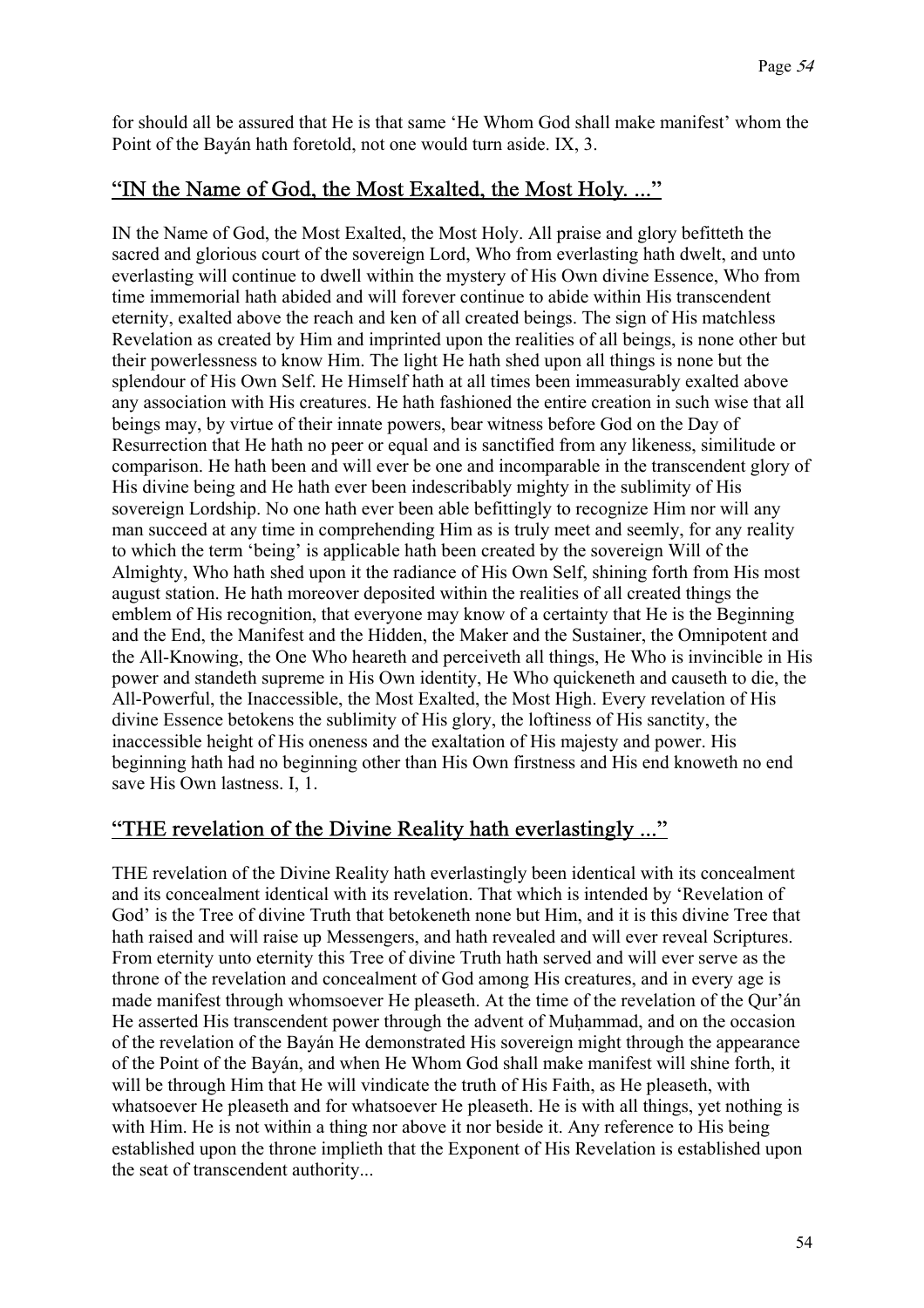He hath everlastingly existed and will everlastingly continue to exist. He hath been and will ever remain inscrutable unto all men, inasmuch as all else besides Him have been and shall ever be created through the potency of His command. He is exalted above every mention or praise and is sanctified beyond every word of commendation or every comparison. No created thing comprehendeth Him, while He in truth comprehendeth all things. Even when it is said 'no created thing comprehendeth Him', this refers to the Mirror of His Revelation, that is Him Whom God shall make manifest. Indeed too high and exalted is He for anyone to allude unto Him. II, 8.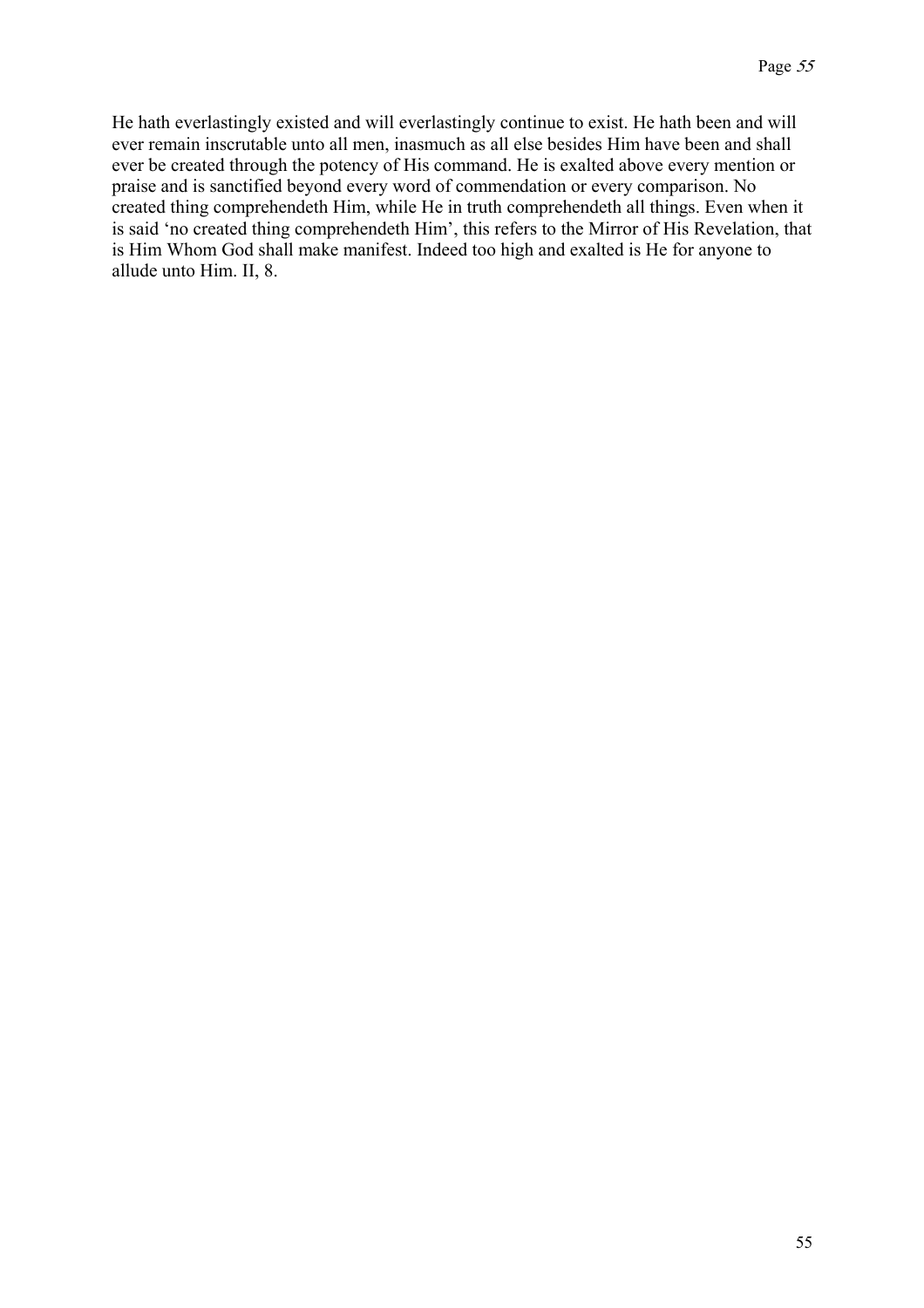# 4: EXCERPTS FROM DALÁ'IL-I-SAB'IH (The Seven Proofs)

#### "THOU hast asked concerning the fundamentals ..."

THOU hast asked concerning the fundamentals of religion and its ordinances: Know thou that first and foremost in religion is the knowledge of God. This attaineth its consummation in the recognition of His divine unity, which in turn reacheth its fulfilment in acclaiming that His hallowed and exalted Sanctuary, the Seat of His transcendent majesty, is sanctified from all attributes. And know thou that in this world of being the knowledge of God can never be attained save through the knowledge of Him Who is the Dayspring of divine Reality.

## "GRACIOUS God! Within the domains of Islám there are ..."

GRACIOUS God! Within the domains of Islám there are at present seven powerful sovereigns ruling the world. None of them hath been informed of His [the Báb's] Manifestation, and if informed, none hath believed in Him. Who knoweth, they may leave this world below full of desire, and without having realized that the thing for which they were waiting had come to pass. This is what happened to the monarchs that held fast unto the Gospel. They awaited the coming of the Prophet of God [Muḥammad], and when He did appear, they failed to recognize Him. Behold how great are the sums which these sovereigns expend without even the slightest thought of appointing an official charged with the task of acquainting them in their own realms with the Manifestation of God! They would thereby have fulfilled the purpose for which they have been created. All their desires have been and are still fixed upon leaving behind them traces of their names.

## "PONDER likewise the Dispensation of the Apostle of God ..."

PONDER likewise the Dispensation of the Apostle of God which lasted twelve hundred and seventy years<sup>\*</sup> till the dawn of the manifestation of the Bayán. He directed everyone to await the advent of the Promised Qá'im. All deeds which in the Islamic Dispensation began with Muhammad should find their consummation through the appearance of the Qá'im. God hath made Him manifest invested with the proof wherewith the Apostle of God was invested, so that none of the believers in the Qur'án might entertain doubts about the validity of His Cause, for it is set down in the Qur'án that none but God is capable of revealing verses. During the period of 1270 years no one among the followers of the Qur'án ever witnessed a person appearing with conclusive proofs. Now the Ever-Living Lord hath made manifest and invested with supreme testimony this long-awaited Promised One from a place no one could imagine and from a person whose knowledge was deemed of no account. His age is no more than twenty-five years, yet His glory is such as none of the learned among the people of Islám can rival; inasmuch as man's glory lieth in his knowledge. Behold the learned who are honoured by virtue of their ability to understand the Holy Writings, and God hath exalted them to such a degree that in referring to them He saith: 'None knoweth the meaning thereof except God and them that are well-grounded in knowledge.<sup>'†</sup> How strange then that this twenty-five-year-old untutored one should be singled out to reveal His verses in so astounding a manner. If the Muslim divines have cause for pride in understanding the

 <sup>\*</sup> From the Declaration of Muhammad; this occurred ten years before the Hijrah which marks the starting point of the Muslim calendar. †

Qur'án 3:5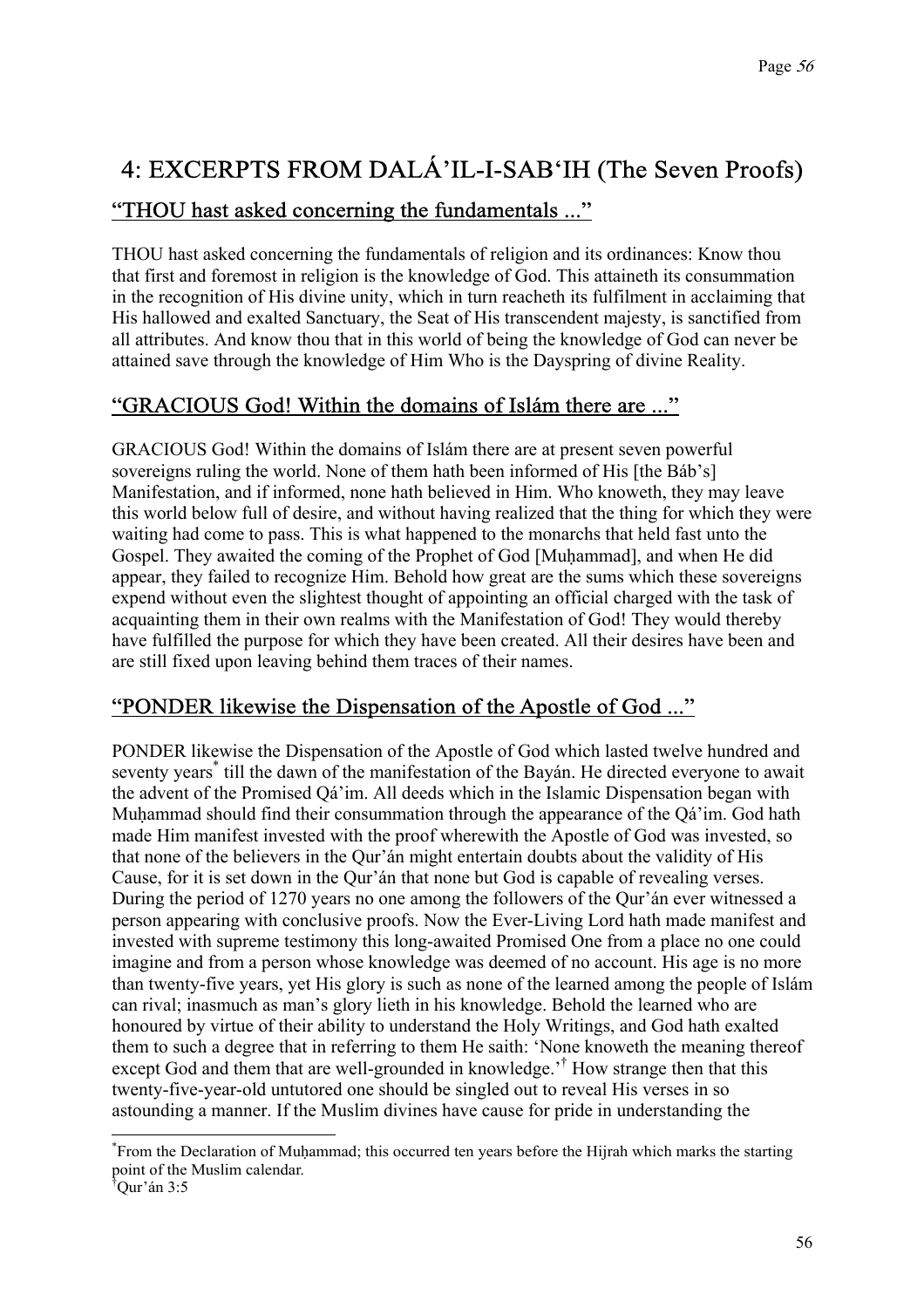meaning of the Holy Writings, His glory is in revealing the Writings, that none of them may hesitate to believe in His Words. So great is the celestial might and power which God hath revealed in Him that if it were His will and no break should intervene He could, within the space of five days and nights, reveal the equivalent of the Qur'án which was sent down in twenty-three years. Ponder thou and reflect. Hath anyone like unto Him ever appeared in former times, or is this characteristic strictly confined unto Him?

#### "CONSIDER the manifold favours vouchsafed by the ..."

CONSIDER the manifold favours vouchsafed by the Promised One, and the effusions of His bounty which have pervaded the concourse of the followers of Islám to enable them to attain unto salvation. Indeed observe how He Who representeth the origin of creation, He Who is the Exponent of the verse, 'I, in very truth, am God', identified Himself as the Gate [Báb] for the advent of the promised Qá'im, a descendant of Muhammad, and in His first Book enjoined the observance of the laws of the Qur'án, so that the people might not be seized with perturbation by reason of a new Book and a new Revelation and might regard His Faith as similar to their own, perchance they would not turn away from the Truth and ignore the thing for which they had been called into being.

#### "LET Me set forth some rational arguments for thee. If ..."

LET Me set forth some rational arguments for thee. If someone desireth to embrace the Faith of Islám today, would the testimony of God prove conclusive for him? If thou dost contend that it would not, then how is it that God will chastise him after death, and that, while he lives, the verdict of 'non-believer' is passed upon him? If thou affirmest that the testimony is conclusive, how wouldst thou prove this? If thy assertion is based on hearsay, then mere words are unacceptable as a binding testimony; but if thou deemest the Qur'án as the testimony, this would be a weighty and evident proof.

Now consider the Revelation of the Bayán. If the followers of the Qur'án had applied to themselves proofs similar to those which they advance for the non-believers in Islám, not a single soul would have remained deprived of the Truth, and on the Day of Resurrection everyone would have attained salvation.

Should a Christian contend, 'How can I deem the Qur'án a testimony while I am unable to understand it?' such a contention would not be acceptable. Likewise the people of the Qur'án disdainfully observe, 'We are unable to comprehend the eloquence of the verses in the Bayán, how can we regard it as a testimony?' Whoever uttereth such words, say unto him, 'O thou untutored one! By what proof hast thou embraced the Religion of Islám? Is it the Prophet on whom thou hast never set eyes? Is it the miracles which thou hast never witnessed? If thou hast accepted Islám unwittingly, wherefore hast thou done so? But if thou hast embraced the Faith by recognizing the Qur'án as the testimony, because thou hast heard the learned and the faithful express their powerlessness before it, or if thou hast, upon hearing the divine verses and by virtue of thy spontaneous love for the True Word of God, responded in a spirit of utter humility and lowliness—a spirit which is one of the mightiest signs of true love and understanding—then such proofs have been and will ever be regarded as sound.'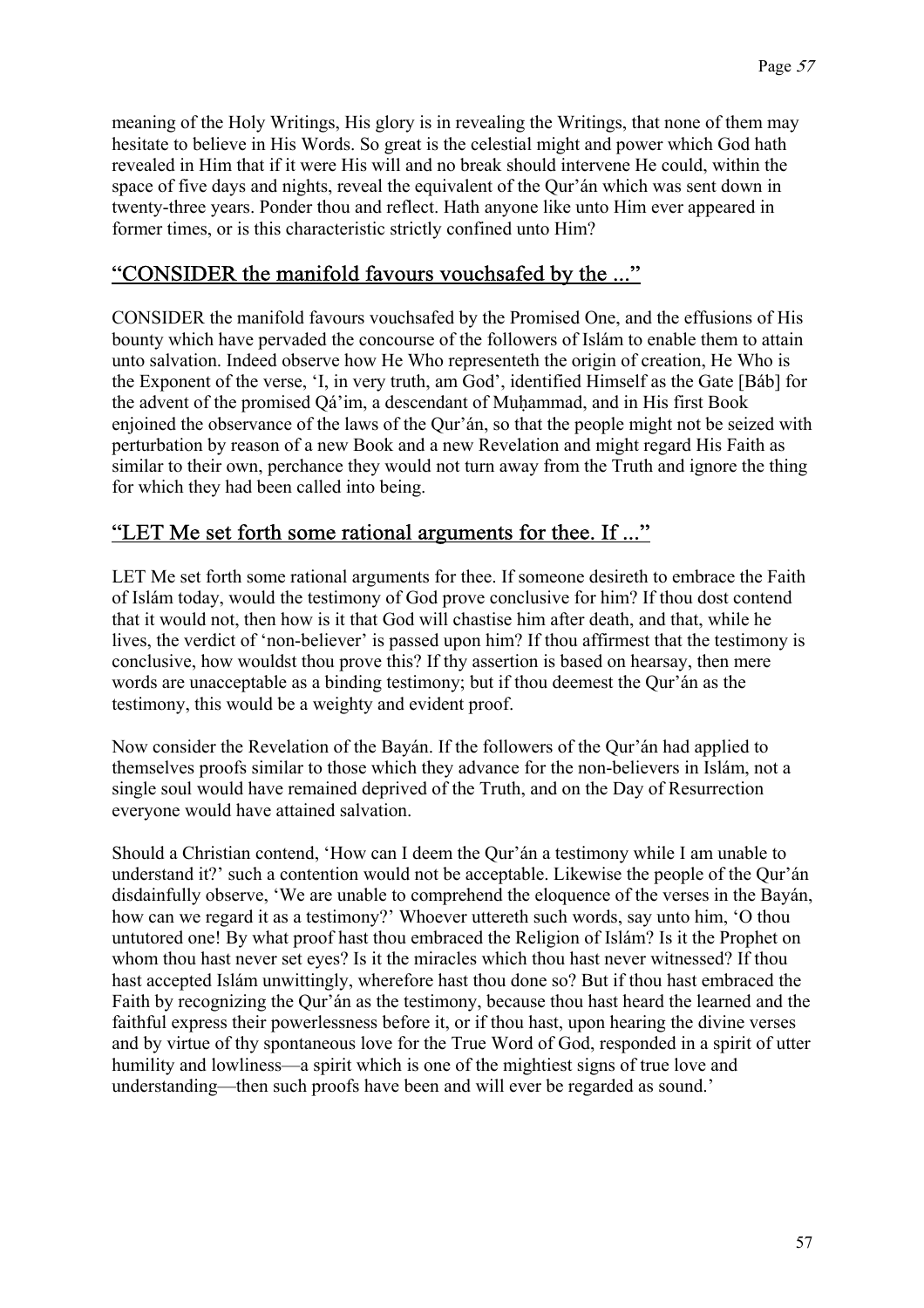## "THE recognition of Him Who is the Bearer of divine ..."

THE recognition of Him Who is the Bearer of divine Truth is none other than the recognition of God, and loving Him is none other than loving God. However, I swear by the sublime Essence of God—exalted and glorified be He—that I did not wish my identity to be known by men, and gave instructions that My name should be concealed, because I was fully aware of the incapacity of this people, who are none other than those who have, in reference to no less a person than the Apostle of God—incomparable as He hath ever been—remarked, 'He is certainly a lunatic'.<sup>\*</sup> If they now claim to be other than those people, their deeds bear witness to the falsity of their assertions. That which God testifieth is none other than what His supreme Testimony testifieth. Were all the peoples of the world to testify unto a thing and were He to testify unto another, His testimony will be regarded as God's testimony, while aught else but Him hath been and will ever be as naught; for it is through His might that a thing assumeth existence.

Consider the extent of the adherence of these people to matters of faith. When dealing with their own affairs they are well content with the testimony of two just witnesses, and yet despite the testimony of so many righteous men they hesitate to believe in Him Who is the Bearer of the divine Truth.

#### "THE evidences which the people demanded from the ..."

THE evidences which the people demanded from the Apostle of God through their idle fancy have mostly been rejected in the Qur'án, even as in the Súrih of the Children of Israel [Súrih XVII] it hath been revealed: 'And they say, by no means will we believe on thee till thou cause a fountain to gush forth for us from the earth; or till thou have a garden of palm trees and vines, and thou cause rivers to spring forth from the midst thereof in abundance; or thou cause the heaven to fall down upon us, as thou hast given out, in pieces; or thou bring God and the angels to vouch for thee; or thou have a house of gold; or thou ascend to heaven nor will we believe in thine ascension, till thou send down to us a book which we may read. Say, Praise be to my Lord! Am I more than a man, an apostle?'

Now be fair! The Arabs uttered such words, and now, prompted by thy desire, thou dost demand yet other things? What is the difference between thee and them? If thou dost ponder a while, it will be evident that it is incumbent upon a lowly servant to acquiesce to whatever proof God hath appointed, and not to follow his own idle fancy. If the wishes of the people were to be gratified not a single disbeliever would remain on earth. For once the Apostle of God had fulfilled the wishes of the people they would unhesitatingly have embraced His Faith. May God save thee, shouldst thou seek any evidence according to thy selfish desire; rather it behooveth thee to uphold the unfailing proof which God hath appointed. The object of thy belief in God is but to secure His good-pleasure. How then dost thou seek as a proof of thy faith a thing which hath been and is contrary to His good-pleasure?

#### "RID thou thyself of all attachments to aught except God, ..."

RID thou thyself of all attachments to aught except God, enrich thyself in God by dispensing with all else besides Him, and recite this prayer:

 <sup>\*</sup>  $"Our'$ án 68:51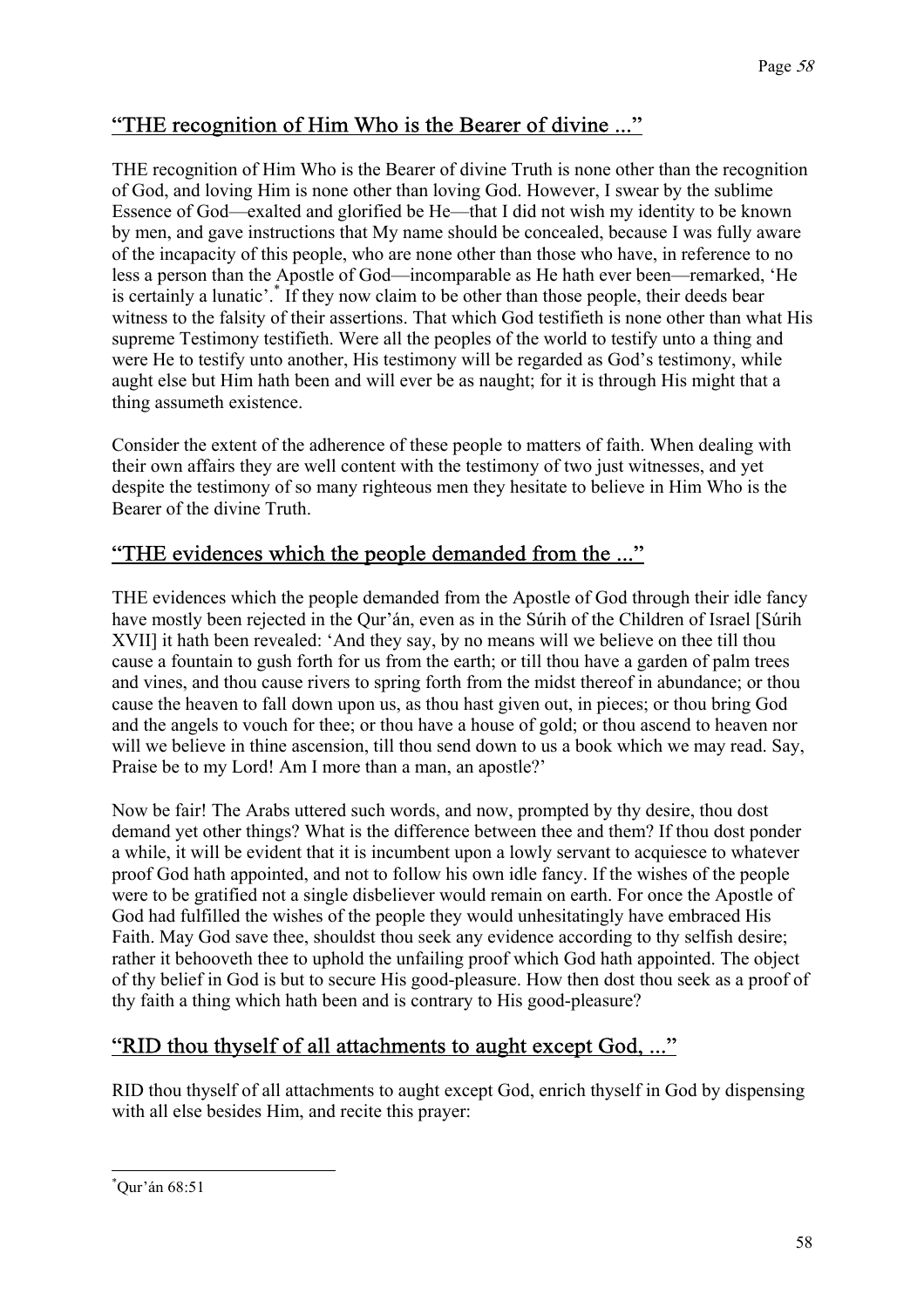Say: God sufficeth all things above all things, and nothing in the heavens or in the earth or in whatever lieth between them but God, thy Lord, sufficeth. Verily, He is in Himself the Knower, the Sustainer, the Omnipotent.

Regard not the all-sufficing power of God as an idle fancy. It is that genuine faith which thou cherishest for the Manifestation of God in every Dispensation. It is such faith which sufficeth above all the things that exist on the earth, whereas no created thing on earth besides faith would suffice thee. If thou art not a believer, the Tree of divine Truth would condemn thee to extinction. If thou art a believer, thy faith shall be sufficient for thee above all things that exist on earth, even though thou possess nothing.

#### "IT is recorded in a tradition that of the entire concourse of ..."

IT is recorded in a tradition that of the entire concourse of the Christians no more than seventy people embraced the Faith of the Apostle of God. The blame falleth upon their doctors, for if these had believed, they would have been followed by the mass of their countrymen. Behold, then, that which hath come to pass! The learned men of Christendom are held to be learned by virtue of their safeguarding the teaching of Christ, and yet consider how they themselves have been the cause of men's failure to accept the Faith and attain unto salvation! Is it still thy wish to follow in their footsteps? The followers of Jesus submitted to their clerics to be saved on the Day of Resurrection, and as a result of this obedience they eventually entered into the fire, and on the Day when the Apostle of God appeared they shut themselves out from the recognition of His exalted Person. Dost thou desire to follow such divines?

Nay, by God, be thou neither a divine without discernment nor a follower without discernment, for both of these shall perish on the Day of Resurrection. Rather it behooveth thee to be a discerning divine, or to walk with insight in the way of God by obeying a true leader of religion.

In every nation thou beholdest unnumbered spiritual leaders who are bereft of true discernment, and among every people thou dost encounter myriads of adherents who are devoid of the same characteristic. Ponder for a while in thy heart, have pity on thyself and turn not aside thine attention from proofs and evidences. However, seek not proofs and evidences after thine idle fancy; but rather base thy proofs upon what God hath appointed. Moreover, know thou that neither being a man of learning nor being a follower is in itself a source of glory. If thou art a man of learning, thy knowledge becometh an honour, and if thou art a follower, thine adherence unto leadership becometh an honour, only when these conform to the good-pleasure of God. And beware lest thou regard as an idle fancy the goodpleasure of God; it is the same as the good-pleasure of His Messenger. Consider the followers of Jesus. They were eagerly seeking the good-pleasure of God, yet none of them attained the good-pleasure of His Apostle which is identical with God's good-pleasure, except such as embraced His Faith.

#### "THY letter hath been perused. Were the truth of this ..."

THY letter hath been perused. Were the truth of this Revelation to be fully demonstrated with elaborate proofs, all the scrolls that exist in the heaven and on the earth would be insufficient to contain them.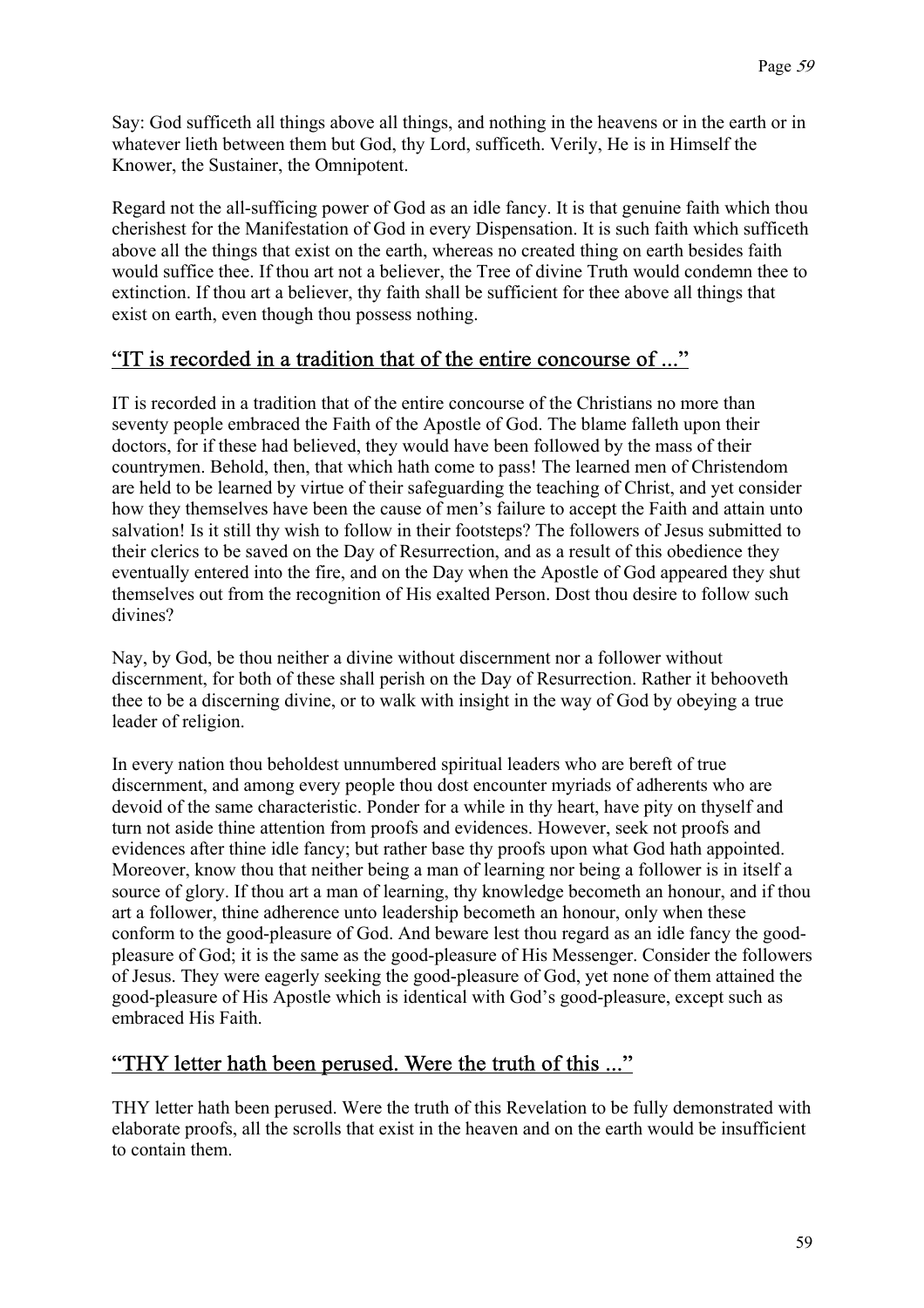However, the substance and essence of the subject is this, that there can be no doubt that from everlasting God hath been invested with the independent sovereignty of His exalted Being, and unto everlasting He will remain inaccessible in the transcendent majesty of His holy Essence. No creature hath ever recognized Him as befitteth His recognition, nor hath any created being ever praised Him as is worthy of His praise. He is exalted above every name, and is sanctified from every comparison. Through Him all things are made known, while too lofty is His reality to be known through anyone but Him. The process of His creation hath had no beginning and can have no end, otherwise it would necessitate the cessation of His celestial grace. God hath raised up Prophets and revealed Books as numerous as the creatures of the world, and will continue to do so to everlasting.

If thou art sailing upon the sea of God's Names, which are reflected in all things, know thou that He is exalted and sanctified from being known through His creatures, or being described by His servants. Everything thou beholdest hath been called into being through the operation of His Will. How can such a created thing, therefore, be indicative of His essential oneness? God's existence in itself testifieth to His Own oneness, while every created thing, by its very nature, beareth evidence that it hath been fashioned by God. Such is the proof of consummate wisdom in the estimation of those who sail the ocean of divine Truth.

If, however, thou art sailing upon the sea of creation, know thou that the First Remembrance, which is the Primal Will of God, may be likened unto the sun. God hath created Him through the potency of His might, and He hath, from the beginning that hath no beginning, caused Him to be manifested in every Dispensation through the compelling power of His behest, and God will, to the end that knoweth no end, continue to manifest Him according to the goodpleasure of His invincible Purpose.

And know thou that He indeed resembleth the sun. Were the risings of the sun to continue till the end that hath no end, yet there hath not been nor ever will be more than one sun; and were its settings to endure for evermore, still there hath not been nor ever will be more than one sun. It is this Primal Will which appeareth resplendent in every Prophet and speaketh forth in every revealed Book. It knoweth no beginning, inasmuch as the First deriveth its firstness from It; and knoweth no end, for the Last oweth its lastness unto It.

In the time of the First Manifestation the Primal Will appeared in Adam; in the day of Noah It became known in Noah; in the day of Abraham in Him; and so in the day of Moses; the day of Jesus; the day of Muḥammad, the Apostle of God; the day of the 'Point of the Bayán'; the day of Him Whom God shall make manifest; and the day of the One Who will appear after Him Whom God shall make manifest. Hence the inner meaning of the words uttered by the Apostle of God, 'I am all the Prophets', inasmuch as what shineth resplendent in each one of Them hath been and will ever remain the one and the same sun.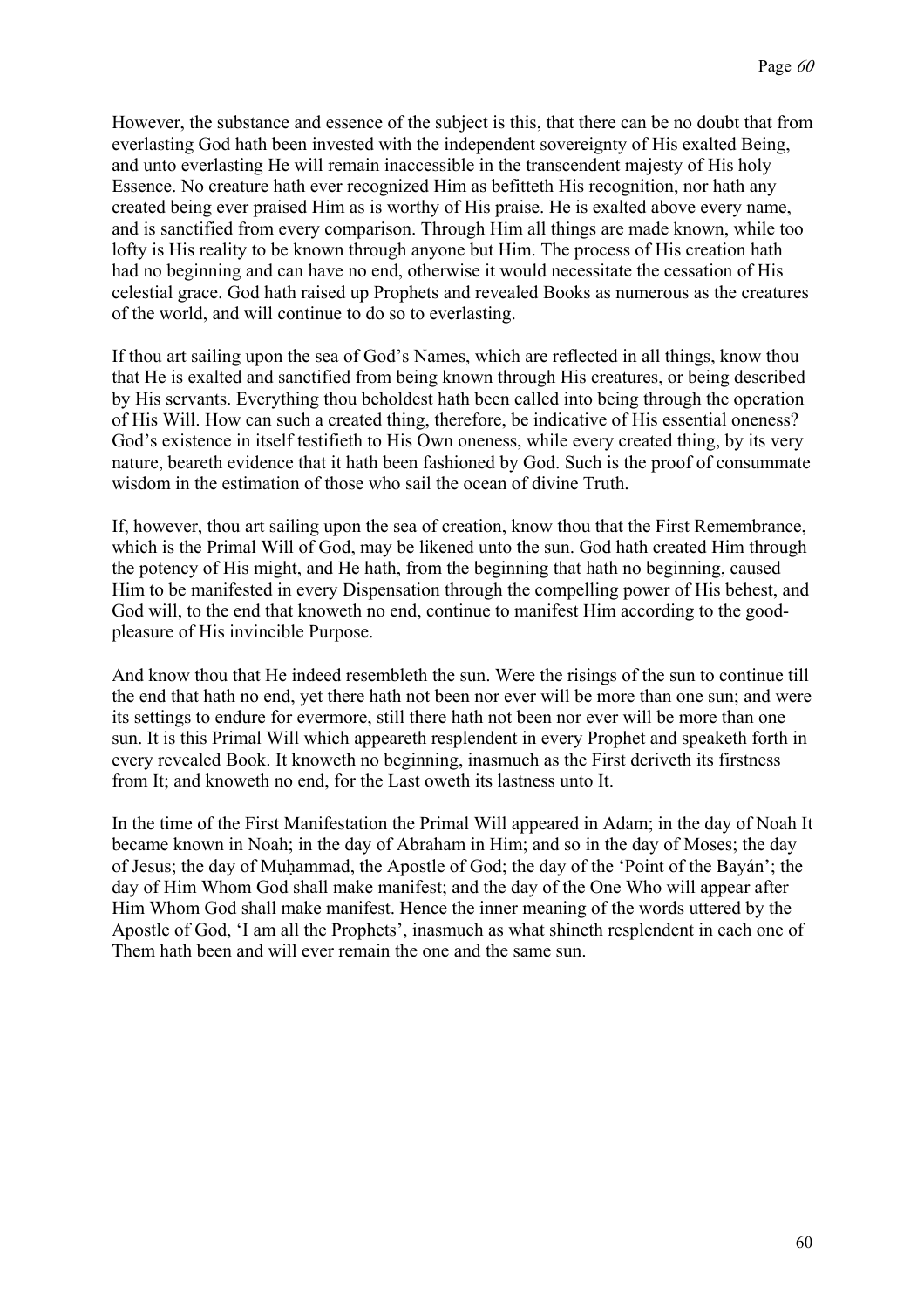# 5: EXCERPTS FROM THE KITÁB-I-ASMÁ (The Book of Names)

O ye that are invested with the Bayán! Denounce ye not one another, ere the Day-Star of ancient eternity shineth forth above the horizon of His sublimity. We have created you from one tree and have caused you to be as the leaves and fruit of the same tree, that haply ye may become a source of comfort to one another. Regard ye not others save as ye regard your own selves, that no feeling of aversion may prevail amongst you so as to shut you out from Him Whom God shall make manifest on the Day of Resurrection. It behooveth you all to be one indivisible people; thus should ye return unto Him Whom God shall make manifest.

Those who have deprived themselves of this Resurrection by reason of their mutual hatreds or by regarding themselves to be in the right and others in the wrong, were chastised on the Day of Resurrection by reason of such hatreds evinced during their night.<sup>\*</sup> Thus they deprived themselves of beholding the countenance of God, and this for no other reason than mutual denunciations.

O ye that are invested with the Bayán! Ye should perform such deeds as would please God, your Lord, earning thereby the good-pleasure of Him Whom God shall make manifest. Turn not your religion into a means of material gain, spending your life on vanities, and inheriting thereby on the Day of Resurrection that which would displease Him Whom God shall make manifest, while ye deem that what ye do is right. If, however, ye observe piety in your Faith, God will surely nourish you from the treasuries of His heavenly grace.

Be ye sincere in your allegiance to Him Whom God shall make manifest, for the sake of God, your Lord, that perchance ye may, through devotion to His Faith, be redeemed on the Day of Resurrection. Beware lest ye suffer one another to be wrapt in veils by reason of the disputes which may, during your night, arise among you as a result of the problems ye encounter or in consideration of such matters as your loftiness or lowliness, your nearness or remoteness.

Thus have We firmly exhorted you—a befitting exhortation indeed—that haply ye may cleave tenaciously unto it and attain thereby salvation on the Day of Resurrection. The time is approaching when ye will be at peace with yourselves in your homes, and lo, Him Whom God shall make manifest will have appeared, and God wisheth you to return unto Him, even as God called you into being through the Primal Point. However, all of you will seek guidance while pursuing the promptings of your own desires. Some of you are filled with pride by reason of your religion, others because of your learning. Ye will, one and all, cling unto some part of the Bayán as a means of self-glorification.  $XVI$ , 19.<sup>†</sup>

 <sup>\*</sup>  $*$ By 'night' is meant the period between two divine Revelations when the Sun of Truth is not manifest among men. In the Persian Bayán, II, 7, the Báb says, 'O people of the Bayán! Act not as the people of the Qur'án have acted, for if you do so the fruits of your night will come to naught'.

<sup>†</sup> The Kitáb-i-Asmá' is divided into vahíds and chapters, to which these numbers refer.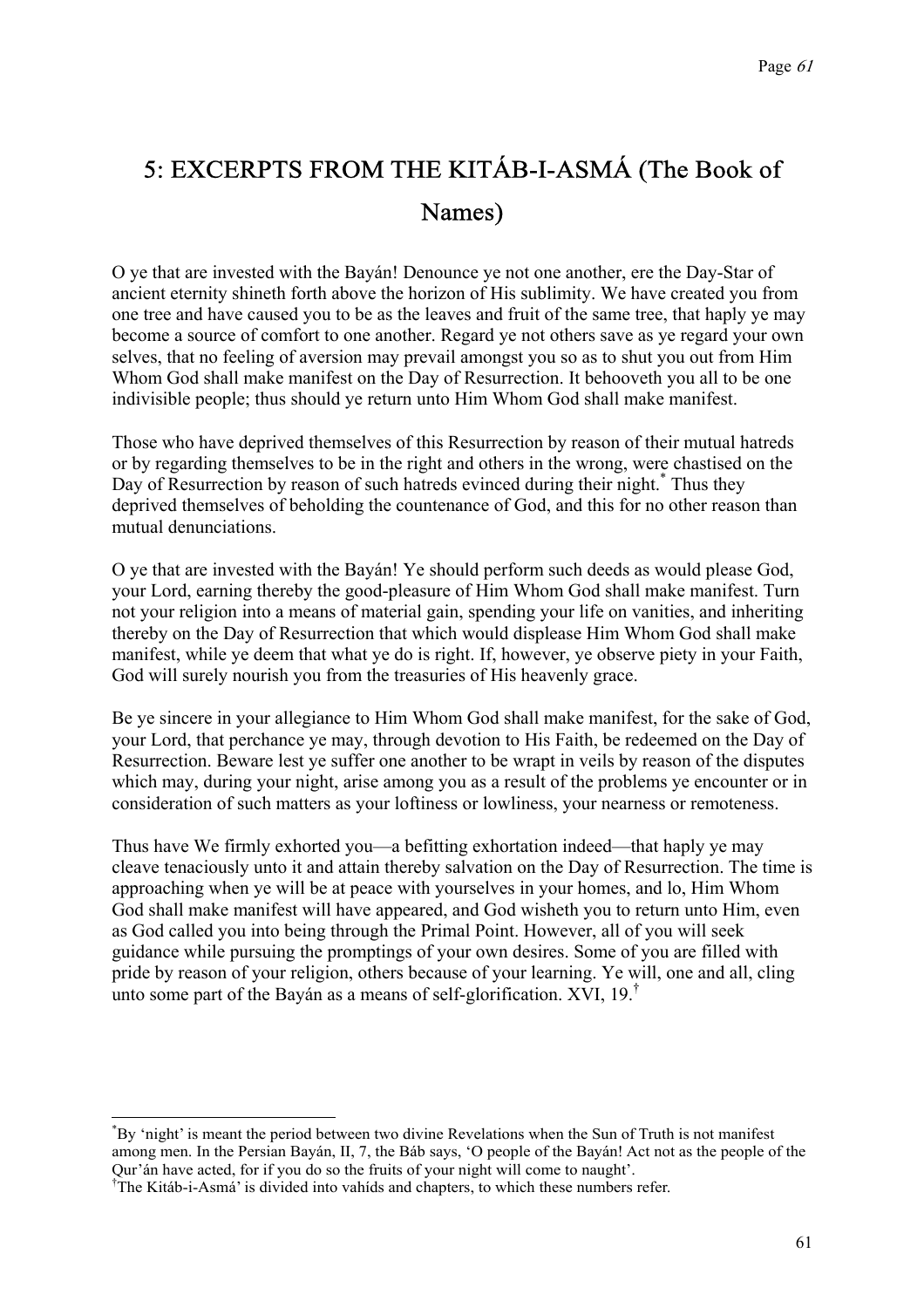## "GOD is sanctified from His servants and no direct relationship ..."

GOD is sanctified from His servants and no direct relationship ever existeth between Him and any created thing, while ye have all arisen at His bidding. Verily He is your Lord and your God, your Master and your King. He ordaineth your movements at His behest throughout the day-time and in the night season.

Say, He Whom God shall make manifest is indeed the Primal Veil of God. Above this Veil ye can find nothing other than God, while beneath it ye can discern all things emanating from God. He is the Unseen, the Inaccessible, the Most Exalted, the Best Beloved.

If ye seek God, it behooveth you to seek Him Whom God shall make manifest, and if ye cherish the desire to dwell in the Ark of Names, ye will be distinguished as the guides to Him Whom God shall make manifest, did ye but believe in Him. Verily then make your hearts the daysprings of His exalted Names as recorded in the Book, and ye shall, even as mirrors placed before the sun, be able to receive enlightenment. XVI, 17.

## "SHOULD a person lay claim to a cause and produce his ..."

SHOULD a person lay claim to a cause and produce his proofs, then those who seek to repudiate him are required to produce proofs like unto his. If they succeed in doing so, his words will prove vain and they will prevail; otherwise neither his words will cease nor the proofs he hath set forth will become void. I admonish you, O ye who are invested with the Bayán, if ye would fain assert your ascendancy, confront not any soul unless ye give proofs similar to that which he hath adduced; for Truth shall be firmly established, while aught else besides it is sure to perish.

How numerous the people who engaged in contests with Muḥammad, the Apostle of God, and were eventually reduced to naught, inasmuch as they were powerless to bring forth proofs similar to that which God had sent down unto Him. Had they been abashed and modest, and had they realized the nature of the proofs wherewith He was invested, they would never have challenged Him. But they regarded themselves as champions of their own religion. Therefore God laid hold on them according to their deserts and vindicated the Truth through the power of Truth. This is what ye clearly perceive today in the Muḥammadan Revelation.

Who is the man amongst you who can challenge the exalted Thrones of Reality in every Dispensation, while all existence is wholly dependent upon Them? Indeed, God hath wiped out all those who have opposed Them from the beginning that hath no beginning until the present day and hath conclusively demonstrated the Truth through the power of Truth. Verily, He is the Almighty, the Omnipotent, the All-Powerful. XVII, 11.

## "O YE who are invested with the Bayán! Be ye watchful ..."

O YE who are invested with the Bayán! Be ye watchful on the Day of Resurrection, for on that Day ye will firmly believe in the Vahíd of the Bayán, though this, even as your past religion which proved of no avail, can in no wise benefit you, unless ye embrace the Cause of Him Whom God shall make manifest and believe in that which He ordaineth. Therefore take ye good heed lest ye shut yourselves out from Him Who is the Fountain-head of all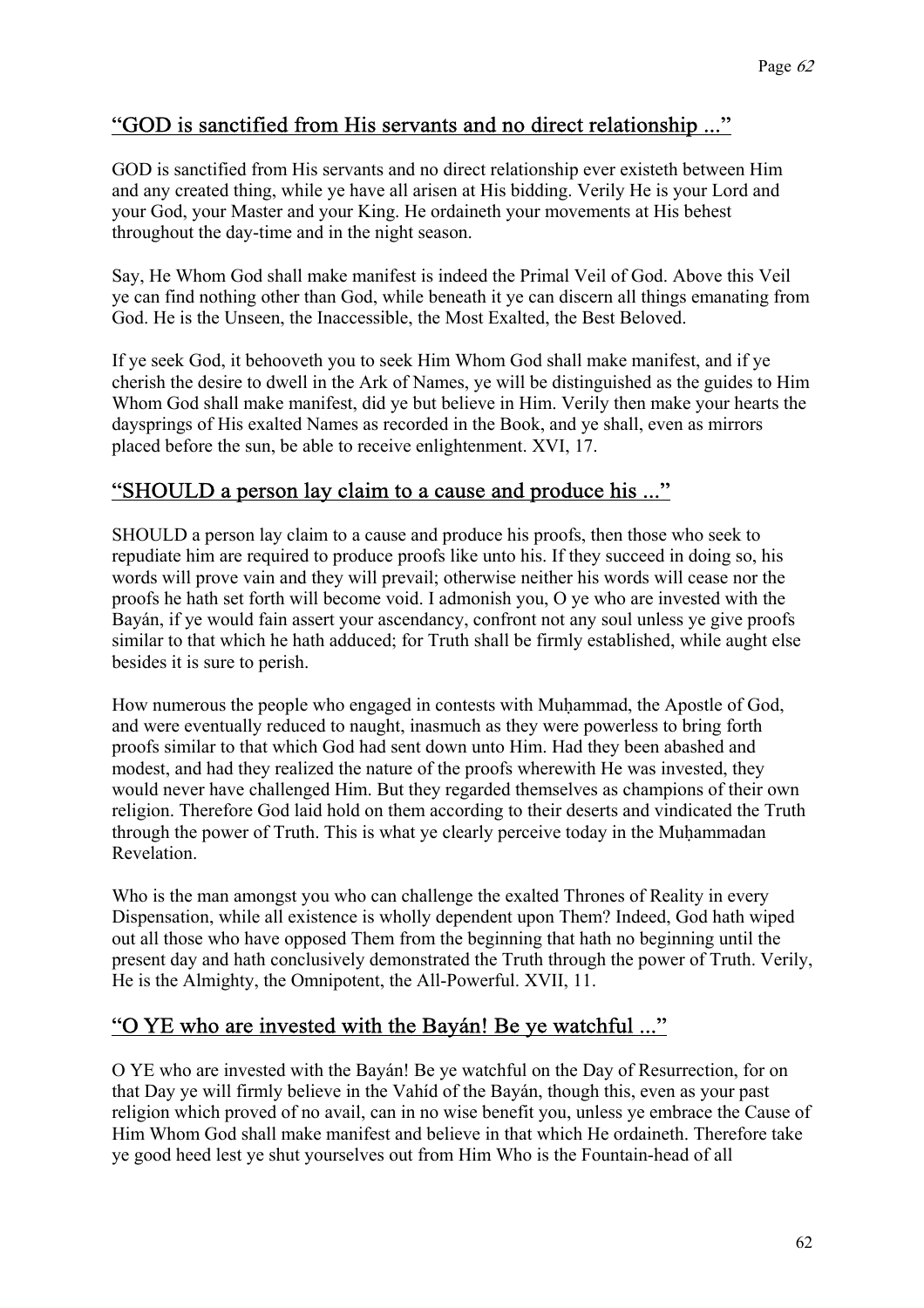Messengers and Scriptures, while ye hold fast to parts of the teachings which have emanated from these sources. XVII, 15.

#### "CONSIDER how at the time of the appearance of every ..."

CONSIDER how at the time of the appearance of every Revelation, those who open their hearts to the Author of that Revelation recognize the Truth, while the hearts of those who fail to apprehend the Truth are straitened by reason of their shutting themselves out from Him. However, openness of heart is bestowed by God upon both parties alike. God desireth not to straiten the heart of anyone, be it even an ant, how much less the heart of a superior creature, except when he suffereth himself to be wrapt in veils, for God is the Creator of all things.

Wert thou to open the heart of a single soul by helping him to embrace the Cause of Him Whom God shall make manifest, thine inmost being would be filled with the inspirations of that august Name. It devolveth upon you, therefore, to perform this task in the Days of Resurrection, inasmuch as most people are helpless, and wert thou to open their hearts and dispel their doubts, they would gain admittance into the Faith of God. Therefore, manifest thou this attribute to the utmost of thine ability in the days of Him Whom God shall make manifest. For indeed if thou dost open the heart of a person for His sake, better will it be for thee than every virtuous deed; since deeds are secondary to faith in Him and certitude in His Reality. XVII, 15.

## "TAKE heed to carefully consider the words of every soul, ..."

TAKE heed to carefully consider the words of every soul, then hold fast to the proofs which attest the truth. If ye fail to discover truth in a person's words, make them not the object of contention, inasmuch as ye have been forbidden in the Bayán to enter into idle disputation and controversy, that perchance on the Day of Resurrection ye may not engage in argumentation, and dispute with Him Whom God shall make manifest. XVII, 16.

## "ON the Day of Resurrection when He Whom God will ..."

ON the Day of Resurrection when He Whom God will make manifest cometh unto you, invested with conclusive proofs, ye shall hold His Cause as being devoid of truth, whereas God hath apprised you in the Bayán that no similarity existeth between the Cause of Him Whom God will make manifest and the cause of others. How can anyone besides God reveal a verse such as to overwhelm all mankind? Say, great is God! Who else but Him Whom God will make manifest can spontaneously recite verses which proceed from His Lord—a feat that no mortal man can ever hope to accomplish?

Truth can in no wise be confounded with aught else except itself; would that ye might ponder His proof. Nor can error be confused with Truth, if ye do but reflect upon the testimony of God, the True One.

How great hath been the number of those who have falsely laid claim to a cause within Islám, and ye followed in their footsteps without having witnessed a single proof. What evidence can ye then produce in the presence of your Lord, if ye do but meditate a while?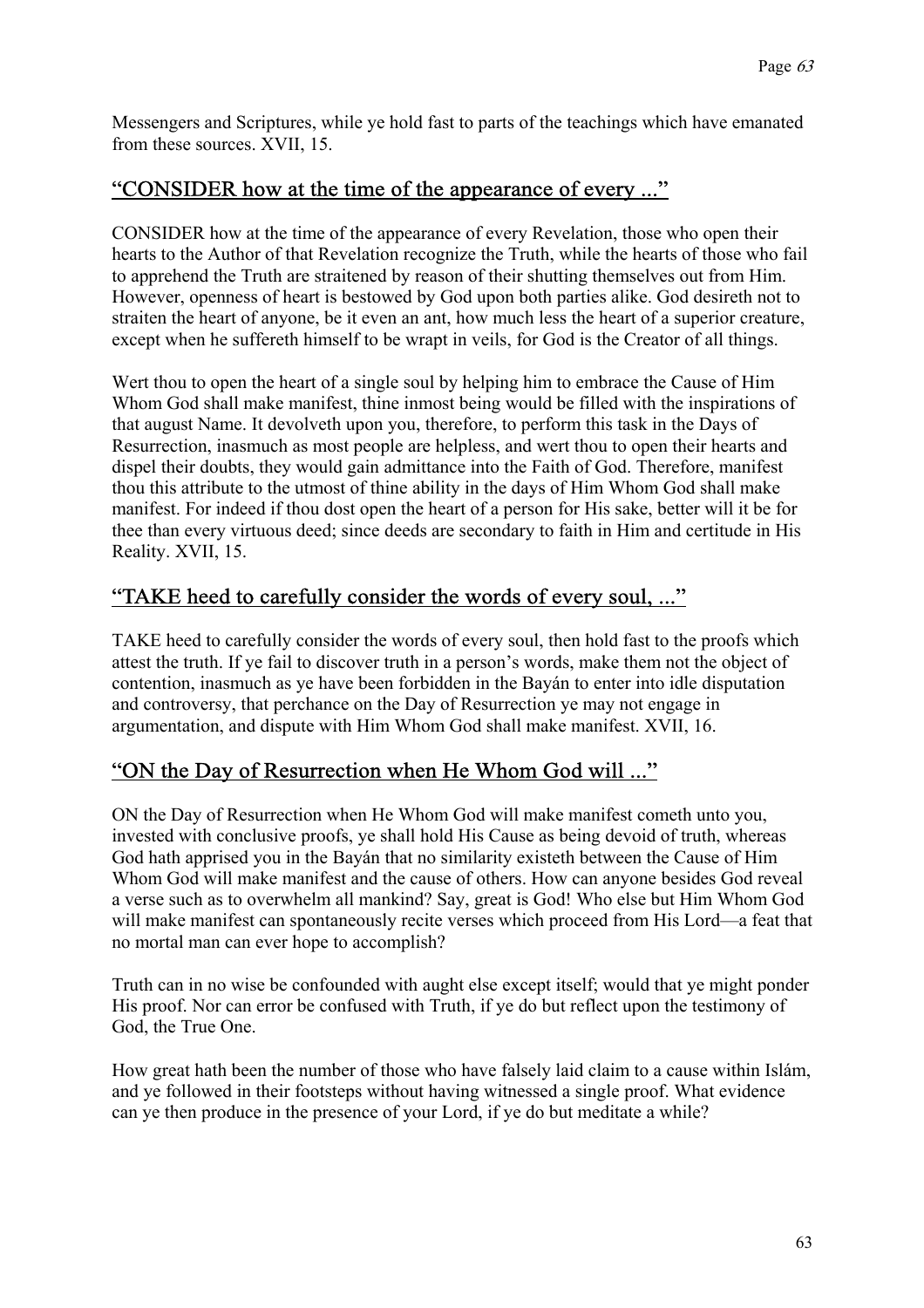Take ye good heed in your night\* lest ye be a cause of sadness to any soul, whether ye be able to discover proofs in him or not, that haply on the Day of Resurrection ye may not grieve Him within Whose grasp lieth every proof. And when ye do not discern God's testimony in a person, he will verily fail in manifesting the power of Truth; and God is sufficient to deal with him. Indeed on no account should ye sadden any person; surely God will put him to the proof and bring him to account. It behooveth you to cling to the testimony of your own Faith and to observe the ordinances laid down in the Bayán.

You are like unto the man who layeth out an orchard and planteth all kinds of fruit trees therein. When the time is at hand for him, the lord, to come, ye will have taken possession of the orchard in his name, and when he doth come in person, ye will shut him out from it.

Verily We planted the Tree of the Qur'án and provided its Orchard with all kinds of fruit, whereof ye all have been partaking. Then when We came to take over that which We had planted, ye pretended not to know Him Who is the Lord thereof.

Be ye not a cause of grief unto Us, nor withhold Us from this Orchard which belongeth unto Us, though independent are We of all that ye possess. Moreover, unto none of you shall We make this property lawful, were it even to the extent of a mustard seed. Verily, the Reckoner are We.

We have planted the Garden of the Bayán in the name of Him Whom God will make manifest, and have granted you permission to live therein until the time of His manifestation; then from the moment the Cause of Him Whom God will make manifest is inaugurated, We forbid you all the things ye hold as your own, unless ye may, by the leave of your Lord, be able to regain possession thereof. XVIII, 3.

## "O YE unto whom the Bayán is given! Be ye vigilant lest ..."

O YE unto whom the Bayán is given! Be ye vigilant lest in the days of Him Whom God shall make manifest, while ye consider yourselves as seeking God's pleasure, in reality ye persist in that which would only displease Him, even as did those who lived in the days of the Primal Point, to whom it never occurred that they were seeking things which ran counter to that which God had purposed. They shut themselves out as by a veil from God and failed to observe that which He had desired for them to perform as true believers. They pondered not upon such people as lived in the days of Muhammad, who believed likewise that they were seeking the good-pleasure of God, while they had actually cut themselves off therefrom, once they had failed to secure the good-pleasure of Muḥammad. Nevertheless they comprehended not.

O ye who are invested with the Bayán! Regard not yourselves as being like unto the people to whom the Qur'án or the Gospel or other Scriptures of old were given, since at the time of His manifestation ye shall stray farther from God than did they. If ye happen to shut yourselves out it would never cross your minds that ye were shut out from Him. It behooveth you to consider how the people unto whom the Qur'án was given were debarred from the Truth, for indeed ye will act in a like manner, thinking that ye are doers of good. If ye perceive the degree of your deprivation of God, ye will wish to have perished from the face of the earth

 <sup>\*</sup>  $\overline{B}$  'night' is meant the period between two divine Revelations when the Sun of Truth is not manifest among men. In the Persian Bayán, II, 7, the Báb says, 'O people of the Bayán! Act not as the people of the Qur'án have acted, for if you do so the fruits of your night will come to naught'.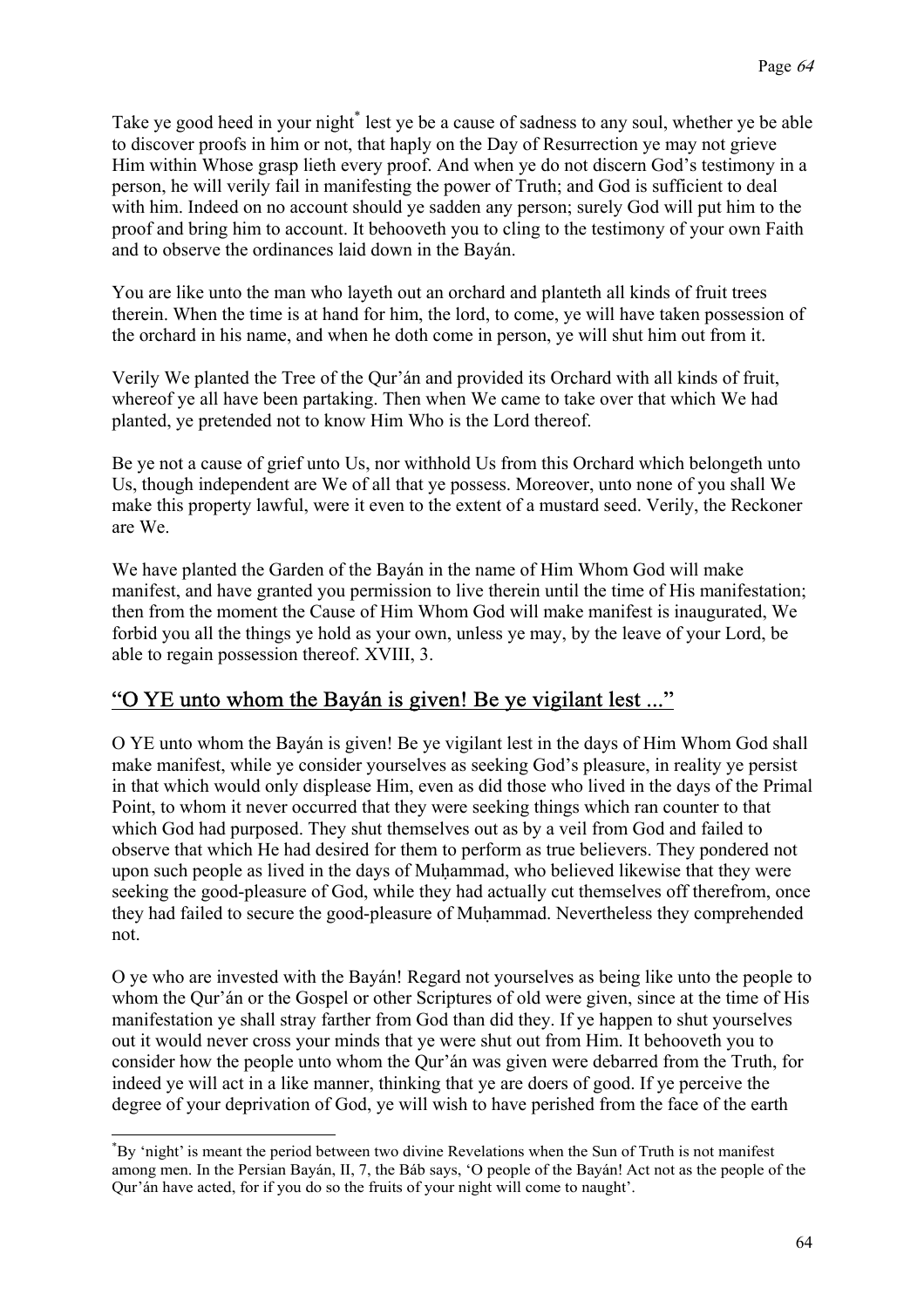and to have sunk into oblivion. The day will come when ye will earnestly desire to know that which would meet with the good-pleasure of God but, alas, ye shall find no path unto Him. Ye, even as camels that wander aimlessly, will not find a pasture wherein ye may gather and unite upon a Cause in which ye can assuredly believe. At that time God shall cause the Sun of Truth to shine forth and the oceans of His bounty and grace to surge, while ye will have chosen droplets of water as the object of your desire, and will have deprived yourselves of the plenteous waters in His oceans.

If ye entertain any doubts in this matter consider the people unto whom the Gospel was given. Having no access to the apostles of Jesus, they sought the pleasure of the Lord in their churches, hoping to learn that which would be acceptable unto God, but they found therein no path unto Him. Then when God manifested Muhammad as His Messenger and as the Repository of His good-pleasure, they neglected to quicken their souls from the Fountain of living waters which streamed forth from the presence of their Lord and continued to rove distraught upon the earth seeking a mere droplet of water and believing that they were doing righteous deeds. They behaved as the people unto whom the Qur'án was given are now behaving.

O ye who are invested with the Bayán! Ye can act similarly. Take ye heed, therefore, lest ye deprive yourselves of attaining the presence of Him Who is the Manifestation of God, notwithstanding that ye have been day and night praying to behold His countenance; and be ye careful lest ye be deterred from attaining unto the ocean of His good-pleasure, when perplexed and to no avail ye roam the earth in search of a drop of water.

Say, the testimony of God hath been fulfilled in the Bayán, and through its revelation the grace of God hath attained its highest consummation for all mankind. Let no one among you say that God hath withheld the outpouring of His bounty unto you, for assuredly God's mercy unto those to whom the Bayán is given hath been fulfilled and completed until the Day of Resurrection. Would that ye might believe in the signs of God. XVI, 13.

#### "VERILY God hath caused the people of the Bayán to be ..."

VERILY God hath caused the people of the Bayán to be called into being through the power of Him unto Whom the Bayán was revealed, in preparation for the Day when they will return to their Lord.

Indeed those who will bear allegiance unto Him Whom God shall make manifest are the ones who have grasped the meaning of that which hath been revealed in the Bayán; they are indeed the sincere ones, while those who turn away from Him at the time of His appearance will have utterly failed to comprehend a single letter of the Bayán, even though they profess belief and assurance in whatever is revealed in it or observe its precepts.

Say, every favourable and praiseworthy designation in the Bayán is but an allusion to those who recognize Him Whom God shall make manifest, and who believe with certainty in God and in His holy Writings, while every unfavourable designation therein is meant to refer to such as repudiate Him Whom God shall make manifest, though they may act uprightly within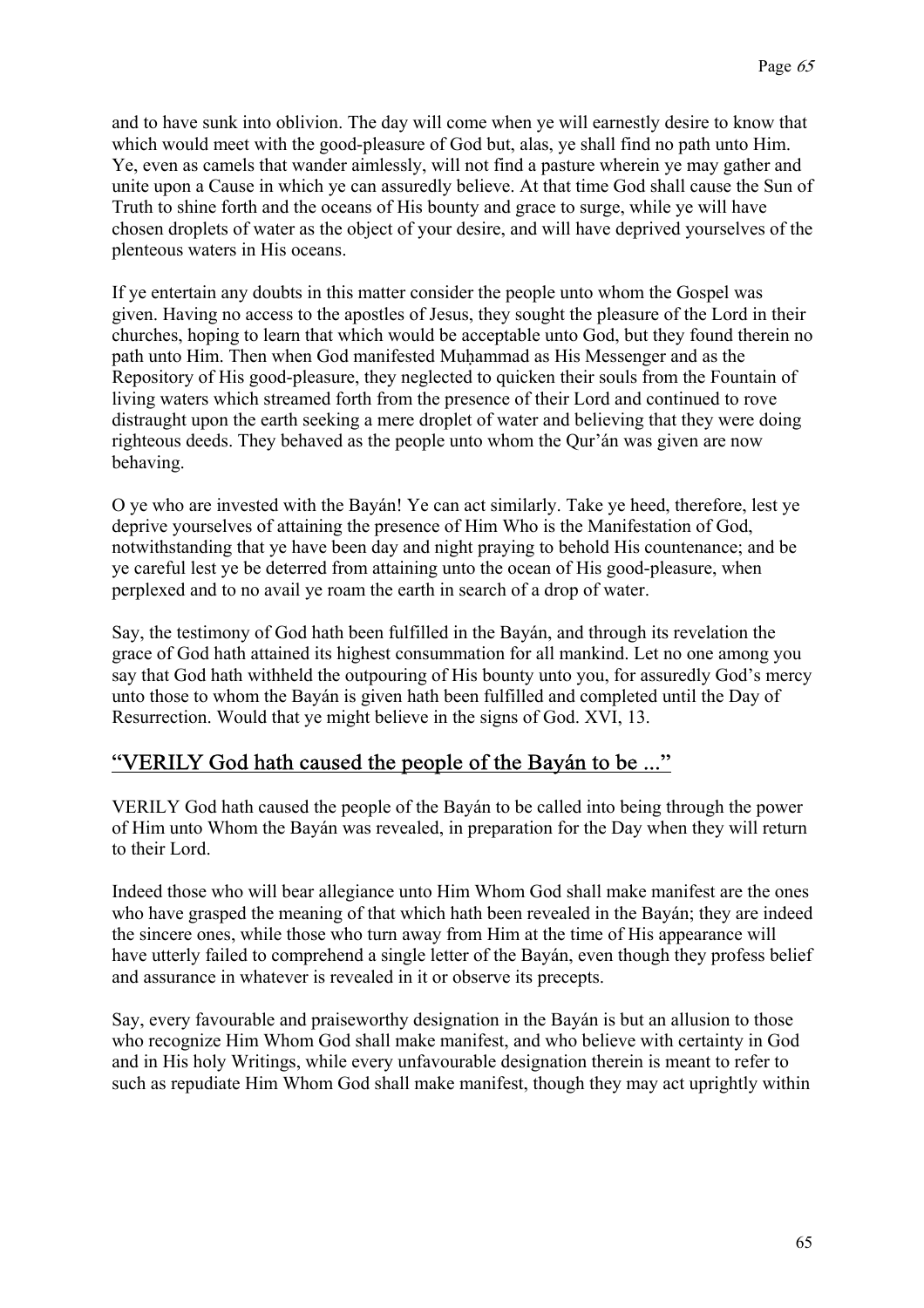the bounds laid down in the Bayán. Say, if ye embrace the truth on the Day of Resurrection, God will assuredly pardon you for your night<sup>\*</sup> and will grant you forgiveness.

As to those who have faithfully observed the ordinances in the Bayán from the inception of its revelation until the Day when Him Whom God shall make manifest will appear, these are indeed the companions of the paradise of His good-pleasure who will be glorified in the presence of God and will dwell in the pavilions of His celestial Garden. Yet, within less than a tiny fraction of an instant from the moment God will have revealed Him Who is the Manifestation of His Own Self, the entire company of the followers of the Bayán shall be put to proof. XVII, 1.

#### "SINCE thou hast faithfully obeyed the true religion of God ..."

SINCE thou hast faithfully obeyed the true religion of God in the past, it behooveth thee to follow His true religion hereafter, inasmuch as every religion proceedeth from God, the Help in Peril, the Self-Subsisting.

He Who hath revealed the Qur'án unto Muḥammad, the Apostle of God, ordaining in the Faith of Islám that which was pleasing unto Him, hath likewise revealed the Bayán, in the manner ye have been promised, unto Him Who is your Qá'im,<sup>†</sup> your Guide, your Mihdí,<sup>‡</sup> your Lord, Him Whom ye acclaim as the manifestation of God's most excellent titles. Verily the equivalent of that which God revealed unto Muhammad during twenty-three years, hath been revealed unto Me within the space of two days and two nights. However, as ordained by God, no distinction is to be drawn between the two. He, in truth, hath power over all things.

I swear by the life of Him Whom God shall make manifest! My Revelation is indeed far more bewildering than that of Muḥammad, the Apostle of God, if thou dost but pause to reflect upon the days of God. Behold, how strange that a person brought up amongst the people of Persia should be empowered by God to proclaim such irrefutable utterances as to silence every man of learning, and be enabled to spontaneously reveal verses far more rapidly than anyone could possibly set down in writing. Verily, no God is there but Him, the Help in Peril, the Self-Subsisting. XVI, 18.

#### "AS to those who have debarred themselves from the ..."

AS to those who have debarred themselves from the Revelation of God, they have indeed failed to understand the significance of a single letter of the Qur'án, nor have they obtained the slightest notion of the Faith of Islám, otherwise they would not have turned away from God, Who hath brought them into being, Who hath nurtured them, hath caused them to die and hath proffered life unto them, by clinging to parts of their religion, thinking that they are doing righteous work for the sake of God.

How numerous the verses which have been revealed concerning the grievous tests ye shall experience on the Day of Judgement, yet it appeareth that ye have never perused them; and

† He Who ariseth (God Passes By, p. 57)

 <sup>\*</sup>  $*$ By 'night' is meant the period between two divine Revelations when the Sun of Truth is not manifest among men. In the Persian Bayán, II, 7, the Báb says, 'O people of the Bayán! Act not as the people of the Qur'án have acted, for if you do so the fruits of your night will come to naught'.

<sup>‡</sup> One Who is guided (God Passes By, p. 58)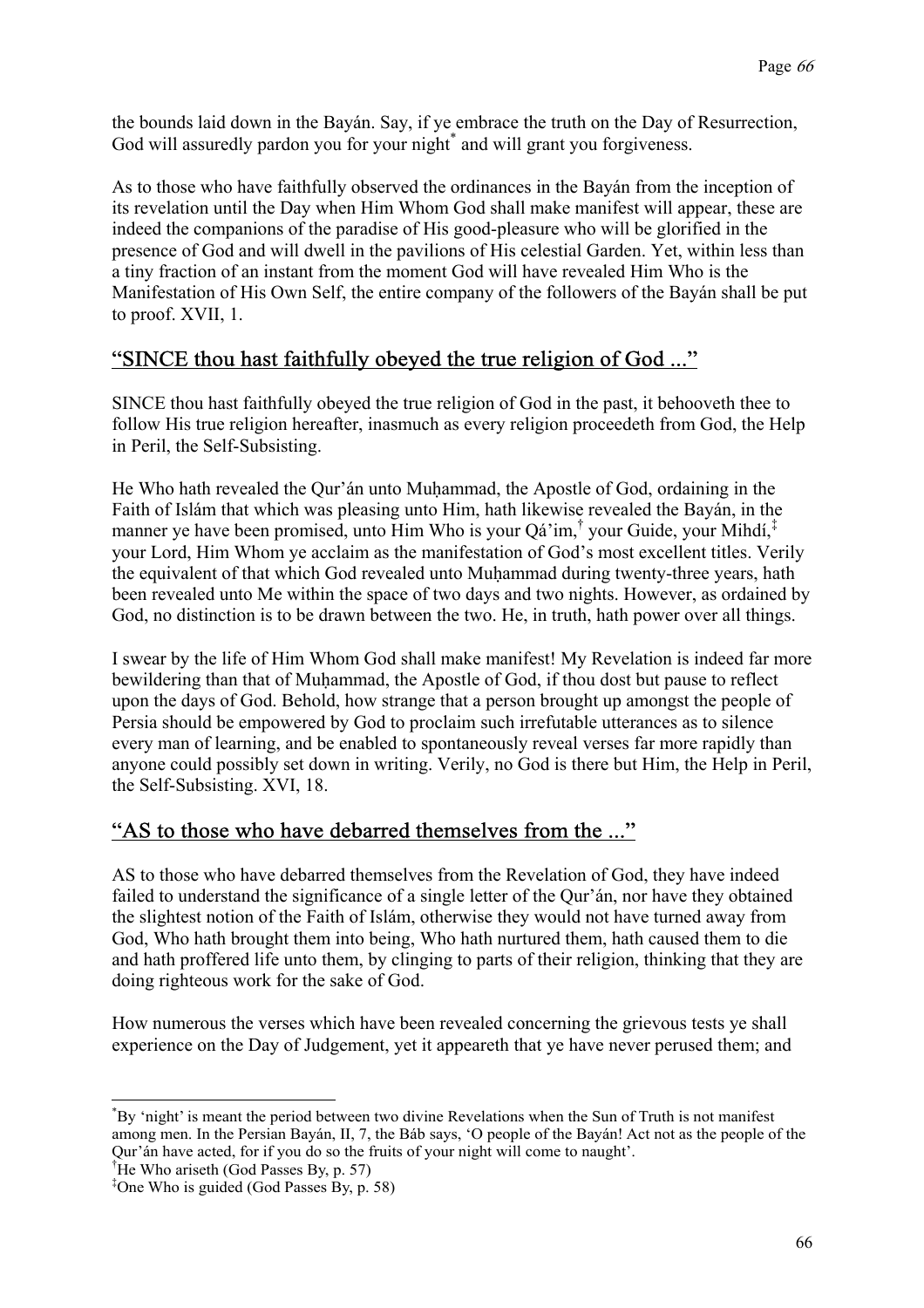how vast the number of revealed traditions regarding the trials which will overtake you on the Day of Our Return, and yet ye seem never to have set your eyes upon them.

Ye spend all your days contriving forms and rules for the principles of your Faith, while that which profiteth you in all this is to comprehend the good-pleasure of your Lord and unitedly to become well-acquainted with His supreme Purpose.

God hath made His Own Self known unto you, but ye have failed to recognize Him; and the thing which will, on the Day of Judgement, turn you aside from God is the specious character of your deeds. Throughout your lives ye follow your religion in order to attract the goodpleasure of God, yet on the Last Day ye shut yourselves out from God and turn away from Him Who is your Promised One. XVII, 2.

#### "O YE who are invested with the Bayán! Ye shall be put ..."

O YE who are invested with the Bayán! Ye shall be put to proof, even as those unto whom the Qur'án was given. Have pity on yourselves, for ye shall witness the Day when God will have revealed Him Who is the Manifestation of His Own Self, invested with clear and irrefutable proofs, while ye will cling tenaciously to the words the Witnesses of the Bayán have uttered. On that Day ye will continue to rove distraught, even as camels, seeking a drop of the water of life. God will cause oceans of living water to stream forth from the presence of Him Whom God shall make manifest, while ye will refuse to quench your thirst therefrom, notwithstanding that ye regard yourselves as the God-fearing witnesses of your Faith. Nay, and yet again, nay! Ye will go astray far beyond the peoples unto whom the Gospel, or the Qur'án or any other Scripture was given. Take good heed to yourselves, inasmuch as the Cause of God will come upon you at a time when you will all be entreating and tearfully imploring God for the advent of the Day of His Manifestation; yet when He cometh ye will tarry and will fail to be of those who are well-assured in His Faith.

Beware lest ye grieve Him Who is the Supreme Manifestation of your Lord; verily, He can well afford to dispense with your allegiance unto Him. Be ye careful and bring not despondency upon any soul, for surely ye shall be put to proof. XVII, 2.

#### "SAY, He Whom God shall make manifest will surely ..."

SAY, He Whom God shall make manifest will surely redeem the rights of those who truly believe in God and in His signs, for they are the ones who merit reward from His presence. Say, it is far from the glory of Him Whom God shall make manifest that anyone should in this wise make mention of His name, if ye ponder the Cause of God in your hearts. Say, He shall vindicate the Cause through the potency of His command and shall bring to naught all perversion of truth by virtue of His behest. Verily God is potent over all things.

If ye wish to distinguish truth from error, consider those who believe in Him Whom God shall make manifest and those who disbelieve Him at the time of His appearance. The former represent the essence of truth, as attested in the Book of God, while the latter the essence of error, as attested in that same Book. Fear ye God that ye may not identify yourselves with aught but the truth, inasmuch as ye have been exalted in the Bayán for being recognized as the bearers of the name of Him Who is the eternal Truth.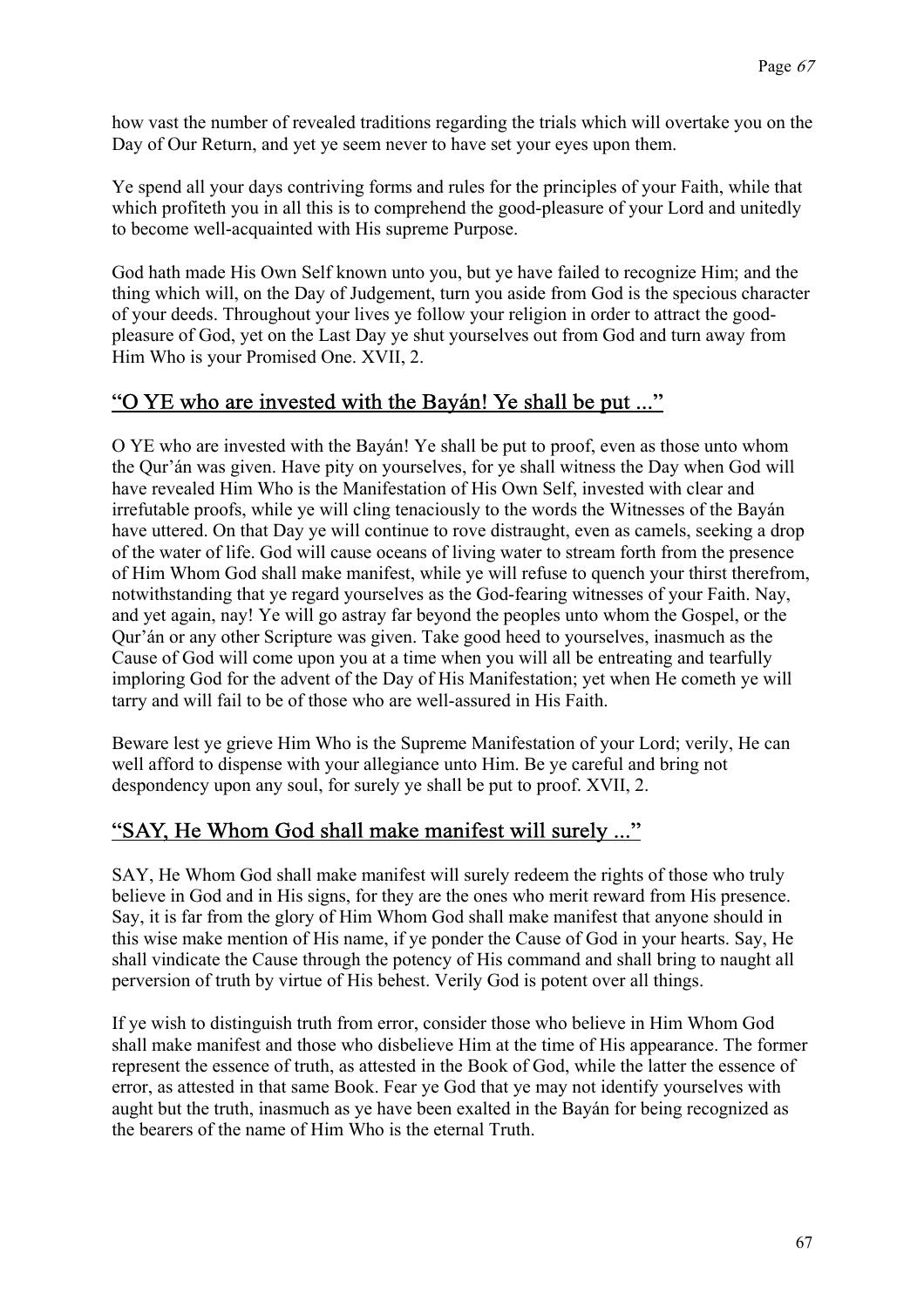Say, were He Whom God shall make manifest to pronounce a pious and truthful follower of the Bayán as false, it is incumbent upon you to submit to His decree, as this hath been affirmed by God in the Bayán; verily God is able to convert light into fire whenever He pleaseth; surely He is potent over all things. And were He to declare a person whom ye regard alien to the truth as being akin thereto, err not by questioning His decision in your fancies, for He Who is the Sovereign Truth createth things through the power of His behest. Verily God transmuteth fire into light as He willeth, and indeed potent is He over all things. Consider ye how the truth shone forth as truth in the First Day and how error became manifest as error; so likewise shall ye distinguish them from each other on the Day of Resurrection. XVII, 4.

#### "PONDER upon the people unto whom the Gospel was ..."

PONDER upon the people unto whom the Gospel was given. Their religious leaders were considered as the true Guides of the Gospel, yet when they shut themselves out from Muhammad, the Apostle of God, they turned into guides of error, notwithstanding that all their lives they had faithfully observed the precepts of their religion in order to attain unto Paradise; then when God made Paradise known unto them, they would not enter therein. Those unto whom the Qur'án is given have wrought likewise. They performed their acts of devotion for the sake of God, hoping that He might enable them to join the righteous in Paradise. However, when the gates of Paradise were flung open to their faces, they declined to enter. They suffered themselves to enter into the fire, though they had been seeking refuge therefrom in God.

Say, verily, the criterion by which truth is distinguished from error shall not appear until the Day of Resurrection. This ye will know, if ye be of them that love the Truth. And ere the advent of the Day of Resurrection ye shall distinguish truth from aught else besides it according to that which hath been revealed in the Bayán.

How vast the number of people who will, on the Day of Resurrection, regard themselves to be in the right, while they shall be accounted as false through the dispensation of Providence, inasmuch as they will shut themselves out as by a veil from Him Whom God shall make manifest and refuse to bow down in adoration before Him Who, as divinely ordained in the Book, is the Object of their creation. XVII, 4.

## "SAY, ye will be unable to recognize the One True God or ..."

SAY, ye will be unable to recognize the One True God or to discern clearly the words of divine guidance, inasmuch as ye seek and tread a path other than His. Whenever ye learn that a new Cause hath appeared, ye must seek the presence of its author and must delve into his writings that haply ye may not be debarred from attaining unto Him Whom God shall make manifest at the hour of His manifestation. Wert thou to walk in the way of truth as handed down by them that are endowed with the knowledge of the inmost reality, God, thy Lord, will surely redeem thee on the Day of Resurrection. Verily He is potent over all things.

In the Bayán God hath forbidden everyone to pronounce judgement against any soul, lest he may pass sentence upon God, his Lord, while regarding himself to be of the righteous, inasmuch as no one knoweth how the Cause of God will begin or end.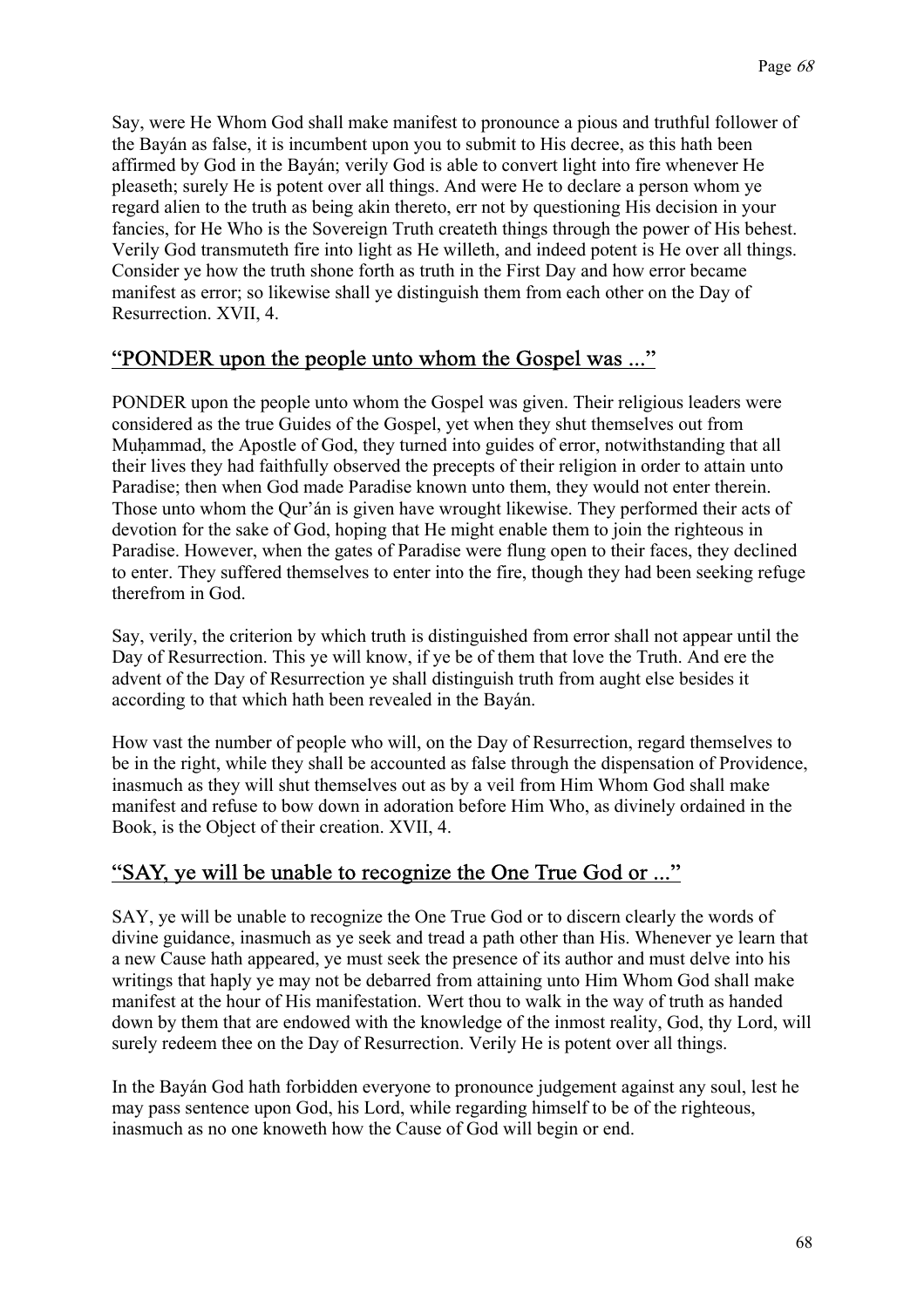O ye who are invested with the Bayán! Should ye be apprised of a person laying claim to a Cause and revealing verses which to outward seeming are unlikely to have been revealed by anyone else save God, the Help in Peril, the Self-Subsisting, do not pass sentence against him, lest ye may inadvertently pass sentence against Him Whom God shall make manifest. Say, He Whom God shall make manifest is but one of you; He will make Himself known unto you on the Day of Resurrection. Ye shall know God when the Manifestation of His Own Self is made known unto you, that perchance ye may not stray far from His Path.

Verily God will raise up Him Whom God shall make manifest, and after Him Whomsoever He willeth, even as He hath raised up prophets before the Point of the Bayán. He in truth hath power over all things. XVII, 4.

## "VERILY, on the First Day We flung open the gates of ..."

VERILY, on the First Day We flung open the gates of Paradise unto all the peoples of the world, and exclaimed: 'O all ye created things! Strive to gain admittance into Paradise, since ye have, during all your lives, held fast unto virtuous deeds in order to attain unto it.' Surely all men yearn to enter therein, but alas, they are unable to do so by reason of that which their hands have wrought. Shouldst thou, however, gain a true understanding of God in thine heart of hearts, ere He hath manifested Himself, thou wouldst be able to recognize Him, visible and resplendent, when He unveileth Himself before the eyes of all men. XVII, 11.

## "SAY, by reason of your remembering Him Whom God ..."

SAY, by reason of your remembering Him Whom God shall make manifest and by extolling His name, God will cause your hearts to be dilated with joy, and do ye not wish your hearts to be in such a blissful state? Indeed the hearts of them that truly believe in Him Whom God shall make manifest are vaster than the expanse of heaven and earth and whatever is between them. God hath left no hindrance in their hearts, were it but the size of a mustard seed. He will cheer their hearts, their spirits, their souls and their bodies and their days of prosperity or adversity, through the exaltation of the name of Him Who is the supreme Testimony of God and the promotion of the Word of Him Who is the Dayspring of the glory of their Creator.

Verily, these are souls who take delight in the remembrance of God, Who dilates their hearts through the effulgence of the light of knowledge and wisdom. They seek naught but God and are oft engaged in giving praise unto Him. They desire naught except whatever He desireth and stand ready to do His bidding. Their hearts are mirrors reflecting whatsoever He Whom God shall make manifest willeth. Thus God will cheer the hearts of those who truly believe in Him and in His signs and who are well assured of the life to come. Say, the life to come is none other than the days associated with the coming of Him Whom God will make manifest.

Reduce not the ordinances of God to fanciful imaginations of your own; rather observe all the things which God hath created at His behest with the eye of the spirit, even as ye see things with the eyes of your bodies. XVII, 15.

## "THE divine Revelation associated with the advent of Him ..."

THE divine Revelation associated with the advent of Him Who is your promised Mihdí hath proved far more wondrous than the Revelation wherewith Muḥammad, the Apostle of God, was invested. Would that ye might ponder. Verily, God raised up Muḥammad, the Apostle of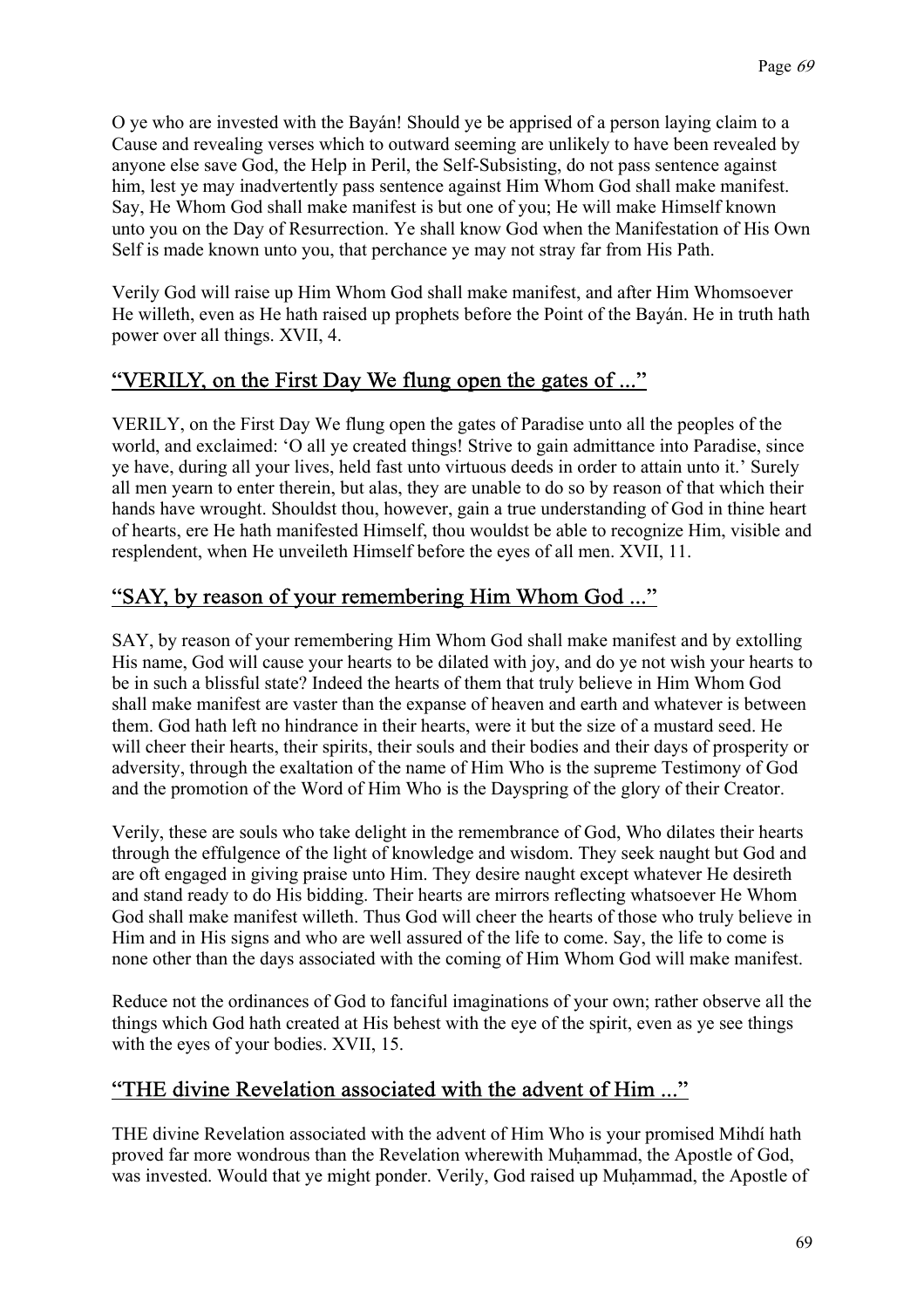God, from among the people of Arabia after he had reached forty years of age—a fact which every one of you affirmeth and upholdeth—while your Redeemer was raised up by God at the age of twenty-four amidst people none of whom can speak or understand a single word of Arabic. Thus God layeth bare the glory of His Cause and demonstrateth the Truth through the potency of His revealed Word. He is indeed the Powerful, the Omnipotent, the Help in Peril, the Best Beloved. XVII, 4.

#### "SAY, verily God hath caused all created things to enter ..."

SAY, verily God hath caused all created things to enter beneath the shade of the tree of affirmation, except those who are endowed with the faculty of understanding. Theirs is the choice either to believe in God their Lord, and put their whole trust in Him, or to shut themselves out from Him and refuse to believe with certitude in His signs. These two groups sail upon two seas: the sea of affirmation and the sea of negation.

They that truly believe in God and in His signs, and who in every Dispensation faithfully obey that which hath been revealed in the Book—such are indeed the ones whom God hath created from the fruits of the Paradise of His good-pleasure, and who are of the blissful. But they who turn away from God and His signs in each Dispensation, those are the ones who sail upon the sea of negation.

God hath, through the potency of His behest, ordained for Himself the task of ensuring the ascendancy of the sea of affirmation and of bringing to naught the sea of negation through the power of His might. He is in truth potent over all things.

Verily it is incumbent upon you to recognize your Lord at the time of His manifestation, that haply ye may not enter into negation, and that, ere a prophet is raised by God, ye may find yourselves securely established upon the sea of affirmation. For if a prophet cometh to you from God and ye fail to walk in His Way, God will, thereupon, transform your light into fire. Take heed then that perchance ye may, through the grace of God and His signs, be enabled to redeem your souls. XVIII, 13.

## "SAY, God shall of a truth cause your hearts to be given to ..."

SAY, God shall of a truth cause your hearts to be given to perversity if ye fail to recognize Him Whom God shall make manifest; but if ye do recognize Him God shall banish perversity from your hearts...

That day whereon ye were, by God's Will, initiated into the Bayán, did any of you know who were the Letters of the Living or the Witnesses or the Testimonies or what the names of the believers? Likewise doth God wish you to recognize Him Whom God shall make manifest on the Day of Resurrection. Beware lest ye shut yourselves out as by a veil from Him Who hath created you, by reason of your regard for those who were called into being at the bidding of the Point of the Bayán for the exaltation of His Word. Did ye possess, ere the Point of the Bayán had called you into existence, any trace of identity, how much less a writ or authority? Disregard then your beginnings, perchance ye may be saved on the day of your return. Indeed had it not been for the exaltation of the name of the Primal Point, God would not have ordained for you the Letters of the Living, nor those who are the Testimonies of His Truth, nor the Witnesses of His Justice; could ye but heed a little. All this is to glorify the Cause of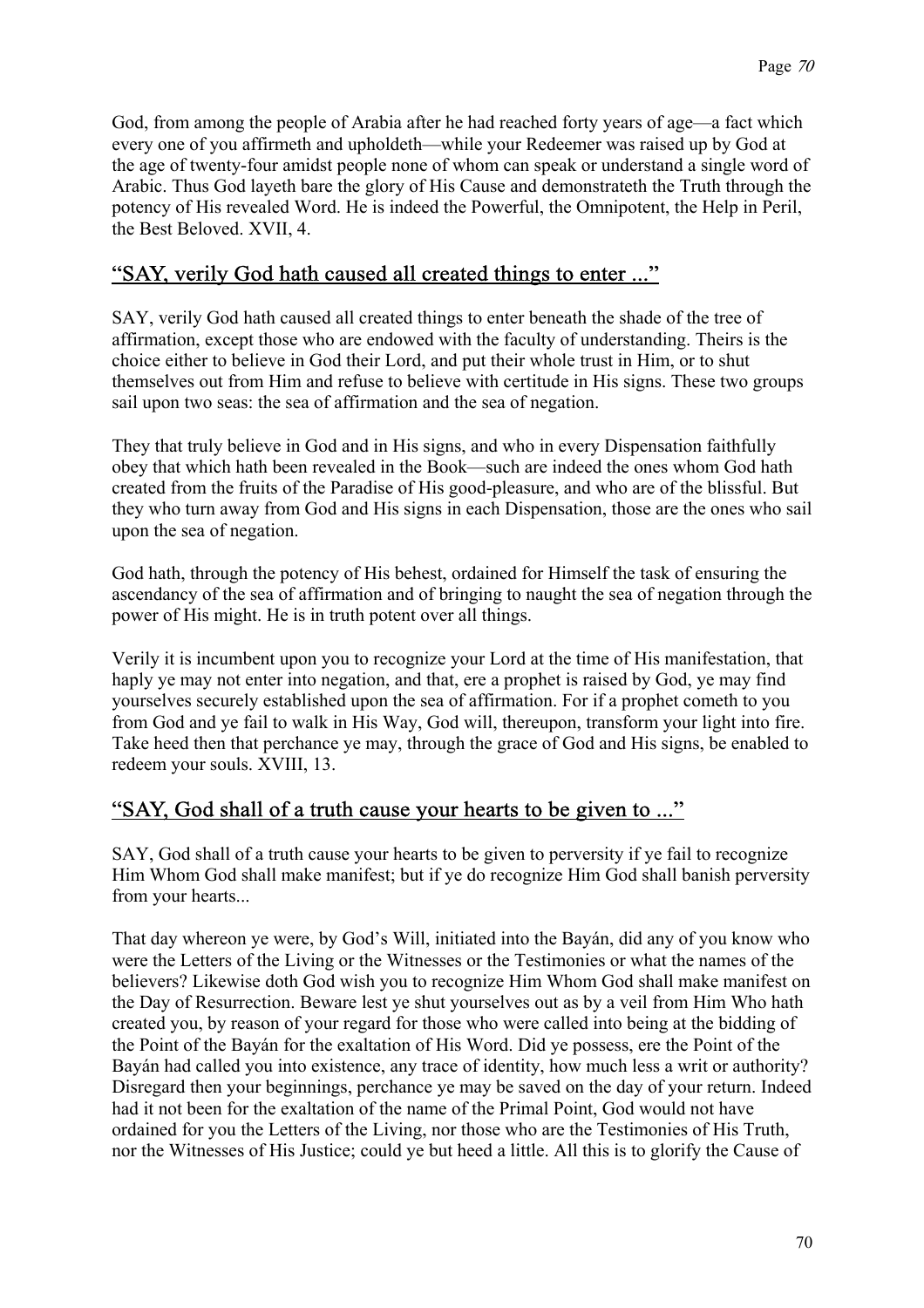Him Whom God shall make manifest at the time of His manifestation; would that ye might ponder a while.

Therefore it behooveth you to return unto God even as ye were brought forth into existence, and to utter not such words as why or nay, if ye wish your creation to yield fruit at the time of your return. For none of you who have been born in the Bayán shall gain the fruit of your beginning unless ye return unto Him Whom God shall make manifest. He it is Who caused your beginning to proceed from God, and your return to be unto Him, did ye but know. XVI, 15.

#### "HOW great the number of people who deck themselves ..."

HOW great the number of people who deck themselves with robes of silk all their lives, while clad in the garb of fire, inasmuch as they have divested themselves of the raiment of divine guidance and righteousness; and how numerous are those who wear clothes made of cotton or coarse wool throughout their lives, and yet by reason of their being endowed with the vesture of divine guidance and righteousness, are truly attired with the raiment of Paradise and take delight in the good-pleasure of God. Indeed it would be better in the sight of God were ye to combine the two, adorning yourselves with the raiment of divine guidance and righteousness and wearing exquisite silk, if ye can afford to do so. If not, at least act ye not unrighteously, but rather observe piety and virtue...

But for the sole reason of His being present amongst this people, We would have neither prescribed any law nor laid down any prohibition. It is only for the glorification of His Name and the exaltation of His Cause that We have enunciated certain laws at Our behest, or forbidden the acts to which We are averse, so that at the hour of His manifestation ye may attain through Him the good-pleasure of God and abstain from the things that are abhorrent unto Him.

Say, verily, the good-pleasure of Him Whom God shall make manifest is the good-pleasure of God, while the displeasure of Him Whom God shall make manifest is none other than the displeasure of God. Avoid ye His displeasure, and flee for refuge unto His good-pleasure. Say, the living guides to His good-pleasure are such as truly believe in Him and are wellassured in their faith, while the living testimonies of His displeasure are those who, when they hear the verses of God sent forth from His presence, or read the divine words revealed by Him, do not instantly embrace the Faith and attain unto certitude. XVI, 14.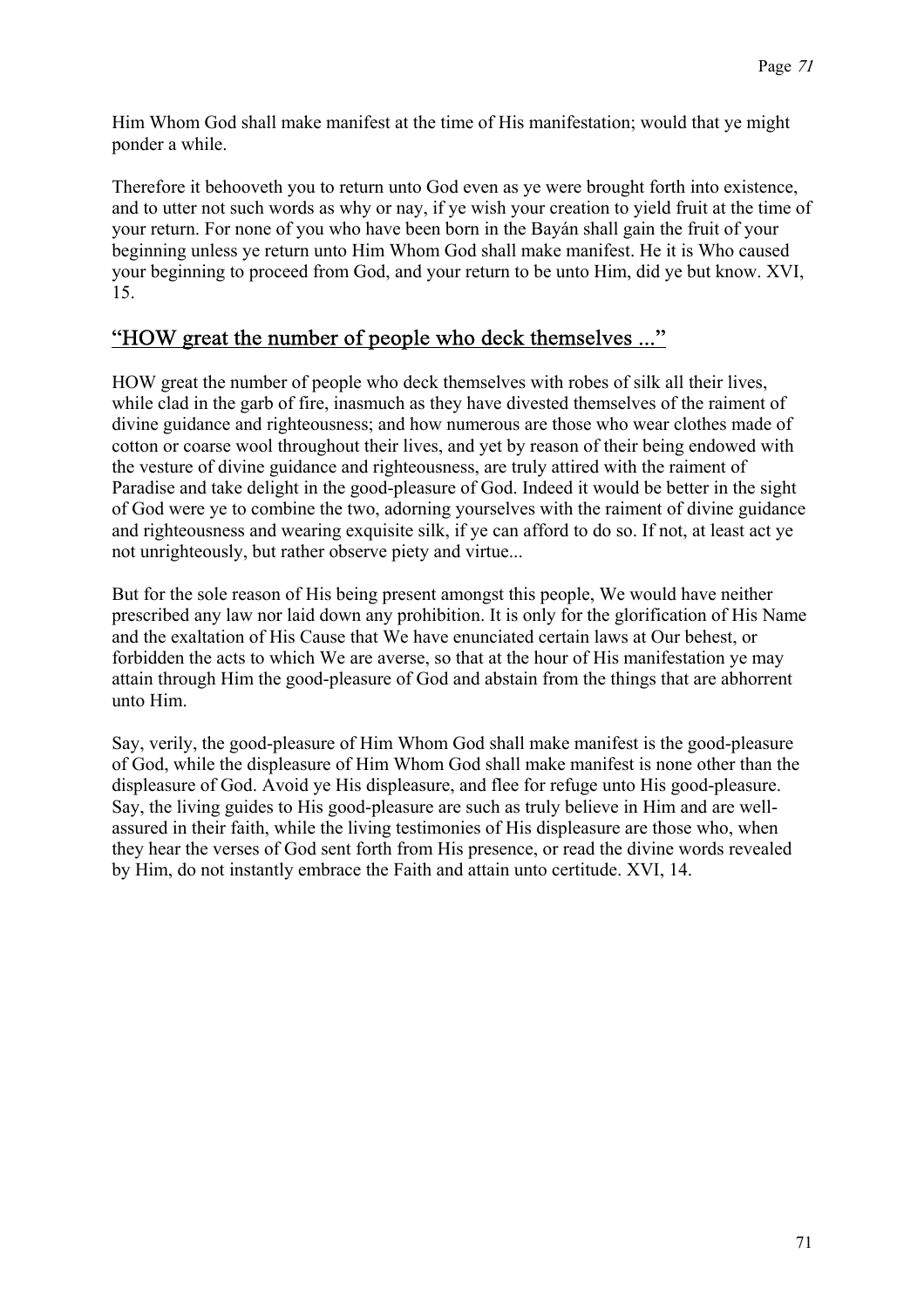## 6: EXCERPTS FROM VARIOUS WRITINGS

## "SAY, God is the Lord and all are worshippers unto ..."

SAY, God is the Lord and all are worshippers unto Him. Say, God is the True One and all pay homage unto Him. This is God, your Lord, and unto Him shall ye return. Is there any doubt concerning God? He hath created you and all things. The Lord of all worlds is He.

SAY, verily any one follower of this Faith can, by the leave of God, prevail over all who dwell in heaven and earth and in whatever lieth between them; for indeed this is, beyond the shadow of a doubt, the one true Faith. Therefore fear ye not, neither be ye grieved.

Say, God hath, according to that which is revealed in the Book, taken upon Himself the task of ensuring the ascendancy of any one of the followers of the Truth, over and above one hundred other souls, and the supremacy of one hundred believers over one thousand nonbelievers and the domination of one thousand of the faithful over all the peoples and kindreds of the earth; inasmuch as God calleth into being whatsoever He willeth by virtue of His behest. Verily He is potent over all things.

Say, the power of God is in the hearts of those who believe in the unity of God and bear witness that no God is there but Him, while the hearts of them that associate partners with God are impotent, devoid of life on this earth, for assuredly they are dead.

The Day is approaching when God will render the hosts of Truth victorious, and He will purge the whole earth in such wise that within the compass of His knowledge not a single soul shall remain unless he truly believeth in God, worshippeth none other God but Him, boweth down by day and by night in His adoration, and is reckoned among such as are well assured.

Say, God indeed is the Sovereign Truth, Who is manifestly Supreme over His servants; He is the Help in Peril, the Self-Subsisting.

#### "GOD testifieth that there is none other God but Him. His ..."

GOD testifieth that there is none other God but Him. His are the kingdoms in the heavens and on the earth and all that is between them. He is exalted above the comprehension of all things, and is inscrutable to the mind of every created being; none shall be able to fathom the oneness of His Being or to unravel the nature of His Existence. No peer or likeness, no similitude or equal can ever be joined with Him. Yield ye praise then unto Him and glorify Him and bear ye witness to the sanctity and oneness of His Being and magnify His might and majesty with wondrous glorification. This will enable you to gain admittance into the allhighest Paradise. Would that ye had firm faith in the revelation of the signs of God.

This is the divinely-inscribed Book. This is the outspread Tablet. Say, this indeed is the Frequented Fane, the sweet-scented Leaf, the Tree of divine Revelation, the surging Ocean, the Utterance which lay concealed, the Light above every light... Indeed every light is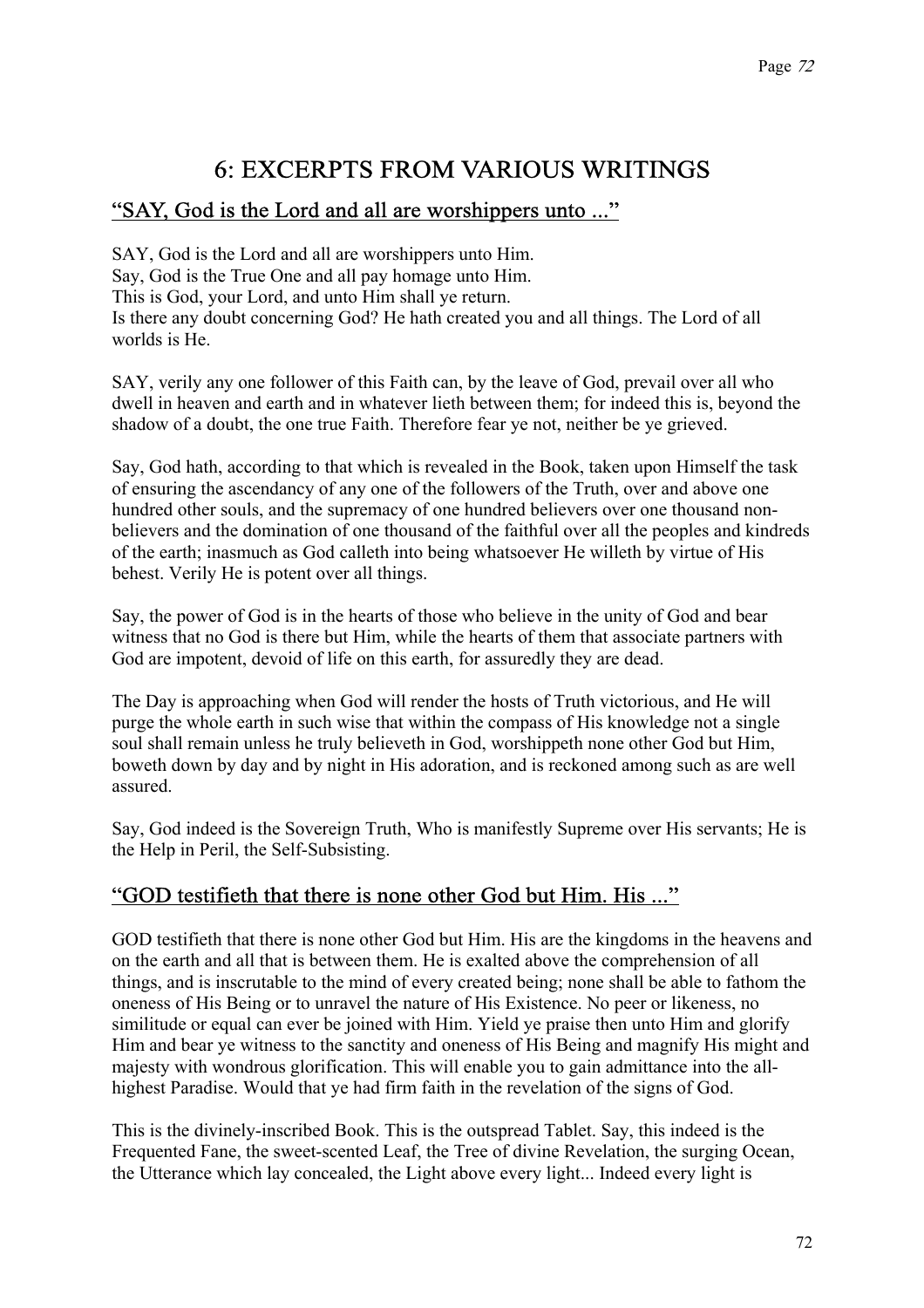generated by God through the power of His behest. He of a truth is the Light in the kingdom of heaven and earth and whatever is between them. Through the radiance of His light God imparteth illumination to your hearts and maketh firm your steps, that perchance ye may yield praise unto Him.

Say, this of a certainty is the Garden of Repose, the loftiest Point of adoration, the Tree beyond which there is no passing, the blessed Lote-Tree, the Most Mighty Sign, the most beauteous Countenance and the most comely Face.

## "FROM the beginning that hath no beginning all men have ..."

FROM the beginning that hath no beginning all men have bowed in adoration before Him Whom God shall make manifest and will continue to do so until the end that hath no end. How strange then that at the time of His appearance ye should pay homage by day and night unto that which the Point of the Bayán hath enjoined upon you and yet fail to worship Him Whom God shall make manifest.

# "CONSECRATE Thou, O my God, the whole of this Tree ..."

CONSECRATE Thou, O my God, the whole of this Tree unto Him, that from it may be revealed all the fruits created by God within it for Him through Whom God hath willed to reveal all that He pleaseth. By Thy glory! I have not wished that this Tree should ever bear any branch, leaf, or fruit that would fail to bow down before Him, on the day of His Revelation, or refuse to laud Thee through Him, as beseemeth the glory of His all-glorious Revelation, and the sublimity of His most sublime Concealment. And shouldst Thou behold, O my God, any branch, leaf, or fruit upon Me that hath failed to bow down before Him, on the day of His Revelation, cut it off, O My God, from that Tree, for it is not of Me, nor shall it return unto Me.

## "HE—glorified be His mention—resembleth the sun. ..."

HE—glorified be His mention—resembleth the sun. Were unnumbered mirrors to be placed before it, each would, according to its capacity, reflect the splendour of that sun, and were none to be placed before it, it would still continue to rise and set, and the mirrors alone would be veiled from its light. I, verily, have not fallen short of My duty to admonish that people, and to devise means whereby they may turn towards God, their Lord, and believe in God, their Creator. If, on the day of His Revelation, all that are on earth bear Him allegiance, Mine inmost being will rejoice, inasmuch as all will have attained the summit of their existence, and will have been brought face to face with their Beloved, and will have recognized, to the fullest extent attainable in the world of being, the splendour of Him Who is the Desire of their hearts. If not, My soul will indeed be saddened. I truly have nurtured all things for this purpose. How, then, can anyone be veiled from Him? For this have I called upon God, and will continue to call upon Him. He, verily, is nigh, ready to answer.

# "THE glory of Him Whom God shall make manifest is ..."

THE glory of Him Whom God shall make manifest is immeasurably above every other glory, and His majesty is far above every other majesty. His beauty excelleth every other embodiment of beauty, and His grandeur immensely exceedeth every other manifestation of grandeur. Every light paleth before the radiance of His light, and every other exponent of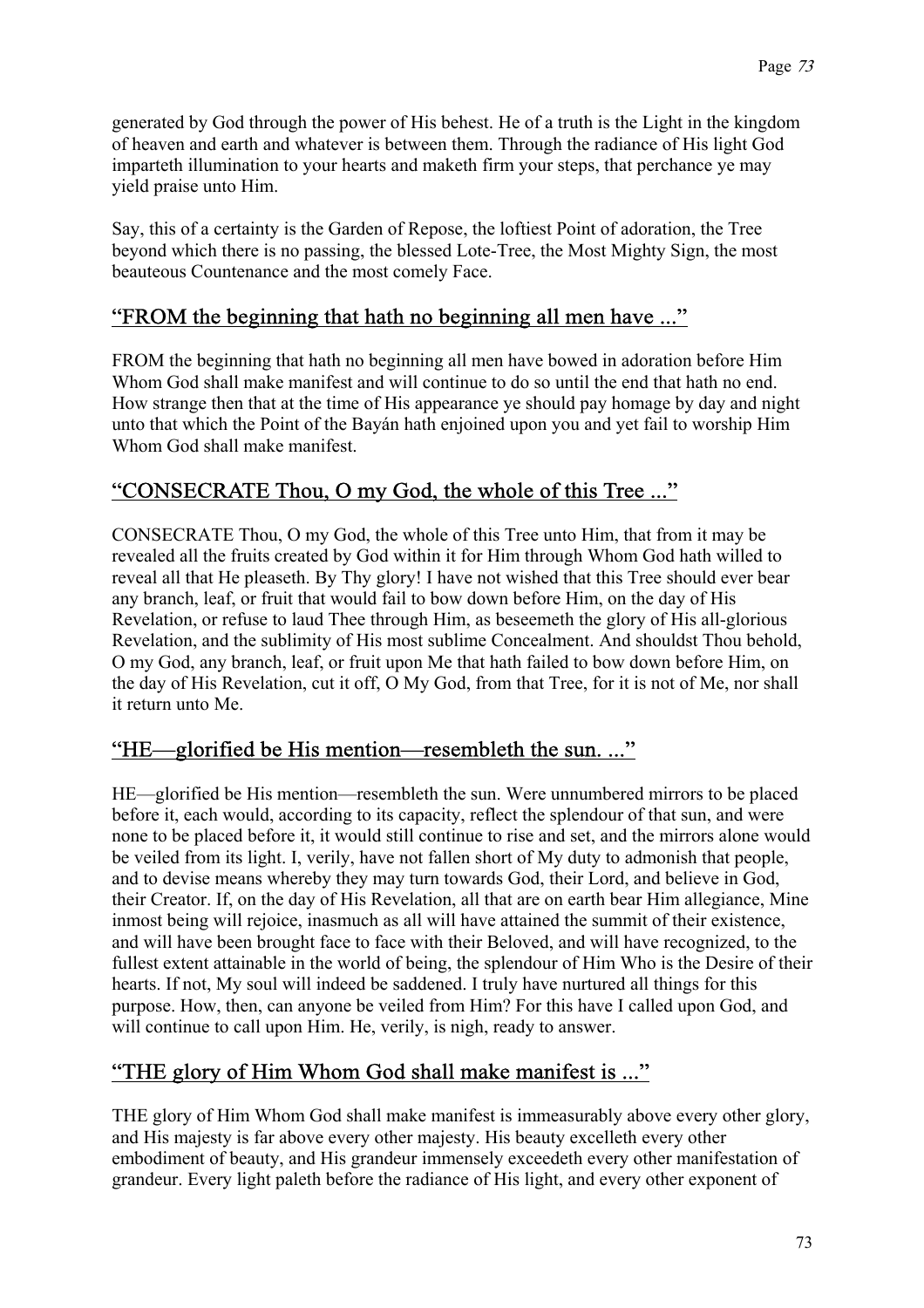mercy falleth short before the tokens of His mercy. Every other perfection is as naught in face of His consummate perfection, and every other display of might is as nothing before His absolute might. His names are superior to all other names. His good-pleasure taketh precedence over any other expression of good-pleasure. His pre-eminent exaltation is far above the reach of every other symbol of exaltation. The splendour of His appearance far surpasseth that of any other appearance. His divine concealment is far more profound than any other concealment. His loftiness is immeasurably above every other loftiness. His gracious favour is unequalled by any other evidence of favour. His power transcendeth every power. His sovereignty is invincible in the face of every other sovereignty. His celestial dominion is exalted far above every other dominion. His knowledge pervadeth all created things, and His consummate power extendeth over all beings.

# "ALL men have proceeded from God and unto Him shall ..."

ALL men have proceeded from God and unto Him shall all return. All shall appear before Him for judgement. He is the Lord of the Day of Resurrection, of Regeneration and of Reckoning, and His revealed Word is the Balance.

True death is realized when a person dieth to himself at the time of His Revelation in such wise that he seeketh naught except Him.

True resurrection from the sepulchres means to be quickened in conformity with His Will, through the power of His utterance.

Paradise is attainment of His good-pleasure and everlasting hell-fire His judgement through justice.

The Day He revealeth Himself is Resurrection Day which shall last as long as He ordaineth.

Everything belongeth unto Him and is fashioned by Him. All besides Him are His creatures.

# "VERILY I am God, no God is there but Me, and aught ..."

In the Name of God, the Most Exalted, the Most High.

VERILY I am God, no God is there but Me, and aught except Me is but My creation. Say, worship Me then, O ye, My creatures.

I have called Thee into being, have nurtured Thee, protected Thee, loved Thee, raised Thee up and have graciously chosen Thee to be the manifestation of Mine Own Self, that Thou mayest recite My verses as ordained by Me, and may summon whomsoever I have created unto My Religion which is none other than this glorious and exalted Path.

I have fashioned all created things for Thy sake, and I have, by virtue of My Will, set Thee sovereign Ruler over all mankind. Moreover, I have decreed that whoso embraceth My religion shall believe in My unity, and I have linked this belief with remembrance of Thee, and after Thee the remembrance of such as Thou hast, by My leave, caused to be the 'Letters of the Living', and of whatever hath been revealed from My religion in the Bayán. This, indeed, is what will enable the sincere among My servants to gain admittance into the celestial Paradise.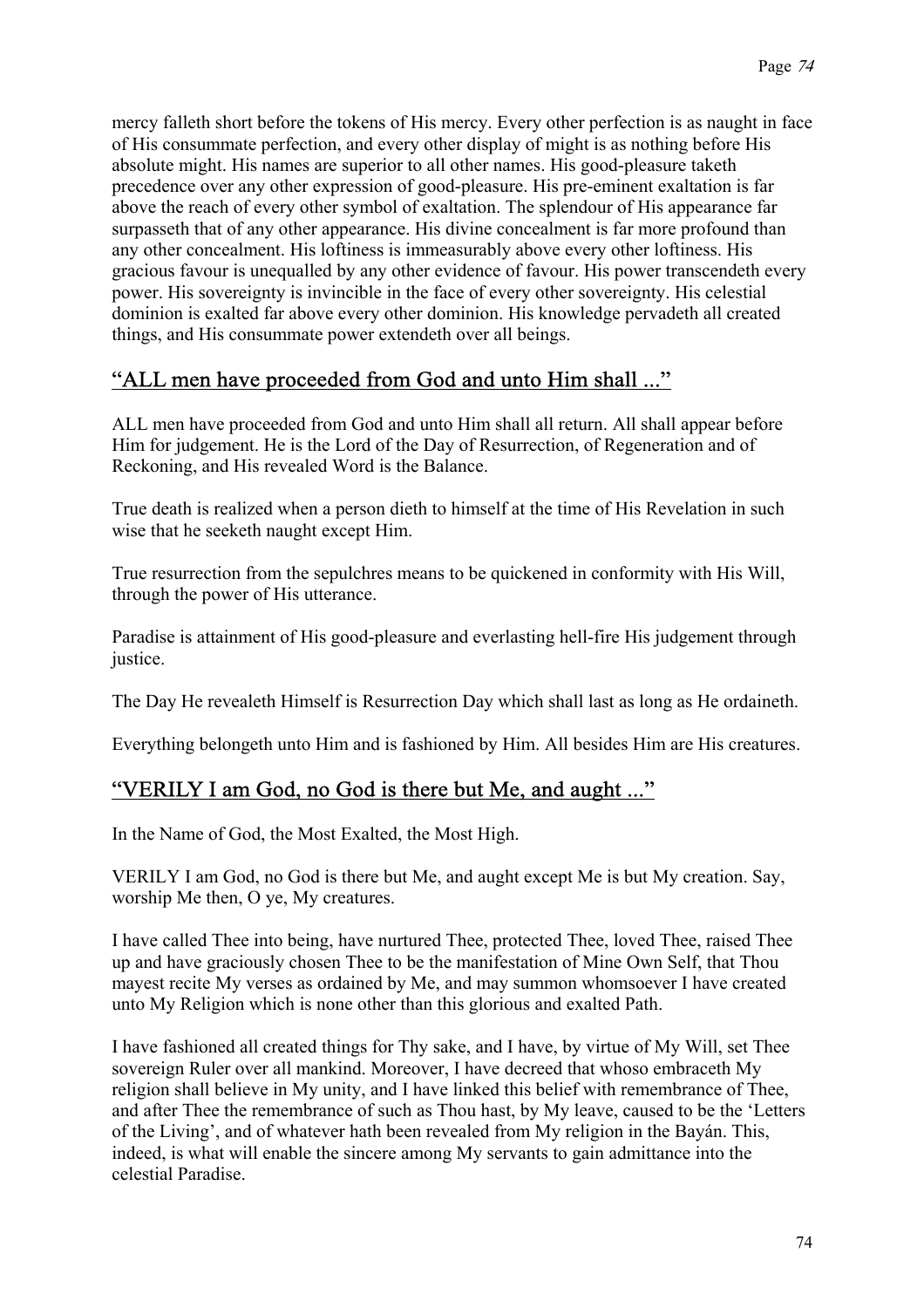Verily, the sun is but a token from My presence so that the true believers among My servants may discern in its rising the dawning of every Dispensation.

In truth I have created Thee through Thyself, then at My Own behest I have fashioned all things through the creative power of Thy Word. We are All-Powerful. I have appointed Thee to be the Beginning and the End, the Seen and the Hidden. Verily We are the All-Knowing.

No one hath been or will ever be invested with prophethood other than Thee, nor hath any sacred Book been or will be revealed unto any one except Thee. Such is the decree ordained by Him Who is the All-Encompassing, the Best Beloved.

The Bayán is in truth Our conclusive proof for all created things, and all the peoples of the world are powerless before the revelation of its verses. It enshrineth the sum total of all the Scriptures, whether of the past or of the future, even as Thou art the Repository of all Our proofs in this Day. We cause whomsover We desire to be admitted into the gardens of our most holy, most sublime Paradise. Thus is divine revelation inaugurated in each Dispensation at Our behest. We are truly the supreme Ruler. Indeed no religion shall We ever inaugurate unless it be renewed in the days to come. This is a promise We solemnly have made. Verily We are supreme over all things...

## "SAY: Praise be to God Who graciously enableth whomsoever ..."

He is God, the Sovereign Lord, the All-Glorious.

SAY: Praise be to God Who graciously enableth whomsoever He willeth to adore Him. Verily no God is there but Him. His are the most excellent titles; it is He Who causeth His Word to be fulfilled as He pleaseth and it is He Who leadeth those who have received illumination and seek the way of righteousness.

Fear thou God, thy Lord, and make mention of His Name in the day-time and at eventide. Follow not the promptings of the faithless, lest thou be reckoned among the exponents of idle fancies. Faithfully obey the Primal Point Who is the Lord Himself, and be of the righteous. Let nothing cause thee to be sore shaken, neither let the things which have been destined to take place in this Cause disturb thee. Strive earnestly for the sake of God and walk in the path of righteousness. Shouldst thou encounter the unbelievers, place thy whole trust in God, thy Lord, saying, Sufficient is God unto me in the kingdoms of both this world and the next.

The Day is approaching when God shall bring the faithful together. In truth no God is there other than Him.

May the peace of God be with those who have been guided aright through the power of divine guidance.

## "GLORIFIED is He to Whom pertaineth the dominion of ..."

He is God, the Supreme Ruler, the Sovereign Truth, He Whose help is implored by all.

GLORIFIED is He to Whom pertaineth the dominion of the heavens and of the earth, in Whose hand lieth the kingdom of all created things and unto Whom shall all return. It is He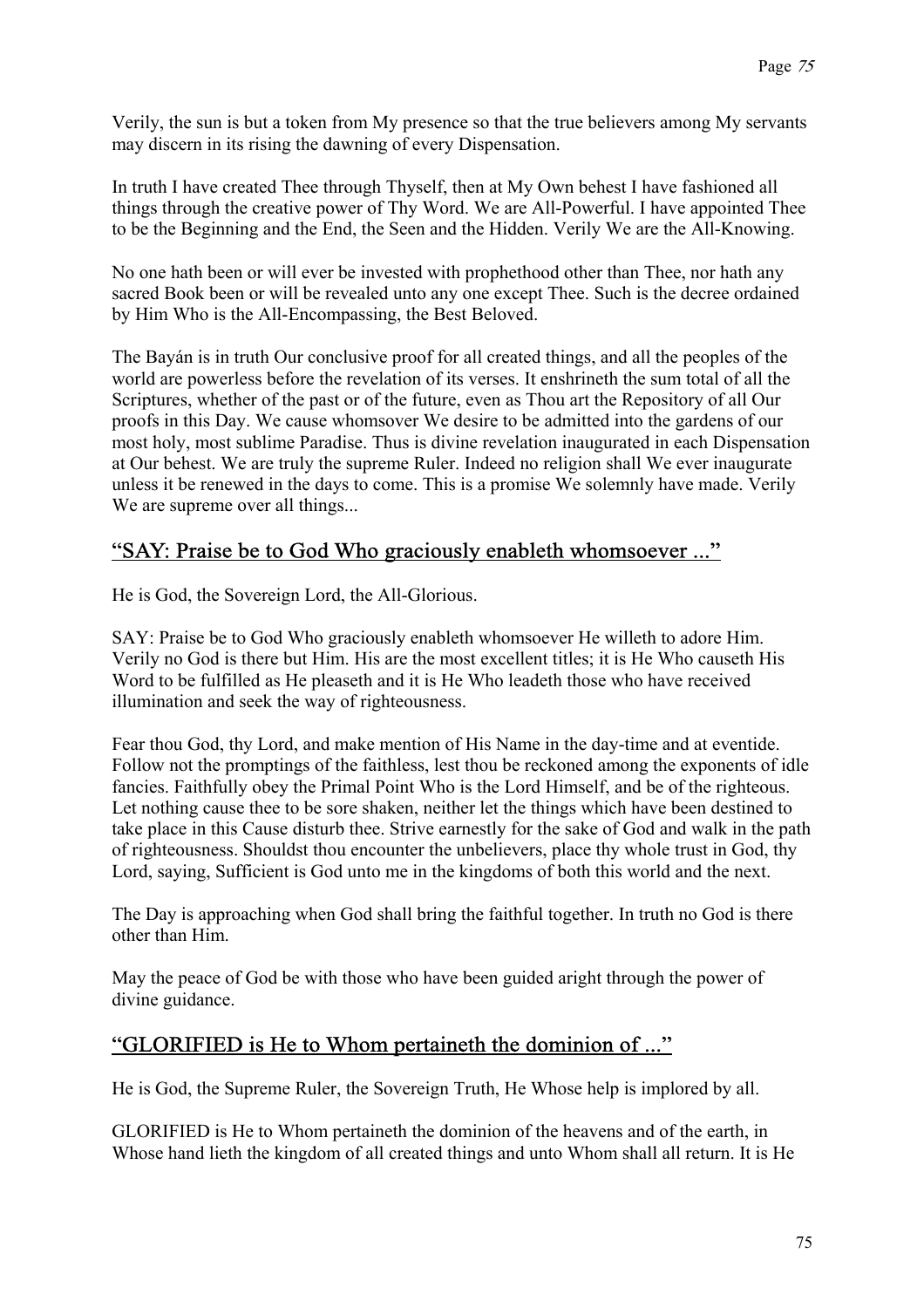Who setteth the measure assigned to each and every thing and revealeth His goodly gifts and blessings in His sacred Book for the benefit of those who offer gratitude for His Cause.

Say, this earthly life shall come to an end, and everyone shall expire and return unto my Lord God Who will reward with the choicest gifts the deeds of those who endure with patience. Verily thy God assigneth the measure of all created things as He willeth, by virtue of His behest; and those who conform to the good-pleasure of your Lord, they are indeed among the blissful.

Thy Lord hath never raised up a prophet in the past who failed to summon the people to His Lord, and today is truly similar to the times of old, were ye to ponder over the verses revealed by God.

When God sent forth His Prophet Muhammad, on that day the termination of the prophetic cycle was foreordained in the knowledge of God. Yea, that promise hath indeed come true and the decree of God hath been accomplished as He hath ordained. Assuredly we are today living in the Days of God. These are the glorious days on the like of which the sun hath never risen in the past. These are the days which the people in bygone times eagerly expected. What hath then befallen you that ye are fast asleep? These are the days wherein God hath caused the Day-Star of Truth to shine resplendent. What hath then caused you to keep your silence? These are the appointed days which ye have been yearningly awaiting in the past—the days of the advent of divine justice. Render ye thanks unto God, O ye concourse of believers.

Let not the deeds of those who reject the Truth shut you out as by a veil. Such people have warrant over your bodies only, and God hath not reposed in them power over your spirits, your souls and your hearts. Fear ye God that haply it may be well with you. All things have been created for your sakes, and for the sake of naught else hath your creation been ordained. Fear ye God and take heed lest forms and apparels debar you from recognizing Him. Render ye thanksgiving unto God that perchance He may deal mercifully with you.

This mortal life is sure to perish; its pleasures are bound to fade away and ere long ye shall return unto God, distressed with pangs of remorse, for presently ye shall be roused from your slumber, and ye shall soon find yourselves in the presence of God and will be asked of your doings.

Say, how dare ye flagrantly deny the verses sent down from the heaven of justice, yet ye read the Books of God revealed in the past? How do ye repudiate the meeting with your Lord which was appointed with you aforetime, and fail in this Day to heed His warning? Indeed, by adhering to forms and by following the promptings of your selfish desires, ye have deprived yourselves of the good-pleasure of your Lord, except those whom their Lord hath endowed with knowledge and who in this Day render thanks unto Him for the bounty of being identified with the true Faith of God. Therefore announce ye the Message unto those who manifest virtue and teach them the ways of the One True God, that haply they may comprehend.

Withhold thy tongue from uttering that which might grieve thee and beseech God for mercy. Verily He is fully cognizant of the righteous, for He is with such of His servants as truly believe in Him, and He is not unaware of the actions of the mischief-makers, inasmuch as nothing whatever in the heavens or on the earth can escape His knowledge.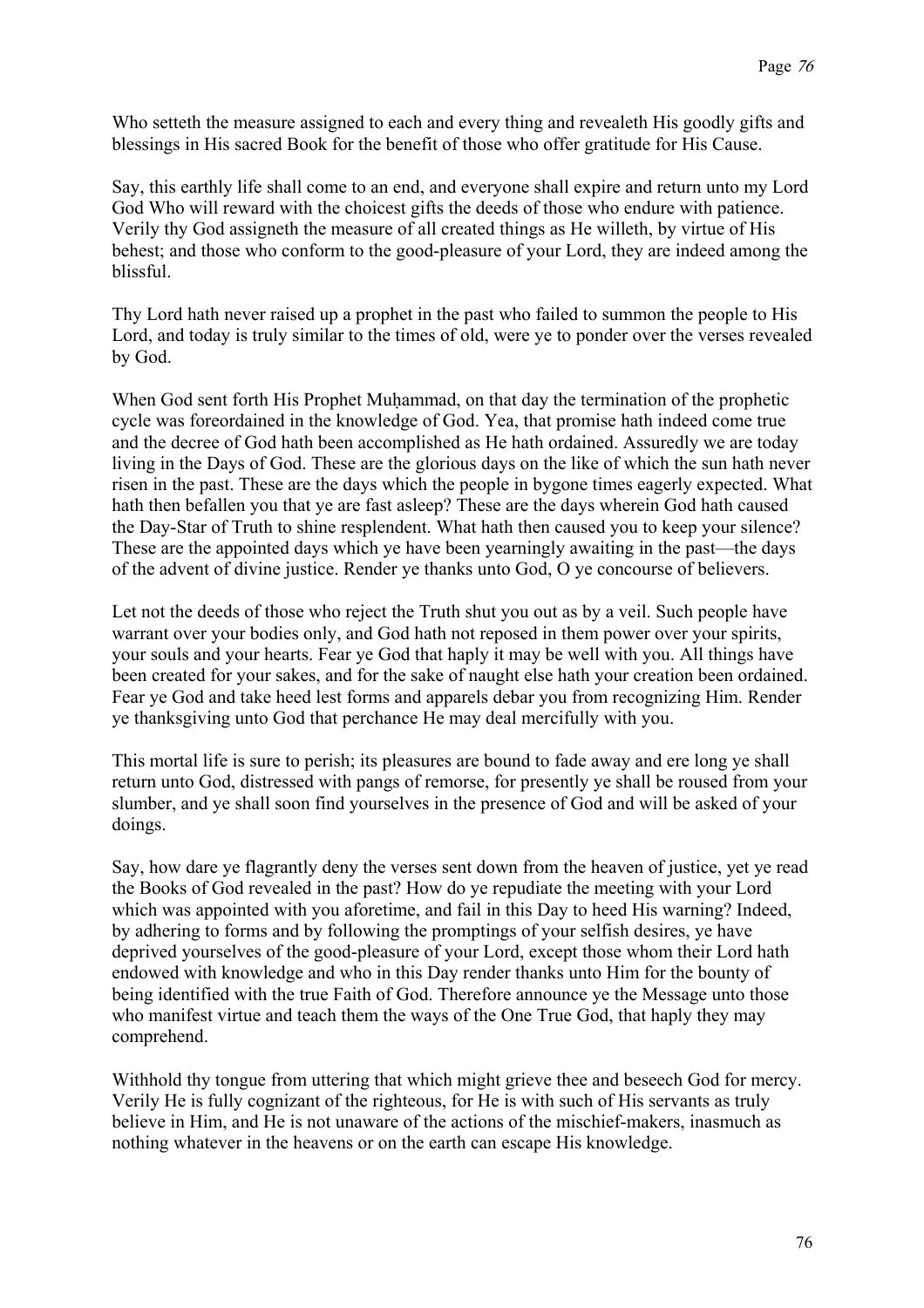These verses, clear and conclusive, are a token of the mercy of thy Lord and a source of guidance for all mankind. They are a light unto those who believe in them and a fire of afflictive torment for those who turn away and reject them.

## "O THOU who art the chosen one among women! ..."

O THOU who art the chosen one among women!

He is God; glorified is the splendour of His light. The verses in this Tablet are revealed for the one who hath believed in the signs of her Lord and is reckoned among such as are wholly devoted unto Him. Bear thou witness that verily no God is there but Him, Who is both my Lord and thine, and that no other God besides Him existeth. He is the Bountiful, the Almighty.

Yield thee thanks unto God, for He hath graciously aided thee in this Day, revealed for thee the clear verses of this Tablet, and hath numbered thee among such women as have believed in the signs of God, have taken Him as their guardian and are of the grateful. Verily God shall soon reward thee and those who have believed in His signs with an excellent reward from His presence. Assuredly no God is there other than Him, the All-Possessing, the Most Generous. The revelations of His bounty pervade all created things; He is the Merciful, the Compassionate.

### "GOD testifieth that there is none other God but Him, the ..."

GOD testifieth that there is none other God but Him, the Almighty, the Best Beloved.

Fix your gaze upon Him Whom God shall make manifest in the Day of Resurrection, then firmly believe in that which is sent down by Him.

Say, God hath undisputed triumph over every victorious one. There is no one in heaven or earth or in whatever lieth between them who can frustrate the transcendent supremacy of His triumph. He calleth into being whatsoever He willeth through the potency of His behest. Verily God is the mightiest Sustainer, the Helper and the Defender.

#### "WHEN the Day-Star of Bahá will shine resplendent above ..."

WHEN the Day-Star of Bahá will shine resplendent above the horizon of eternity it is incumbent upon you to present yourselves before His Throne. Beware lest ye be seated in His presence or ask questions without His leave. Fear ye God, O concourse of the Mirrors.

Beg ye of Him the wondrous tokens of His favour that He may graciously reveal for you whatever He willeth and desireth, inasmuch as on that Day all the revelations of divine bounty shall circle around the Seat of His glory and emanate from His presence, could ye but understand it.

It behooveth you to remain silent before His Throne, for indeed of all the things which have been created between heaven and earth nothing on that Day will be deemed more fitting than the observance of silence. Moreover, take ye good heed not to be reckoned among those of the past who were invested with knowledge, yet by reason of their learning waxed proud before God, the Transcendent, the Self-Subsisting, inasmuch as on that Day it is He Who is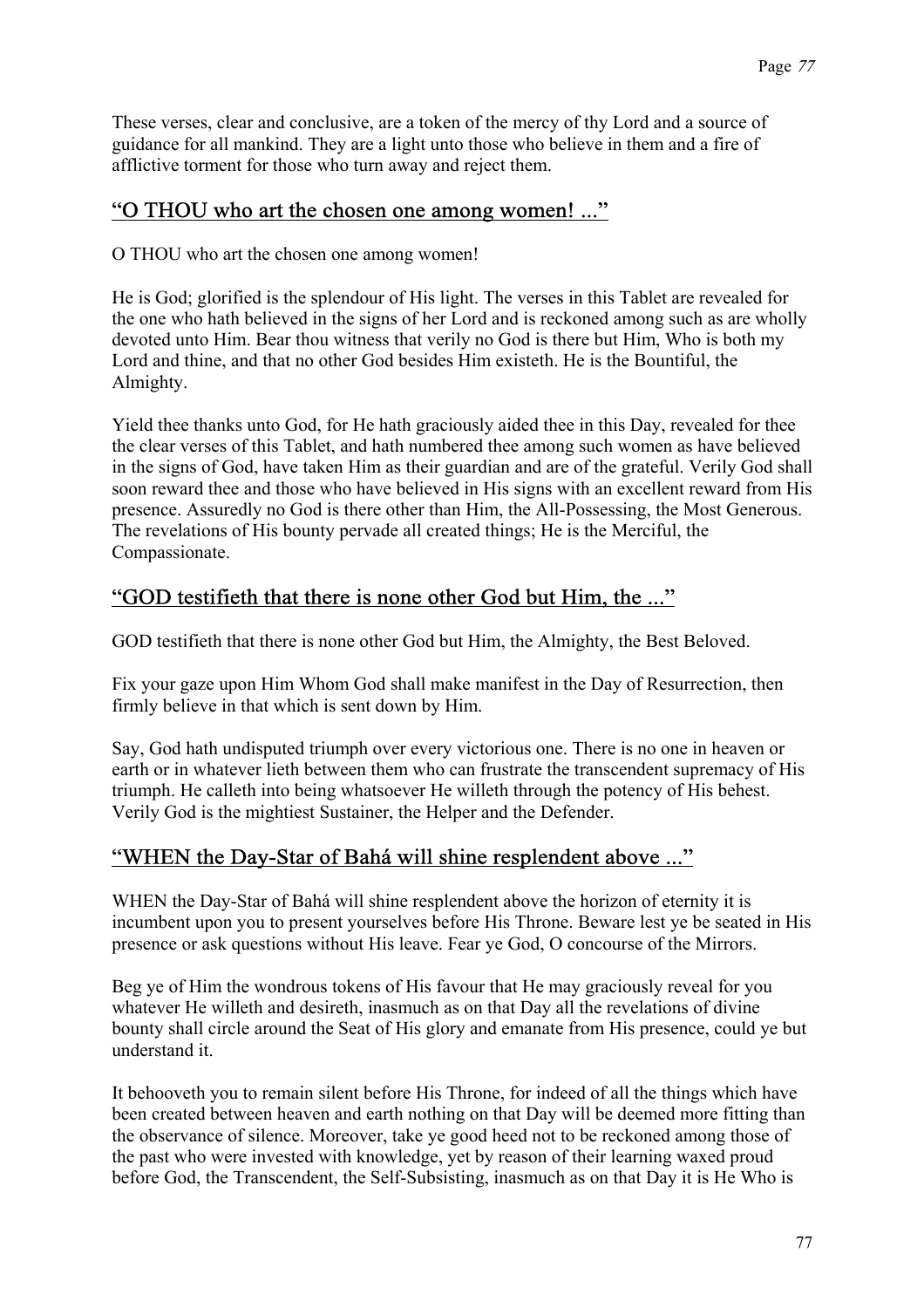the All-Knowing, the Omniscient, the Source of all knowledge, far above such as are endued with learning; and it is He Who is the Potent, the All-Compelling, the Lord of power, in the face of those who wield power; and it is He Who is the Mighty, the Most August, the Most Glorious before such as display glory; and on that Day it is He Who is the Lofty, the All-Highest, the Source of exaltation, far above those who are elevated in rank; and it is He Who is the Almighty, the Source of glory and grandeur, far above the pomp of the mighty; and it is He Who is the Omnipotent, the Supreme Ruler, the Lord of judgement, transcending all such as are invested with authority; and it is He Who is the Generous, the Most Benevolent, the Essence of bounty, Who standeth supreme in the face of such as show benevolence; and it is He Who is the Ordainer and the Supreme Wielder of authority and power, inconceivably high above those who hold earthly dominion; and it is He Who is the Most Excellent, the Unsurpassed, the Pre-eminent in the face of every man of accomplishment.

Ye have, one and all, been called into being to seek His presence and to attain that exalted and glorious station. Indeed, He will send down from the heaven of His mercy that which will benefit you, and whatever is graciously vouchsafed by Him shall enable you to dispense with all mankind. Verily on that Day the learning of the learned shall prove of no avail, neither the accomplishments of the exponents of knowledge, nor the pomp of the highly honoured, nor the power of the mighty, nor the remembrance of the devout, nor the deeds of the righteous, nor the genuflexion of the kneeling worshipper, nor his prostration or turning towards the Qiblih, nor the honour of the honoured, nor the kinship of the highly born, nor the nobility of those of noble descent, nor the discourse of the eloquent, nor the titles of the prominent none of these shall be of any avail unto them—inasmuch as all these and whatever else ye have known or comprehended were created by His word of command 'Be' and it is. Indeed if it be His Will He can assuredly bring about the resurrection of all created things through a word from Himself. He is, in truth, over and above all this, the All-Powerful, the Almighty, the Omnipotent.

Beware, O concourse of Mirrors, lest on that Day titles make you vainglorious. Know ye of a certainty that ye, together with all those who stand above you or below you, have been created for that Day. Fear ye God and commit not that which would grieve His heart, nor be of them that have gone astray. Perchance He will appear invested with the power of Truth while ye are fast asleep on your couches, or His messengers will bring glorious and resplendent Tablets from Him while ye turn away disdainfully from Him, pronounce sentence against Him—such sentence as ye would never pass on yourselves—and say, 'This is not from God, the All-Subduing, the Self-Existent'.

Glory be unto Thee, O my God, Thou art well aware that I have proclaimed Thy Word and have not failed in the mission Thou didst enjoin upon me. I entreat Thee to guard the people of the Bayán on that Day in order that they may not pronounce censure against Thee nor contend with Thy signs. Protect them then, O my God, through the power of Thy might which pervadeth all mankind.

## "GLORY be unto Him Who is the Lord of all that are in ..."

He is the Almighty.

GLORY be unto Him Who is the Lord of all that are in the heavens and on the earth; He is the All-Wise, the All-Informed. It is He Who calleth into being whatsoever He willeth at His behest; He is indeed the Clement, the Fashioner. Say, verily He is equal to His purpose;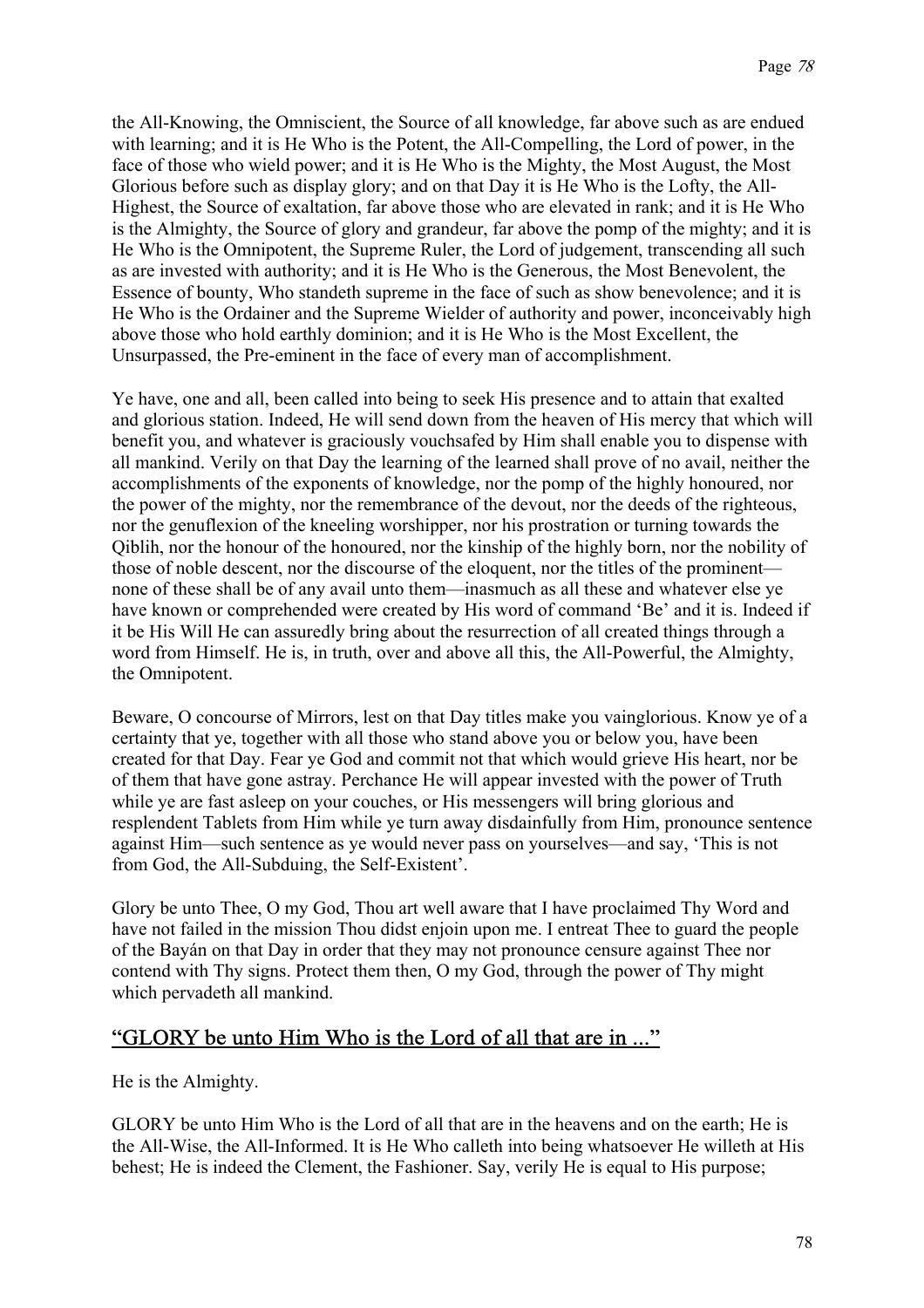whomsoever He willeth, He maketh victorious through the power of His hosts; there is none other God but Him, the Mighty, the Wise. His is the kingdom of earth and heaven and He is the Lord of power and glory. Such as have believed in God and in His signs are indeed the followers of truth and shall abide in the gardens of delight, while those who have disbelieved in God and have rejected that which He hath revealed, these shall be the inmates of the fire wherein they shall remain forever. Say, most people have openly repudiated God and have followed the rebellious wicked doers. Such people resemble those who have gone before them, upholding every hostile oppressor. Verily no God is there but God; His is the kingdom of heaven and earth and He is the Clement, the All-Knowing. God testifieth that there is no God but Him, and He Who speaketh at the bidding of His Lord is but the First to worship Him. He is the peerless Creator Who hath created the heavens and the earth and whatsoever lieth between them, and all do His bidding. He is the One Whose grace hath encompassed all that are in the heavens, on earth or elsewhere, and everyone abideth by His behest.

### "IT behooveth you to await the Day of the appearance of ..."

IT behooveth you to await the Day of the appearance of Him Whom God shall manifest. Indeed My aim in planting the Tree of the Bayán hath been none other than to enable you to recognize Me. In truth I Myself am the first to bow down before God and to believe in Him. Therefore let not your recognition become fruitless, inasmuch as the Bayán, notwithstanding the sublimity of its station, beareth fealty to Him Whom God shall make manifest, and it is He Who beseemeth most to be acclaimed as the Seat of divine Reality, though indeed He is I and I am He. However, when the Tree of the Bayán attaineth its highest development, We shall bend it low as a token of adoration towards its Lord Who will appear in the person of Him Whom God shall make manifest. Perchance ye may be privileged to glorify God as it befitteth His august Self.

Indeed ye have been called into being through the power of the Point of the Bayán while the Point Himself is resigned to the Will of Him Whom God shall make manifest, is exalted through His transcendent sublimity, is sustained by the evidences of His might, is glorified by the majesty of His oneness, is adorned by the beauty of His singleness, is empowered by His eternal dominion and is invested with authority through His everlasting sovereignty. How then could they, who are but the creation of the Point, be justified in saying 'why or wherefore'?

O congregation of the Bayán, and all who are therein! Recognize ye the limits imposed upon you, for such a One as the Point of the Bayán Himself hath believed in Him Whom God shall make manifest, before all things were created. Therein, verily, do I glory before all who are in the kingdom of heaven and earth. Suffer not yourselves to be shut out as by a veil from God after He hath revealed Himself. For all that hath been exalted in the Bayán is but as a ring upon My hand, and I Myself am, verily, but a ring upon the hand of Him Whom God shall make manifest—glorified be His mention! He turneth it as He pleaseth, for whatsoever He pleaseth, and through whatsoever He pleaseth. He, verily, is the Help in Peril, the Most High.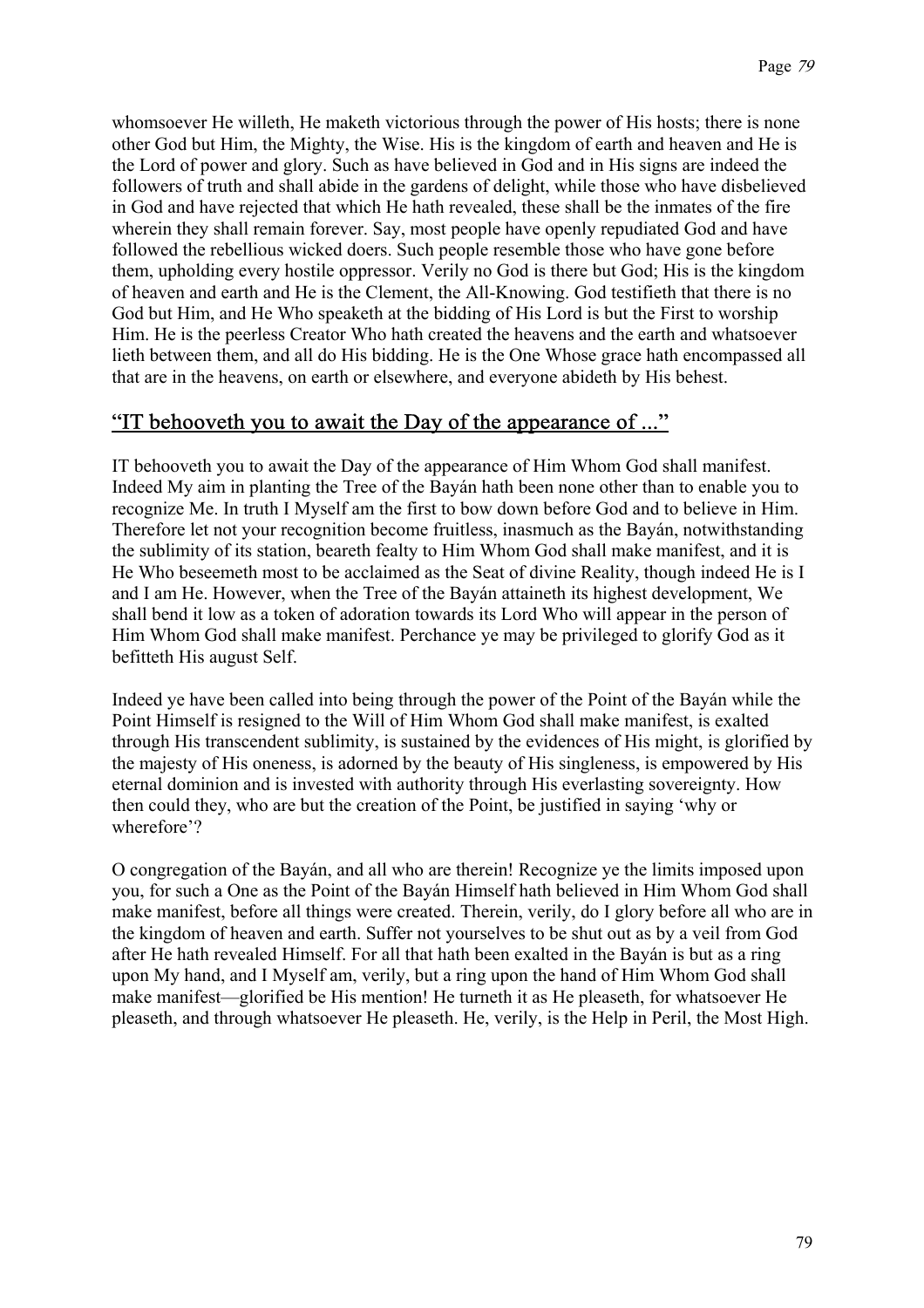# 7: PRAYERS AND MEDITATIONS

# "HALLOWED be the Lord in Whose hand is the ..."

In the Name of God, the Lord of overpowering majesty, the All-Compelling.

HALLOWED be the Lord in Whose hand is the source of dominion. He createth whatsoever He willeth by His Word of command 'Be', and it is. His hath been the power of authority heretofore and it shall remain His hereafter. He maketh victorious whomsoever He pleaseth, through the potency of His behest. He is in truth the Powerful, the Almighty. Unto Him pertaineth all glory and majesty in the kingdoms of Revelation and Creation and whatever lieth between them. Verily He is the Potent, the All-Glorious. From everlasting He hath been the Source of indomitable strength and shall remain so unto everlasting. He is indeed the Lord of might and power. All the kingdoms of heaven and earth and whatever is between them are God's, and His power is supreme over all things. All the treasures of earth and heaven and everything between them are His, and His protection extendeth over all things. He is the Creator of the heavens and the earth and whatever lieth between them and He truly is a witness over all things. He is the Lord of Reckoning for all that dwell in the heavens and on earth and whatever lieth between them, and truly God is swift to reckon. He setteth the measure assigned to all who are in the heavens and the earth and whatever is between them. Verily He is the Supreme Protector. He holdeth in His grasp the keys of heaven and earth and of everything between them. At His Own pleasure doth He bestow gifts, through the power of His command. Indeed His grace encompasseth all and He is the All-Knowing.

Say: God sufficeth unto me; He is the One Who holdeth in His grasp the kingdom of all things. Through the power of His hosts of heaven and earth and whatever lieth between them, He protecteth whomsoever among His servants He willeth. God, in truth, keepeth watch over all things.

Immeasurably exalted art Thou, O Lord! Protect us from what lieth in front of us and behind us, above our heads, on our right, on our left, below our feet and every other side to which we are exposed. Verily Thy protection over all things is unfailing.<sup>\*</sup>

## "SEND down Thy blessings, O my God, upon the Tree of ..."

SEND down Thy blessings, O my God, upon the Tree of the Bayán, upon its root and its branch, its boughs, its leaves, its fruits and upon whatsoever it beareth or sheltereth. Cause this Tree then to be made into a magnificent Scroll to be offered to the presence of Him Whom Thou wilt make manifest on the Day of Judgement, that He may graciously allow the entire company of the followers of the Bayán to be restored to life and that He may, through His bounty, inaugurate a new creation.

Indeed all are but paupers in the face of Thy tender mercy, and lowly servants before the tokens of Thy loving-kindness. I beg of Thee, by Thy bounty, O my God, and by the outpourings of Thy mercy and bestowals, O my Lord, and by the evidences of Thy heavenly

 <sup>\*</sup> <sup>\*</sup>The original of this prayer for protection is written in the Báb's own hand, in the form of a pentacle.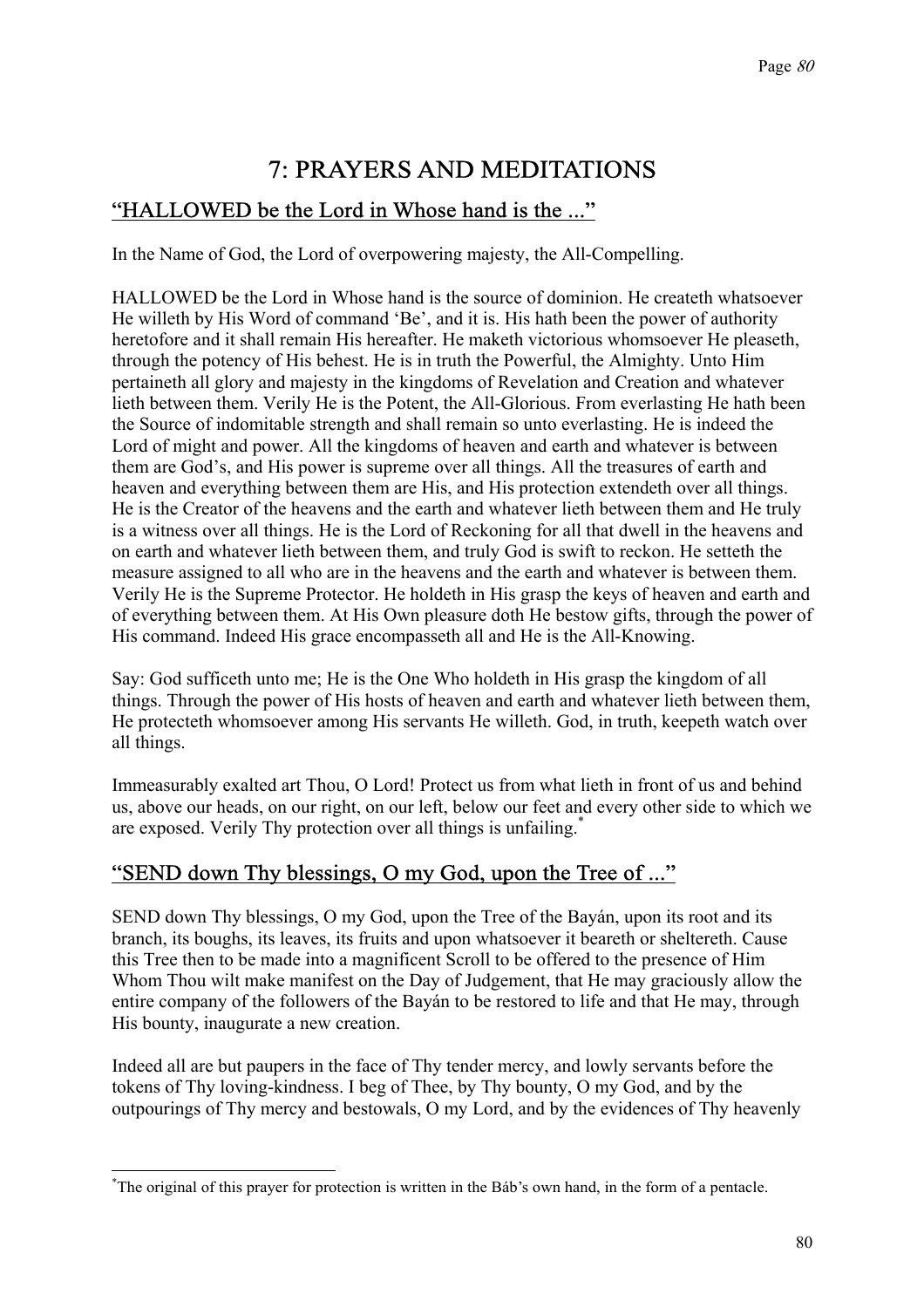favours and grace, O my Best Beloved, to watch over Him Whom God shall make manifest that no trace of despondency may ever touch Him.

## "IMMEASURABLY glorified and exalted art Thou. How ..."

IMMEASURABLY glorified and exalted art Thou. How can I make mention of Thee, O Thou the Beloved of the entire creation; and how can I acknowledge Thy claim, O Thou, before Whom every created thing standeth in awe. The loftiest station to which human perception can soar and the utmost height which the minds and souls of men can scale are but signs created through the potency of Thy command and tokens manifested through the power of Thy Revelation. Far be it from Thy glory that anyone other than Thee should make mention of Thee or should attempt to voice Thy praise. The very essence of every reality beareth witness to its debarment from the precincts of the court of Thy nearness, and the quintessence of every being testifieth to its failure to attain Thy holy Presence. Immeasurably glorified and exalted art Thou! That which alone beseemeth Thee is the befitting mention made by Thine Own Self, and that only which is worthy of Thee is the anthem of praise voiced by Thine Own Essence...

Through the revelation of Thy grace, O Lord, Thou didst call Me into being on a night such as this,<sup>\*</sup> and lo, I am now lonely and forsaken in a mountain. Praise and thanksgiving be unto Thee for whatever conformeth to Thy pleasure within the empire of heaven and earth. And all sovereignty is Thine, extending beyond the uttermost range of the kingdoms of Revelation and Creation.

Thou didst create Me, O Lord, through Thy gracious favour and didst protect Me through Thy bounty in the darkness of the womb and didst nourish Me, through Thy loving-kindness, with life-giving blood. After having fashioned Me in a most comely form, through Thy tender providence, and having perfected My creation through Thine excellent handiwork and breathed Thy Spirit into My body through Thine infinite mercy and by the revelation of Thy transcendent unity, Thou didst cause Me to issue forth from the world of concealment into the visible world, naked, ignorant of all things, and powerless to achieve aught. Thou didst then nourish Me with refreshing milk and didst rear Me in the arms of My parents with manifest compassion, until Thou didst graciously acquaint Me with the realities of Thy Revelation and apprised Me of the straight path of Thy Faith as set forth in Thy Book. And when I attained full maturity Thou didst cause Me to bear allegiance unto Thine inaccessible Remembrance, and enabled Me to advance towards the designated station, where Thou didst educate Me through the subtle operations of Thy handiwork and didst nurture Me in that land with Thy most gracious gifts. When that which had been preordained in Thy Book came to pass Thou didst cause Me, through Thy kindness, to reach Thy holy precincts and didst suffer Me, through Thy tender mercy, to dwell within the court of fellowship, until I discerned therein that which I witnessed of the clear tokens of Thy mercifulness, the compelling evidences of Thy oneness, the effulgent splendours of Thy majesty, the source of Thy supreme singleness, the heights of Thy transcendent sovereignty, the signs of Thy peerlessness, the manifestations of Thine exalted glory, the retreats of Thy sanctity, and whatsoever is inscrutable to all but **Thee.** 

 <sup>\*</sup> <sup>\*</sup>Refers to the Báb's birthday on the first day of the month of Muharram, 1235 A.H. (October 20, 1819).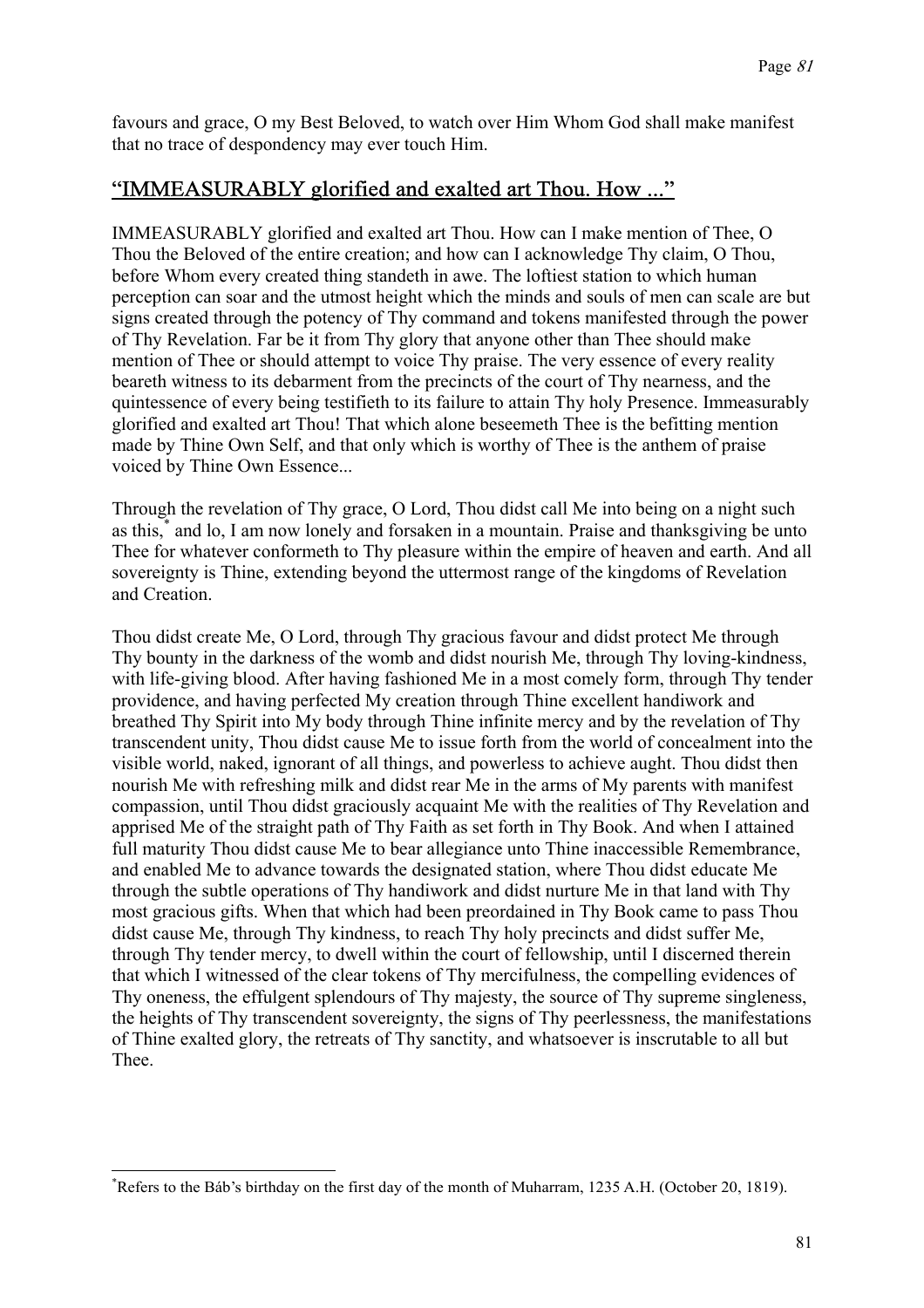# "VERILY I am Thy servant, O my God, and Thy poor ..."

VERILY I am Thy servant, O my God, and Thy poor one and Thy suppliant and Thy wretched creature. I have arrived at Thy gate, seeking Thy shelter. I have found no contentment save in Thy love, no exultation except in Thy remembrance, no eagerness but in obedience to Thee, no joy save in Thy nearness, and no tranquillity except in reunion with Thee, notwithstanding that I am conscious that all created things are debarred from Thy sublime Essence and the entire creation is denied access to Thine inmost Being. Whenever I attempt to approach Thee, I perceive nothing in myself but the tokens of Thy grace and behold naught in my being but the revelations of Thy loving-kindness. How can one who is but Thy creature seek reunion with Thee and attain unto Thy presence, whereas no created thing can ever be associated with Thee, nor can aught comprehend Thee? How is it possible for a lowly servant to recognize Thee and to extol Thy praise, notwithstanding that Thou hast destined for him the revelations of Thy dominion and the wondrous testimonies of Thy sovereignty? Thus every created thing beareth witness that it is debarred from the sanctuary of Thy presence by reason of the limitations imposed upon its inner reality. It is undisputed, however, that the influence of Thine attraction hath everlastingly been inherent in the realities of Thy handiwork, although that which beseemeth the hallowed court of Thy providence is exalted beyond the attainment of the entire creation. This indicateth, O my God, my utter powerlessness to praise Thee and revealeth my utmost impotence in yielding thanks unto Thee; and how much more to attain the recognition of Thy divine unity or to succeed in reaching the clear tokens of Thy praise, Thy sanctity and Thy glory. Nay, by Thy might, I yearn for naught but Thine Own Self and seek no one other than Thee.

## "MAGNIFIED be Thy Name, O God. Thine in truth are the ..."

MAGNIFIED be Thy Name, O God. Thine in truth are the Kingdoms of Creation and Revelation, and verily in our Lord have we placed our whole trust. All praise be unto Thee, O God; Thou art the Maker of the heavens and the earth and that which is between them, and Thou in truth art the supreme Ruler, the Fashioner, the All-Wise. Glorified art Thou, O Lord! Thou wilt surely gather mankind for the Day of whose coming there is no doubt—the Day whereon everyone shall appear before Thee and find life in Thee. This is the Day of the One true God—the Day Thou shalt bring about as Thou pleasest through the power of Thy behest.

Thou art the Sovereign, the wondrous Creator, the Mighty, the Best Beloved.

## "LAUDED be Thy Name, O God. Thou art in truth our ..."

LAUDED be Thy Name, O God. Thou art in truth our Lord; Thou art aware of whatsoever is in the heavens and on the earth. Send down then upon us a token of Thy mercy. Verily Thou art unsurpassed among them that show mercy. All praise be unto Thee, O Lord. Ordain for us from Thy presence that which will comfort the hearts of the sincere among Thy servants. Glorified art Thou, O God, Thou art the Creator of the heavens and the earth and that which lieth between them. Thou art the sovereign Lord, the Most Holy, the Almighty, the All-Wise. Magnified be Thy Name, O God, send down upon them who have believed in God and in His signs a mighty succour from Thy presence such as to enable them to prevail over the generality of mankind.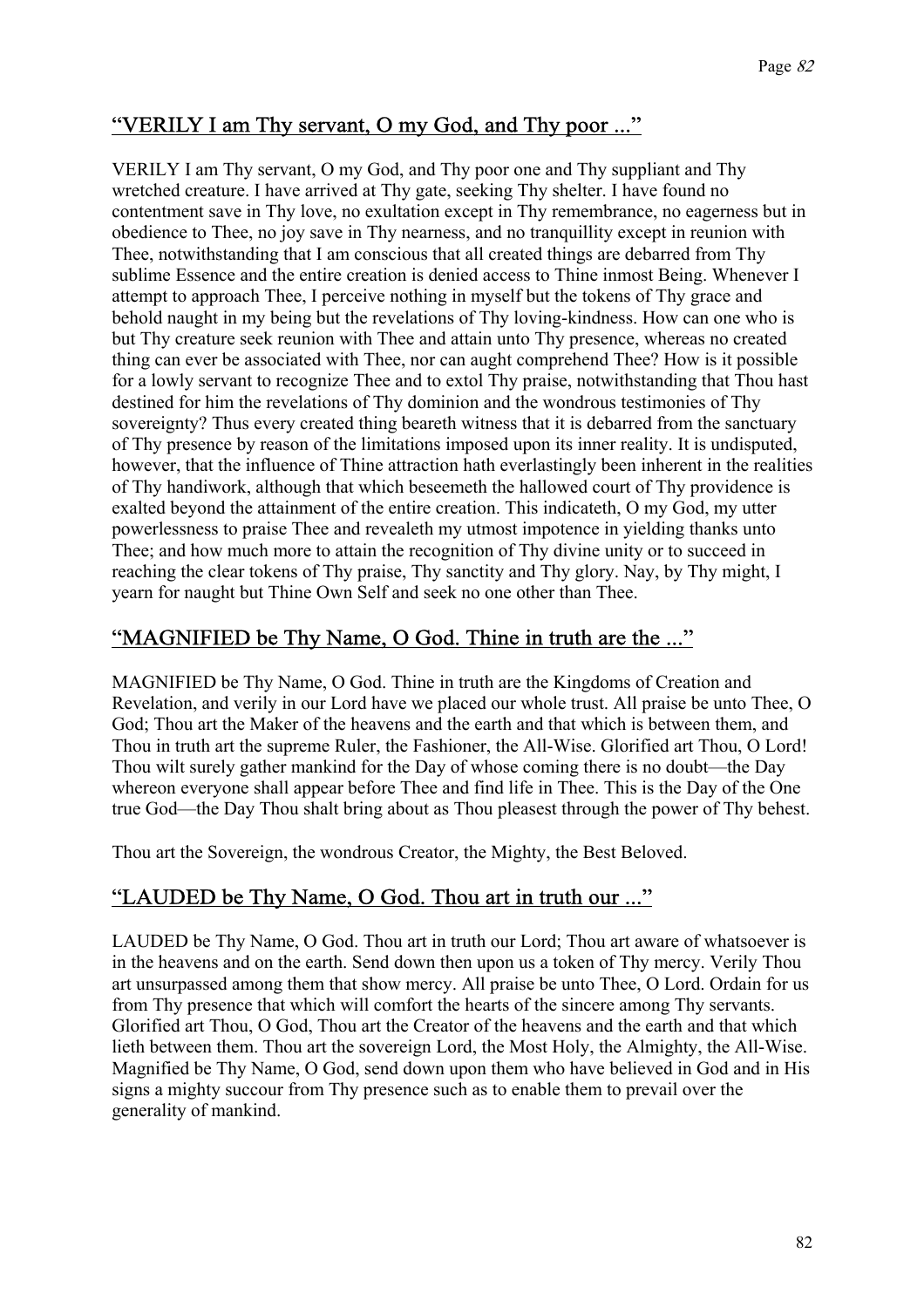## "GLORY be unto Thee, O God. How can I make mention ..."

GLORY be unto Thee, O God. How can I make mention of Thee while Thou art sanctified from the praise of all mankind. Magnified be Thy Name, O God, Thou art the King, the Eternal Truth; Thou knowest what is in the heavens and on the earth, and unto Thee must all return. Thou hast sent down Thy divinely-ordained Revelation according to a clear measure. Praised art Thou, O Lord! At Thy behest Thou dost render victorious whomsoever Thou willest, through the hosts of heaven and earth and whatsoever existeth between them. Thou art the Sovereign, the Eternal Truth, the Lord of invincible might.

Glorified art Thou, O Lord, Thou forgivest at all times the sins of such among Thy servants as implore Thy pardon. Wash away my sins and the sins of those who seek Thy forgiveness at dawn, who pray to Thee in the day-time and in the night season, who yearn after naught save God, who offer up whatsoever God hath graciously bestowed upon them, who celebrate Thy praise at morn and eventide, and who are not remiss in their duties.

## "PRAISE be unto Thee, O Lord. Forgive us our sins, have ..."

PRAISE be unto Thee, O Lord. Forgive us our sins, have mercy upon us and enable us to return unto Thee. Suffer us not to rely on aught else besides Thee, and vouchsafe unto us, through Thy bounty, that which Thou lovest and desirest and well beseemeth Thee. Exalt the station of them that have truly believed and forgive them with Thy gracious forgiveness. Verily Thou art the Help in Peril, the Self-Subsisting.

## "O GOD our Lord! Protect us through Thy grace from ..."

O GOD our Lord! Protect us through Thy grace from whatsoever may be repugnant unto Thee and vouchsafe unto us that which well beseemeth Thee. Give us more out of Thy bounty and bless us. Pardon us for the things we have done and wash away our sins and forgive us with Thy gracious forgiveness. Verily Thou art the Most Exalted, the Self-Subsisting.

Thy loving providence hath encompassed all created things in the heavens and on the earth, and Thy forgiveness hath surpassed the whole creation. Thine is sovereignty; in Thy hand are the Kingdoms of Creation and Revelation; in Thy right hand Thou holdest all created things and within Thy grasp are the assigned measures of forgiveness. Thou forgivest whomsoever among Thy servants Thou pleasest. Verily Thou art the Ever-Forgiving, the All-Loving. Nothing whatsoever escapeth Thy knowledge, and naught is there which is hidden from Thee.

O God our Lord! Protect us through the potency of Thy might, enable us to enter Thy wondrous surging ocean, and grant us that which well befitteth Thee.

Thou art the Sovereign Ruler, the Mighty Doer, the Exalted, the All-loving.

## "GLORY be unto Thee, O Lord my God! Nothing whatsoever ..."

GLORY be unto Thee, O Lord my God! Nothing whatsoever escapeth Thy knowledge, nor is there anything that could slip from Thy grasp, or anything that could thwart Thy Purpose, whether in the heavens or on the earth, of the past or of the future.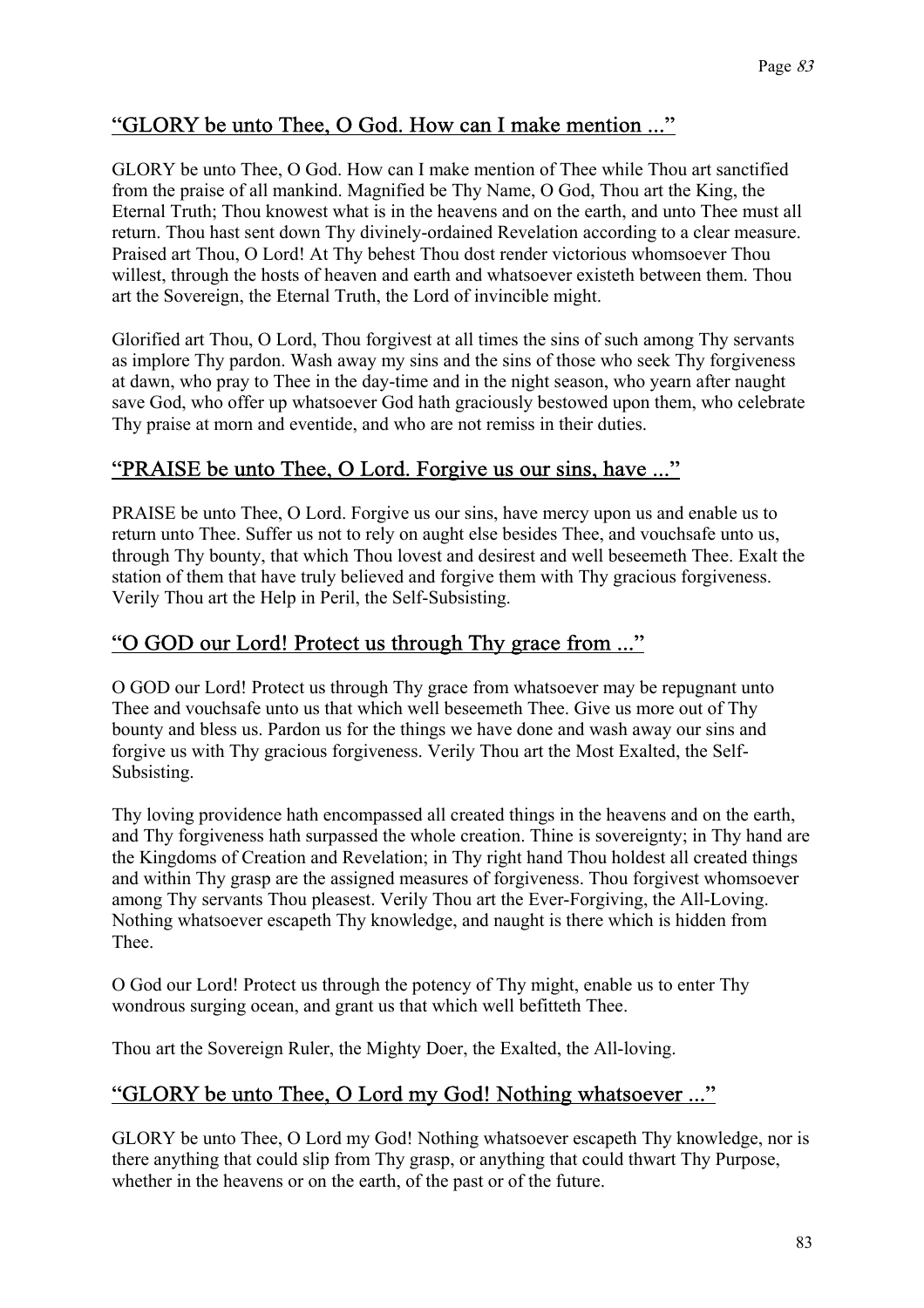Thou seest Paradise and the inmates thereof; Thou beholdest the realm below and the dwellers thereof. All are but Thy servants and are held within Thy grasp.

## "O Lord! Render victorious Thy forbearing servants in ..."

O Lord! Render victorious Thy forbearing servants in Thy days by granting them a befitting victory, inasmuch as they have sought martyrdom in Thy path. Send down upon them that which will bring comfort to their minds, will rejoice their inner beings, will impart assurance to their hearts and tranquillity to their bodies and will enable their souls to ascend to the presence of God, the Most Exalted, and to attain the supreme Paradise and such retreats of glory as Thou hast destined for men of true knowledge and virtue. Verily Thou knowest all things, while we are but Thy servants, Thy thralls, Thy bondsmen and Thy poor ones. No Lord but Thee do we invoke, O God our Lord, nor do we implore blessings or grace from anyone but Thee, O Thou Who art the God of mercy unto this world and the next. We are but the embodiments of poverty, of nothingness, of helplessness and of perdition, while Thy whole Being betokeneth wealth, independence, glory, majesty and boundless grace.

Turn our recompense, O Lord, into that which well beseemeth Thee of the good of this world and of the next, and of the manifold bounties which extend from on high down to the earth below.

Verily Thou art our Lord and the Lord of all things. Into Thy hands do we surrender ourselves, yearning for the things that pertain unto Thee.

## "GLORIFIED be Thy Name, O Lord! In whom shall I ..."

GLORIFIED be Thy Name, O Lord! In whom shall I take refuge while Thou art in truth my God and my Beloved; unto whom shall I turn for shelter while Thou art my Lord and my Possessor; and towards whom shall I flee while Thou art in truth my Master and my Sanctuary; and whom shall I implore while Thou art in truth my Treasure and the Goal of my desire; and through whom shall I plead before Thee, while Thou art in truth my highest aspiration and supreme desire? Every hope hath been frustrated save the yearning for Thy heavenly grace, and every door is barred except the portal leading to the well-spring of Thy blessings.

I beseech Thee, O my Lord, by Thy most effulgent splendour, before whose brightness every soul humbly boweth down and prostrateth itself in adoration for Thy sake—a splendour before whose radiance fire is turned into light, the dead are brought to life and every difficulty is changed into ease. I entreat Thee by this great, this wondrous splendour and by the glory of Thine exalted sovereignty, O Thou Who art the Lord of indomitable power, to transform us through Thy bounty into that which Thou Thyself dost possess and enable us to become fountains of Thy light, and graciously vouchsafe unto us that which beseemeth the majesty of Thy transcendent dominion. For unto Thee have I raised my hands, O Lord, and in Thee have I found sheltering support, O Lord, and unto Thee have I resigned myself, O Lord, and upon Thee have I placed my whole reliance, O Lord, and by Thee am I strengthened, O Lord.

Verily there is no power nor strength except in Thee.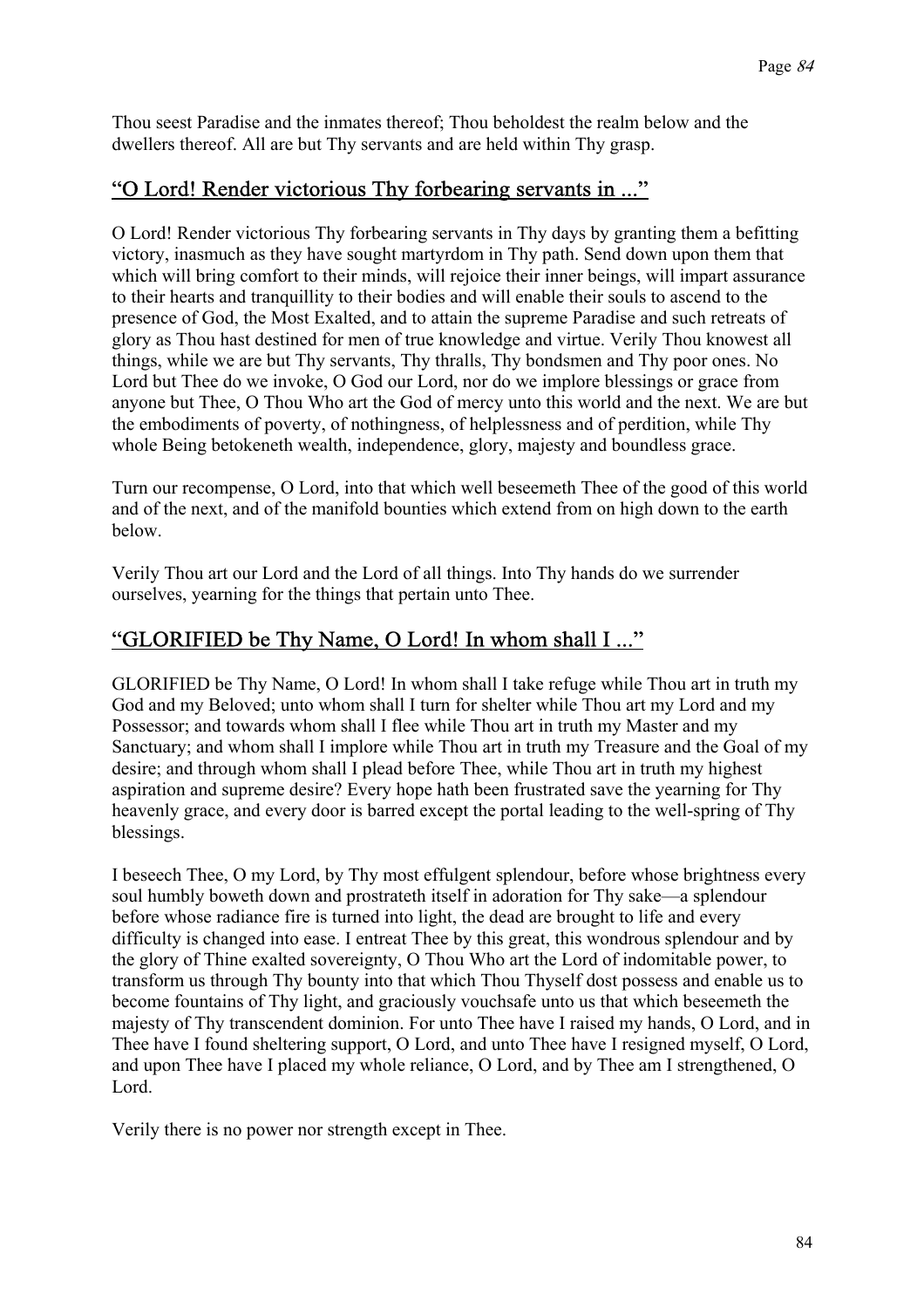## "THOU art aware, O My God, that since the day Thou ..."

THOU art aware, O My God, that since the day Thou didst call Me into being out of the water of Thy love till I reached fifteen years of age I lived in the land which witnessed My birth [Shíráz]. Then Thou didst enable Me to go to the seaport [Búshihr] where for five years I was engaged in trading with the goodly gifts of Thy realm and was occupied in that with which Thou hast favoured Me through the wondrous essence of Thy loving-kindness. I proceeded therefrom to the Holy Land [Karbilá] where I sojourned for one year. Then I returned to the place of My birth. There I experienced the revelation of Thy sublime bestowals and the evidences of Thy boundless grace. I yield Thee praise for all Thy goodly gifts and I render Thee thanksgiving for all Thy bounties. Then at the age of twenty-five I proceeded to thy sacred House [Mecca], and by the time I returned to the place where I was born, a year had elapsed. There I tarried patiently in the path of Thy love and beheld the evidences of Thy manifold bounties and of Thy loving-kindness until Thou didst ordain for Me to set out in Thy direction and to migrate to Thy presence. Thus I departed therefrom by Thy leave, spending six months in the land of Sád [Iṣfáhán] and seven months in the First Mountain [Mákú], where Thou didst rain down upon Me that which beseemeth the glory of Thy heavenly blessings and befitteth the sublimity of Thy gracious gifts and favours. Now, in My thirtieth year, Thou beholdest Me, O My God, in this Grievous Mountain [Chihríq] where I have dwelt for one whole year.

Praise be unto Thee, O My Lord, for all times, heretofore and hereafter; and thanks be unto Thee, O My God, under all conditions, whether of the past or the future. The gifts Thou hast bestowed upon Me have reached their fullest measure and the blessings Thou hast vouchsafed unto Me have attained their consummation. Naught do I now witness but the manifold evidences of Thy grace and loving-kindness, Thy bounty and gracious favours, Thy generosity and loftiness, Thy sovereignty and might, Thy splendour and Thy glory, and that which befitteth the holy court of Thy transcendent dominion and majesty and beseemeth the glorious precincts of Thine eternity and exaltation.

## "I AM aware, O Lord, that my trespasses have covered my ..."

I AM aware, O Lord, that my trespasses have covered my face with shame in Thy presence, and have burdened my back before Thee, have intervened between me and Thy beauteous countenance, have compassed me from every direction and have hindered me on all sides from gaining access unto the revelations of Thy celestial power.

O Lord! If Thou forgivest me not, who is there then to grant pardon, and if Thou hast no mercy upon me who is capable of showing compassion? Glory be unto Thee, Thou didst create me when I was non-existent and Thou didst nourish me while I was devoid of any understanding. Praise be unto Thee, every evidence of bounty proceedeth from Thee and every token of grace emanateth from the treasuries of Thy decree.

## "I BEG Thee to forgive me, O my Lord, for every mention ..."

I BEG Thee to forgive me, O my Lord, for every mention but the mention of Thee, and for every praise but the praise of Thee, and for every delight but delight in Thy nearness, and for every pleasure but the pleasure of communion with Thee, and for every joy but the joy of Thy love and of Thy good-pleasure, and for all things pertaining unto me which bear no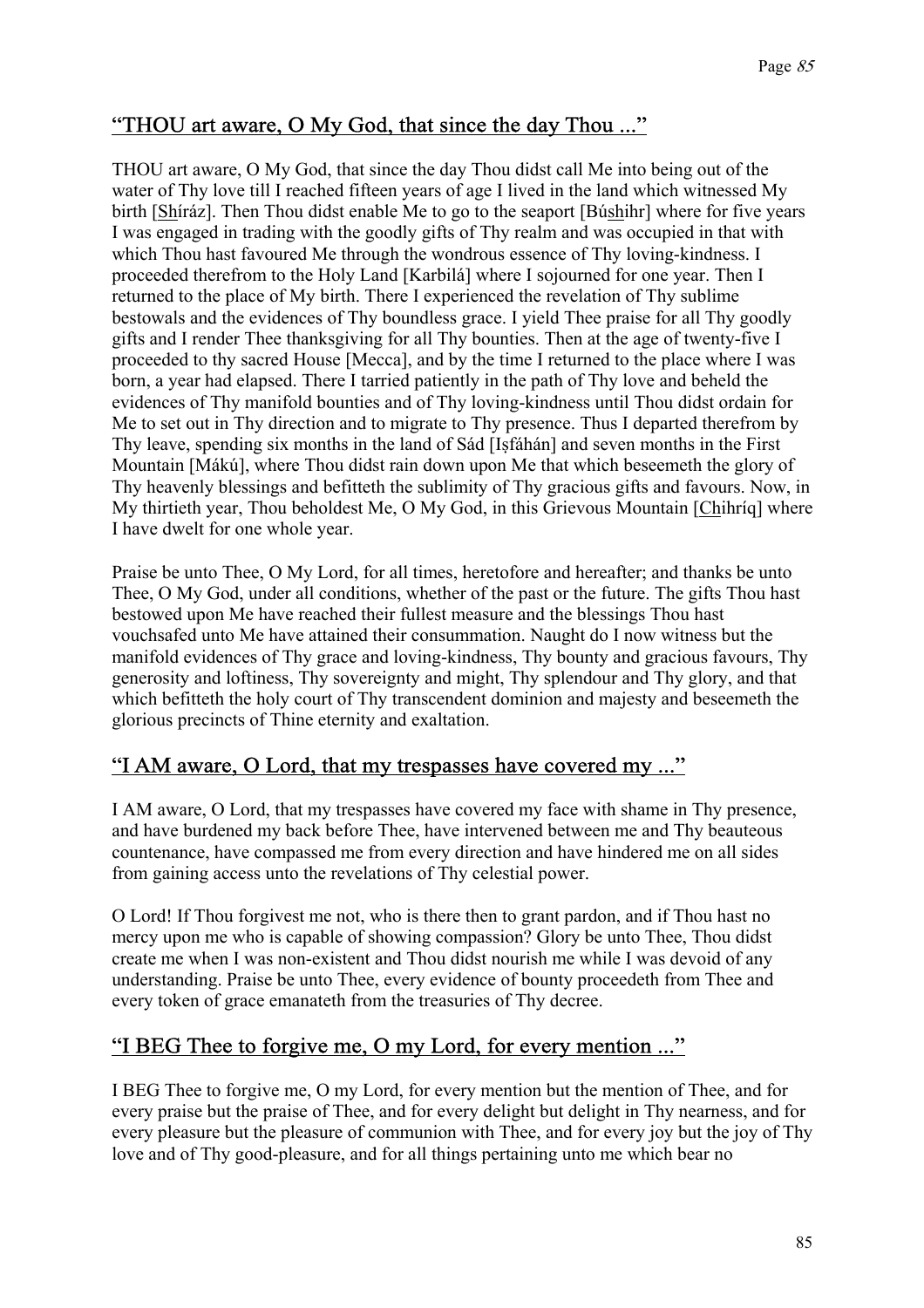relationship unto Thee, O Thou Who art the Lord of lords, He Who provideth the means and unlocketh the doors.

## "HOW can I praise Thee, O Lord, for the evidences of Thy ..."

HOW can I praise Thee, O Lord, for the evidences of Thy mighty splendour and for Thy wondrous sweet savours which Thou hast imparted to Me in this fortress, in such measure that nothing in the heavens or on the earth can compare with them? Thou hast watched over Me in the heart of this mountain where I am compassed by mountains on all sides. One hangeth above Me, others stand on My right and My left and yet another riseth in front of Me. Glory be unto Thee, no God is there but Thee. How often have I seen rocks from the mountain hurtling down upon Me, and Thou didst protect Me therefrom and preserved Me within the stronghold of Thy divine Unity.

Glorified and exalted art Thou, and praise be unto Thee for whatsoever Thou lovest and desirest, and thanks be unto Thee for that which Thou hast decreed and preordained. From time immemorial Thy tender mercy hath been sent down and the process of Thy creation hath been and ever is ceaseless. Thy handiwork is unlike the work of anyone besides Thee, and Thy goodly gifts are unparalleled by the gifts of anyone other than Thyself.

Praise be unto Thee, O My Beloved, and magnified be Thy Name. Ever since the hour I set foot upon this fortress till the moment I shall have departed therefrom, I behold Thee established upon Thy seat of glory and majesty, sending down upon Me the manifold tokens of Thy bountiful favour and grace. Thou beholdest that My dwelling place is but the heart of the mountains, and Thou discernest naught in My Person except the evidences of abasement and loneliness.

Lauded be Thy Name; I render Thee thanks for every instance of Thine inscrutable Decree and offer My praise for every token of Thy tribulations. Having suffered Me to be cast into the prison, Thou didst turn it into a garden of Paradise for Me and caused it to become a chamber of the court of everlasting fellowship.

How numerous the verses Thou didst send down unto Me, and the prayers Thou didst hear Me offer unto Thee. How diverse the revelations which Thou didst call into being through Me and the experiences Thou didst witness in Me.

Magnified be Thy Name. Manifold trials have been powerless to deter Me from yielding thanks unto Thee and My shortcomings have failed to keep Me back from extolling Thy virtues. The infidels had purposed to turn My abode into one of disgrace and humiliation. But Thou hast glorified Me through My remembrance of Thee, hast exalted Me through My praise of Thee, hast graciously aided Me through the revelations of Thy oneness, and hast conferred upon Me a great honour through the effulgent splendours of Thine ancient eternity. To the fire Thou dost command, 'Be thou a soothing balm unto My Servant', and to the prison, 'Be thou a seat of tender compassion to My Servant, as a token from My presence'. Yea, I swear by Thy glory; to Me the prison hath proved to be naught but the most delightful garden of Paradise and hath served as the noblest spot in the realm above.

Praised and glorified art Thou. How often did adversities descend upon Me and Thou didst temper them and avert them through Thy gracious favour; and how many times were commotions stirred up against Me at the hand of the people, while Thou didst cause them to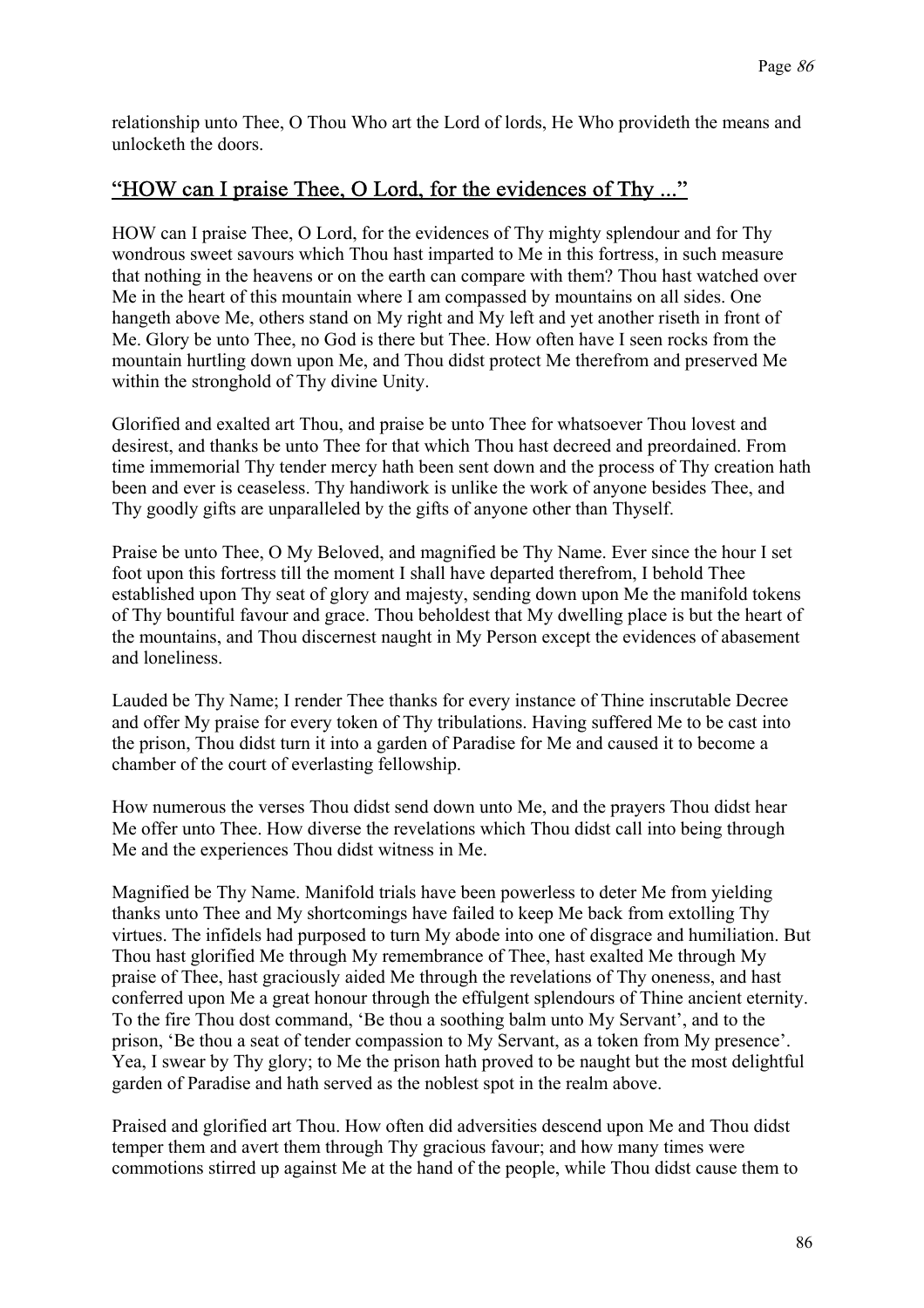subside through Thy tender mercy. How numerous the occasions when the Nimrods kindled fires wherewith to burn Me, but Thou didst make them balm for Me; and how manifold the instances when the infidels decreed My humiliation and Thou didst turn them into marks of honour for Me...

Verily Thou art the highest aspiration of every earnest seeker and the Goal of the desire of them that yearn after Thee. Thou art He Who is ready to answer the call of such as recognize Thy divine unity, and He before Whom the faint-hearted stand in awe. Thou art the Helper of the needy, the Deliverer of the captives, the Abaser of the oppressors, the Destroyer of the wrong-doers, the God of all men, the Lord of all created things. Thine are the kingdoms of Creation and Revelation, O Thou Who art the Lord of all the worlds.

O All-Sufficient One! Thou dost suffice Me in every hardship that may descend upon Me and in every affliction that may wax great before Me. Thou art My sole Companion in My loneliness, the Delight of My heart in My solitude and My Best Beloved in My prison and in My Abode. No God is there but Thee!

Whomsoever Thou dost suffice shall not be put to grief; whomsoever Thou dost protect shall never perish; whomsoever Thou dost help shall never be abased; and he unto whom Thou turnest Thy gaze shall never be far removed from Thee.

Write down for us then whatsoever is of Thee, and forgive us for what we are. Verily Thou art the Lord of power and glory, the Lord of all the worlds. 'Far be the glory of Thy Lord, the Lord of all greatness, from what they impute to Him, and peace be upon His Apostles, and praise be unto God, the Lord of all the worlds.'\*

# "GLORY be to Thee, O God! Thou art the God Who hath ..."

GLORY be to Thee, O God! Thou art the God Who hath existed before all things, Who will exist after all things and will last beyond all things. Thou art the God Who knoweth all things, and is supreme over all things. Thou art the God Who dealeth mercifully with all things, Who judgeth between all things and Whose vision embraceth all things. Thou art God my Lord, Thou art aware of my position, Thou dost witness my inner and outer being.

Grant Thy forgiveness unto me and unto the believers who responded to Thy Call. Be Thou my sufficing helper against the mischief of whosoever may desire to inflict sorrow upon me or wish me ill. Verily Thou art the Lord of all created things. Thou dost suffice everyone, while no one can be self-sufficient without Thee.

# "I IMPLORE Thee by the splendour of the light of Thy ..."

I IMPLORE Thee by the splendour of the light of Thy glorious face, the majesty of Thine ancient grandeur and the power of Thy transcendent sovereignty to ordain for us at this moment every measure of that which is good and seemly and to destine for us every portion of the outpourings of Thy grace. For granting of gifts doth not cause Thee loss, nor doth the bestowing of favours diminish Thy wealth.

 <sup>\*</sup>  $*$ Our'án 37:180–182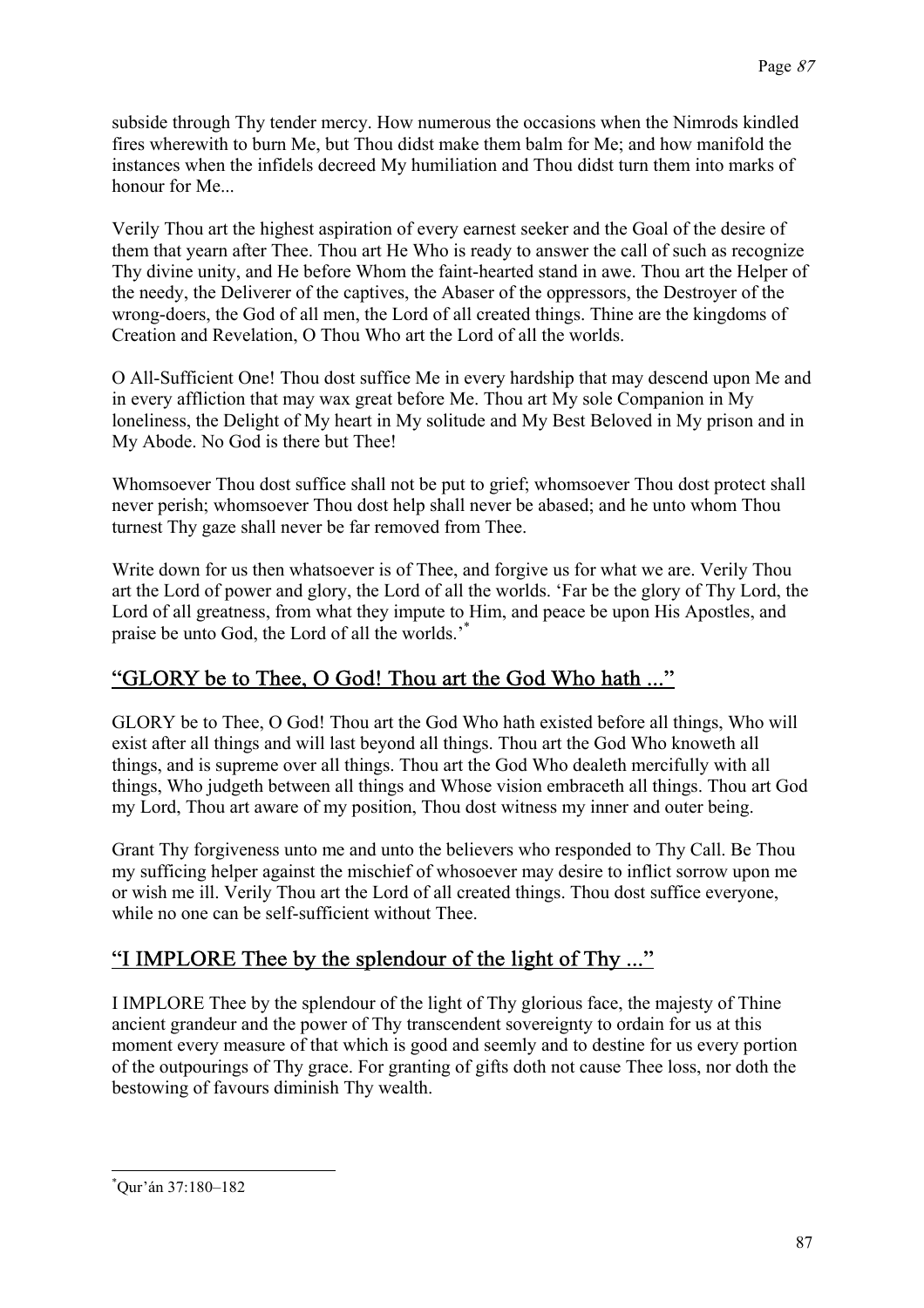Glorified art Thou, O Lord! Verily I am poor while in truth Thou art rich; verily I am lowly while in truth Thou art mighty; verily I am impotent while in truth Thou art powerful; verily I am abased while in truth Thou art the most exalted; verily I am distressed while in truth Thou art the Lord of might.

## "DO Thou ordain for me, O Lord, every good thing Thou ..."

DO Thou ordain for me, O Lord, every good thing Thou hast created or wilt create, and shield me from whatever evil Thou abhorrest from among the things Thou hast caused or wilt cause to exist. In truth Thy knowledge embraceth all things. Praised be Thou, verily no God is there but Thee, and nothing whatsoever in the heavens or on the earth and all that is between them can ever thwart Thy Purpose. Indeed potent art Thou over all things.

Far be it from the sublimity of Thy Being, O my God, that anyone seek Thy loving-kindness or favour. Far be it from Thy transcendent glory that anyone entreat Thee for the evidences of Thy bestowals and tender mercy. Too high art Thou for any soul to beseech the revelation of Thy gracious providence and loving care, and too sanctified is Thy glory for anyone to beg of Thee the outpourings of Thy blessings and of Thy heavenly bounty and grace. Throughout Thy kingdom of heaven and earth, which is endowed with manifold bounties, Thou art immeasurably glorified above aught whereunto any identity could be ascribed.

All that I beg of Thee, O my God, is to enable me, ere my soul departeth from my body, to attain Thy good-pleasure, even were it granted to me for a moment tinier than the infinitesimal fraction of a mustard seed. For if it departeth while Thou art pleased with me, then I shall be free from every concern or anxiety; but if it abandoneth me while Thou art displeased with me, then, even had I wrought every good deed, none would be of any avail, and had I earned every honour and glory, none would serve to exalt me.

I earnestly beseech Thee then, O my God, to graciously bestow Thy good-pleasure upon me when Thou dost cause me to ascend unto Thee and make me appear before Thy holy presence, inasmuch as Thou hast, from everlasting, been the God of immense bounty unto the people of Thy realm, and the Lord of most excellent gifts to all that dwell in the exalted heaven of Thine omnipotence.

## "HOW numerous the souls raised to life who were exposed ..."

HOW numerous the souls raised to life who were exposed to dire humiliation in Thy Path for exalting Thy Word and for glorifying Thy divine Unity! How profuse the blood that hath been shed for the sake of Thy Faith to vindicate the authenticity of Thy divine Mission and to celebrate Thy praise! How vast the possessions that were wrongfully seized in the Path of Thy love in order to affirm the loftiness of Thy sanctity and to extol Thy glorious Name! How many the feet that have trodden upon the dust in order to magnify Thy holy Word and to extol Thy glory! How innumerable the voices that were raised in lamentation, the hearts that were struck with terror, the grievous woes that none other than Thee can reckon, and the adversities and afflictions that remain inscrutable to anyone except Thyself; all this to establish, O my God, the loftiness of Thy sanctity and to demonstrate the transcendent character of Thy glory.

These decrees were ordained by Thee so that all created things might bear witness that they have been brought into being for the sake of naught else but Thee. Thou hast withheld from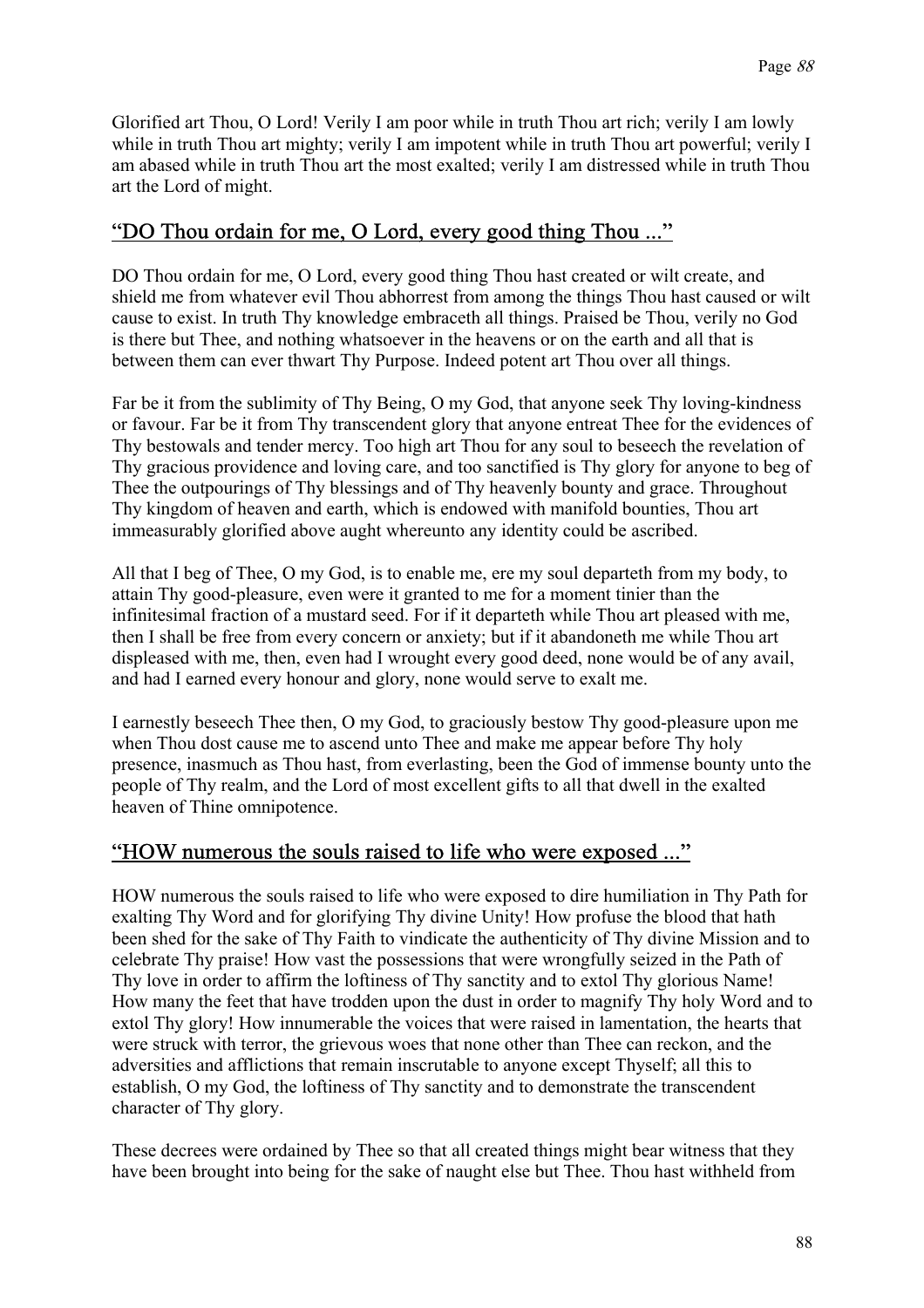them the things that bring tranquillity to their hearts, that they might know of a certainty that whatever is associated with Thy holy Being is far superior to and exalted above aught else that would satisfy them; inasmuch as Thine indomitable power pervadeth all things, and nothing can ever frustrate it.

Indeed Thou hast caused these momentous happenings to come to pass that those who are endued with perception may readily recognize that they were ordained by Thee to demonstrate the loftiness of Thy divine Unity and to affirm the exaltation of Thy sanctity.

# "GLORY be unto Thee, O Lord! Although Thou mayest ..."

GLORY be unto Thee, O Lord! Although Thou mayest cause a person to be destitute of all earthly possessions, and from the beginning of his life until his ascension unto Thee he may be reduced to poverty through the operation of Thy decree, yet wert Thou to have brought him forth from the Tree of Thy love, such a bounty would indeed be far better for him than all the things Thou hast created in heaven and earth and whatsoever lieth between them; inasmuch as he will inherit the heavenly home, through the revelation of Thy favours, and will partake of the goodly gifts Thou hast provided therein; for the things which are with Thee are inexhaustible. This indeed is Thy blessing which according to the good-pleasure of Thy Will Thou dost bestow on those who tread the path of Thy love.

How numerous the souls who in former times were put to death for Thy sake, and in whose names all men now pride themselves; and how vast the number of those whom Thou didst enable to acquire earthly fortunes, and who amassed them while they were deprived of Thy Truth, and who in this day have passed into oblivion. Theirs is a grievous chastisement and a dire punishment.

O Lord! Provide for the speedy growth of the Tree of Thy divine Unity; water it then, O Lord, with the flowing waters of Thy good-pleasure, and cause it, before the revelations of Thy divine assurance, to yield such fruits as Thou desirest for Thy glorification and exaltation, Thy praise and thanksgiving, and to magnify Thy Name, to laud the oneness of Thine Essence and to offer adoration unto Thee, inasmuch as all this lieth within Thy grasp and in that of none other.

Great is the blessedness of those whose blood Thou hast chosen wherewith to water the Tree of Thine affirmation, and thus to exalt Thy holy and immutable Word.

Ordain for me, O my Lord, and for those who believe in Thee that which is deemed best for us in Thine estimation, as set forth in the Mother Book, for within the grasp of Thy hand Thou holdest the determined measures of all things.

Thy goodly gifts are unceasingly showered upon such as cherish Thy love and the wondrous tokens of Thy heavenly bounties are amply bestowed on those who recognize Thy divine Unity. We commit unto Thy care whatsoever Thou hast destined for us, and implore Thee to grant us all the good that Thy knowledge embraceth.

Protect me, O my Lord, from every evil that Thine omniscience perceiveth, inasmuch as there is no power nor strength but in Thee, no triumph is forthcoming save from Thy presence, and it is Thine alone to command. Whatever God hath willed hath been, and that which He hath not willed shall not be.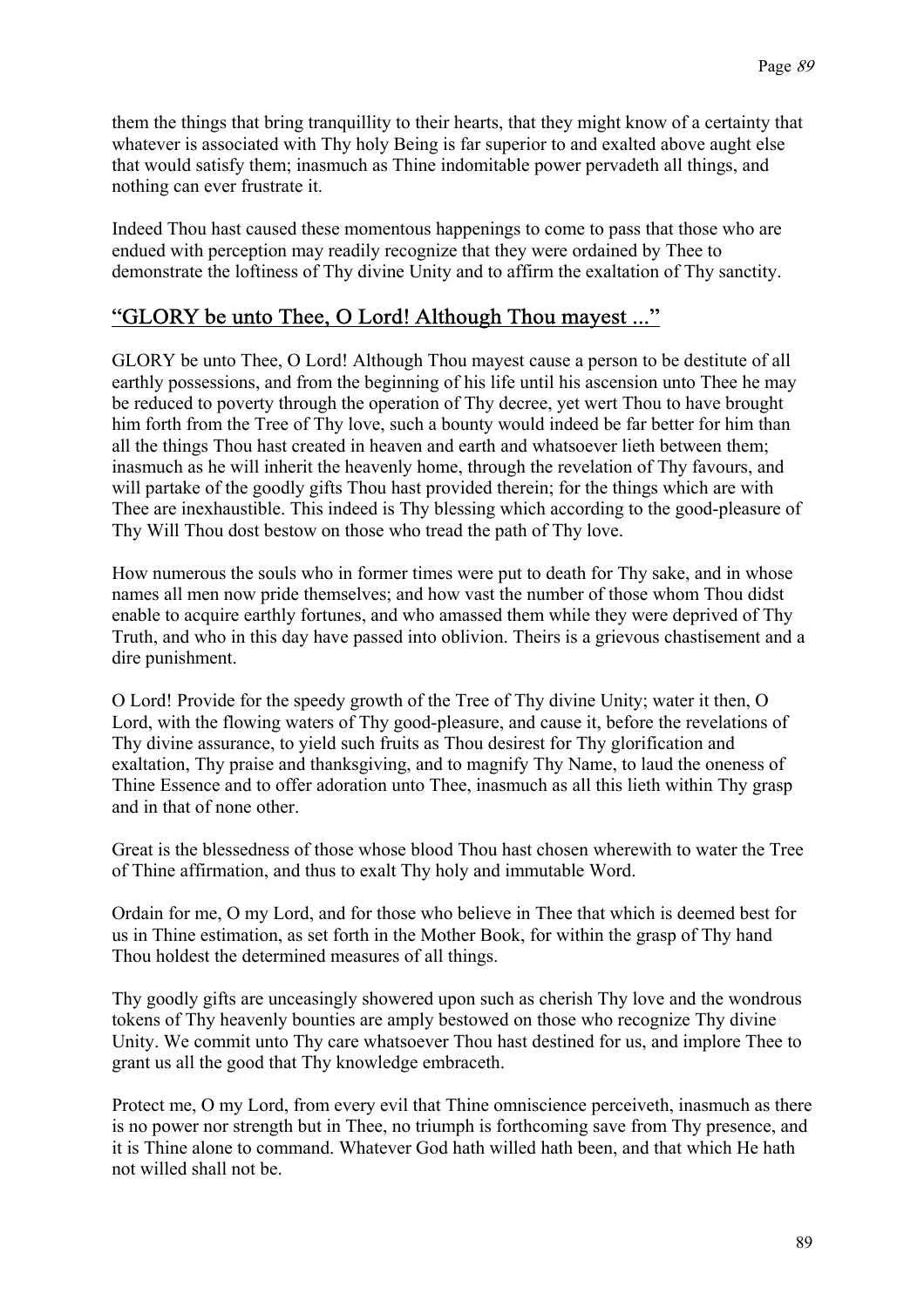There is no power nor strength except in God, the Most Exalted, the Most Mighty.

## "O LORD! Enable all the peoples of the earth to gain ..."

O LORD! Enable all the peoples of the earth to gain admittance into the Paradise of Thy Faith, so that no created being may remain beyond the bounds of Thy good-pleasure.

From time immemorial Thou hast been potent to do what pleaseth Thee and transcendent above whatsoever Thou desirest.

## "VOUCHSAFE unto me, O my God, the full measure of ..."

VOUCHSAFE unto me, O my God, the full measure of Thy love and Thy good-pleasure, and through the attractions of Thy resplendent light enrapture our hearts, O Thou Who art the Supreme Evidence and the All-Glorified. Send down upon me, as a token of Thy grace, Thy vitalizing breezes, throughout the day-time and in the night season, O Lord of bounty.

No deed have I done, O my God, to merit beholding Thy face, and I know of a certainty that were I to live as long as the world lasts I would fail to accomplish any deed such as to deserve this favour, inasmuch as the station of a servant shall ever fall short of access to Thy holy precincts, unless Thy bounty should reach me and Thy tender mercy pervade me and Thy loving-kindness encompass me.

All praise be unto Thee, O Thou besides Whom there is none other God. Graciously enable me to ascend unto Thee, to be granted the honour of dwelling in Thy nearness and to have communion with Thee alone. No God is there but Thee.

Indeed shouldst Thou desire to confer blessing upon a servant Thou wouldst blot out from the realm of his heart every mention or disposition except Thine Own mention; and shouldst Thou ordain evil for a servant by reason of that which his hands have unjustly wrought before Thy face, Thou wouldst test him with the benefits of this world and of the next that he might become preoccupied therewith and forget Thy remembrance.

## "GLORY be unto Thee, O Lord, Thou Who hast brought ..."

GLORY be unto Thee, O Lord, Thou Who hast brought into being all created things, through the power of Thy behest.

O Lord! Assist those who have renounced all else but Thee, and grant them a mighty victory. Send down upon them, O Lord, the concourse of the angels in heaven and earth and all that is between, to aid Thy servants, to succour and strengthen them, to enable them to achieve success, to sustain them, to invest them with glory, to confer upon them honour and exaltation, to enrich them and to make them triumphant with a wondrous triumph.

Thou art their Lord, the Lord of the heavens and the earth, the Lord of all the worlds. Strengthen this Faith, O Lord, through the power of these servants and cause them to prevail over all the peoples of the world; for they, of a truth, are Thy servants who have detached themselves from aught else but Thee, and Thou verily art the protector of true believers.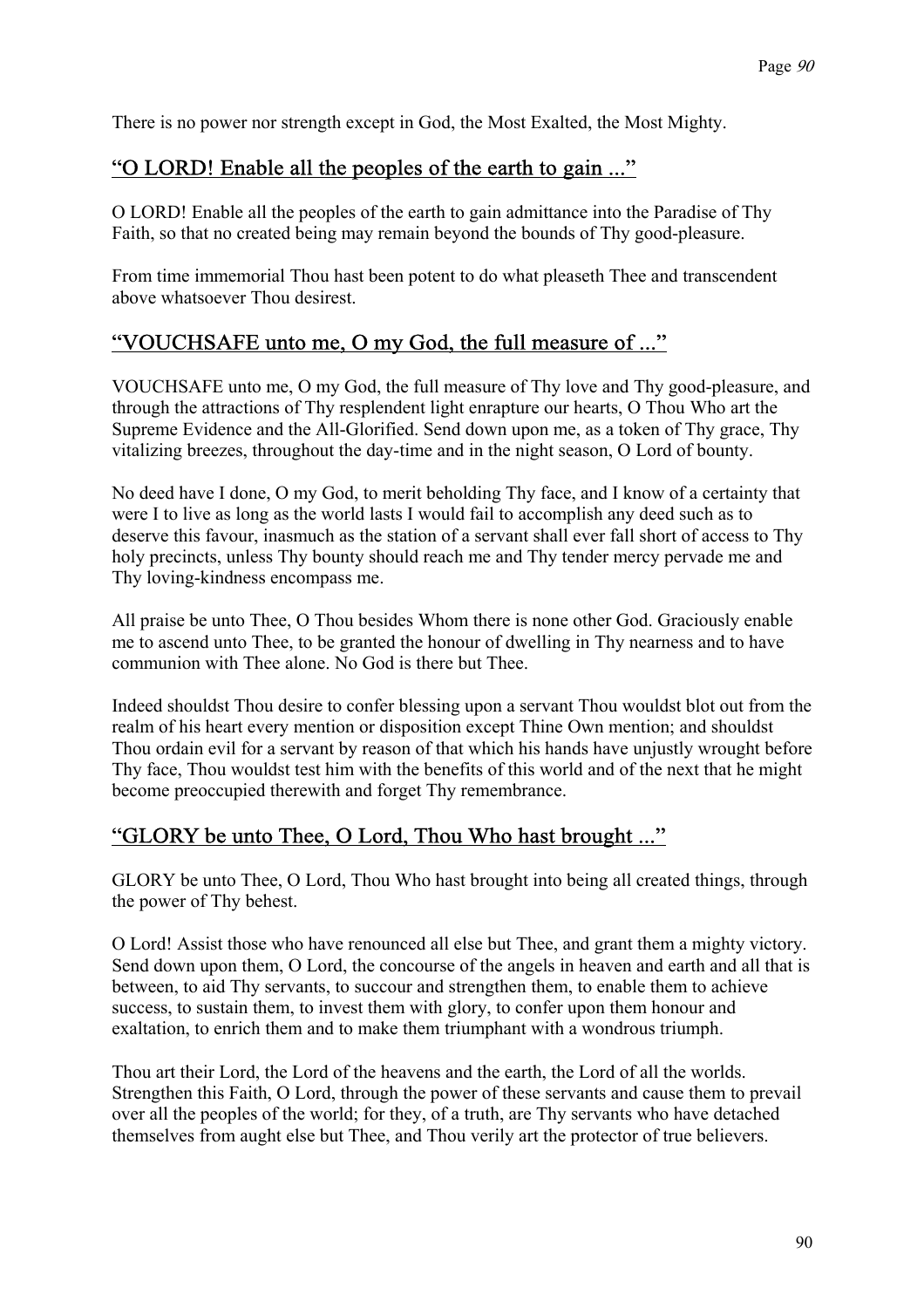Grant Thou, O Lord, that their hearts may, through allegiance to this, Thine inviolable Faith, grow stronger than anything else in the heavens and on earth and in whatsoever is between them; and strengthen, O Lord, their hands with the tokens of Thy wondrous power that they may manifest Thy power before the gaze of all mankind.

## "O LORD! Unto Thee I repair for refuge and toward all ..."

O LORD! Unto Thee I repair for refuge and toward all Thy signs I set my heart.

O Lord! Whether travelling or at home, and in my occupation or in my work, I place my whole trust in Thee.

Grant me then Thy sufficing help so as to make me independent of all things, O Thou Who art unsurpassed in Thy mercy!

Bestow upon me my portion, O Lord, as Thou pleasest, and cause me to be satisfied with whatsoever Thou hast ordained for me.

Thine is the absolute authority to command.

## "O LORD! Thou art the Remover of every anguish and the ..."

O LORD! Thou art the Remover of every anguish and the Dispeller of every affliction. Thou art He Who banisheth every sorrow and setteth free every slave, the Redeemer of every soul. O Lord! Grant deliverance through Thy mercy and reckon me among such servants of Thine as have gained salvation.

## "THROUGHOUT eternity Thou hast been, O my Lord, ..."

THROUGHOUT eternity Thou hast been, O my Lord, and wilt ever remain the One true God, while all else save Thee are needy and poor. Having clung tenaciously to Thy Cord, O my God, I have detached myself from all mankind, and having set my face towards the habitation of Thy tender mercy, I have turned away from all created things. Graciously inspire me, O my God, through Thy grace and bounty, Thy glory and majesty, and Thy dominion and grandeur, for no one mighty and all-knowing can I find beside Thee. Protect me, O my God, through the potency of Thy transcendent and all-sufficing glory and by the hosts of the heavens and the earth, inasmuch as in no one can I wholly place my trust but in Thee and no refuge is there but Thee.

Thou art God, my Lord, Thou knowest my needs, Thou seest my state and art well aware of what hath befallen me by reason of Thy decree, and of the earthly sufferings I have endured by Thy leave and as a token of Thy bounty and favour.

## "THE glory of glories and the most resplendent light rest ..."

THE glory of glories and the most resplendent light rest upon Thee, O my God. Thy majesty is so transcendent that no human imagination can reach it and Thy consummate power is so sublime that the birds of men's hearts and minds can never attain its heights. All beings acknowledge their powerlessness to praise Thee as beseemeth Thy station. Immeasurably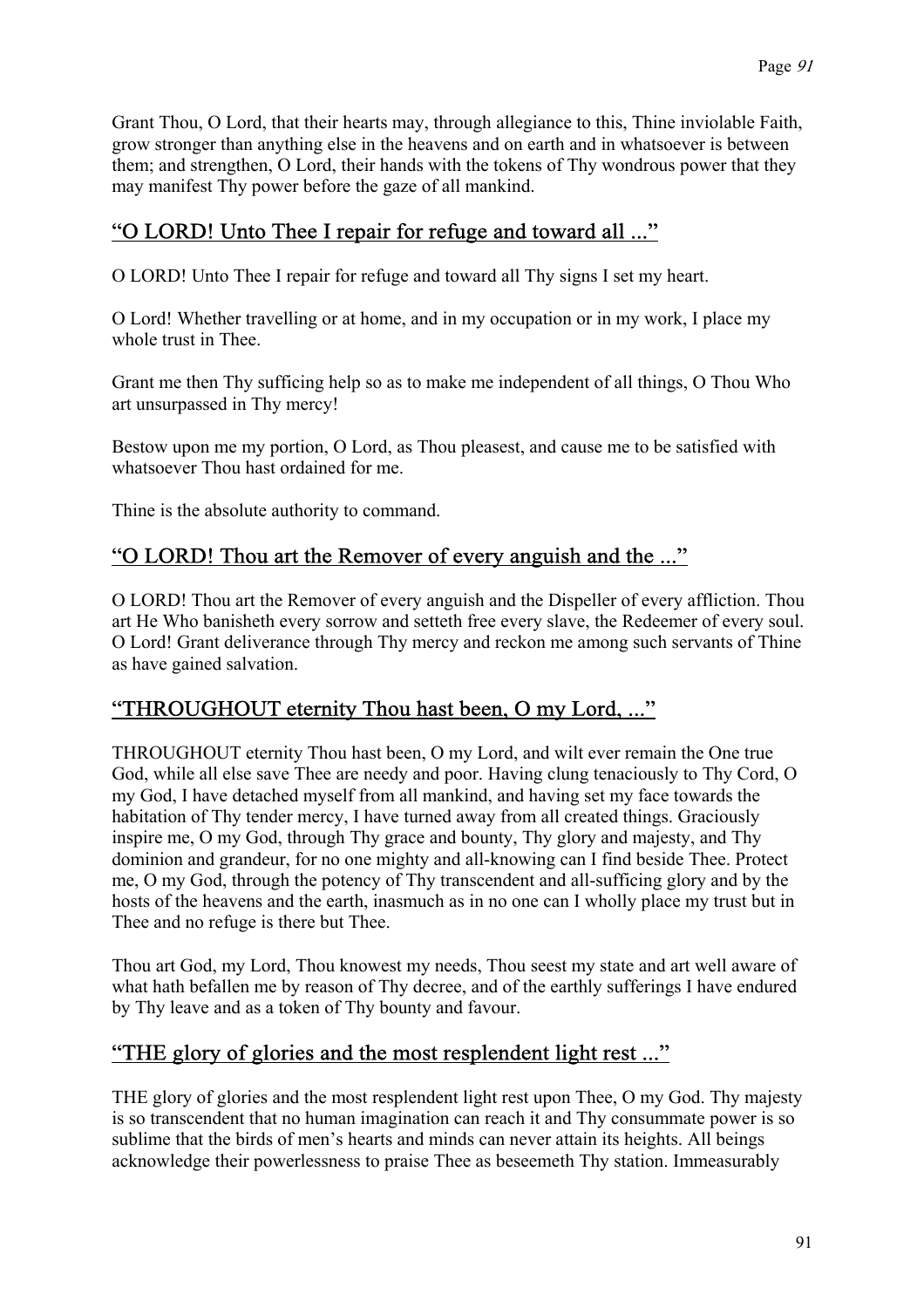exalted art Thou. No one can glorify Thy Being, or fathom the evidences of Thy bounty as it exists in Thine inmost Essence, since Thou alone knowest Thyself as Thou art in Thyself.

I yield praise unto Thee, O Lord our God, for the bounty of having called into being the realm of creation and invention—a praise which shineth resplendent through the potency of Thine inspiration which none other but Thee can befittingly appraise. I glorify Thee moreover and render Thee thanks as beseemeth Thine awe-inspiring presence and the glory of Thine overpowering majesty, for this sublime blessing, this wondrous sign which is manifest in Thy kingdoms of Revelation and Creation.

All glory be unto Thee. Immeasurably exalted is that which beseemeth Thee. Verily no one hath ever adequately grasped the loftiness of Thy station, nor hath any one except Thee recognized Thee as beseemeth Thee. Thou art manifest through the outpourings of Thy bounty, while no one besides Thee can fathom the sublimity of Thy Revelation.

Magnified be Thy name. Hath aught else save Thee any independent existence so as to be capable of hinting at Thy nature, and doth anyone but Thee possess any trace of identity wherewith I could recognize Thee? All that is known owes its renown to the splendour of Thy Name, the Most Manifest, and every object is deeply stirred by the vibrating influence emanating from Thine invincible Will. Thou art nearer unto all things than all things.

Lauded and glorified art Thou. Too exalted is Thy loftiness for the hands of such as are endued with understanding to reach unto Thee, and too profound is Thy fathomless depth for the rivers of men's minds and perceptions to flow out therefrom.

#### "ALL praise be unto God Who was Ever-Existent ere ..."

In the Name of God, the Compassionate, the Merciful.

ALL praise be unto God Who was Ever-Existent ere created things were called into being, when there was no one else besides Him. He is the One Who hath been Ever-Abiding while no element of His creation did yet exist. Indeed the souls of them that are endued with understanding fail to comprehend the least manifestation of His attributes, and the minds of those who have acknowledged His unity are unable to perceive the most insignificant token of His omnipotence.

Sanctified art Thou, O Lord my God. The tongues of men fall short in extolling Thy glorious handiwork, how much more then would they falter in lauding the majesty of Thy transcendent power; and since human understanding is sore perplexed to fathom the mystery of a single object of Thy creation, how can anyone ever attain the recognition of Thine Own Being?

I have known Thee by Thy making known unto me that Thou art unknowable to anyone save Thyself. I have become apprised by the creation Thou hast fashioned out of sheer nonexistence that the way to attain the comprehension of Thine Essence is barred to everyone. Thou art God, besides Whom there is none other God. No one except Thine Own Self can comprehend Thy nature. Thou art without peer or partner. From everlasting Thou hast been alone with no one else besides Thee and unto everlasting Thou wilt continue to be the same, while no created thing shall ever approach Thine exalted position.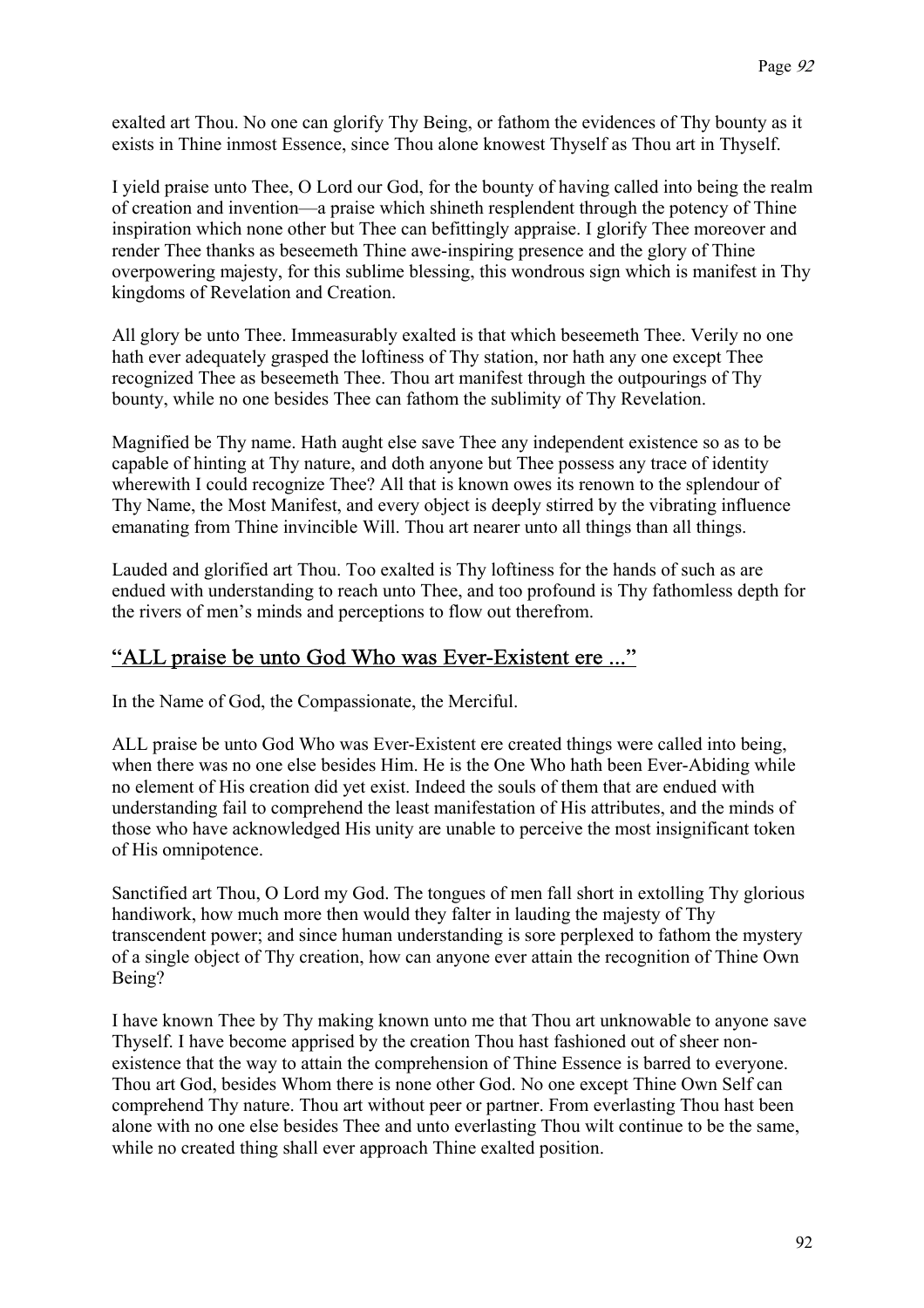All men, O my God, confess their powerlessness to know Thee as Thou knowest Thine Own Being; the generative impulse Thou hast released is manifest throughout the entire creation, and all created things which Thou hast fashioned are but expressions of Thy wondrous signs. Magnified be Thy name; Thou art immeasurably exalted above the strivings of anyone among Thy creatures to attain Thy recognition as is befitting and worthy of Thee.

Praise be unto Thee! The way in which Thou hast called into being Thy creation out of nonexistence preventeth all created things from recognizing Thee, and the manner in which Thou hast fashioned the creatures, with the limitations imposed upon them, proclaimeth their utter nothingness before the revelations of Thine attributes.

Exalted art Thou, O my God! All mankind are powerless to celebrate Thy glory and the minds of men fall short of yielding praise unto Thee. I bear witness in Thy presence, O my God, that Thou art made known by Thy wondrous tokens and art recognized through the revelations of Thy signs. The fact that Thou hast brought us forth into existence prompteth me to acknowledge before Thee that Thou art immeasurably exalted above our praise, and by virtue of the qualities wherewith Thou hast endowed our beings I testify unto Thee that Thou art transcendent beyond our comprehension.

Grant that I may soar to the noblest heights in approaching Thee, and enable me to draw nigh unto Thee through the fragrance of Thy holiness. Thus may all impediments be dissolved by the light of ecstasy, and all remoteness from Thee be dissipated by my attainment unto the seats of reunion, and the subtle veils which have hindered me from entering Thy mansion of glory become so rarified that I may gain admittance into Thy presence, take up my abode near Thee, and voice the expressions of praise wherewith Thou hast described Thine Own Self unto me, bearing witness that Thou art God, that there is no God but Thee, the One, the Incomparable, the Ever-Abiding, that Thou dost not beget, neither art Thou begotten, that Thou hast no offspring, no partner, nor is there any protector against humiliation but Thee, and Thou art the Lord of all worlds. I bear witness also that all besides Thee are but Thy creatures, and are held within Thy grasp. No one is favoured with means or liveth in want except by Thy Will. Thou art the King of everlasting days and the supreme Ruler. Thy might is potent over all things and all created things exist by Thy Will. All mankind recognize their lowly servitude and confess their shortcomings and naught is there which doth not celebrate Thy praise.

I beseech Thee, O my God, by the glory of Thy merciful Countenance and by the majesty of Thine ancient Name not to deprive me of the vitalizing fragrance of the evidences of Thy Days—such Days as Thou Thyself hast inaugurated and brought forth.

# "LAUDED and glorified art Thou, O Lord my God! Thou ..."

Thou art God, no God is there but Thee.

LAUDED and glorified art Thou, O Lord my God! Thou art supreme over the realm of being and Thy power pervadeth all created things. Thou holdest the kingdom of creation within Thy grasp and dost call into being in conformity with Thy pleasure.

All praise be unto Thee, O Lord my God! I beseech Thee by such souls as are eagerly waiting at Thy gate and by those holy beings who have attained the court of Thy presence, to cast upon us the glances of Thy tender compassion and to regard us with the eye of Thy loving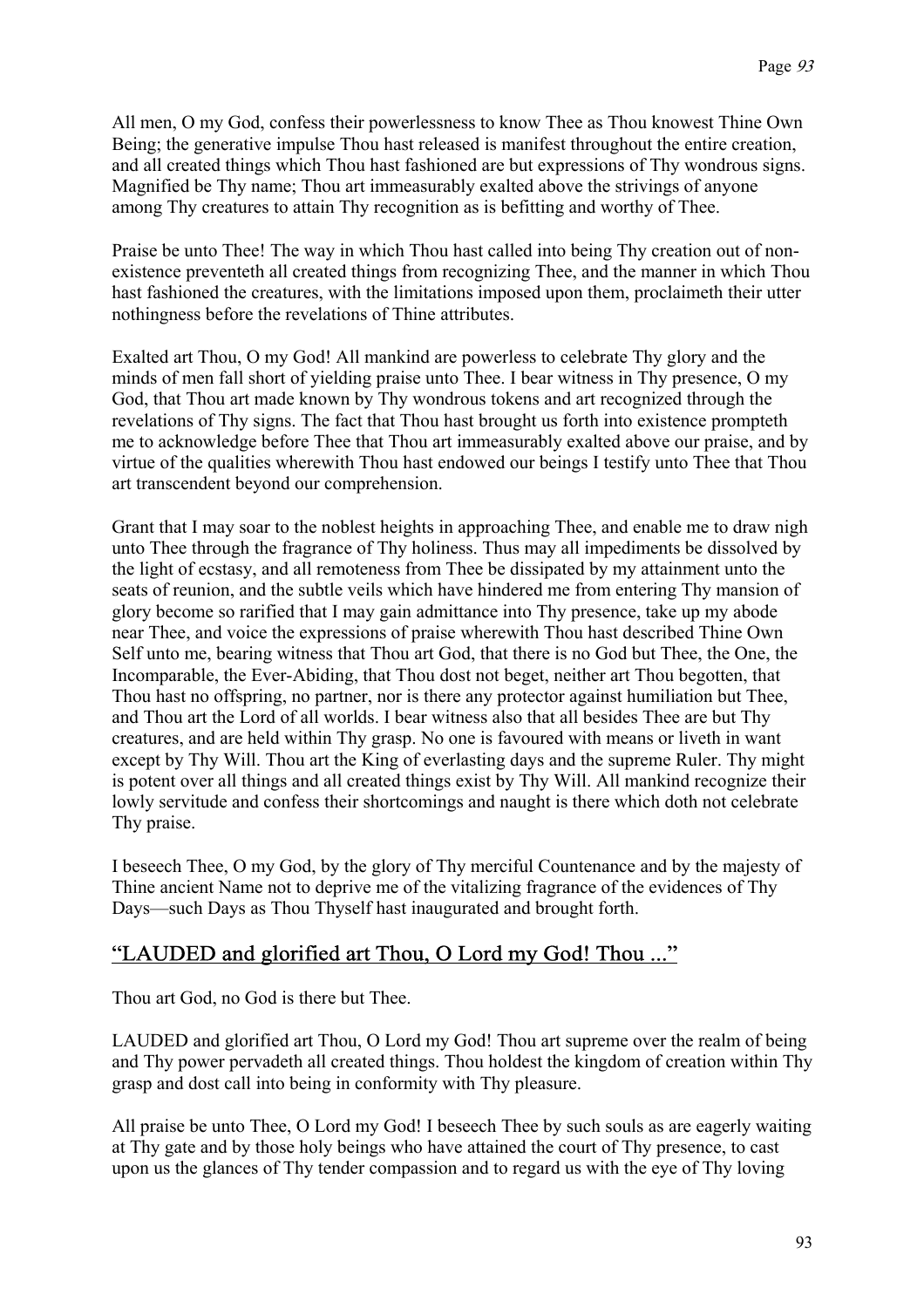providence. Cause our souls to be enkindled with the fire of Thy tender affection and give us to drink of the living waters of Thy bounty. Keep us steadfast in the path of Thine ardent love and enable us to abide within the precincts of Thy holiness. Verily Thou art the Giver, the Most Generous, the All-Knowing, the All-Informed.

Glorified art Thou, O my God! I invoke Thee by Thy Most Great Name through which the hidden secrets of God, the Most Exalted, were divulged and the kindreds of all nations converged toward the focal centre of faith and certitude, through which Thy luminous Words streamed forth for the quickening of mankind and the essence of all knowledge was revealed from that Embodiment of bounty. May my life, my inmost being, my soul and my body be offered up as a sacrifice for the dust ennobled by His footsteps.

I earnestly beg Thee, O Lord my God, by Thy most glorious Name whereby Thy sovereignty hath been established and the tokens of Thy might have been manifested, and whereby the oceans of life and of holy ecstasy have surged for the reviving of the mouldering bones of all Thy creatures and for the stirring of the limbs of such as have embraced Thy Cause—I earnestly beg Thee to graciously ordain for us the good of this world and of the next, to enable us to gain admission into the court of Thy mercy and loving-kindness and to kindle in our hearts the fire of joy and ecstasy in such wise that the hearts of all men may thereby be attracted.

Verily Thou art the All-Powerful, the Protector, the Almighty, the Self-Subsisting.

## "GLORY be unto Thee, O Lord my God! I beg Thee to ..."

GLORY be unto Thee, O Lord my God! I beg Thee to forgive me and those who support Thy Faith. Verily Thou art the sovereign Lord, the Forgiver, the Most Generous. O my God! Enable such servants of Thine as are deprived of knowledge to be admitted into Thy Cause; for once they learn of Thee, they bear witness to the truth of the Day of Judgement and do not dispute the revelations of Thy bounty. Send down upon them the tokens of Thy grace and grant them, wherever they reside, a liberal share of that which Thou hast ordained for the pious among Thy servants. Thou art in truth the Supreme Ruler, the All-Bounteous, the Most Benevolent.

O my God! Let the outpourings of Thy bounty and blessings descend upon homes whose inmates have embraced Thy Faith, as a token of Thy grace and as a mark of loving-kindness from Thy presence. Verily unsurpassed art Thou in granting forgiveness. Should Thy bounty be withheld from anyone, how could he be reckoned among the followers of the Faith in Thy Day?

Bless me, O my God, and those who will believe in Thy signs on the appointed Day, and such as cherish my love in their hearts—a love which Thou dost instil into them. Verily Thou art the Lord of righteousness, the Most Exalted.

## "IMMEASURABLY exalted art Thou, O my God, above the ..."

IMMEASURABLY exalted art Thou, O my God, above the endeavours of all beings and created things to praise Thee and recognize Thee. No creature can ever comprehend Thee as beseemeth the reality of Thy holy Being and no servant can ever worship Thee as is worthy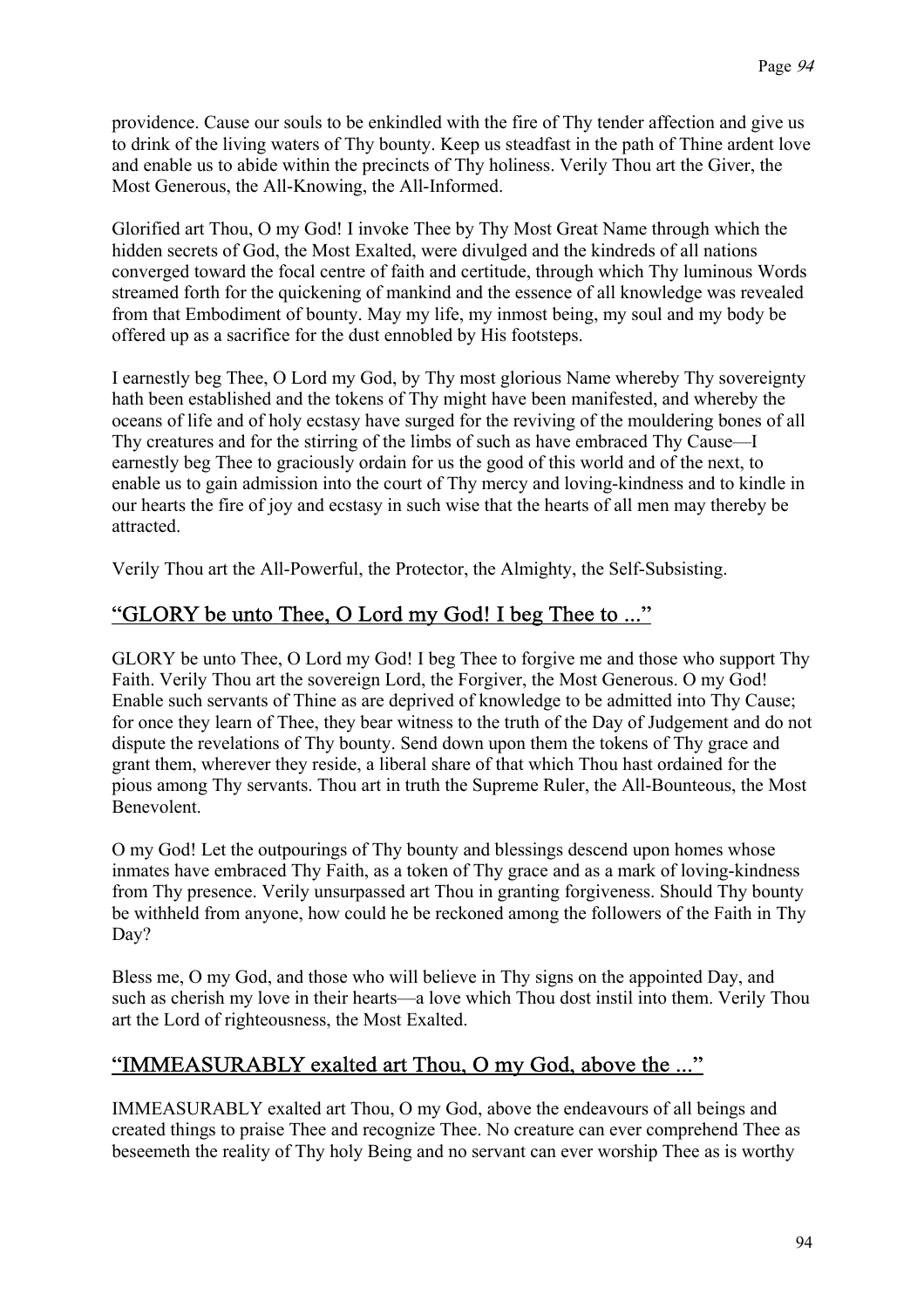of Thine unknowable Essence. Praise be unto Thee; too high is Thine exalted Self for any allusions proceeding from Thy creatures ever to gain access unto Thy presence.

Whenever, O my God, I soared into Thy holy atmosphere and attained the inmost spirit of prayerfulness unto Thee, I was led to recognize that Thou art inaccessible and that no mention of Thee can ever reach Thy transcendent court. Therefore I turn towards Thy Loved Ones—They upon Whom Thou hast graciously conferred Thine Own station that They might manifest Thy love and Thy true knowledge. Bless Them then, O my God, with every distinction and goodly gift which Thy knowledge may reckon within the domain of Thy power.

O my God, my Lord and my Master! I swear by Thy might and glory that Thou alone and no one else besides Thee art the ultimate Desire of all men, and that Thou alone and none other save Thee art the Object of adoration. O my God! The paths of Thine inaccessible glory have prompted me to voice these words and the ways of Thine unattainable heights have guided me to make these allusions. Exalted art Thou, O my God! The evidences of Thy revelation are too manifest for me to need to refer to aught else save Thyself, and the love I cherish for Thee is far sweeter to my taste than the knowledge of all things and freeth me from the need to seek anyone's knowledge other than Thine.

All praise be unto Thee, O my Lord. I verily believe in Thee, as Thou art in Thyself; and of Thee, as Thou art in Thyself, I beg forgiveness for myself and on behalf of all mankind.

O my God! Wholly have I fled unto Thy face and have cast myself before Thee and no power have I over aught in Thy holy presence. Shouldst Thou chastise me with Thy might, Thou wouldst assuredly be just in Thy decree; and wert Thou to bestow every goodly gift on me, Thou wouldst indeed be most generous and bountiful. Verily Thou art independent of all the peoples of the world.

I have sought reunion with Thee, O my Master, yet have I failed to attain thereto save through the knowledge of detachment from aught save Thee. I have yearned for Thy love, but failed to find it except in renouncing everything other than Thyself. I have been eager to worship Thee, yet have I failed to achieve Thy adoration, except by loving those who cherish Thy love. No one do I recognize, O my God, except Thee. Thou art incomparable and hast no partner. Thou alone knowest our shortcomings and none other hath this knowledge. I beg Thy forgiveness for whatever doth displease Thee.

I call upon Thee at all times with the tongue of Thine inspiration, saying: 'Thou art in truth the All-Possessing, the Peerless. No God is there but Thee. Immeasurably far and exalted art Thou above the descriptions of those who arrogantly assign peers unto Thee.'

## "ALL majesty and glory, O my God, and all dominion and ..."

ALL majesty and glory, O my God, and all dominion and light and grandeur and splendour be unto Thee. Thou bestowest sovereignty on whom Thou willest and dost withhold it from whom Thou desirest. No God is there but Thee, the All-Possessing, the Most Exalted. Thou art He Who createth from naught the universe and all that dwell therein. There is nothing worthy of Thee except Thyself, while all else but Thee are as outcasts in Thy holy presence and are as nothing when compared to the glory of Thine Own Being.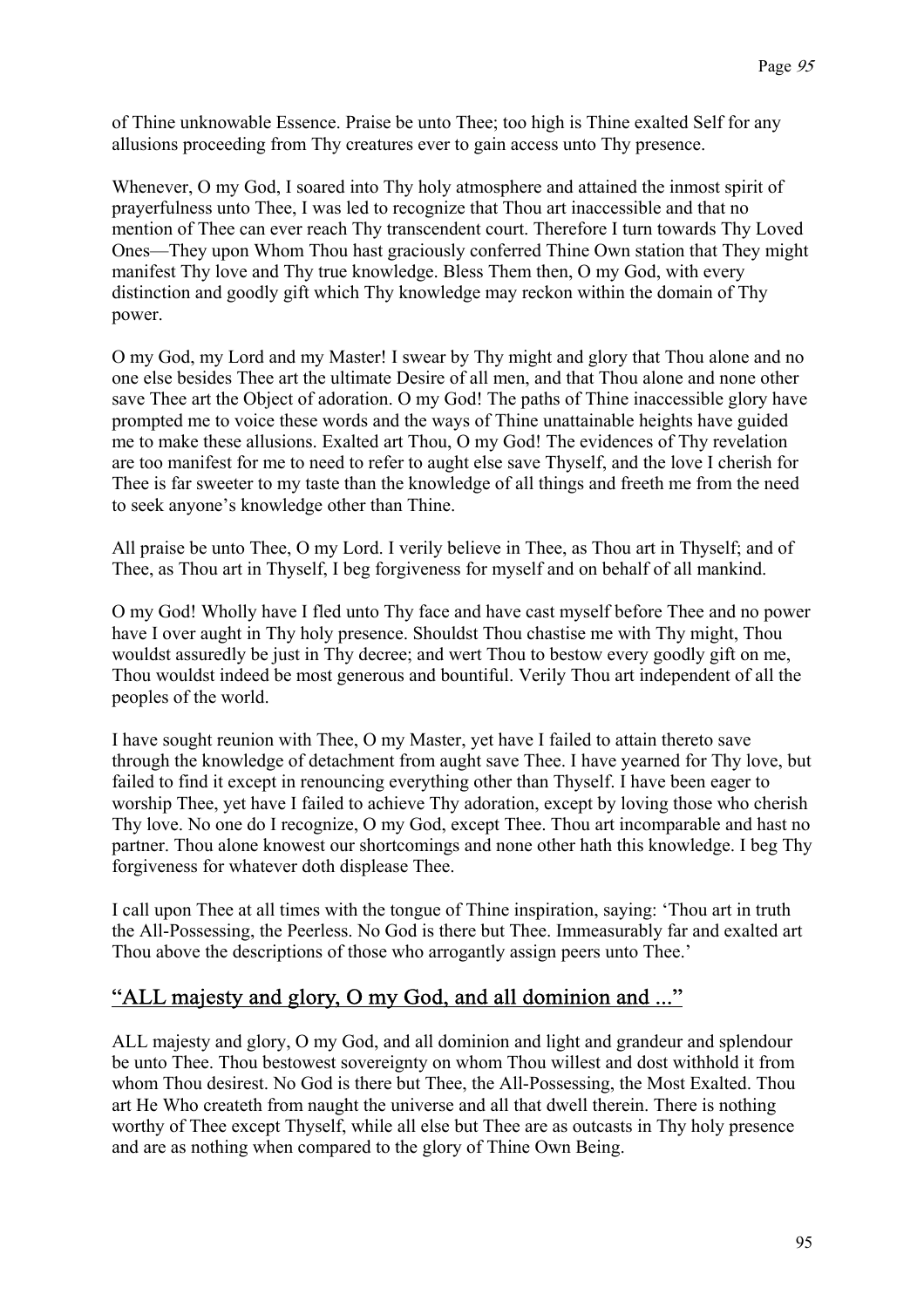Far be it from me to extol Thy virtues save by what Thou hast extolled Thyself in Thy weighty Book where Thou sayest, 'No vision taketh in Him but He taketh in all vision. He is the Subtile, the All-Perceiving.'\* Glory be unto Thee, O my God, indeed no mind or vision, however keen or discriminating, can ever grasp the nature of the most insignificant of Thy signs. Verily Thou art God, no God is there besides Thee. I bear witness that Thou Thyself alone art the sole expression of Thine attributes, that the praise of no one besides Thee can ever attain to Thy holy court nor can Thine attributes ever be fathomed by anyone other than Thyself.

Glory be unto Thee, Thou art exalted above the description of anyone save Thyself, since it is beyond human conception to befittingly magnify Thy virtues or to comprehend the inmost reality of Thine Essence. Far be it from Thy glory that Thy creatures should describe Thee or that any one besides Thyself should ever know Thee. I have known Thee, O my God, by reason of Thy making Thyself known unto me, for hadst Thou not revealed Thyself unto me, I would not have known Thee. I worship Thee by virtue of Thy summoning me unto Thee, for had it not been for Thy summons I would not have worshipped Thee. Lauded art Thou, O my God, my trespasses have waxed mighty and my sins have assumed grievous proportions. How disgraceful my plight will prove to be in Thy holy presence. I have failed to know Thee to the extent Thou didst reveal Thyself unto me; I have failed to worship Thee with a devotion worthy of Thy summons; I have failed to obey Thee through not treading the path of Thy love in the manner Thou didst inspire me.

Thy might beareth me witness, O my God, what befitteth Thee is far greater and more exalted than any being could attempt to accomplish. Indeed nothing can ever comprehend Thee as is worthy of Thee nor can any servile creature worship Thee as beseemeth Thine adoration. So perfect and comprehensive is Thy proof, O my God, that its inner essence transcendeth the description of any soul and so abundant are the outpourings of Thy gifts that no faculty can appraise their infinite range.

O my God! O my Master! I beseech Thee by Thy manifold bounties and by the pillars which sustain Thy throne of glory, to have pity on these lowly people who are powerless to bear the unpleasant things of this fleeting life, how much less then can they bear Thy chastisement in the life to come—a chastisement which is ordained by Thy justice, called forth by Thy wrath and will continue to exist for ever.

I beg Thee by Thyself, O my God, my Lord and my Master, to intercede in my behalf. I have fled from Thy justice unto Thy mercy. For my refuge I am seeking Thee and such as turn not away from Thy path, even for a twinkling of an eye—they for whose sake Thou didst create the creation as a token of Thy grace and bounty.

# "O MY God! There is no one but Thee to allay the anguish ..."

O MY God! There is no one but Thee to allay the anguish of my soul, and Thou art my highest aspiration, O my God. My heart is wedded to none save Thee and such as Thou dost love. I solemnly declare that my life and death are both for Thee. Verily Thou art incomparable and hast no partner.

O my Lord! I beg Thee to forgive me for shutting myself out from Thee. By Thy glory and majesty, I have failed to befittingly recognize Thee and to worship Thee, while Thou dost

 <sup>\*</sup>  $"Our'$ án 6:103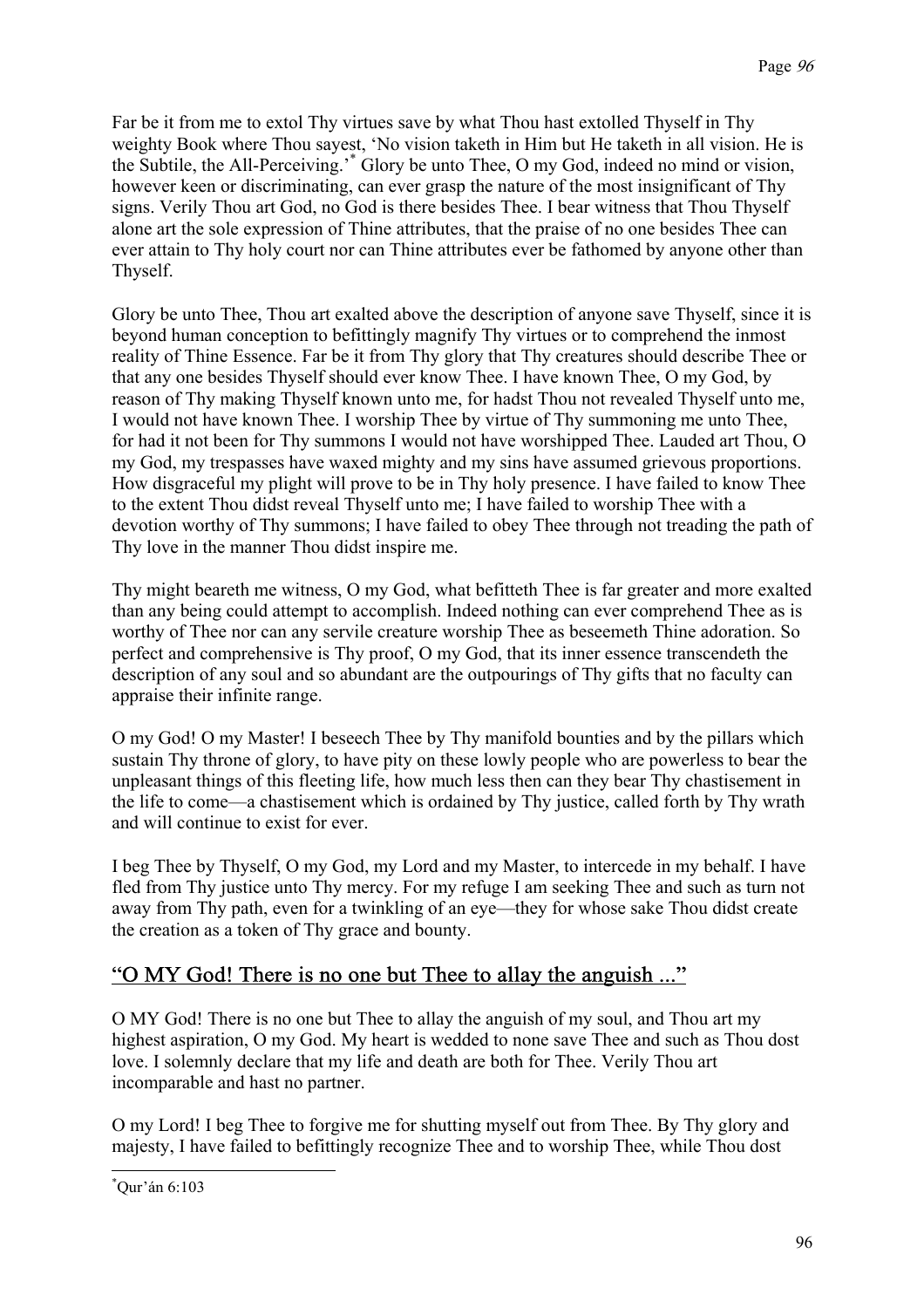make Thyself known unto me and callest me to remembrance as beseemeth Thy station. Grievous woe would betide me, O my Lord, wert Thou to take hold of me by reason of my misdeeds and trespasses. No helper do I know of other than Thee. No refuge do I have to flee to save Thee. None among Thy creatures can dare to intercede with Thyself without Thy leave. I hold fast to Thy love before Thy court, and, according to Thy bidding, I earnestly pray unto Thee as befitteth Thy glory. I beg Thee to heed my call as Thou hast promised me. Verily Thou art God; no God is there but Thee. Alone and unaided, Thou art independent of all created things. Neither can the devotion of Thy lovers profit Thee, nor the evil doings of the faithless harm Thee. Verily Thou art my God, He Who will never fail in His promise.

O my God! I beseech Thee by the evidences of Thy favour, to let me draw nigh to the sublime heights of Thy holy presence, and protect me from inclining myself toward the subtle allusions of aught else but Thee. Guide my steps, O my God, unto that which is acceptable and pleasing to Thee. Shield me, through Thy might, from the fury of Thy wrath and chastisement, and hold me back from entering habitations not desired by Thee.

## "O MY God! I have failed to know Thee as is worthy of ..."

O MY God! I have failed to know Thee as is worthy of Thy glory, and I have failed to fear Thee as befitteth my station. How can I make mention of Thee when I am in this condition, and how can I set my face towards Thee when I have fallen short of my duty in worshipping Thee?

Thou didst not call me into being to demonstrate the potency of Thy might which is unmistakably manifest and evident; for Thou art God Who everlastingly existed when there was naught. Rather Thou didst create us through Thy transcendent power that a bare mention may be graciously made of us before the resplendent manifestation of Thy Remembrance.

I have no knowledge of Thee, O my God, but that which Thou hast taught me whereby I might recognize Thy Self—a knowledge which reflecteth only my failure and sinfulness. Here am I then, O my God, wholly consecrated unto Thee, willing to do what Thou desirest. Humbly I cast myself before the revelations of Thy mercy, confessing that Thou art God, no God is there but Thee, and that Thou art incomparable, hast no partner and naught is there like Thee. Unto this Thou Thyself bearest witness, as well becometh Thy glory.

## "LAUDED and glorified art Thou, O Lord! Both the world ..."

He is God, the Sovereign Ruler, the Ever-Living, He Whose help all men implore.

LAUDED and glorified art Thou, O Lord! Both the world of existence and the souls of men bear witness that Thou art transcendent above the revelations of Thy handiwork, and the bearers of Thy names and attributes proclaim that Thou art immeasurably exalted above such praise as the dwellers of the dominions of creation and invention may render unto Thee. All appearances and realities indicate the oneness of Thine Essence, and all evidences and signs reflect the truth that Thou art God and there is no peer or partner for Thee throughout the kingdoms of heaven and earth.

Immensely high and sanctified art Thou, O Lord! Thy divine Being testifieth that Thou art inscrutable to all that dwell in Thy realm of existence, and Thine inmost Essence proclaimeth that Thou art far above the description of those who reveal Thy glory.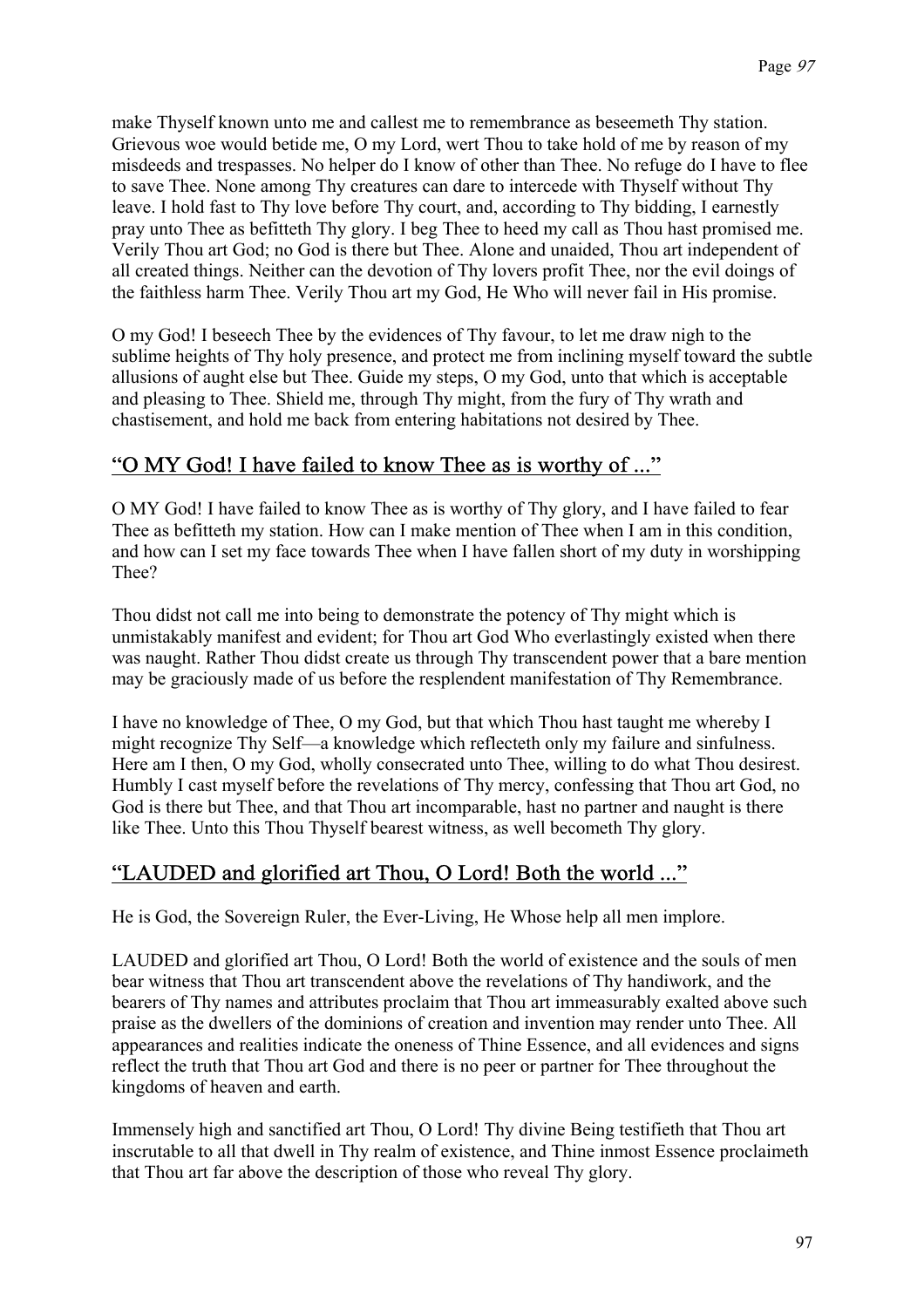The signs which the sanctified essences reveal and the words which the exalted realities express and the allusions manifested by the ethereal entities all proclaim that Thou art immeasurably exalted above the reach of the embodiments of the realm of being, and all solemnly affirm that Thou art immensely high above the description of such as are wrapt in the veils of fancy.

Praise be unto Thee, O Lord! Thy divine Being is a sure testimony of the oneness of Thine inmost Essence and Thy supreme divinity beareth witness to the unity of Thy Self, and the realities of all created things testify that no tie of intercourse bindeth Thee to anything in the kingdom of creation which Thou hast fashioned.

Every man of perception who hath scaled the noble heights of detachment, and every man of eloquence who hath attained the most sublime station, beareth witness that Thou art God, the Incomparable, and that Thou hast assigned no associate unto Thyself in the kingdom of creation, nor is there anyone to compare with Thee in the realm of invention. Men of wisdom, who had but a notion of the revelation of Thy glory, conceived a likeness of Thee according to their own understanding, and men of erudition, who had gained but a glimpse of the manifold evidences of Thy loving-kindness and glory, have contrived peers for Thee in conformity with their own imaginations.

Glorified, immeasurably glorified art Thou, O Lord! Every man of insight is far astray in his attempt to recognize Thee, and every man of consummate learning is sore perplexed in his search after Thee. Every evidence falleth short of Thine unknowable Essence and every light retreateth and sinketh below the horizon when confronted with but a glimmer of the dazzling splendour of Thy might.

Bestow on me, O my Lord, Thy gracious bounty and benevolent gifts and grant me that which beseemeth the sublimity of Thy glory. Aid me, O my Lord, to achieve a singular victory. Open Thou the door of unfailing success before me and grant that the things Thou hast promised may be close at hand. Thou art in truth potent over all things. Refresh my heart, O my God, with the living waters of Thy love and give me a draught, O my Master, from the chalice of Thy tender mercy. Let me abide, O my Lord, within the habitation of Thy glory, and suffer me, O my God, to emerge from the darkness in which Thy divine obscurity is shrouded. Enable me to partake of every good Thou hast vouchsafed unto Him Who is the Point and unto such as are the exponents of His Cause, and ordain for me that which beseemeth Thee and well becometh Thy station. Do Thou graciously forgive me for the things that I have wrought in Thy holy presence, and look not upon me with the glance of justice, but rather deliver me through Thy grace, treat me with Thy mercy and deal with me according to Thy bountiful favours, as is worthy of Thy glory.

Thou art the Ever-Forgiving, the All-Glorious, the Bestower of favours and gifts, the Lord of grace abounding. Verily no God is there but Thee. Thou art the All-Possessing, the Most High.

Sanctified art Thou, O Lord, Thou unto Whom all render thanksgiving. Whatever I may affirm of Thee would be but a wanton crime before Thee, and whatever mention I may choose to make of Thee would be the essence of transgression, and whatever the praise whereby I may glorify Thee, it would amount to sheer blasphemy. No one else besides Thee hath been or will ever be able to fathom Thy mystery, neither hath any one succeeded nor will anyone succeed at any time in discovering Thine Essence.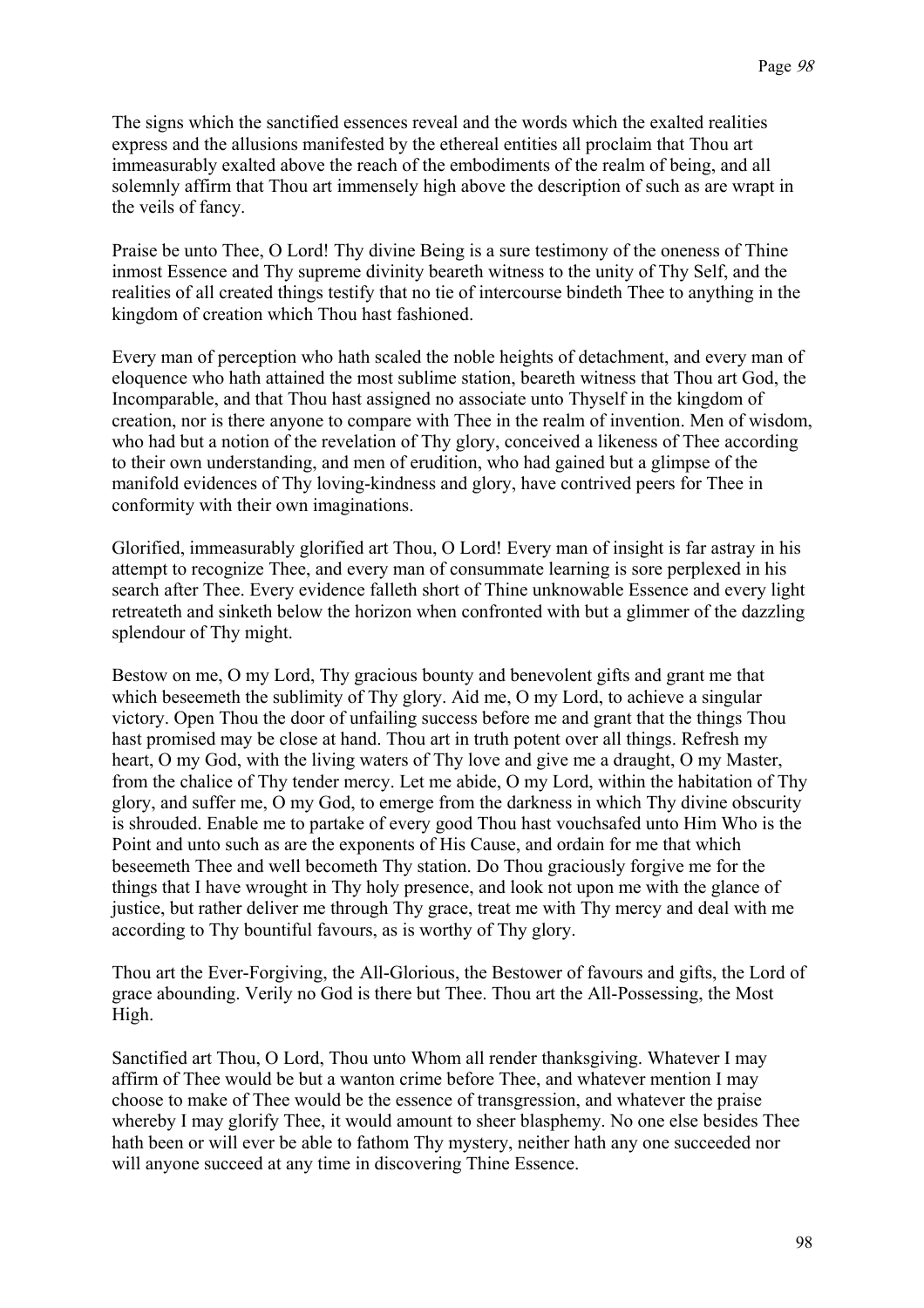Magnified art Thou! No God is there but Thee. Thou art in truth the Supreme Ruler, the Help in Peril, the Most High, the Incomparable, the Omnipotent, the All-Powerful. Verily Thou art mighty in Thy prowess, the Lord of transcendent glory and majesty.

Protect Thou, O God, whosoever learneth this prayer by heart and reciteth it in the day-time and in the night season. Verily Thou art God, the Lord of creation, the All-Sufficing. Thou art faithful to Thy promise and doest whatsoever Thou pleasest. Thou art the One Who holdeth in His hands the dominions of earth and heaven. Verily Thou art the Almighty, the Inaccessible, the Help in Peril, the All-Compelling.

# "O MY God, my Lord and my Master! I have detached ..."

O MY God, my Lord and my Master! I have detached myself from my kindred and have sought through Thee to become independent of all that dwell on earth and ever ready to receive that which is praiseworthy in Thy sight. Bestow on me such good as will make me independent of aught else but Thee, and grant me an ampler share of Thy boundless favours. Verily Thou art the Lord of grace abounding.

# "I ADJURE Thee by Thy might, O my God! Let no harm ..."

I ADJURE Thee by Thy might, O my God! Let no harm beset me in times of tests, and in moments of heedlessness guide my steps aright through Thine inspiration. Thou art God, potent art Thou to do what Thou desirest. No one can withstand Thy Will or thwart Thy Purpose.

# "I BEG Thy forgiveness, O my God, and implore pardon ..."

I BEG Thy forgiveness, O my God, and implore pardon after the manner Thou wishest Thy servants to direct themselves to Thee. I beg of Thee to wash away our sins as befitteth Thy Lordship, and to forgive me, my parents, and those who in Thy estimation have entered the abode of Thy love in a manner which is worthy of Thy transcendent sovereignty and well beseemeth the glory of Thy celestial power.

O my God! Thou hast inspired my soul to offer its supplication to Thee, and but for Thee, I would not call upon Thee. Lauded and glorified art Thou; I yield Thee praise inasmuch as Thou didst reveal Thyself unto me, and I beg Thee to forgive me, since I have fallen short in my duty to know Thee and have failed to walk in the path of Thy love.

# "LAUDED be Thy Name, O Lord our God! Thou art in ..."

LAUDED be Thy Name, O Lord our God! Thou art in truth the Knower of things unseen. Ordain for us such good as Thine all-embracing knowledge can measure. Thou art the sovereign Lord, the Almighty, the Best Beloved.

All praise be unto Thee, O Lord! We shall seek Thy grace on the appointed Day and shall put our whole reliance in Thee, Who art our Lord. Glorified art Thou, O God! Grant us that which is good and seemly that we may be able to dispense with everything but Thee. Verily Thou art the Lord of all worlds.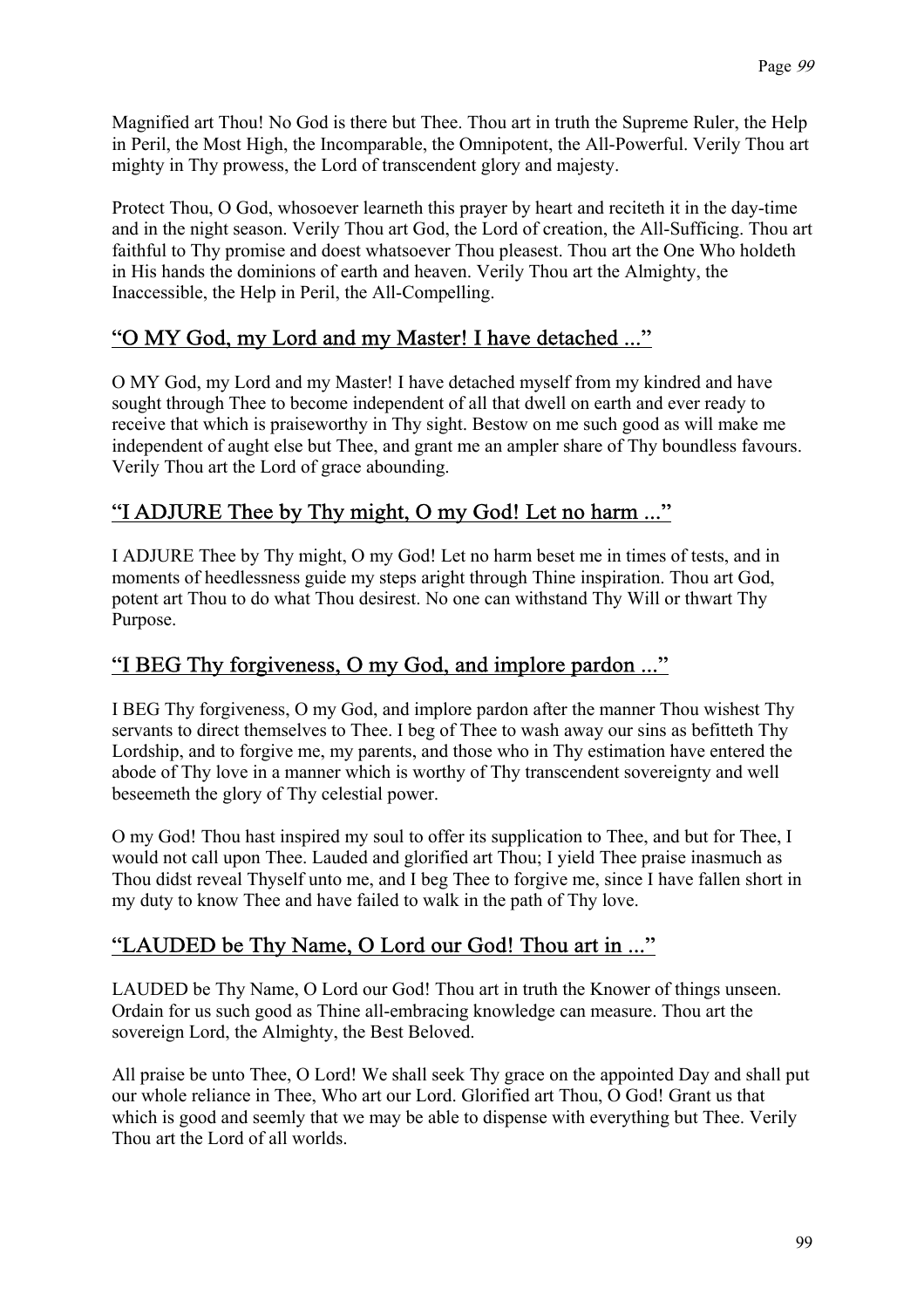O God! Recompense those who endure patiently in Thy days and strengthen their hearts to walk undeviatingly in the path of Truth. Grant then, O Lord, such goodly gifts as would enable them to gain admittance into Thy blissful Paradise. Exalted art Thou, O Lord God. Let Thy heavenly blessings descend upon homes whose inmates have believed in Thee. Verily, unsurpassed art Thou in sending down divine blessings. Send forth, O God, such hosts as would render Thy faithful servants victorious. Thou dost fashion the created things through the power of Thy decree as Thou pleasest. Thou art in truth the Sovereign, the Creator, the All-Wise.

Say: God is indeed the Maker of all things. He giveth sustenance in plenty to whomsoever He willeth. He is the Creator, the Source of all beings, the Fashioner, the Almighty, the Maker, the All-Wise. He is the Bearer of the most excellent titles throughout the heavens and the earth and whatever lieth between them. All do His bidding, and all the dwellers of earth and heaven celebrate His praise, and unto Him shall all return.

## "THROUGH Thy revelation, O my God, Thou hast enabled ..."

THROUGH Thy revelation, O my God, Thou hast enabled me to know Thee, and through the radiance of Thine effulgent splendour Thou hast inspired me with Thy remembrance. Thou art the One nearest to me with naught else between Thee and me, and Thou art the One Whose power nothing whatsoever can frustrate. Far be it then from Thine Essence that the mightiest birds of the souls of men or of human imaginings should ever scale its heights, and too exalted is Thy holy Being for the loftiest sentiments of men of understanding to attain unto Thee. From everlasting no one hath comprehended Thine Own Self, and unto everlasting Thou shalt remain what Thou hast been since time immemorial with no one else besides Thee.

Magnified be Thy Name, Thou art the Best Beloved Who hast enabled me to know Thee and Thou art that All-Renowned One Who hast graciously favoured me with Thy love. Thou art the Ancient of Days Whom none can ever describe through the evidences of Thy glory and majesty, and Thou art the mighty One Whom none can ever comprehend through the revelations of Thy greatness and beauty, inasmuch as the expressions of majesty and grandeur and the attributes of dominion and beauty are but the tokens of Thy divine Will and the effulgent reflections of Thy sovereignty which, by reason of their very essence and nature, proclaim that the way is barred and bear witness that the pathway is inaccessibly beyond the reach of men.

## "SAY: O my God! O Thou Who art the Maker of the ..."

In the Name of Thy Lord, the Creator, the Sovereign, the All-Sufficing, the Most Exalted, He Whose help is implored by all men.

SAY: O my God! O Thou Who art the Maker of the heavens and of the earth, O Lord of the Kingdom! Thou well knowest the secrets of my heart, while Thy Being is inscrutable to all save Thyself. Thou seest whatsoever is of me, while no one else can do this save Thee. Vouchsafe unto me, through Thy grace, what will enable me to dispense with all except Thee, and destine for me that which will make me independent of everyone else besides Thee. Grant that I may reap the benefit of my life in this world and in the next. Open to my face the portals of Thy grace and graciously confer upon me Thy tender mercy and bestowals.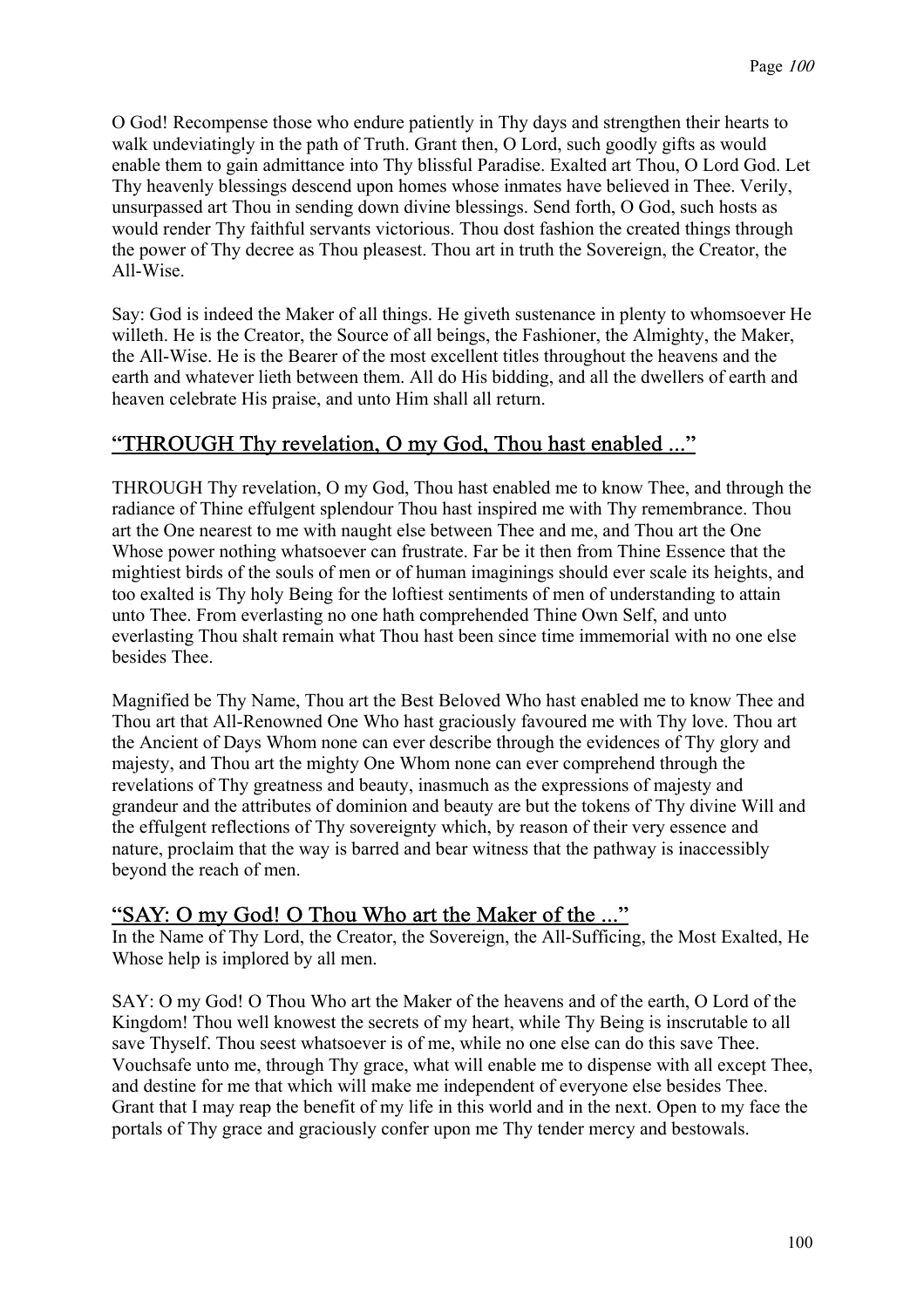O Thou Who art the Lord of grace abounding! Let Thy celestial aid surround those who love Thee and bestow upon us the gifts and the bounties Thou dost possess. Be Thou sufficient unto us of all things, forgive our sins and have mercy upon us. Thou art Our Lord and the Lord of all created things. No one else do we invoke but Thee and naught do we beseech but Thy favours. Thou art the Lord of bounty and grace, invincible in Thy power and the most skilful in Thy designs. No God is there but Thee, the All-Possessing, the Most Exalted.

Confer Thy blessings, O my Lord, upon the Messengers, the holy ones and the righteous. Verily Thou art God, the Peerless, the All-Compelling.

# "GLORIFIED art Thou, O Lord my God! Thou art in truth ..."

GLORIFIED art Thou, O Lord my God! Thou art in truth the King of kings. Thou dost confer sovereignty upon whomsoever Thou willest and dost seize it from whomsoever Thou willest. Thou dost exalt whomsoever Thou willest and dost abase whomsoever Thou willest. Thou dost render victorious whomsoever Thou willest and dost bring humiliation upon whomsoever Thou willest. Thou dost bestow wealth upon whomsoever Thou willest and dost reduce to poverty whomsoever Thou willest. Thou dost cause whomsoever Thou willest to prevail over whomsoever Thou willest. Within Thy grasp Thou dost hold the empire of all created things and through the potency of Thy sovereign behest Thou dost call into being whomsoever Thou willest. Verily Thou art the Omniscient, the Omnipotent, the Lord of power.

# "PRAISED and glorified art Thou, O God! Grant that the ..."

PRAISED and glorified art Thou, O God! Grant that the day of attaining Thy holy presence may be fast approaching. Cheer our hearts through the potency of Thy love and goodpleasure and bestow upon us steadfastness that we may willingly submit to Thy Will and Thy Decree. Verily Thy knowledge embraceth all the things Thou hast created or wilt create and Thy celestial might transcendeth whatsoever Thou hast called or wilt call into being. There is none to be worshipped but Thee, there is none to be desired except Thee, there is none to be adored besides Thee and there is naught to be loved save Thy good-pleasure.

Verily Thou art the supreme Ruler, the Sovereign Truth, the Help in Peril, the Self-Subsisting.

# "THOU knowest full well, O my God, that tribulations ..."

THOU knowest full well, O my God, that tribulations have showered upon me from all directions and that no one can dispel or transmute them except Thee. I know of a certainty, by virtue of my love for Thee, that Thou wilt never cause tribulations to befall any soul unless Thou desirest to exalt his station in Thy celestial Paradise and to buttress his heart in this earthly life with the bulwark of Thine all-compelling power, that it may not become inclined toward the vanities of this world. Indeed Thou art well aware that under all conditions I would cherish the remembrance of Thee far more than the ownership of all that is in the heavens and on the earth.

Strengthen my heart, O my God, in Thine obedience and in Thy love and grant that I may be clear of the entire company of Thine adversaries. Verily I swear by Thy glory that I yearn for naught besides Thyself, nor do I desire anything except Thy mercy, nor am I apprehensive of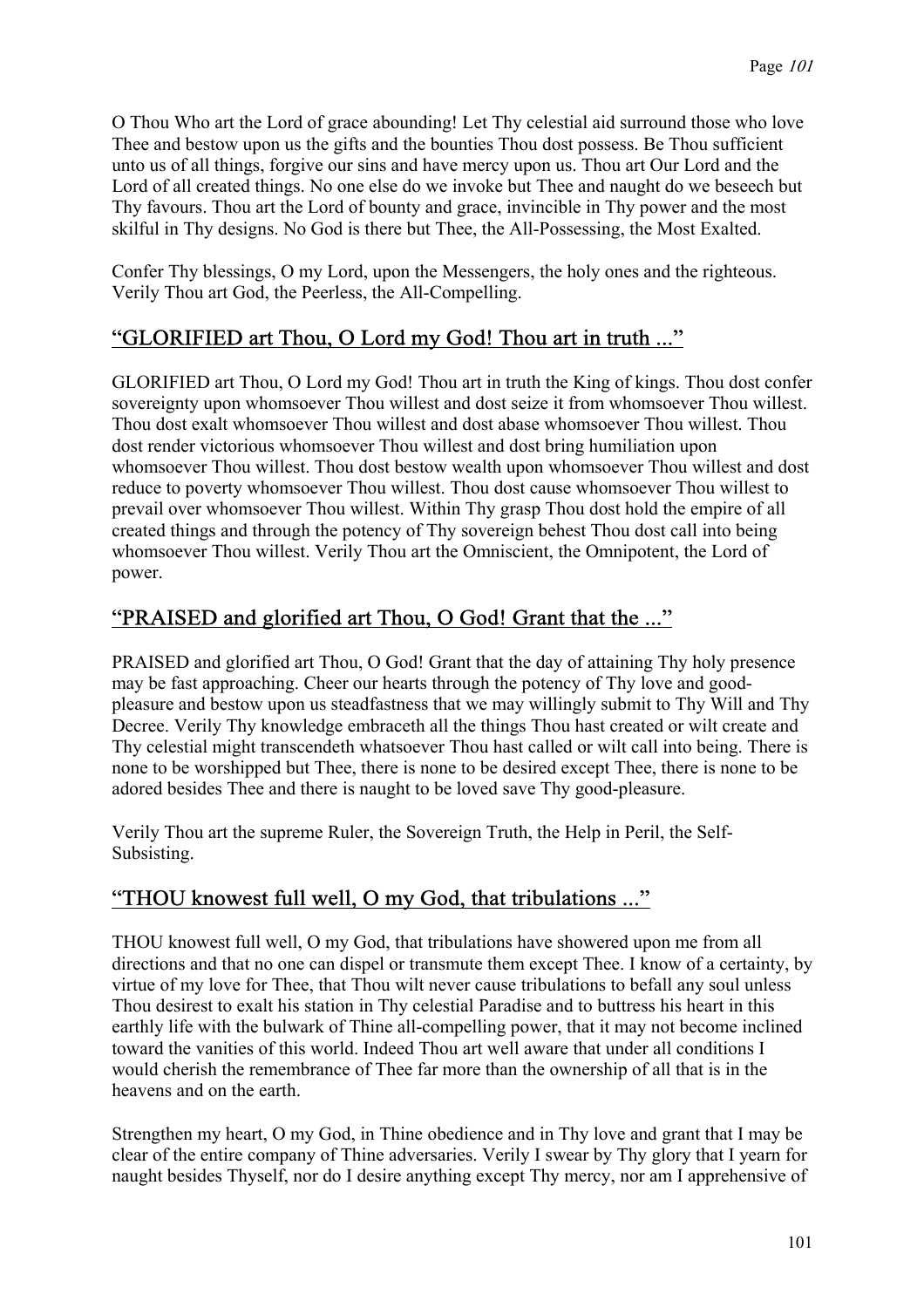aught save Thy justice. I beg Thee to forgive me as well as those whom Thou lovest, howsoever Thou pleasest. Verily Thou art the Almighty, the Bountiful.

Immensely exalted art Thou, O Lord of the heavens and earth, above the praise of all men, and may peace be upon Thy faithful servants and glory be unto God, the Lord of all the worlds.

## "PRAISE be to Thee, O Lord, my Best Beloved! Make me ..."

PRAISE be to Thee, O Lord, my Best Beloved! Make me steadfast in Thy Cause and grant that I may be reckoned among those who have not violated Thy Covenant nor followed the gods of their own idle fancy. Enable me, then, to obtain a seat of truth in Thy presence, bestow upon me a token of Thy mercy and let me join with such of Thy servants as shall have no fear nor shall they be put to grief. Abandon me not to myself, O my Lord, nor deprive me of recognizing Him Who is the Manifestation of Thine Own Self, nor account me with such as have turned away from Thy holy presence. Number me, O my God, with those who are privileged to fix their gaze upon Thy Beauty and who take such delight therein that they would not exchange a single moment thereof with the sovereignty of the kingdom of heavens and earth or with the entire realm of creation. Have mercy on me, O Lord, in these days when the peoples of Thine earth have erred grievously; supply me then, O my God, with that which is good and seemly in Thine estimation. Thou art verily the All-Powerful, the Gracious, the Bountiful, the Ever-Forgiving.

Grant, O my God, that I may not be reckoned among those whose ears are deaf, whose eyes are blind, whose tongues are speechless and whose hearts have failed to comprehend. Deliver me, O Lord, from the fire of ignorance and of selfish desire, suffer me to be admitted into the precincts of Thy transcendent mercy and send down upon me that which Thou hast ordained for Thy chosen ones. Potent art Thou to do what Thou willest. Verily Thou art the Help in Peril, the Self-Subsisting.

# "O MY God, O my Lord, O my Master! I beg Thee to ..."

O MY God, O my Lord, O my Master! I beg Thee to forgive me for seeking any pleasure save Thy love, or any comfort except Thy nearness, or any delight besides Thy goodpleasure, or any existence other than communion with Thee.

# "THOU seest, O my Lord, my dwelling-place in the heart ..."

THOU seest, O my Lord, my dwelling-place in the heart of this mountain and Thou dost witness my forbearance. Verily I have desired naught else but Thy love and the love of those who love Thee. How can I extol the effulgent beauty of Thy Lordship, conscious as I am of my nothingness before the habitation of Thy glory? Yet the sorrow of solitude and loneliness prompteth me to invoke Thee through this prayer, perchance Thy trusted servants may become aware of my lamentations, may supplicate unto Thee on my behalf, and Thou wouldst graciously answer their prayers as a token of Thy grace and Thy favour. I bear witness that there is no God but Thee, inasmuch as Thou art invested with sovereignty, grandeur, glory and power which no one among Thy servants can visualize or comprehend. Indeed Thou shalt, by virtue of that which is inherent in Thine Essence, ever remain inscrutable unto all except Thyself.